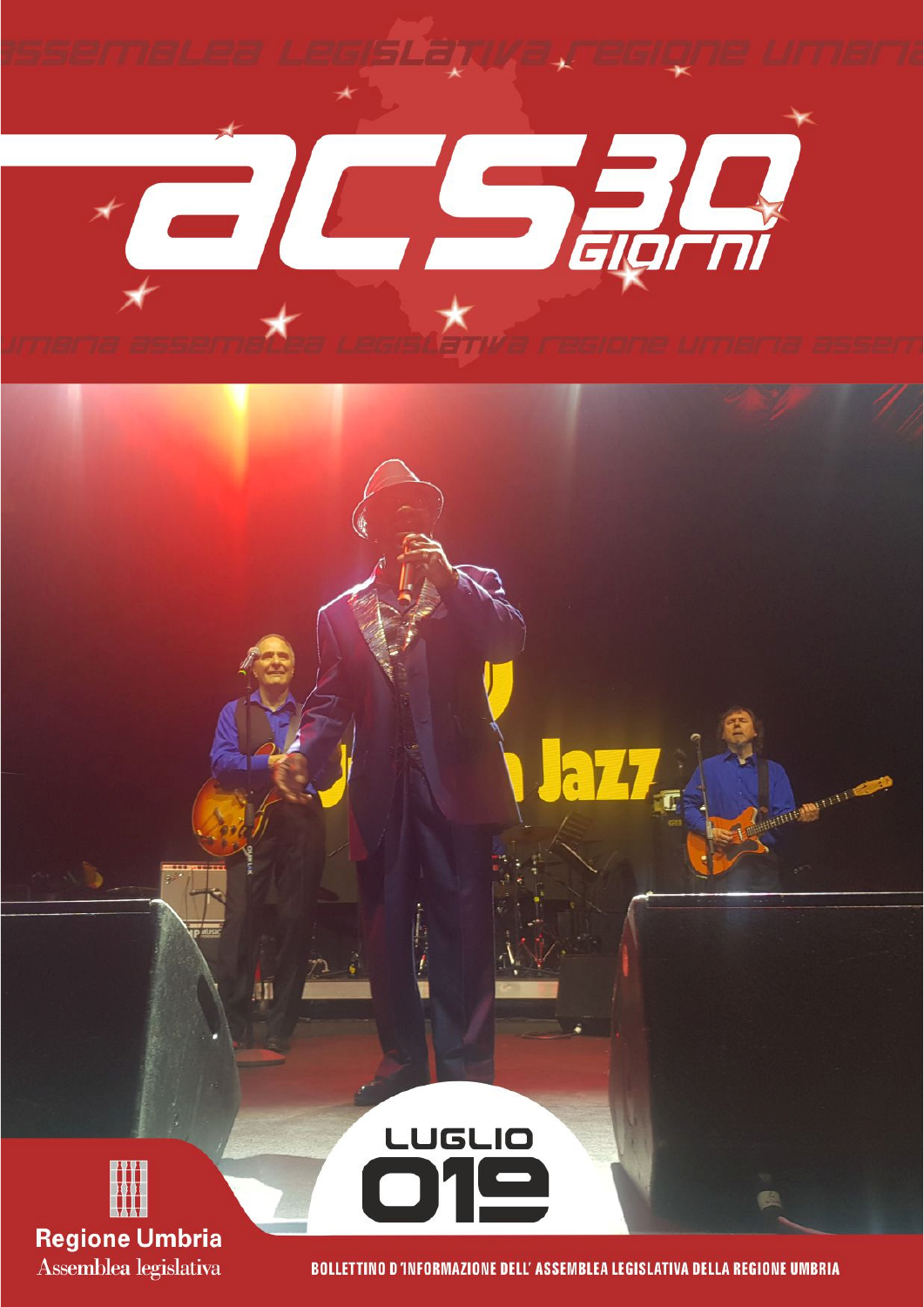



## **Affari Istituzionali**

**9 DIFENSORE CIVICO REGIONALE: "UNA CONVENZIONE CON IL COMUNE DI PERUGIA**  PER GARANTIRE AI CITTADINI UNA RISPOSTA TEMPESTIVA" - QUESTA MATTINA IN-**CONTRO CON IL SINDACO ROMIZI**

 **LAVORI D'AULA: L'ASSEMBLEA LEGISLATIVA HA PRESO ATTO DELLA RELAZIONE SUI LAVORI DELLA "COMMISSIONE STATUTO"**

 **COMMISSIONI II E III: IL PARERE SULL'ASSESTAMENTO DI BILANCIO 2019-2021 RIMESSO ALLA PRIMA COMMISSIONE – LA TERZA VOTA UNANIME LA PRESA D'ATTO SULL'INTERROGAZIONE INERENTE IL PUNTO NASCITA DI PANTALLA**

**10 "UNA GRANDE INIZIATIVA CHE AIUTA I GIOVANI A INSERIRSI NEL MONDO DEL LA-VORO" - LA PRESIDENTE PORZI ALLA PRESENTAZIONE DEL BANDO ROTARY**

 **CONSIGLIO AUTONOMIE LOCALI: PUBBLICATA SUL BOLLETTINO REGIONALE LA CONVOCAZIONE DELLE ASSEMBLEE PER L'ELEZIONE DEI COMPONENTI PREVISTE PER MERCOLEDÌ 16 OTTOBRE 2019, A PALAZZO CESARONI**

## **Agricoltura**

**11 "IN UMBRIA I BENEFICIARI DEL PSR SONO TENUTI NASCOSTI, MENTRE IN ALTRE REGIONI SONO PUBBLICI. ORA BASTA, FAREMO RISPETTARE LA LEGGE IN OGNI SE-DE" - NOTA DI CARBONARI (M5S)**

## **Ambiente**

**12 ARPA UMBRIA: "LA REGIONE FACCIA RISPETTARE LA LEGGE, AUTONOMIA PER PERU-GIA E TERNI. PER IL DG GANAPINI È TEMPO DI SALUTI" - NOTA DI LIBERATI (M5S)**

 **ARPA UMBRIA: "ANNULLARE RIORGANIZZAZIONE AGENZIA IN ATTESA DELLA NUOVA ASSEMBLEA. NECESSARIO RAGIONARE SU NUOVI ASSETTI CHE PORTINO BENEFICI AD INTERA AREA REGIONALE" - NOTA DI MORRONI (FI)**

## **Caccia/pesca**

**13 "APPROVARE IN AULA IL PIANO FAUNISTICO-VENATORIO" - FIORINI (GRUPPO MI-STO): "ATTO INDISPENSABILE PER LA PIANIFICAZIONE DEL TERRITORIO"**

 **PIANO FAUNISTICO VENATORIO: "UNA DECISIONE GIUSTA E COERENTE" - GUASTIC-CHI (PD) PLAUDE ALL'APPROVAZIONE DA PARTE DELLA GIUNTA REGIONALE**

 **TERZA COMMISSIONE: ILLUSTRATO IL NUOVO PIANO FAUNISTICO VENATORIO – PER IL VOTO FINALE ATTESO IL PARERE DEL CAL**

## **Cultura**

**15 LAVORI D'AULA: L'ASSEMBLEA PRENDE ATTO DELLA RELAZIONE SULLA LEGGE PER LA VALORIZZAZIONE DEL PATRIMONIO DI ARCHEOLOGIA INDUSTRIALE**

 **ASSESTAMENTO DI BILANCIO: "SALVAGUARDIAMO L'ECONOMIA LEGATA ALLA CUL-TURA" - CASCIARI (PD) ANNUNCIA EMENDAMENTO**

a cura dell'Ufficio stampa dell'Assemblea legislativa dell'Umbria

Direttore responsabile: **Tiziano Bertini** In redazione:

**Paolo Giovagnoni David Mariotti Bianchi Marco Paganini Alberto Scattolini**

Editing: **Simona Traversini**

Grafica: **Mauro Gambuli**

Immagine di copertina: **Pasquale Punzi**

Supplemento al numero 151 del 31 luglio 2019 dell'agenzia Acs Registrazione tribunale di Perugia n. 27-93 del 22-10-93

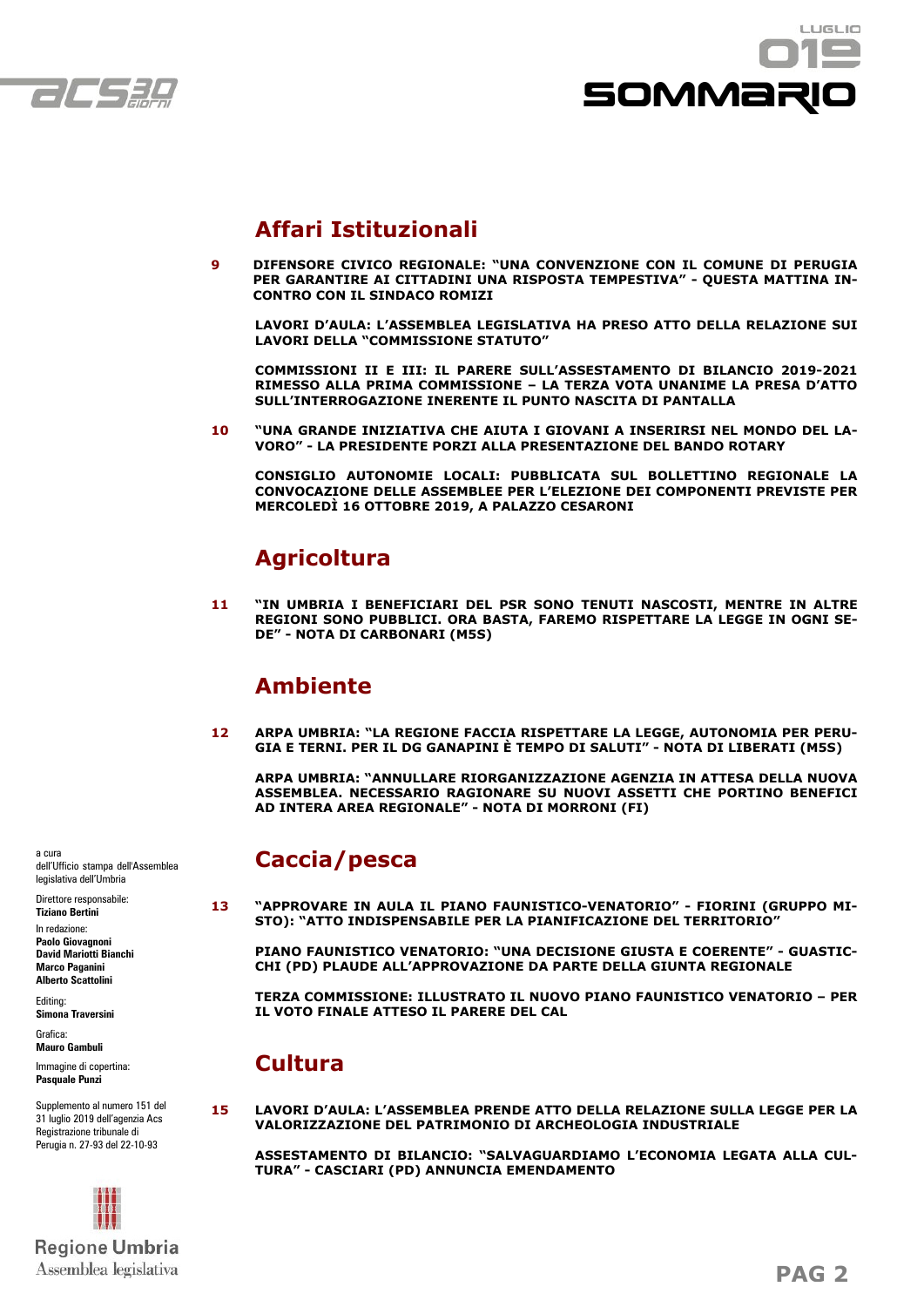



## **Economia/lavoro**

**16 AGENZIA FORESTALE REGIONALE: "QUATTRO INCARICHI DIRIGENZIALI A TEMPO DETERMINATO ATTRIBUITI SENZA CONCORSO MENTRE SI BLOCCANO LE ASSUNZIO-NI DEGLI OPERAI" - PER MANCINI (LEGA) "UN VERO ABOMINIO"**

 **FASCIA APPENNINICA: "AVVIARE SUBITO LE PROCEDURE PER L'ATTUAZIONE DEL RICONOSCIMENTO DI AREA DI CRISI COMPLESSA" - SMACCHI (PD) ANNUNCIA IN-TERROGAZIONE**

 **"VIA LIBERA AI CONTRIBUTI PER IMPRENDITORIALITÀ E AUTOIMPIEGO DEI GIOVA-NI" - LEONELLI (PD): "SCELTA POLITICA NETTA, PER DARE PIÙ OPPORTUNITÀ A UNA GENERAZIONE CHE IN QUESTI ANNI NON NE HA AVUTA"**

## **Finanza**

**18 BILANCIO: "TAGLIARE LE SPESE INUTILI PER REPERIRE I 16 MILIONI DI EURO CHE MANCANO ALLA REGIONE UMBRIA PER COPRIRE IL COSTO DEL SERVIZIO DI TRA-SPORTO PUBBLICO SU GOMMA" - NOTA DI MANCINI (LEGA)**

 **BILANCIO REGIONE: "OK A PARIFICA, MA PER CORTE DEI CONTI PERMANGONO DIF-FICOLTÀ SU PARTECIPATE. VIENE AUSPICATO CONTENIMENTO DELLA SPESA, RI-SPARMIO E RIGORE" - NOTA DI RICCI (MISTO-RP/IC)**

 **BILANCIO REGIONE: "DALLA CORTE DEI CONTI ANCORA CRITICHE ALLA GESTIONE DEI CONTI PUBBLICI. CON PROSSIMA GIUNTA PIÙ ATTENZIONE E RIGORE" - NOTA DI SQUARTA (FDI) SUL GIUDIZIO DI PARIFICA**

- **19 BILANCIO REGIONE: "IN UMBRIA TRASPORTO PUBBLICO AL COLLASSO. LA CORTE DEI CONTI CONFERMA PREOCCUPAZIONI E CRITICITÁ" - NOTA DI LIBERATI E CAR-BONARI (M5S)**
- **20 BILANCIO REGIONE: "IN UMBRIA TRASPORTO PUBBLICO AL COLLASSO. LA CORTE DEI CONTI CONFERMA PREOCCUPAZIONI E CRITICITÁ" - NOTA DI LIBERATI E CAR-BONARI (M5S)**

 **PRIMA COMMISSIONE: APPROVATI IL "RENDICONTO 2018 DELL'ASSEMBLEA LEGI-SLATIVA" E IL "RENDICONTO GENERALE DELL'AMMINISTRAZIONE REGIONALE PER L'ESERCIZIO FINANZIARIO 2018"**

- **21 LAVORI D'AULA: APPROVATO A MAGGIORANZA IL "RENDICONTO DELL'ASSEMBLEA LEGISLATIVA PER L'ESERCIZIO FINANZIARIO 2018"**
- **23 PRIMA COMMISSIONE: PRESENTATO ASSESTAMENTO AL BILANCIO 2019-2021 DELL'ASSEMBLEA LEGISLATIVA**

 **PRIMA COMMISSIONE: PRESENTATO DAL PRESIDENTE PAPARELLI L'ASSESTAMENTO AL BILANCIO 2019-2021 DELLA REGIONE UMBRIA**

- **24 LAVORI D'AULA: APPROVATO IL "RENDICONTO GENERALE DELL'AMMINISTRAZIONE REGIONALE PER L'ESERCIZIO FINANZIARIO 2018"**
- **27 PRIMA COMMISSIONE: APPROVATI L'ASSESTAMENTO AL BILANCIO DELL'ASSEMBLEA LEGISLATIVA E QUELLO AL BILANCIO DELLA REGIONE UMBRIA**

 **LAVORI D'AULA: APPROVATA A MAGGIORANZA LA LEGGE PER IL RICONOSCIMENTO DEI DEBITI FUORI BILANCIO PER PALAZZO MONALDI**

**28 LAVORI D'AULA: APPROVATO L'ASSESTAMENTO DEL BILANCIO DI PREVISIONE 2019- 2021 PER L'ASSEMBLEA LEGISLATIVA – DUE MILIONI E 52MILA EURO PER COPRIRE ALCUNE VOCI DI SPESA**

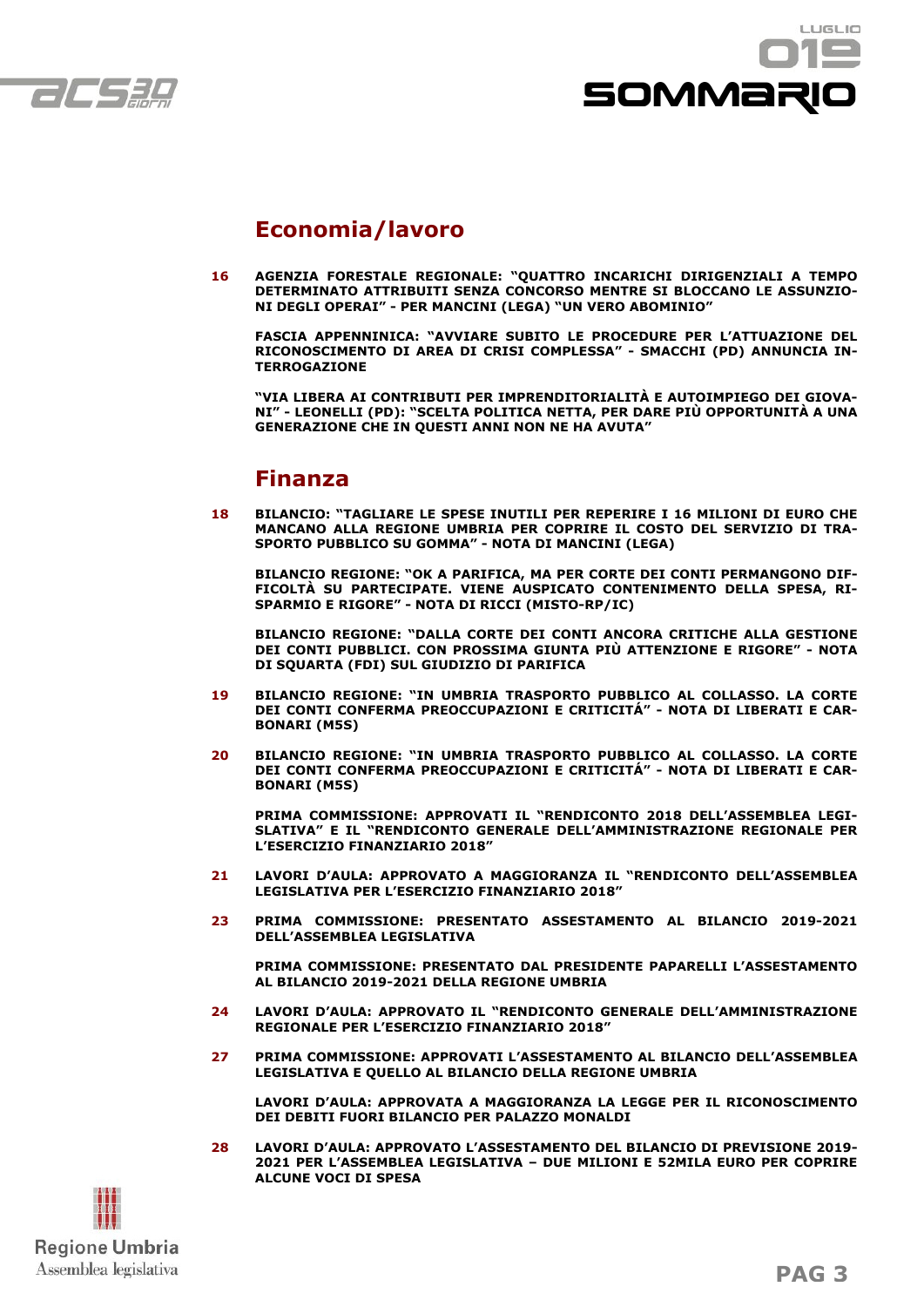



- **29 LAVORI D'AULA: IL DIBATTITO SULL'ASSESTAMENTO DEL BILANCIO DI PREVISIONE DELLA REGIONE UMBRIA 2019-2021 – LE RELAZIONI DI MAGGIORANZA E MINORAN-ZA – GLI INTERVENTI DI CONSIGLIERI E GIUNTA**
- **31 LAVORI D'AULA: APPROVATO A MAGGIORANZA L'ASSESTAMENTO DEL BILANCIO DI PREVISIONE DELLA REGIONE UMBRIA 2019-2021**

## **Informazione**

**33 IN ONDA "IL PUNTO", SETTIMANALE DI APPROFONDIMENTO DELL'ASSEMBLEA LEGI-SLATIVA, IN FORMATO WEB E TELEVISIVO – IN STUDIO I CONSIGLIERI CASCIARI (PD) E MANCINI (LEGA)**

 **L'ATTIVITÀ DELL'ASSEMBLEA LEGISLATIVA DI GIUGNO 2019 ONLINE CON "ACS 30 GIORNI" - SU WWW.ALUMBRIA.IT LANCI QUOTIDIANI, IMMAGINI, RASSEGNA STAM-PA E PRODOTTI TELEVISIVI**

 **IN ONDA "IL PUNTO", SETTIMANALE DI APPROFONDIMENTO DELL'ASSEMBLEA LEGI-SLATIVA, IN FORMATO WEB E TELEVISIVO – IN STUDIO LA PRESIDENTE DONATELLA PORZI**

 **IN ONDA IL NUMERO 447 DI "TELECRU" - NOTIZIARIO TELEVISIVO DELL'ASSEMBLEA LEGISLATIVA DELL'UMBRIA**

**34 IN ONDA "IL PUNTO", SETTIMANALE DI APPROFONDIMENTO DELL'ASSEMBLEA LEGI-SLATIVA, IN FORMATO WEB E TELEVISIVO – IN STUDIO I CONSIGLIERI ROMETTI (SER) E CARBONARI (M5S)**

 **IN ONDA IL NUMERO 448 DI "TELECRU" - NOTIZIARIO TELEVISIVO DELL'ASSEMBLEA LEGISLATIVA DELL'UMBRIA**

 **CONSIDERAZIONI SULLA FINE ANTICIPATA DELLA LEGISLATURA - GUASTICCHI (PD) E FIORINI (MISTO) OSPITI DEL SETTIMANALE DI APPROFONDIMENTO "IL PUNTO"**

 **IN ONDA IL NUMERO 449 DI "TELECRU" - NOTIZIARIO TELEVISIVO DELL'ASSEMBLEA LEGISLATIVA DELL'UMBRIA**

**35 "FERMA CONDANNA PER ATTO INTIMIDATORIO NEI CONFRONTI DEL CORRIERE DELL'UMBRIA" - NOTA DI SQUARTA (FDI)**

 **"SOLIDARIETÀ ALLA DIREZIONE E ALLA REDAZIONE DEL CORRIERE DELL'UMBRIA E NETTA CONDANNA PER IL GRAVE ATTO COMPIUTO AI DANNI DELLA SEDE DI PERU-GIA" - NOTA DI GUASTICCHI (PD)**

**"MASSIMA SOLIDARIETÀ AI GIORNALISTI E FERMA CONDANNA DEL GESTO" - NOTA DELLA PRESIDENTE PORZI SU ATTO CONTRO CORRIERE DELL'UMBRIA**

 **"CONDANNA PER ATTO INTIMIDATORIO CONTRO IL CORRIERE DELL'UMBRIA FRUTTO DI UN CLIMA DI ODIO, INTOLLERANZA E VIOLENZA" - NOTA DI CASCIARI (PD)**

 **"FORTE CONDANNA DELL'ATTO INTIMIDATORIO CONTRO IL CORRIERE DELL'UMBRIA" - NOTA DI MORRONI (FI)**

**36 "CONDANNA DEL VILE ATTO COMPIUTO AI DANNI DEL CORRIERE DELL'UMBRIA" - NOTA DI CHIACCHIERONI (PD)**

 **"LA LIBERTÀ DELLA STAMPA È LA NOSTRA LIBERTÀ" - SOLIDARIETÀ DI RICCI (MI-STO-RP/IC) AL CORRIERE DELL'UMBRIA**

 **BILANCIO, SANITÀ, TRASPORTI, POLITICA - SOLINAS (MISTO-ART.1) E MANCINI (LEGA) OSPITI DEL SETTIMANALE TELEVISIVO "IL PUNTO"**

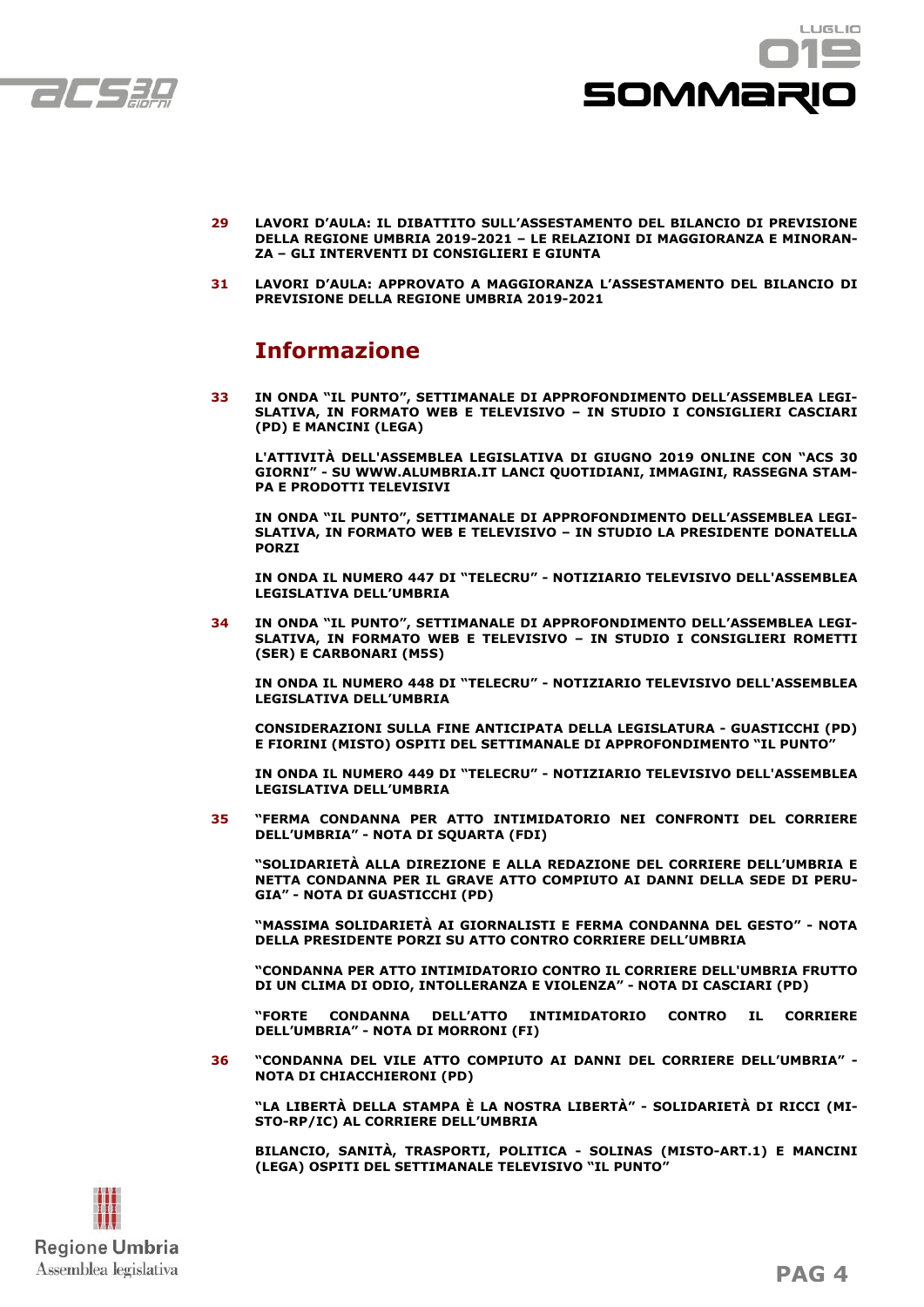



### **Infrastrutture**

**37 "IL CAPOLUOGO DI REGIONE È PARALIZZATO DA UN GROVIGLIO DI CANTIERI. LA GIUNTA CHIEDA AD ANAS UNA MIGLIORE ORGANIZZAZIONE DEI LAVORI" - NOTA DI SQUARTA (FDI – PORTAVOCE CDX)**

 **"UN UNICO SOGGETTO GESTORE DELLA E45 ORTE-RAVENNA" - MANCINI (LEGA), ALL'ASSEMBLEA DELL'ASSOCIAZIONE COSTRUTTORI, HA FORMULATO LA PROPOSTA AL MINISTRO TONINELLI**

 **STRADA "PIAN D'ASSINO": "UNO STALLO INTOLLERABILE CHE POTREBBE PRODURRE CONSEGUENZE GRAVI IN TERMINI DI SICUREZZA" - SMACCHI (PD) ANNUNCIA NUO-VA INTERROGAZIONE SUL BLOCCO DEI LAVORI**

**38 STRADA "PIAN D'ASSINO": "UNO STALLO INTOLLERABILE CHE POTREBBE PRODURRE CONSEGUENZE GRAVI IN TERMINI DI SICUREZZA" - SMACCHI (PD) ANNUNCIA NUO-VA INTERROGAZIONE SUL BLOCCO DEI LAVORI**

## **Istruzione/formazione**

**39 FORMAZIONE PROFESSIONALE: "PREMIARE SOLTANTO ENTI DI FORMAZIONE E IM-PRESE DI QUALITÀ" - NOTA DI CARBONARI (M5S)**

 **"LA PACE È UN EDIFICIO, LE ISTITUZIONI LOCALI IMPEGNATE A COSTRUIRE LE FONDAMENTA" - LA PRESIDENTE PORZI ALLA SUMMER SCHOOL "BUILDING FUTURE ON PEACE" DI ASSISI**

**40 UNIVERSITÀ: "COSTRUIRE UN PROGETTO UNITARIO CAPACE DI AGGIORNARE E RAF-FORZARE LE PROPOSTE POLITICHE PER IL DIRITTO ALLO STUDIO IN UMBRIA" - NO-TA DI LEONELLI (PD)**

## **Politica/attualità**

**41 "IL CENTRODESTRA NON VENGA A FARCI LA MORALE" - CHIACCHIERONI (PD): "AS-SICURATA LA CONTINUITÀ DELL'AMMINISTRAZIONE, NON NUOVE ASSUNZIONI. E 70MILA EURO RISPARMIATI DAL GRUPPO PD"**

 **LAVORI D'AULA: PRESA D'ATTO DELLA RELAZIONE SULLE "NORME PER LE POLITICHE DI GENERE E PER UNA NUOVA CIVILTÀ DELLE RELAZIONI TRA DONNE E UOMINI"**

**42 "PUNTI NASCITA DA SALVARE NON SOLO ALL'OSPEDALE DELLA MEDIA VALLE DEL TEVERE, STAZIONE AD ALTA VELOCITÀ FERROVIARIA DA FARE IN UMBRIA E ELEZIO-NI REGIONALI" - NOTA DI RICCI (MISTO-RP-IC)**

 **"AMBIENTE, SVILUPPO SOSTENIBILE, GREEN ECONOMY, MA ANCHE LEGALITÀ, MERI-TOCRAZIA E LOTTA ALLA POVERTÀ" - IL CONSIGLIERE LEONELLI (PD) SU QUANTO EMERSO DALLA SUA INIZIATIVA "MERITIAMOCI L'UMBRIA"**

 **"NUOVE SCONVOLGENTI INDISCREZIONI SUL SISTEMA ASSUNZIONI 'SANITOPOLI" - CARBONARI (M5S) ANNUNCIA INTERROGAZIONE SU UMBRIA SALUTE E AGENZIE IN-TERINALI**

**43 "IL VOLO PER MALTA NON PARTE, LA RICOSTRUZIONE È FERMA" - NOTA DI RICCI (MISTO-RP/IC)**

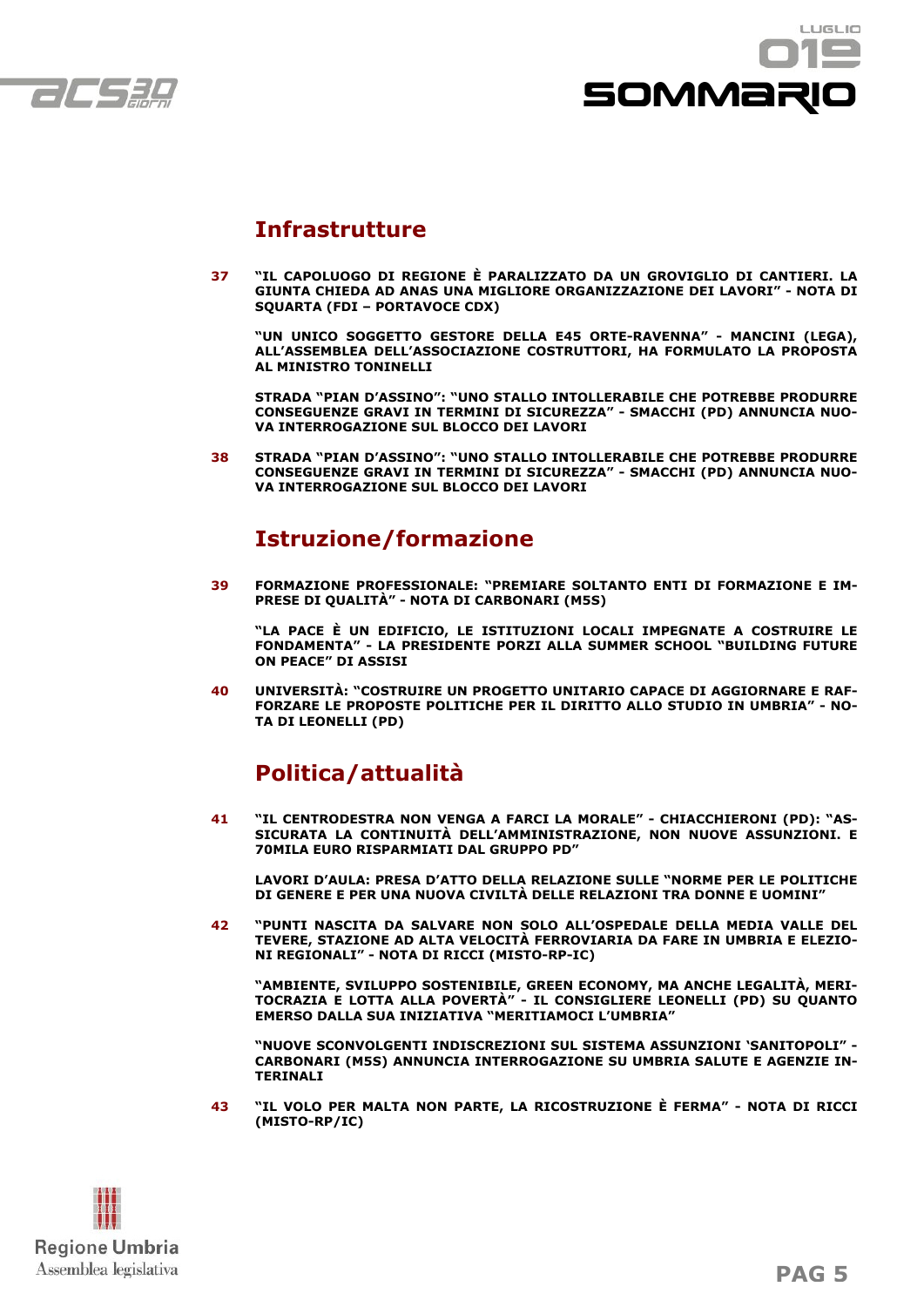



## **Sanità**

**44 ASSEGNO DI SOLLIEVO: "INAMMISSIBILE RITARDO NELLA EROGAZIONE DEI FONDI PER L'ASSISTENZA AI DISABILI GRAVISSIMI" - SQUARTA (FDI) "FATTO GRAVISSIMO CHE RIGUARDA TANTE FAMIGLIE UMBRE" - ANNUNCIA INTERROGAZIONE**

 **"AZIENDA OSPEDALIERA PERUGIA, DIPARTIMENTO FUNZIONE PUBBLICA E MINI-STERO CONFERMANO VALIDITÀ GRADUATORIA OSS ASL 1" - LIBERATI E CARBONARI (M5S) "SI PROCEDA SUBITO ALLE ASSUNZIONI"**

 **"SITUAZIONE DEL PUNTO NASCITA DELL'OSPEDALE DELLA MEDIA VALLE DEL TEVE-RE–PANTALLA" - INTERROGAZIONE DI CHIACCHIERONI (PD) SULL'IPOTESI DI CHIUSURA**

**45 "INDISPENSABILE ASSICURARE CONTINUITÀ AL PUNTO NASCITA DELL'OSPEDALE DI PANTALLA. BENE IMPEGNO ASSESSORE BARTOLINI CON I SINDACI" - CHIACCHIE-RONI (PD) "NO A QUALSIASI TIPO DI CHIUSURA"**

 **OSPEDALE BRANCA: "SBLOCCARE CONCORSI PER NOMINA DIRETTORI NEUROLOGIA, CARDIOLOGIA E DIPARTIMENTI CHIRURGIA GENERALE E MEDICINA EMERGENZA URGENZA" - SMACCHI (PD) ANNUNCIA INTERROGAZIONE**

**46 "LUNEDÌ PROSSIMO A VILLA UMBRA TORNA ALLA RIBALTA IL PIANO SANITARIO RE-GIONALE: UN ALTRO TEATRO DELL'ASSURDO DELLA GIUNTA" - DE VINCENZI (MISTO-UN) "AL VOTO A FINE NOVEMBRE, SENZA PROROGHE "**

 **NUOVO PIANO SANITARIO REGIONALE: "UNIFORMARE IL SISTEMA DIGITALE PER RAGGIUNGERE GLI OBIETTIVI DI INTEGRAZIONE" - NOTA DI CASCIARI (PD)**

**47 "RITIRARE LA DELIBERA DELLA GIUNTA SULL'ASSETTO ORGANIZZATIVO DEL LABO-RATORIO ANALISI DELL'OSPEDALE DI BRANCA" - SMACCHI (PD) ANNUNCIA INTER-ROGAZIONE**

 **"POSSIBILE UTILIZZARE GRADUATORIE ESISTENTI PER ASSUMERE PERSONALE" - CONFERENZA STAMPA DEL GRUPPO CONSILIARE M5S**

## **Sicurezza dei cittadini**

**49 LAVORI D'AULA: PRESA D'ATTO DELLA RELAZIONE DEL GARANTE DEI DETENUTI**

 **LAVORI D'AULA: RELAZIONE CONCLUSIVA DELLA COMMISSIONE 'ANTIMAFIA' DOPO SCIOGLIMENTO ANTICIPATO - L'UFFICIO DI PRESIDENZA CONCEDE ALL'OSSERVATORIO DI PORTARE A TERMINE GLI IMPEGNI IN CALENDARIO**

 **"SUL CENTRO CULTURALE ISLAMICO A PASSIGNANO INTERVENGANO IL PREFETTO E IL QUESTORE" - NOTA DI SQUARTA (FDI)**

**50 CARCERI: "GARANTE DEI DETENUTI, UN PRESIDIO DI CIVILTÀ" - NOTA DELLA PRE-SIDENTE PORZI**

## **Sociale**

**51 CASO REGGIO EMILIA: "METTERE AL CENTRO I DIRITTI DEI BAMBINI. L'UMBRIA AL-L'AVANGUARDIA CON IL PROGRAMMA 'PIPPI'" - NOTA DI CASCIARI (PD) "QUANTO EMERGE DALLA CRONACA DESTA SCONFORTO E PREOCCUPAZIONE"**

 **MINORI: "IPOCRITA CHI SIEDE SULLE POLTRONE DELLE ISTITUZIONI REGIONALI E VERSA LACRIME SULLE VICENDE DI REGGIO EMILIA" - NOTA DI DE VINCENZI (MI-STO)**

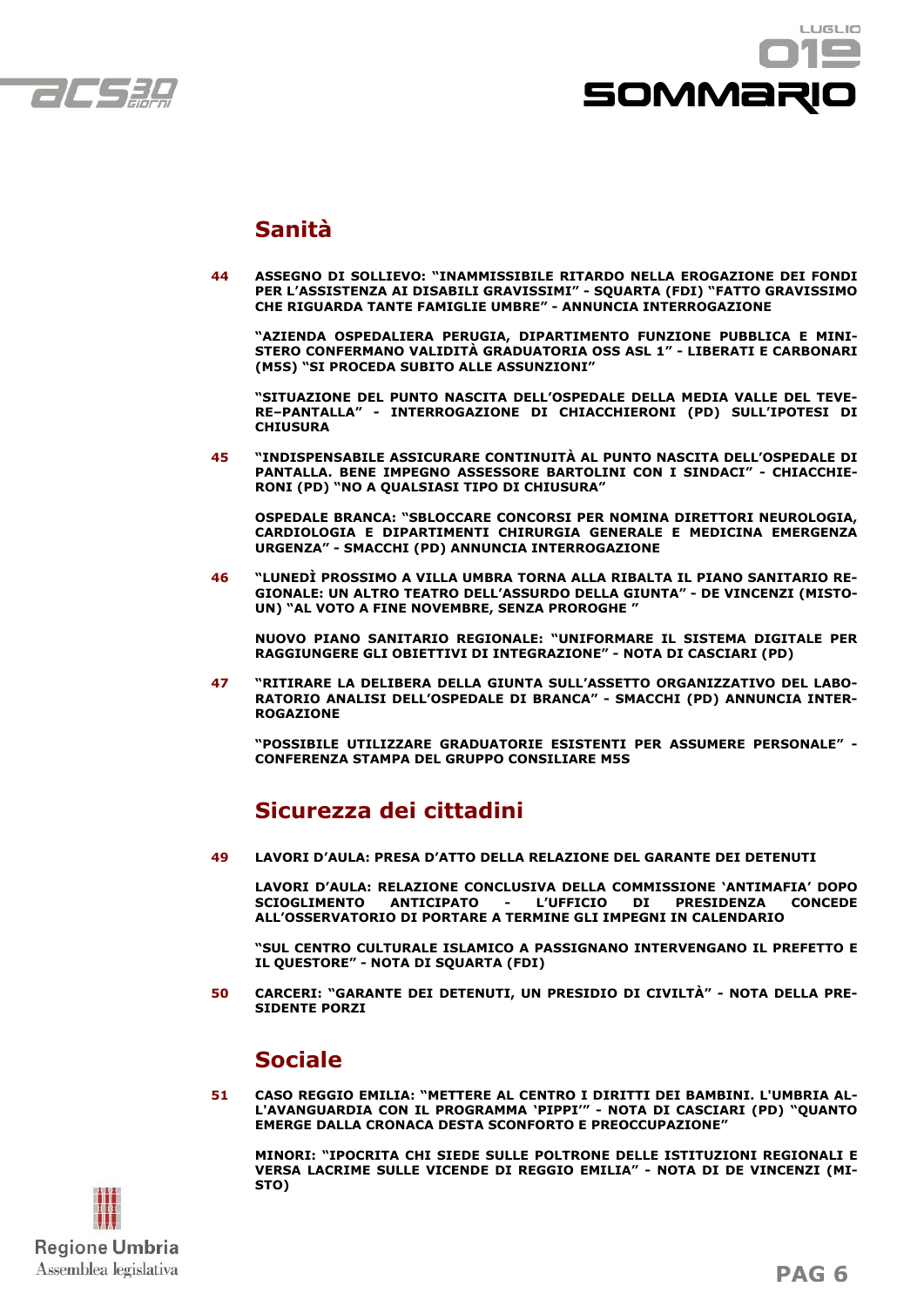



**52 CASO REGGIO-EMILIA: "SERVE UNA RIFORMA E MAGGIORI CONTROLLI SUL SISTEMA DI CUSTODIA DEI MINORI" - NOTA DI CARBONARI (M5S)**

 **LAVORI D'AULA: ILLUSTRATA LA RELAZIONE 2018 SULLE ORGANIZZAZIONI ISCRIT-TE AL REGISTRO REGIONALE DEL VOLONTARIATO**

**53 "SIAMO ORMAI BEN OLTRE L'ALLARME, CORRERE AI RIPARI PER RIPORTARE 50MILA FAMIGLIE UMBRE OLTRE IL LIVELLO DELLA SOPRAVVIVENZA" - NOTA DI DE VINCEN-ZI (MISTO UN) SUL RAPPORTO POVERTÀ IN UMBRIA 2019**

 **"PORRE LE BASI PER UN NUOVO PATTO CONTRO LA POVERTÀ" - LA PRESIDENTE DELL'ASSEMBLEA LEGISLATIVA, PORZI SUL RAPPORTO AUR**

- **54 "TEMPISTICHE PREVISTE PER SBLOCCARE IL FINANZIAMENTO PER I CENTRI ANTI-VIOLENZA DI PERUGIA E DI TERNI" - CASCIARI (PD) ANNUNCIA INTERROGAZIONE A RISPOSTA SCRITTA**
- **55 CARCERI: "SOSTENERE L'INSERIMENTO LAVORATIVO E LA FORMAZIONE DEI DETE-NUTI IN UMBRIA" - NOTA DI CASCIARI (PD)**

## **Terremoto/Ricostruzione**

**56 "MAGGIORI RISORSE CERTE, SEMPLIFICAZIONE IN DEROGA ALLE NORMATIVE E PIÙ FONDI PER LO SVILUPPO ECONOMICO NELLE ZONE TERREMOTATE DEL CENTRO ITA-LIA" - LE PROPOSTE DI RICCI (MISTO RP – IC)**

 **"COLPE INGIUSTIFICATE AL GOVERNO. L'UFFICIO SPECIALE DELLA REGIONE UMBRIA COSA STA FACENDO?" - NOTA DI CARBONARI (M5S)**

 **"ECCO LE MIE PROPOSTE PER UNA RICOSTRUZIONE CELERE" - NOTA DELLA PRESI-DENTE PORZI**

## **Trasporti**

**58 "TAGLI ALLE CORSE DEI BUS, SERVE CHIAREZZA: LA POLITICA GIOCHI UN RUOLO SENZA LASCIARE TUTTO AI TECNICISMI" - NOTA DI LEONELLI (PD)**

 **PRIMA COMMISSIONE: AUDIZIONE ASSESSORE TRASPORTI CHIANELLA SU ASSE-STAMENTO BILANCIO PREVISIONE REGIONE UMBRIA 2019-2021 – A SETTEMBRE PREVISTO RITORNO NORMALITÀ PER TRASPORTO PUBBLICO LOCALE**

**59 TRASPORTO LOCALE: "AUSPICABILE ATTUAZIONE VOLONTÀ ESPRESSA DA GIUNTA REGIONALE DI RIPRISTINARE CORSE SOPPRESSE E ABBATTERE COSTI ABBONAMEN-TI" - CASCIARI (PD) SU AUDIZIONE ASSESSORE CHIANELLA**

 **"TENERE ALTA L'ATTENZIONE, IN BALLO LA MOBILITÀ PUBBLICA DELLA REGIONE E IL FUTURO DI TANTI LAVORATORI" - LEONELLI (PD): "MANTENERE LE CORSE DEGLI AUTOBUS"**

 **SICUREZZA STRADALE: "NECESSARIA INSTALLAZIONE IMPIANTI DI TELECOMUNICA-ZIONE A SERVIZIO DEI TUNNEL DELLA RETE VIARIA UMBRA" - LIBERATI E CARBO-NARI (M5S) ANNUNCIANO INTERROGAZIONE**

## **Turismo**

**61 CICLOVIE: "POTENZIARE L'OFFERTA DI QUALITÀ PER DIVENTARE PIÙ COMPETITIVI IN UN MERCATO IN FORTE ESPANSIONE E DOMINATO DA TOSCANA ED EMILIA-ROMAGNA" - NOTA DI CASCIARI (PD)**

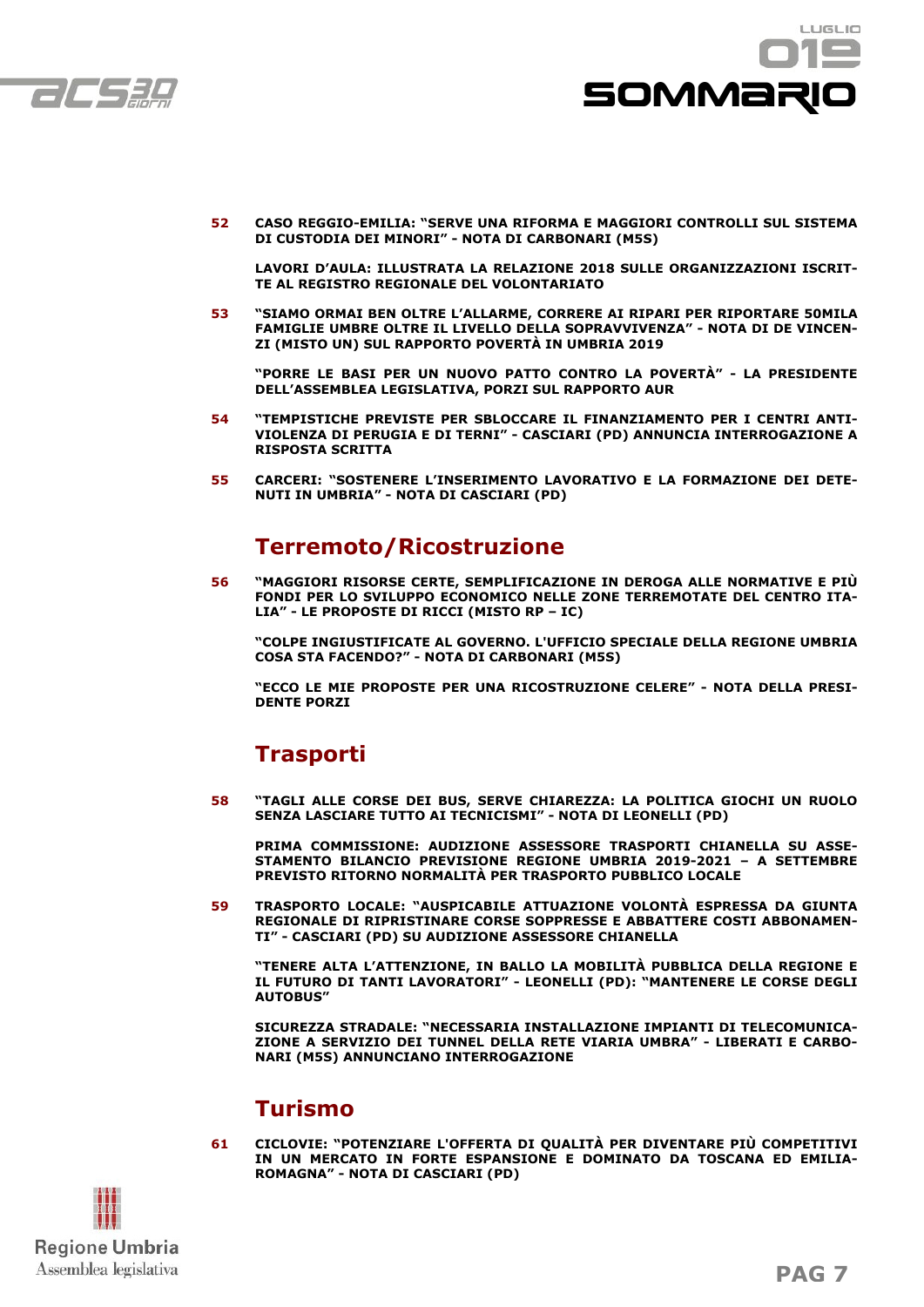



## **Urbanistica/edilizia**

**62 SOCIETÀ CONSORTILE VALNERINA BIOMASSE: "IMPIEGO CONTRIBUTI RICEVUTI DA REGIONE" - FIORINI (MISTO-FIORINI PER L'UMBRIA) ANNUNCIA INTERROGAZIONE**

## **Vigilanza e controllo**

**63 PRIMA COMMISSIONE: ILLUSTRATA LA RELAZIONE DEL CORECOM SULL'ATTIVITÀ 2018 – DA CONTENZIOSI CON OPERATORI TELEFONIA E PAY TV RESTITUITI AI CIT-TADINI OLTRE 800MILA EURO**

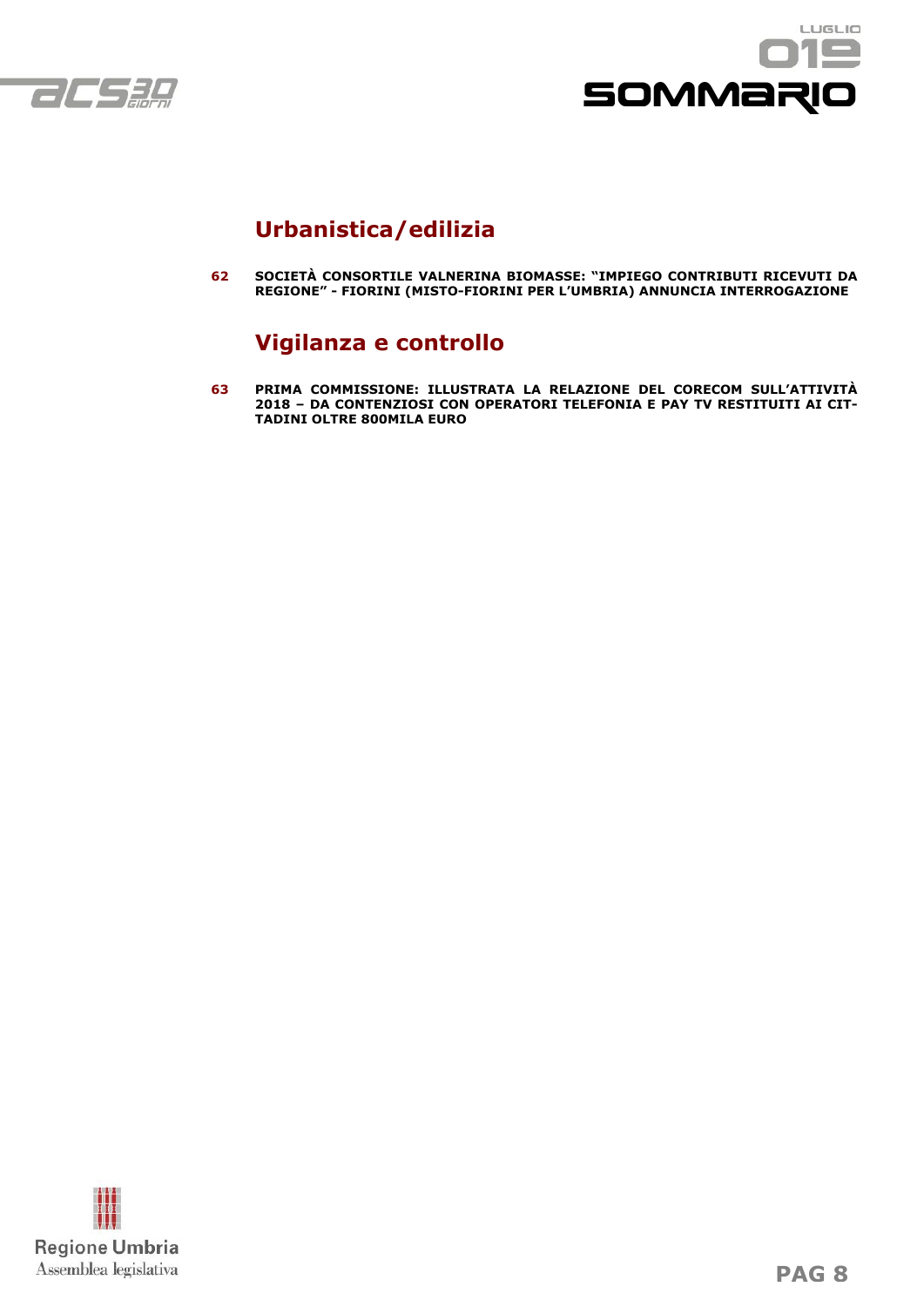

Affari istituzionali

#### **DIFENSORE CIVICO REGIONALE: "UNA CONVENZIONE CON IL COMUNE DI PERU-GIA PER GARANTIRE AI CITTADINI UNA RISPOSTA TEMPESTIVA" - QUESTA MATTI-NA INCONTRO CON IL SINDACO ROMIZI**

Perugia, 2 luglio 2019 - "Sarebbe certamente auspicabile la possibilità di estendere anche al Comune di Perugia le competenze del difensore civico regionale, mediante una apposita convenzione, così come previsto dalla legge regionale che ha istituito questa figura di garanzia". Questo l'esito dell'incontro, svoltosi questa mattina, tra il sindaco di Perugia, Andrea Romizi e il difensore civico regionale, Marcello Pecorari.

Nel corso del colloquio, riferisce il Difensore civico regionale, "il sindaco Romizi ha manifestato interesse per l'attività del difensore civico, ritenendo che le funzioni a lui attribuite possano servire ad avvicinare i cittadini all'Amministrazione e a garantire una soluzione non giurisdizionale di problematiche che coinvolgono gli enti pubblici. Sin da ora Sindaco e Difensore civico hanno ritenuto di attivare un canale di confronto diretto per garantire ai cittadini una risposta immediata alle loro richieste".

La legge regionale n.30/2207 prevede che l'intervento del Difensore civico possa riguardare anche le attività degli Enti locali, nell'esercizio di funzioni proprie, in forma singola o associata, su richiesta degli stessi, previa stipula di apposite convenzioni approvate dai rispettivi organi consiliari competenti. La norma riconosce al Difensore civico alcune specifiche funzioni: assicura la tutela non giurisdizionale dei diritti soggettivi, degli interessi legittimi e degli interessi collettivi e diffusi dei singoli e degli enti; esercita le funzioni previste dalle leggi statali e regionali a garanzia del buon andamento, dell'imparzialità, della legalità, della trasparenza, dell'efficienza e dell'efficacia dell'attività amministrativa. Esso non è soggetto ad alcuna forma di dipendenza gerarchica o funzionale ed esercita le sue competenze in piena autonomia.

Il difensore può intervenire su provvedimenti, atti, fatti, ritardi, omissioni, illegittimità o irregolarità riscontrati da parte di uffici o servizi dell'Amministrazione regionale; degli enti, agenzie ed aziende speciali soggetti alla vigilanza e al controllo di gestione degli organi regionali; delle Aziende sanitarie regionali coordinandosi, per quanto concerne la tutela dei diritti dell'utente dei servizi sanitari e socio-assistenziali, con gli organismi eventualmente istituiti per analoghe finalità; dei concessionari o gestori dei servizi pubblici regionali; degli enti locali limitatamente all'esercizio delle funzioni conferite ed attribuite.

#### **LAVORI D'AULA: L'ASSEMBLEA LEGISLATI-VA HA PRESO ATTO DELLA RELAZIONE SUI LAVORI DELLA "COMMISSIONE STATUTO"**

Perugia, 16 luglio 2019 – L'Assemblea legislativa dell'Umbria ha preso atto del report, depositato dal presidente Silvano Rometti, sull'attività svolta dalla Commissione per le riforme regolamentari e statutarie, i cui lavori si sono interrotti con lo scioglimento dell'Assemblea legislativa.

LUSLIO

Rometti ha spiegato che la Commissione si è occupata prevalentemente della disciplina dei lavori dell'Aula, nella parte che riguarda la verifica di ammissibilità di interrogazioni o interpellanze; della sostituzione dei Consiglieri regionali nelle sedute di Commissione, soprattutto nel caso di voto ponderato; dell'assenza dei Consiglieri e le conseguenze sull'indennità percepita; dell'esigenza di corredare i progetti di legge e gli emendamenti di relazioni tecnicofinanziarie di accompagnamento. Ha affrontato inoltre le questioni dell'istruttoria in sede referente, della valutazione delle politiche pubbliche, della disciplina dei Gruppi consiliari, dello stato di attuazione dello Statuto a fronte delle innumerevoli riserve di legge in esso contenute.

Un primo pacchetto di riforme, che mirava ad attribuire all'Assemblea un rilievo maggiore rispetto alle funzioni legislative e di indirizzo e controllo, con nuove disposizioni circa le Commissioni di inchiesta e la disciplina dei gruppi consiliari, è stato approvate dall'Aula solo in prima lettura (https://tinyurl.com/modifichestatuto) ed è dunque destinato a decadere con la fine della Legislatura.

#### **COMMISSIONI II E III: IL PARERE SULL'ASSESTAMENTO DI BILANCIO 2019- 2021 RIMESSO ALLA PRIMA COMMISSIONE – LA TERZA VOTA UNANIME LA PRESA D'ATTO SULL'INTERROGAZIONE INERENTE IL PUNTO NASCITA DI PANTALLA**

Perugia, 17 luglio 2019 – La Seconda commissione consiliare, presieduta da Carla Casciari, e la Terza commissione, presieduta da Attilio Solinas, hanno deciso di affidare il parere sull'assestamento di bilancio 2019-2021 di Regione Umbria e Assemblea legislativa alla Prima commissione, presieduta da Andrea Smacchi.

In Terza commissione è stato anche deciso all'unanimità di prendere atto dell'interrogazione presentata dal capogruppo del Pd, Gianfranco Chiacchieroni, riguardante il punto nascita dell'ospedale di Pantalla, ritenendo un atto di programmazione importante il mantenimento della struttura, che si ritroverebbe indebolita se privata del punto nascita e di conseguenza anche della pediatria e dell'anestesia 24 ore su 24.

Nell'atto ispettivo, Chiacchieroni cita "l'iniziativa della direzione sanitaria che preannuncia una possibile ed imminente chiusura del punto nascita dell'ospedale di Pantalla, struttura che offre un servizio di primaria importanza e raccoglie un bacino di circa 60mila persone. Quel punto nascita è da considerarsi un vero e proprio presidio di territorio al quale fanno riferimento moltissimi cittadini come è dimostrato dai numeri di accesso al servizio. Inoltre, nell'anno in corso si è verificata una inversione di tendenza rispetto agli anni precedenti, con un aumento dei parti program-

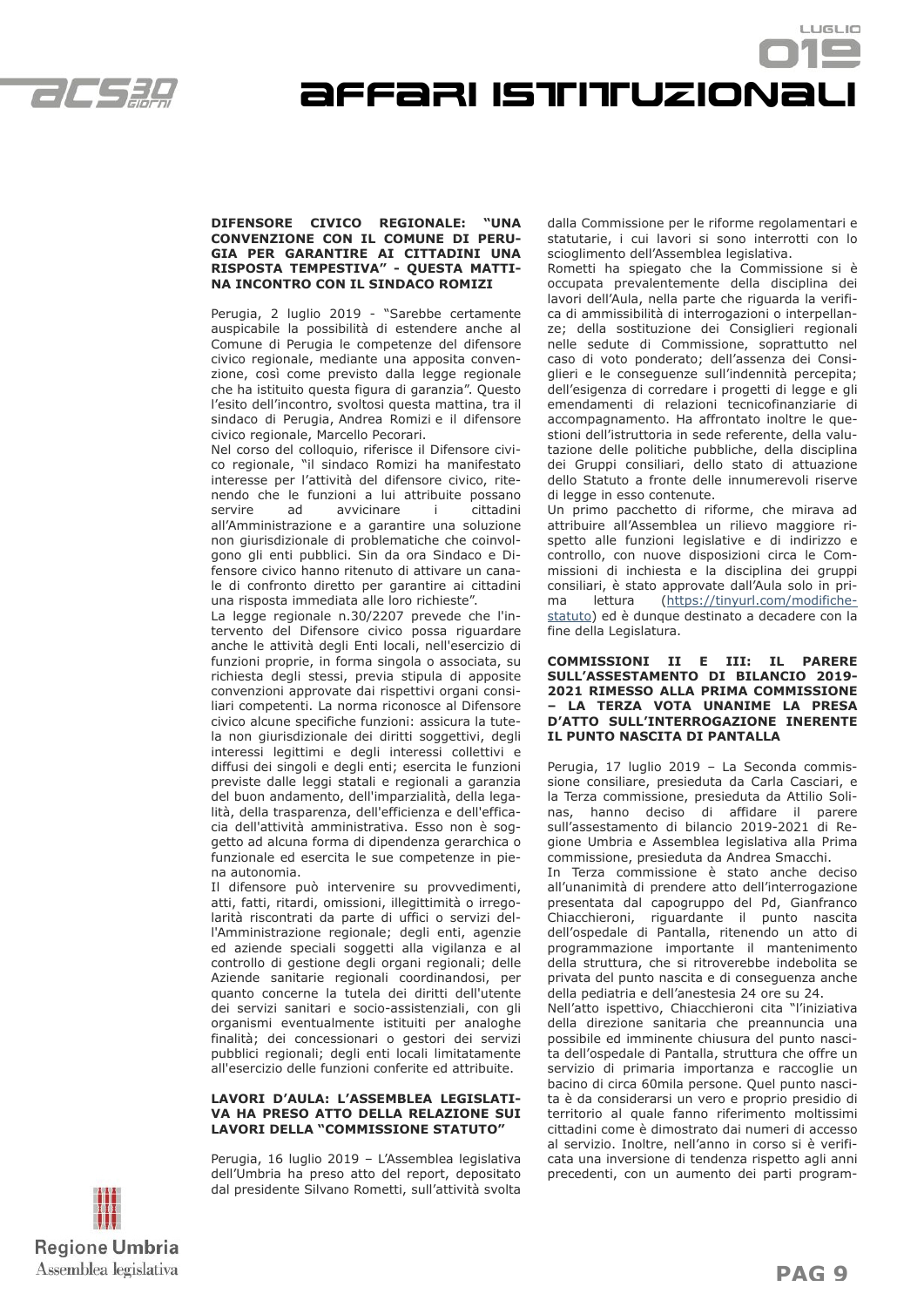

Affari istituzionali

mati di alcune decine di unità a fronte di un calo delle nascite generalizzato in tutto il Paese".

#### **"UNA GRANDE INIZIATIVA CHE AIUTA I GIOVANI A INSERIRSI NEL MONDO DEL LAVORO" - LA PRESIDENTE PORZI ALLA PRESENTAZIONE DEL BANDO ROTARY**

*La presidente dell'Assemblea legislativa dell'Umbria, Donatella Porzi, questa mattina ha partecipato alla conferenza stampa di presentazione del "Premio Virgilio", organizzato dall'associazione di rotariani "Virgilio 2090". Per Porzi si tratta di "una grande iniziativa, che spero possa essere contagiosa e che aiuti i nostri giovani a confrontarsi e a inserirsi nel mondo del lavoro".*

Perugia, 29 luglio 2019 – "Una grande iniziativa, che spero possa essere contagiosa e che aiuti i nostri giovani a confrontarsi e a inserirsi nel mondo del lavoro". È quanto dichiarato dalla presidente dell'Assemblea legislativa dell'Umbria, Donatella Porzi, che questa mattina ha partecipato a Palazzo Cesaroni alla conferenza stampa di presentazione del "Premio Virgilio", organizzato dall'associazione di rotariani "Virgilio 2090".

"Si tratta di una progettualità – ha detto la presidente Porzi – che mette a disposizione dei giovani e di chi vuole affacciarsi nel mondo delle imprese, tutoraggio gratuito in vari settori, dal posizionamento strategico all'ingresso nel mercato, al consolidamento organizzativo, fino alla gestione aziendale e alla valutazione delle problematiche finanziarie. Una iniziativa per la quale ringrazio i Rotary coinvolti e che vuole fare squadra tra Istituzioni e mondo del lavoro. Un progetto che serve davvero ai nostri giovani, che non hanno bisogno di pacche sulle spalle ma sostegni concreti".

Insieme alla presidente Porzi hanno preso parte alla conferenza stampa il presidente dell'Associazione Virgilio 2090, Piero Chiorri, il segretario Pasquale Romagnoli, il Governatore Rotary nominato per 2021–2022 e il presidente del Club Perugia Simone Cociani.

**CONSIGLIO AUTONOMIE LOCALI: PUBBLI-CATA SUL BOLLETTINO REGIONALE LA CONVOCAZIONE DELLE ASSEMBLEE PER L'ELEZIONE DEI COMPONENTI PREVISTE PER MERCOLEDÌ 16 OTTOBRE 2019, A PA-LAZZO CESARONI**

Perugia, 31 luglio 2019 – È stato pubblicato sul Bollettino ufficiale della Regione Umbria (Bur n.38, supplemento ordinario, 31 luglio 2018 https://tinyurl.com/cal-umbria) il decreto del presidente dell'Assemblea legislativa n.2/2019 "Convocazione delle assemblee elettorali ai fini dell'elezione dei componenti elettivi del Consiglio delle Autonomie locali. Fissazione del termine per la comunicazione dei consiglieri comunali delegati e individuazione delle modalità e dei termini



LUSLIO

Il decreto prevede che entro lunedì 30 settembre 2019: i Comuni con popolazione inferiore a 5mila abitanti potranno presentare una lista di 3 consiglieri comunali e 5 sindaci; i Comuni con popolazione compresa tra 5mila e 15mila abitanti potranno presentare una lista di 3 consiglieri comunali e 3 sindaci; i Comuni con popolazione pari o superiore a 15mila abitanti potranno presentare una lista di 10 consiglieri comunali. Entro giovedì 3 ottobre l'Ufficio elettorale verificherà l'ammissibilità delle liste presentate.

Le assemblee elettorali si svolgeranno mercoledì 16 ottobre 2019, nella sede dell'Assemblea legislativa dell'Umbria (palazzo Cesaroni, Piazza Italia 2, Perugia). I nominativi dei consiglieri comunali delegati, insieme alla lista dei sindaci e dei consiglieri comunali di ogni Amministrazione dell'Umbria, dovranno essere forniti entro il 12 settembre 2010

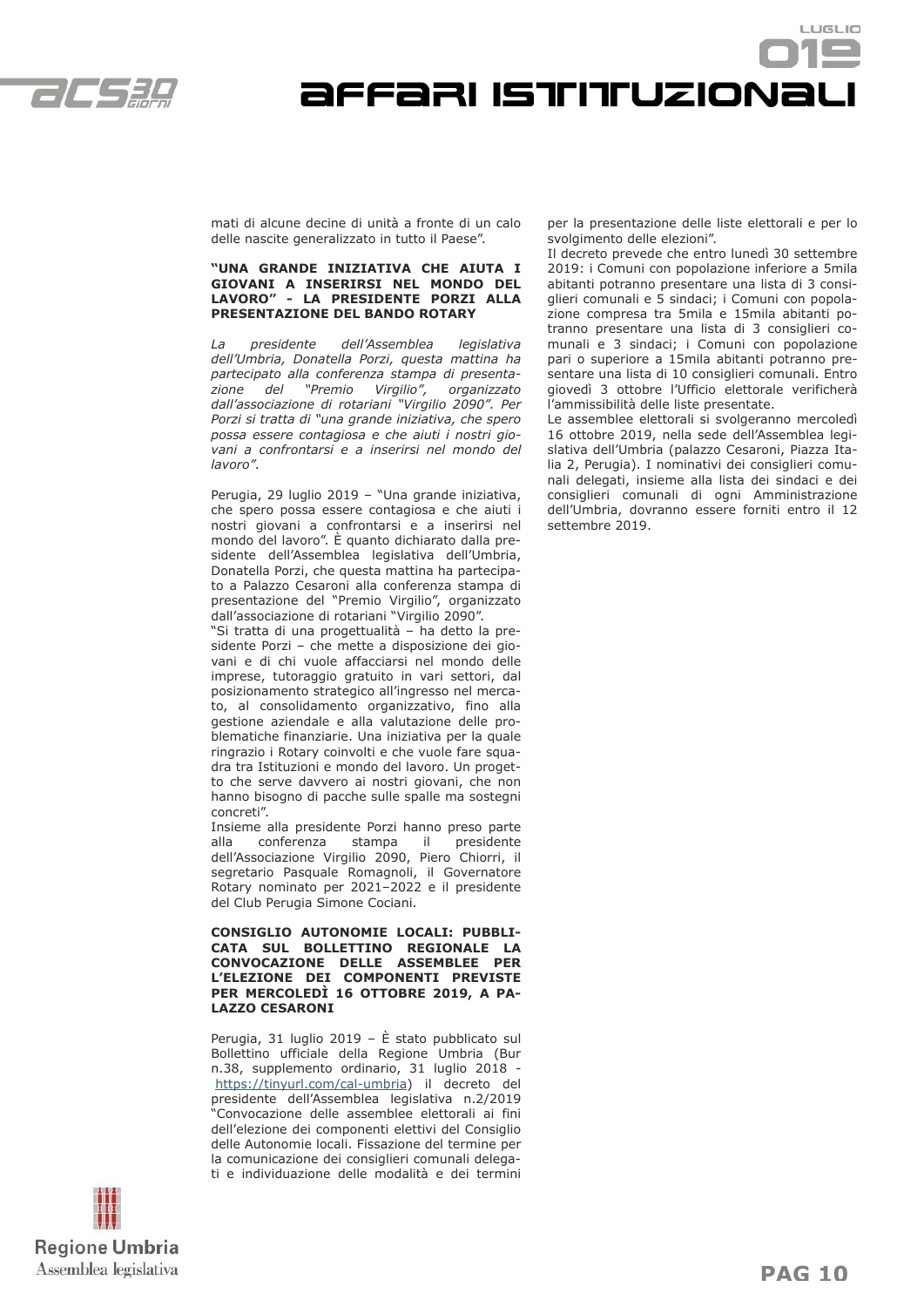

## LUSLIO agricoltrura

#### **"IN UMBRIA I BENEFICIARI DEL PSR SONO TENUTI NASCOSTI, MENTRE IN ALTRE RE-GIONI SONO PUBBLICI. ORA BASTA, FARE-MO RISPETTARE LA LEGGE IN OGNI SEDE" - NOTA DI CARBONARI (M5S)**

*Il consigliere regionale del Movimento 5 Stelle, Maria Grazia Carbonari, interviene sui fondi europei del Programma di sviluppo rurale. Per Carbonari "in Umbria i beneficiari del Psr vengono tenuti nascosti, mentre in altre regioni questi nominativi sono pubblici. Una situazione che non può più andare avanti. Faremo rispettare la legge in ogni sede".*

Perugia, 8 luglio 2019 – "In Umbria i beneficiari del Programma di sviluppo rurale vengono tenuti nascosti, mentre in altre regioni questi nominativi sono pubblici. Una situazione che non può più andare avanti. Faremo rispettare la legge in ogni sede". È quanto dichiara il consigliere regionale del Movimento 5 Stelle, Maria Grazia Carbonari. Per Carbonari "tanto il presidente Paparelli la scorsa settimana quanto la ex presidente Marini all'inizio del suo mandato, avevano promesso 'trasparenza' per l'Umbria. Trasparenza che in questi quattro anni è del tutto mancata nell'azione della Giunta. Un esempio sono i Fondi europei di Sviluppo Rurale dell'Umbria (Psr 2014- 2020, circa 930 milioni di euro), i cui beneficiari sarebbero misteriosamente tenuti nascosti dai funzionari della Giunta, adducendo improbabili motivi di privacy che sarebbero stati sollevati dall'ente pagatore Agea. Eppure i regolamenti europei '1306/2013' e '908/2014' imporrebbero agli Stati membri la 'pubblicazione annuale a posteriori dei beneficiari di stanziamenti, importi del pagamento corrispondente ad ogni misura finanziata dai fondi percepiti da ogni beneficiario, natura e descrizione delle misure finanziate' e tanto altro. E infatti queste informazioni sono pubblicate nei siti web di altre regioni italiane, come le Marche. Non posso credere che i funzionari della Regione Umbria e di Agea non conoscano tali regolamenti Ue, la cui violazione potrebbe potenzialmente esporre la stessa Italia ad un procedura di infrazione. Così come non credo che qualcuno dei beneficiari umbri non gradisca che si sappia quanti soldi pubblici riceve".

"Dopo una mia lettera di messa in mora inviata al funzionario regionale competente – prosegue Carbonari - nel sito della Regione sarebbe finalmente apparsa una pagina dei 'Beneficiari' ancora 'in costruzione'. Dato che i decreti Agea dovrebbero essere già pronti, non ci dovrebbe volere molto a pubblicarli. Stiamo seguendo attentamente gli sviluppi, riservandoci di rivolgerci alle autorità competenti allo scadere del termine concesso, affinché si approfondiscano eventuali violazioni di legge e singoli responsabili. I cittadini umbri – conclude - non sono figli di un dio minore".

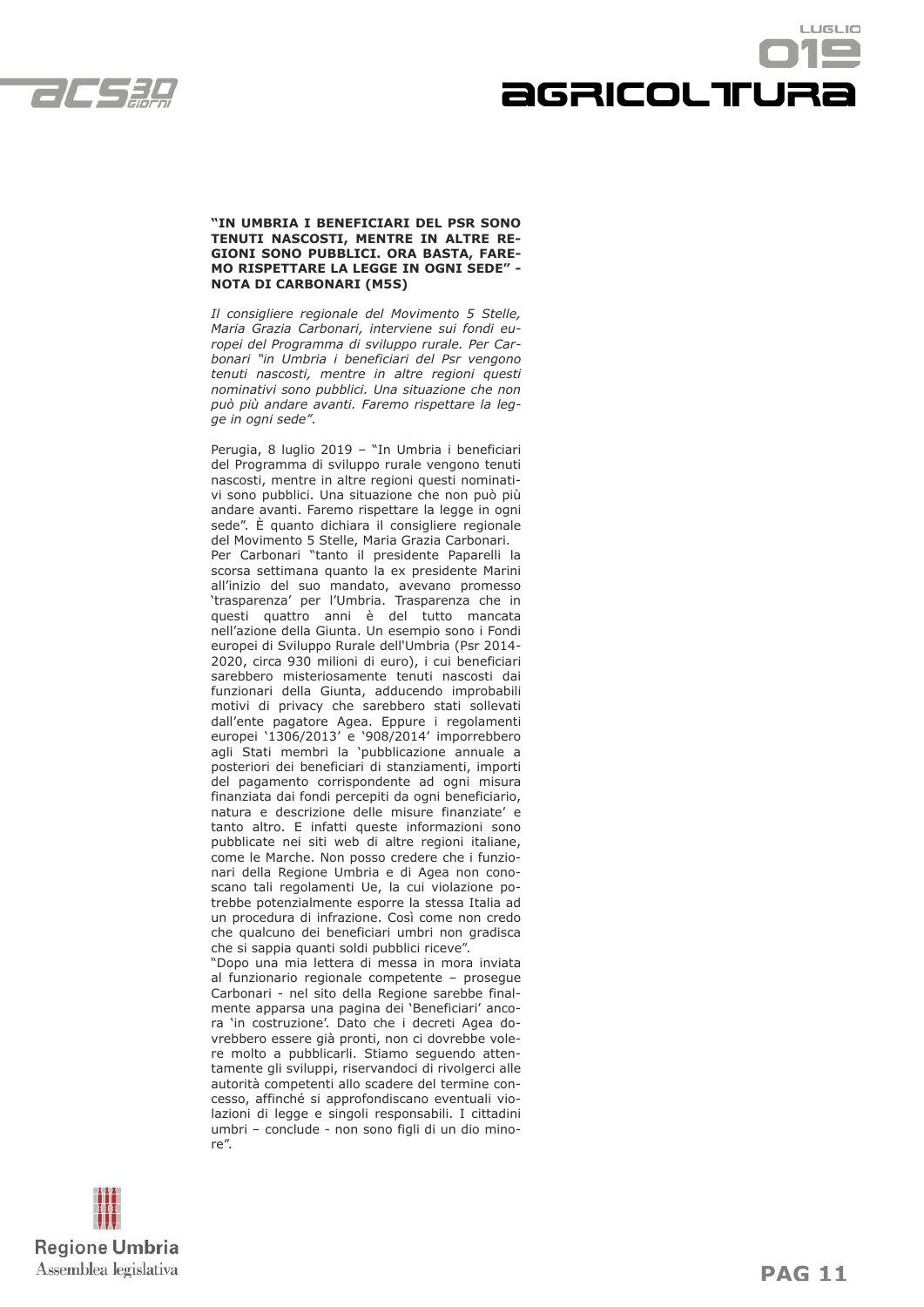



#### **ARPA UMBRIA: "LA REGIONE FACCIA RI-SPETTARE LA LEGGE, AUTONOMIA PER PE-RUGIA E TERNI. PER IL DG GANAPINI È TEMPO DI SALUTI" - NOTA DI LIBERATI (M5S)**

*Il capogruppo regionale del Movimento 5 Stelle, Andrea Liberati interviene in merito ad Arpa Umbria sottolineando di condividere l'appello del sindacato FIALS "al rispetto della legge istitutiva dell'Agenzia e del relativo modello organizzativo", invitando dunque la Regione a "rinominare i due direttori dei dipartimenti di Perugia e Terni, assegnando loro la prevista autonomia gestionale di risorse strumentali, economiche e umane".*

Perugia, 17 luglio 2019 - "Sulla pazzesca situazione di Arpa Umbria, condividiamo l'appello del sindacato FIALS al rispetto della legge istitutiva dell'Agenzia e del relativo modello organizzativo, rinominando pertanto i due direttori dei dipartimenti di Perugia e Terni, assegnando loro la prevista autonomia gestionale di risorse strumentali, economiche e umane". Così il capogruppo regionale del Movimento 5 Stelle, Andrea Liberati.

"Chiediamo invero da anni – ricorda - che, su molteplici materie, la Giunta regionale operi in ossequio alle leggi che l'Assemblea stessa approva, a maggior ragione in questo caso, considerando le emergenziali circostanze ambientali che connotano larghi brani del territorio umbro, vicende che organismi di controllo, media e cittadini ritengono tutt'altro che superate".

"Doveva inoltre esser nominato da tempo pure il direttore tecnico di Arpa – rimarca Liberati -, ma finora si è preferito fare orecchie da mercante, centralizzando i poteri nelle mani di Walter Ganapini, direttore generale che, soprattutto, è per taluni il guru dell'ambientalismo mondiale. In realtà, multinazionali ad altissimo impatto, come la Thyssen Krupp, qui dormono su otto guanciali".

"Bene ricordare che, proprio con Ganapini, è stata inaugurata la zelante censura degli accessi agli atti relativi a meri dati ambientali, schermando completamente per mesi il livello degli ammorbamenti dietro vere o presunte questioni giudiziarie, conculcando di fatto la norma europea e nazionale".

.<br>"Taccio su altro – conclude Liberati -, perché tanto basta per terminare questa stagione di anomalie, con l'immediato ritorno della cogenza e della trasparenza di legge, nelle auspicabili dimissioni anzitempo dell'interessato".

**ARPA UMBRIA: "ANNULLARE RIORGANIZ-ZAZIONE AGENZIA IN ATTESA DELLA NUO-VA ASSEMBLEA. NECESSARIO RAGIONARE SU NUOVI ASSETTI CHE PORTINO BENEFICI AD INTERA AREA REGIONALE" - NOTA DI MORRONI (FI)**

*"La Giunta regionale annulli l'ultima riorganizzazione dell'Arpa in attesa che poi, dopo il prossi-* *mo appuntamento elettorale, si possa ragionare su eventuali nuovi assetti dell''Agenzia che possano portare però reali benefici all'intera area regionale". Lo scrive Roberto Morroni (FI) annunciando la presentazione di un atto di indirizzo all'Esecutivo di Palazzo Donini, "In continuità – sottolinea - con quanto già fatto nei mesi addietro".*

Perugia, 18 luglio 2019 - "La Giunta regionale annulli l'ultima riorganizzazione dell'Arpa in attesa che poi, dopo il prossimo appuntamento elettorale, si possa ragionare su eventuali nuovi assetti dell''Agenzia che possano portare però reali benefici all'intera area regionale". Lo scrive Roberto Morroni (FI) annunciando la presentazione di un atto di indirizzo all'Esecutivo di Palazzo Donini, "In continuità – sottolinea - con quanto già fatto nei mesi addietro".

"Tra le tante questioni lasciate in sospeso dall'attuale Giunta regionale – spiega Morroni -, e che dovranno essere affrontate in maniera risolutiva dalla futura compagine governativa dell'Umbria, c'è indubbiamente anche questo tema della riorganizzazione dell'Arpa. Infatti – continua - attualmente l'Agenzia regionale per la protezione ambientale è stata oggetto di una rimodulazione dell'organigramma da parte del Direttore generale, prossimo al pensionamento, che non ha mai avuto l'approvazione da parte dell'Assemblea legislativa. Questo assetto, inoltre – conclude il capogruppo forzista -, ha penalizzato non poco un territorio come quello ternano, particolarmente svantaggiato per quanto concerne la qualità ambientale".



**PAG 12**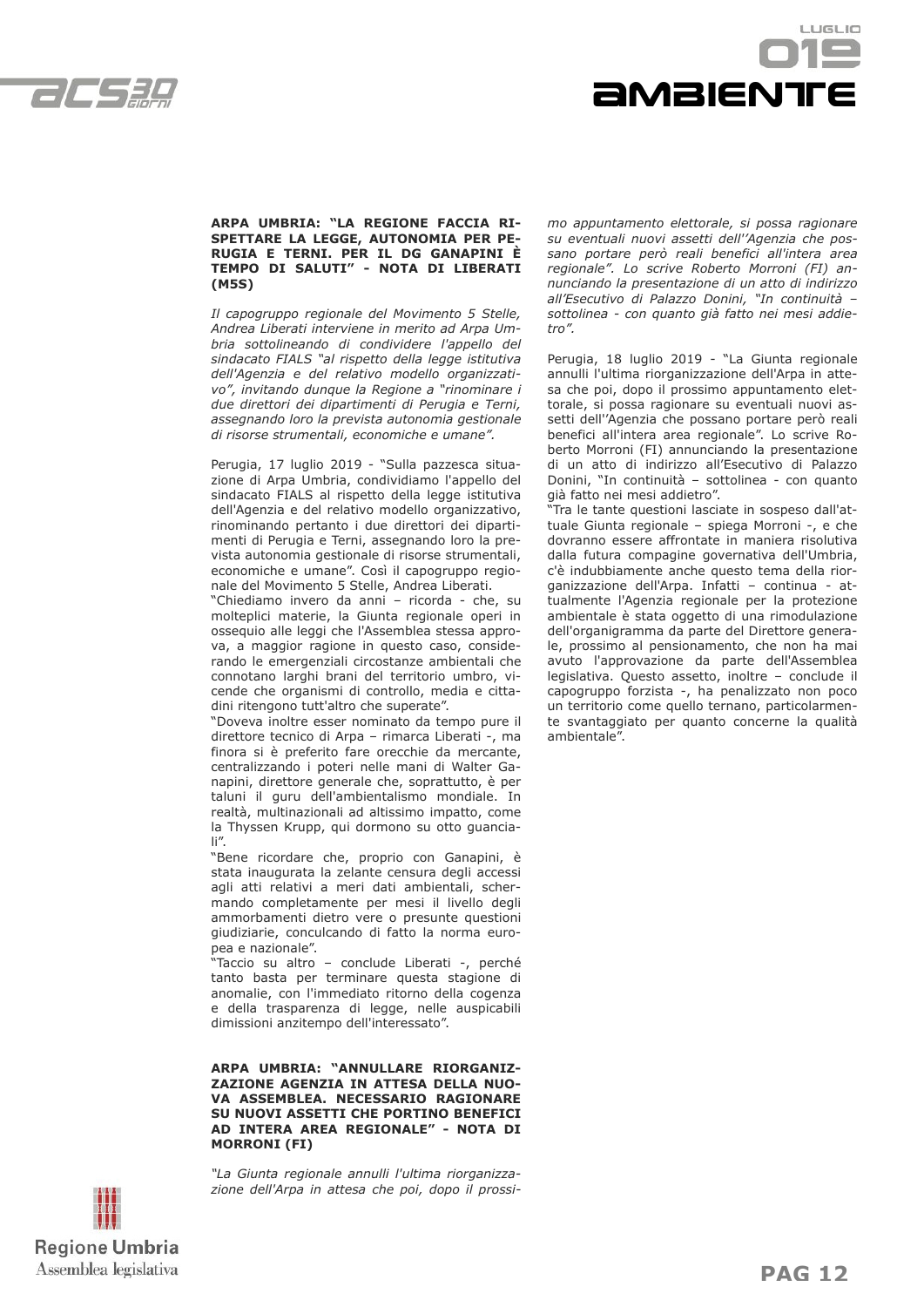



#### **"APPROVARE IN AULA IL PIANO FAUNISTI-CO-VENATORIO" - FIORINI (GRUPPO MI-STO): "ATTO INDISPENSABILE PER LA PIA-NIFICAZIONE DEL TERRITORIO"**

Perugia, 4 luglio 2019 - Il consigliere regionale Emanuele Fiorini (gruppo misto) ha scritto alla presidente dell'Assemblea legislativa Donatella Porzi per inserire il Piano faunistico-venatorio all'ordine del giorno del Consiglio regionale, previsto per il 16 luglio prossimo.

Secondo Fiorini si tratterebbe di un "atto indispensabile per la pianificazione del territorio, delimitando le aree protette da quelle non protette, consentendo così di esercitare l'attività venatoria e mettendo al riparo sia le istituzioni che i cacciatori da inutili ricorsi, oltre a salvaguardare una tradizione e una passione che nascono da molto lontano. Inoltre – conclude approvare il Piano faunistico non comporterebbe spese perché il documento è già pronto e di conseguenza non ci sarebbero danni erariali".

#### **PIANO FAUNISTICO VENATORIO: "UNA DE-CISIONE GIUSTA E COERENTE" - GUASTIC-CHI (PD) PLAUDE ALL'APPROVAZIONE DA PARTE DELLA GIUNTA REGIONALE**

Perugia, 23 luglio 2019 – Il consigliere regionale Marco Vinicio Guasticchi (Pd – vicepresidente Assemblea legislativa) plaude alla proposta di Piano faunistico regionale elaborata dalla Giunta di Palazzo Donini.

"Si tratta – sottolinea Guasticchi – di una decisione giusta e coerente. Finalmente, con un atto coraggioso della Giunta, viene alla luce un documento che consentirà di calendarizzare la preapertura dell'attività venatoria come atteso da tanti cacciatori umbri. In Umbria ci sono circa 28mila cacciatori che pagano regolarmente la licenza e che rappresentano un importante volano positivo per la nostra economia regionale: cacciatori che rispettano l'ambiente e che a loro volta devono essere rispettati. Non dobbiamo dimenticare – conclude il consigliere regionale che caccia e pesca sono nel nostro dna di umbri. E che migliaia di famiglie nella nostra regione annoverano praticanti di queste discipline. Quindi – conclude - prendo atto oggi con orgoglio che con l'approvazione in Giunta del Piano faunistico venatorio si apre una nuova pagina positiva per i cacciatori umbri".

#### **TERZA COMMISSIONE: ILLUSTRATO IL NUOVO PIANO FAUNISTICO VENATORIO – PER IL VOTO FINALE ATTESO IL PARERE DEL CAL**

Perugia, 24 luglio 2019 – Il nuovo Piano faunistico venatorio è stato illustrato oggi in Terza commissione dall'assessore regionale Fernanda Cecchini. Per l'approvazione e l'invio in Aula dell'atto in tempo per la seduta di martedì 30 luglio c'è da



I consiglieri regionali hanno ascoltato anche il parere degli uffici dell'Assemblea legislativa circa la congruità della decisione da assumere in regime di "ordinaria amministrazione" della Regione: "Il Piano faunistico venatorio – è stato spiegato – è un atto di programmazione eccedente l'ordinaria amministrazione, con un contenuto fortemente discrezionale adottabile solo se indifferibile o urgente, tale da arrecare un danno all'ente. È quindi necessario motivare le ragioni di urgenza e improrogabilità del documento".

Ed è su questo che le opinioni dei consiglieri regionali divergono: per la maggioranza di centrosinistra è necessario sollecitare il Cal a esprimere il proprio parere sul Piano faunistico venatorio in tempo utile ad approvare il documento nella seduta d'Aula del 30 luglio e dare così una risposta alle associazioni dei coltivatori (Coldiretti, Cia e Confagricoltura) che hanno chiesto l'approvazione dell'atto per limitare i danni arrecati all'agricoltura dalla fauna selvatica e partire dunque con la stagione di caccia. In ciò risiederebbero anche le ragioni dell'urgenza e della indifferibilità del provvedimento da adottare, come hanno ravvisato il presidente della commissione Attilio Solinas e i consiglieri Gianfranco Chiacchieroni (capogruppo Pd), Marco Vinicio Guasticchi (Pd), Claudio Ricci (misto-RP-IC), Emanuele Fiorini (misto-Fiorini per l'Umbria) e Silvano Rometti (Ser).

Di parere opposto il vicepresidente della commissione, Sergio De Vincenzi (gruppo misto-Umbria next), secondo il quale "non si può procedere a fronte del parere negativo dei nostri stessi uffici solo per eseguire le volontà delle associazioni. Siamo noi i primi a dover rispettare le regole visto che siamo amministratori di questa Regione e non possiamo certo bypassarle per venire incontro alla platea". Contrario anche il capogruppo della Lega, Valerio Mancini, che pur non essendo membro della Terza commissione e quindi senza diritto di voto sull'atto in questione, ha espresso la propria contrarietà spiegando che "non si può trattare un atto così importante in tutta fretta per approvarlo subito nonostante il parere contrario dei nostri uffici".

"Senza il nuovo Piano faunistico venatorio – ha spiegato l'assessore Cecchini - la Regione non potrà deliberare le giornate di preapertura, che è di sua competenza indicare, come ha sentenziato il Tribunale amministrativo regionale. Per questo lo abbiamo preadottato e ne auspichiamo l'approvazione, che spetta all'Assemblea legislativa regionale. Poi potremo decidere sulle preaperture con successivo provvedimento, su cui servirà anche il parere dell'Ispra". **SCHEDA** 

Il nuovo Piano faunistico venatorio è stato redatto sulla base del precedente. Effettuata dunque la riunificazione di quanto già previsto nei Piani delle due Province (che hanno di nuovo in capo la gestione della materia), e sono stati approfonditi alcuni aspetti relativi alla pianificazione terri-

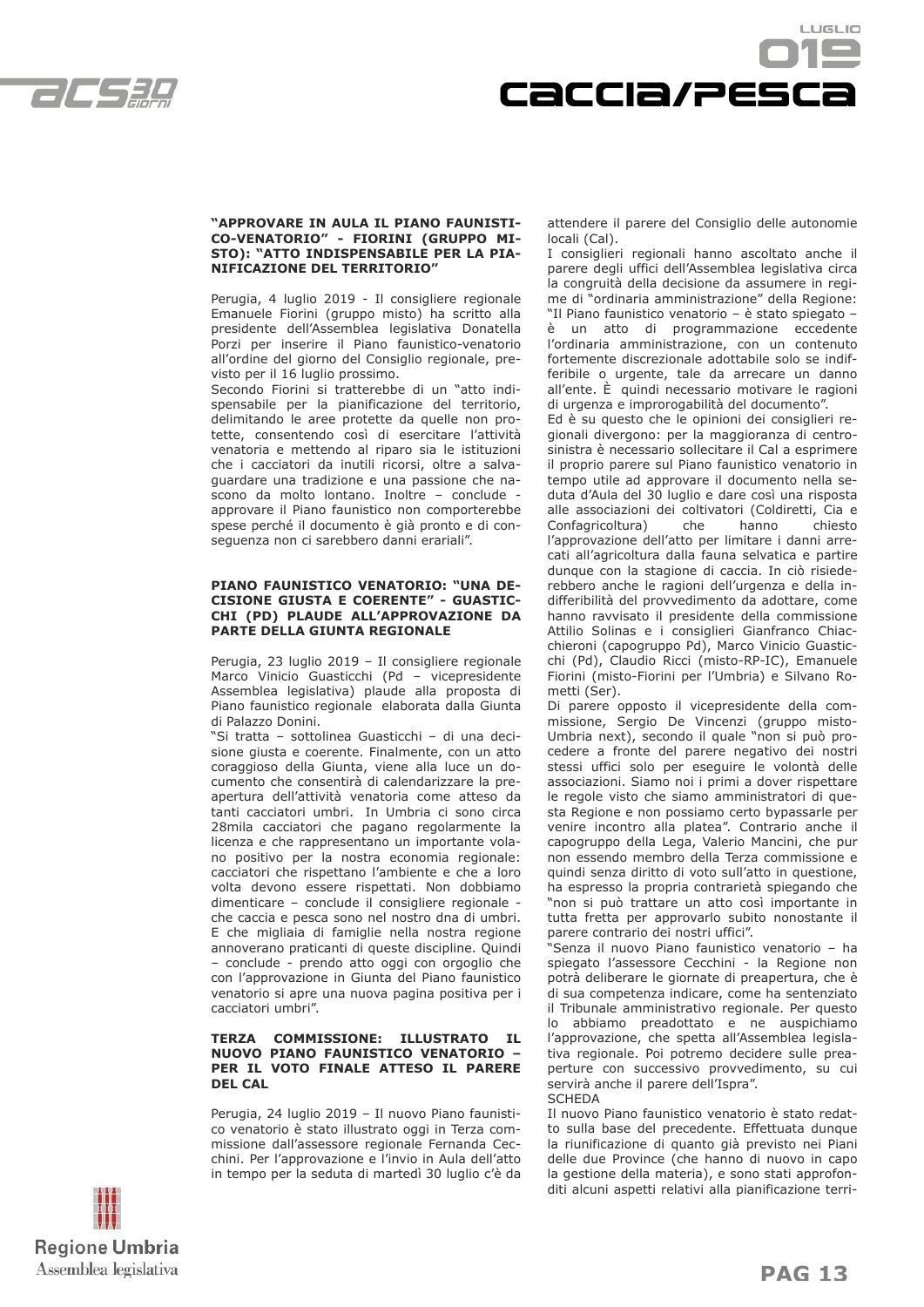



toriale. In aggiunta c'è un corposo studio sullo status della fauna selvatica in Umbria sulla base del quale sono state fatte le scelte sulle zone di ripopolamento, le oasi, le aree di rispetto venatorio e gli appostamenti. Altri elementi di novità introdotti sono la formazione delle guardie venatorie e degli stessi cacciatori, oltre all'adeguamento delle normative rispetto alle prescrizioni del nuovo Psr in materia di tutela dell'ambiente.

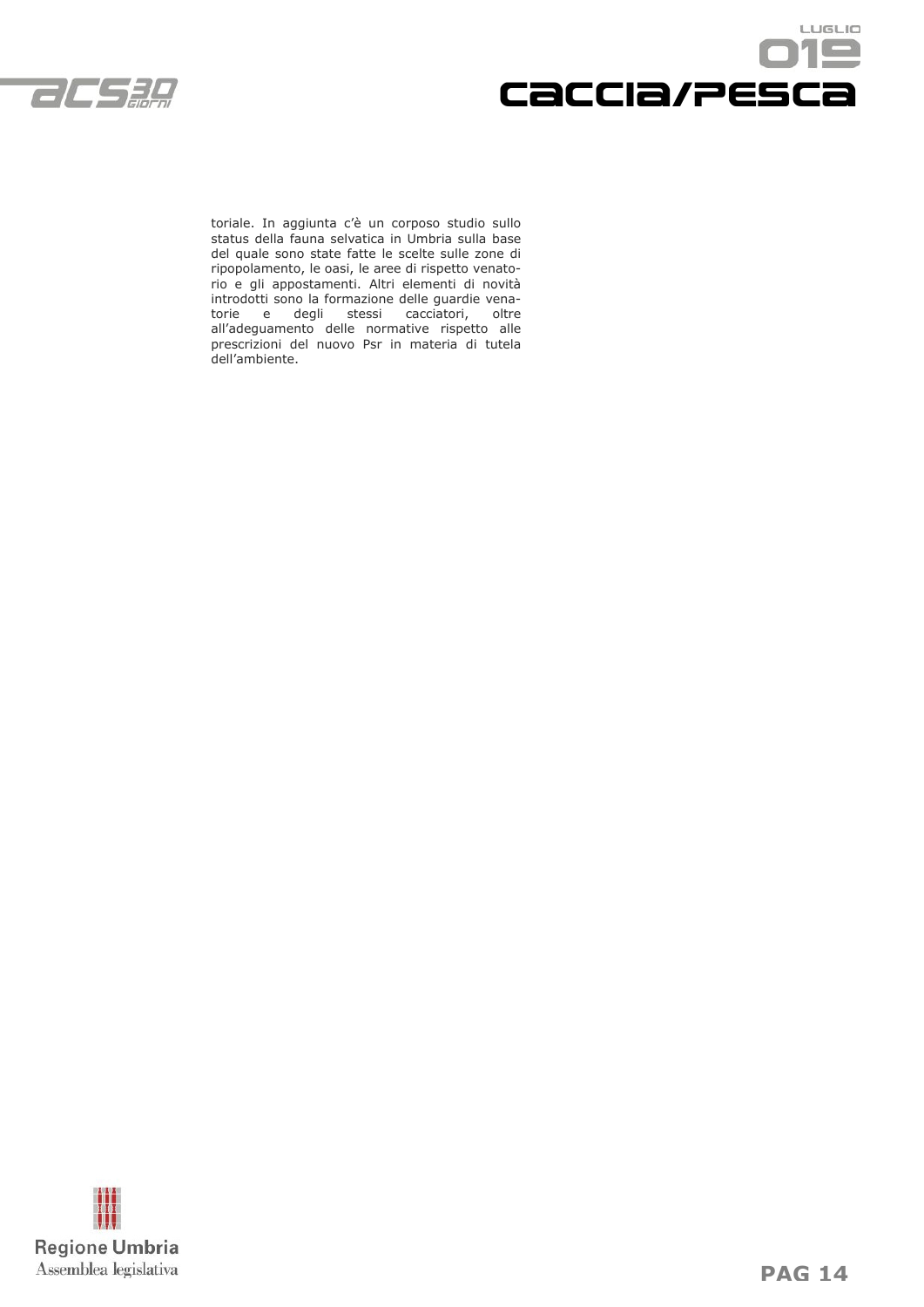



#### **LAVORI D'AULA: L'ASSEMBLEA PRENDE AT-TO DELLA RELAZIONE SULLA LEGGE PER LA VALORIZZAZIONE DEL PATRIMONIO DI AR-CHEOLOGIA INDUSTRIALE**

Perugia, 16 luglio 2019 – L'Aula di Palazzo Cesaroni ha preso atto della relazione sulla attuazione della legge sulla valorizzazione del patrimonio di archeologia industriale.

Il consigliere Silvano Rometti (Socialisti) ha depositato il report in cui viene spiegato che "è stato fatto un censimento importante sui siti di archeologia industriale umbri e non solo su quelli più grandi e visibili, come a Terni e Foligno, ma anche sulle preziose risorse costituite dai mulini, per il loro valore storico e la loro importanza anche ai fini della valorizzazione dei centri storici, come a Bevagna. Tutte le attività dismesse hanno un valore storico come impianti e come organizzazioni produttive. Oltre agli elenchi abbiamo la mappatura dei musei umbri, con materiali che sono sia di proprietà pubblica che di privati. Al lavoro di catalogazione, coordinato dal professor Renato Covino dell'Università di Perugia e per conto di Aipai (Associazione italiana per il patrimonio archeologico industriale), devono seguire il recupero, la promozione e la valorizzazione dei siti e dei materiali, anche con un'adeguata segnaletica stradale, andando a incidere sia sul turismo che sullo sviluppo economico. Servono dei progetti, da finanziare con fondi europei, per valorizzare singole iniziative su obiettivi simbolo dei territori.

La relazione contiene le schede catalografiche sui beni localizzati: 329 in provincia di Perugia e 204 in provincia di Terni. É il Comune di Terni quello in cui si concentra il maggior numero di schede con la localizzazione, la tipologia e il settore produttivo dei beni, in tutto 187, pari al 35 per cento del totale. Il secondo Comune è Foligno, con 131 schede, pari al 24 per cento del totale. Poi Spoleto con 52 e Perugia con 38. Nella maggior parte dei casi si riferiscono a complessi e aree industriali dove venivano fabbricati prodotti elettrochimici o elettrotermici. Considerevole il numero di attività legate ai mulini per la produzione di olio o granaglie e di quelle relative a impianti di produzione e distribuzione di energia elettrica, fabbricazione di mattoni e altri prodotti per l'edilizia, l'estrazione di lignite, siderurgici, di preparazione e filatura di fibre tessili e altro".

#### **ASSESTAMENTO DI BILANCIO: "SALVA-GUARDIAMO L'ECONOMIA LEGATA ALLA CULTURA" - CASCIARI (PD) ANNUNCIA E-MENDAMENTO**

*Il consigliere Carla Casciari (Pd) interviene nell'ambito dell'assestamento del bilancio della Regione Umbria 2019-21, in discussione in Prima Commissione, annunciando un emendamento che prevede un incremento di 200mila euro delle spese correnti a favore della legge regionale "17/2004" (Norme in materia di spettacolo). Secondo Casciari, l'Umbria è diventata protago-* *nista per festival e manifestazioni culturali in ambito nazionale ed internazionale, forme di spettacolo che spingono l'economia creando valore per le imprese e per i territori.*

Perugia, 24 luglio – "Tutelare i teatri, le istituzioni, le associazioni e le fondazioni che organizzano festival, rassegne e manifestazioni. L'Umbria infatti, grazie a queste attività artistiche e culturali che spingono l'economia della nostra regione creando valore per le imprese e per i territori, svolge un ruolo da protagonista in ambito nazionale ed internazionale". È quanto afferma il consigliere regionale, Carla Casciari (Pd), che presenterà, a seguito di approfondimenti tecnicofinanziari con Giunta e maggioranza, un emendamento all'assestamento del bilancio della Regione Umbria 2019-21, che prevede un incremento di 200mila euro delle spese correnti a favore della legge regionale n. 17 del 2004 (Norme in materia di spettacolo).

"Ritengo indispensabile ripristinare questa voce del bilancio regionale – afferma Casciari – per tutelare i teatri, le istituzioni, le associazioni e le fondazioni operanti in questo settore che organizzano festival, rassegne e manifestazioni che spaziano dal teatro, alla danza, alla musica, al cinema ed alle arti audiovisive. In un recente convegno promosso da Confcommercio Umbria, al quale ho partecipato nei giorni scorsi, è emerso che ogni euro speso dal sistema, che ruota intorno agli eventi culturali, genera 2,65 euro nell'economia locale. Ritengo, quindi, che sia prioritario investire nello spettacolo ed investire nella cultura anche per valorizzare nuove professioni e per incrementare posti di lavoro nel nostro territorio".

"Con la legge regionale '17' – spiega Casciari - la Regione riconosce lo spettacolo, nelle sue diverse manifestazioni, quale strumento artistico fondamentale della promozione culturale e dello sviluppo economico, valorizzandone la crescita anche attraverso la promozione integrata delle realtà creative locali e la tutela delle tradizioni, favorendo processi innovativi sempre nel pieno rispetto e a garanzia del pluralismo culturale, favorendo, inoltre – conclude -, una piena sinergia tra attività ed istituzioni".

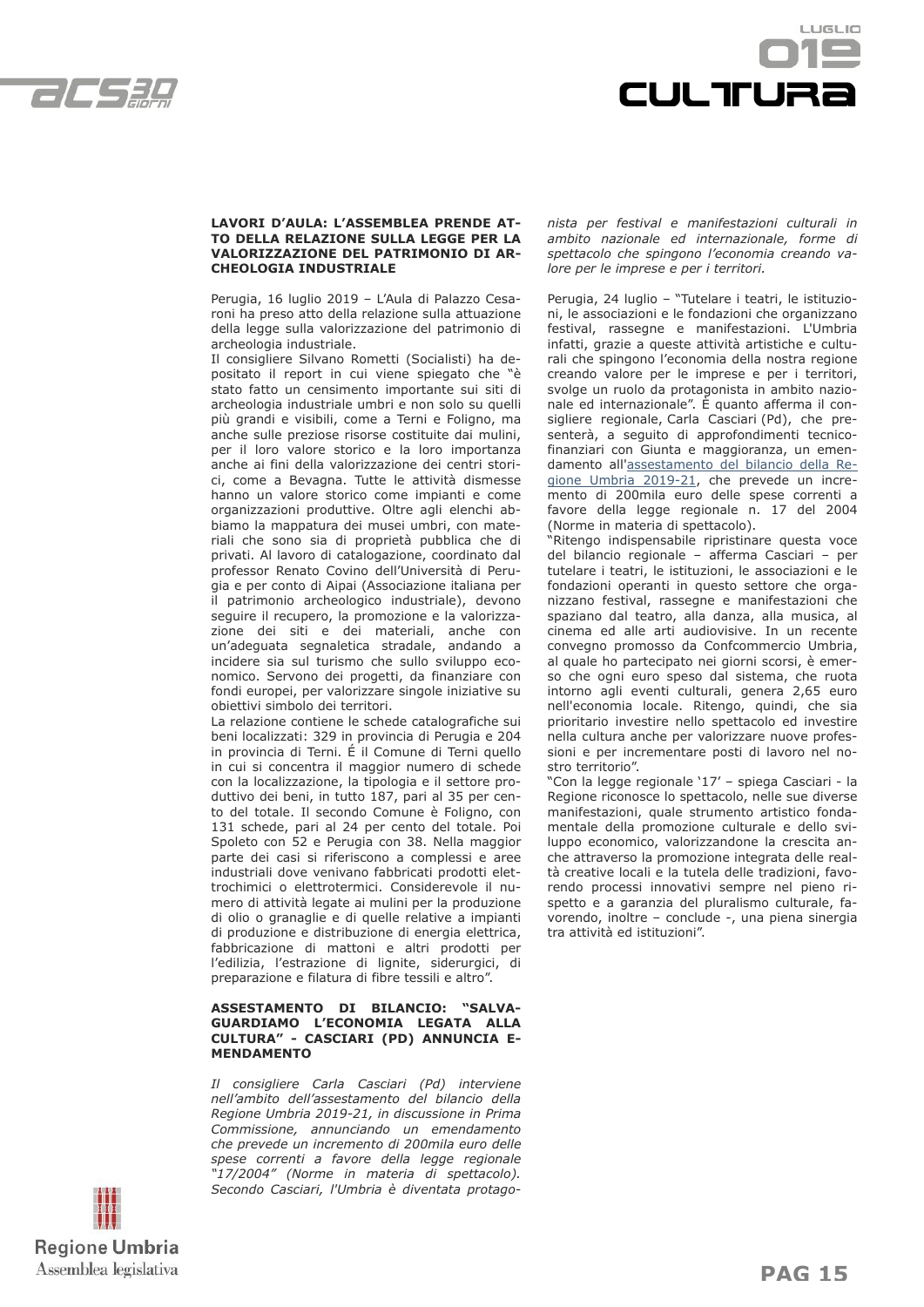

# Economia/lavoro

#### **AGENZIA FORESTALE REGIONALE: "QUAT-TRO INCARICHI DIRIGENZIALI A TEMPO DETERMINATO ATTRIBUITI SENZA CON-CORSO MENTRE SI BLOCCANO LE ASSUN-ZIONI DEGLI OPERAI" - PER MANCINI (LE-GA) "UN VERO ABOMINIO"**

*Il consigliere regionale Valerio Mancini (Lega) rileva che "all'Agenzia forestale regionale dell'Umbria sono stati conferiti quattro incarichi dirigenziali a tempo determinato (3 anni) senza alcun concorso pubblico, selezione o avviso di qualsiasi natura". Per Mancini si tratta di "un abominio giuridico" sul quale chiederà chiarimenti alla Corte dei conti.*

Perugia, 18 luglio 2019 - "All'Agenzia forestale regionale dell'Umbria (Afor) sono stati conferiti ben quattro incarichi dirigenziali a tempo determinato lo scorso 4 luglio per la durata di tre anni ciascuno, senza concorso o selezione pubblica. Così, mentre da un lato si procede con la nomina di dirigenti super pagati, dall'altro si decide per il blocco delle assunzioni di 50 operai, ovvero le figure che servono davvero alla comunità umbra". Lo denuncia il capogruppo Lega a Palazzo Cesaroni, Valerio Mancini (vice presidente dell'Assemblea legislativa), spiegando che "l'amministratore unico di Afor, in forza di una norma regolamentare approvata dalla Giunta, ha potuto incaricare direttamente quattro dirigenti a tempo determinato, senza passare per l'iter selettivo previsto dalle norme nazionali. Un vero abominio giuridico che non può passare sotto silenzio. Afor non è un'impresa privata o la dependance della sinistra umbra, ma un soggetto pubblico che deve rispettare le regole di buon andamento e trasparenza imposte a tutte le pubbliche amministrazioni".

Mancini rileva inoltre che "i quattro dirigenti costeranno ai cittadini circa 300mila euro di compensi annui. Paradossale che la Giunta sia impegnata a tagliare il servizio di trasporto pubblico regionale per mancanza di fondi, isolando interi territori e poi spenda una cifra così esagerata per sistemare qualche poltrona. Evidentemente alla sinistra non è bastato quanto accaduto nella sanità umbra e tutti gli scandali che ne sono scaturiti. I tre dirigenti già presenti a tempo indeterminato erano più che sufficienti per gestire una struttura di piccole dimensioni come quella dell'Agenzia forestale. Queste nuove figure – conclude il capogruppo Lega – sembrerebbero un aggiramento della norma della legge istitutiva di Afor che vieta assunzioni di personale anche a tempo determinato e che pertanto non andrebbero fatte. La questione mi lascia perplesso, chiederò chiarimenti alla Corte dei Conti".

**FASCIA APPENNINICA: "AVVIARE SUBITO LE PROCEDURE PER L'ATTUAZIONE DEL RI-CONOSCIMENTO DI AREA DI CRISI COM-PLESSA" - SMACCHI (PD) ANNUNCIA IN-TERROGAZIONE**



LUSLIO

Perugia, 29 luglio 2019 – "Avviare subito le procedure per l'attuazione del riconoscimento di area di crisi complessa della Fascia Appenninica Umbro–Marchigiana. La situazione economica e sociale del territorio deve essere affrontata radicalmente". È quanto dichiara il consigliere regionale del Partito democratico, Andrea Smacchi, annunciando la presentazione di una interrogazione per "conoscere lo stato di attuazione delle procedure".

"L'accordo di programma Merloni – spiega Smacchi – ha rappresentato per il territorio della Fascia Appenninica una garanzia di continuità delle risorse disponibili, pari a 17,5 milioni di euro, necessarie per l'attuazione dei progetti di ricerca e di investimento proposti da JP Industries nell'area ex Merloni. Tale accordo nel tempo ha poi subito diverse proroghe e rimodulazioni di concerto tra Regione Umbria e Regione Marche, fino a giungere alla delibera della Giunta regionale umbra del gennaio scorso con la quale l'Esecutivo di Palazzo Donini ha dato mandato ai propri uffici di avviare le procedure per il riconoscimento dell'area interregionale di crisi complessa Umbro–Marchigiana".

"La fascia appenninica Umbro-Marchigiana – prosegue Smacchi - deve essere dotata di strumenti di programmazione efficaci. Lo stato di stallo in cui si trovano diverse crisi aziendali e un intero territorio deve essere superata. Non è più sostenibile questo stato di cose: troppe incertezze, troppi rinvii e pochi imprenditori disponibili ad investire. Solo attraverso il riconoscimento dell'area di crisi complessa – conclude - si potrà ottenere un reale cambio di passo nella ripresa economica e sociale di un territorio troppo a lungo provato dalla crisi di questi anni".

#### **"VIA LIBERA AI CONTRIBUTI PER IMPREN-DITORIALITÀ E AUTOIMPIEGO DEI GIOVA-NI" - LEONELLI (PD): "SCELTA POLITICA NETTA, PER DARE PIÙ OPPORTUNITÀ A UNA GENERAZIONE CHE IN QUESTI ANNI NON NE HA AVUTA"**

Perugia, 30 luglio 2019 - "Il via libera all'avviso della Regione per i contributi all'imprenditorialità e all'autoimpiego per i giovani, con una quota prevalente per le donne, è davvero un'ottima notizia che mi ripaga del lavoro svolto eni mesi scorsi": così il consigliere regionale del Partito democratico, Giacomo Leonelli, saluta la pubblicazione nel Bollettino Ufficiale della Regione Umbria dell'avviso che sblocca i prestiti agevolati ai giovani umbri che intendono crearsi un lavoro.

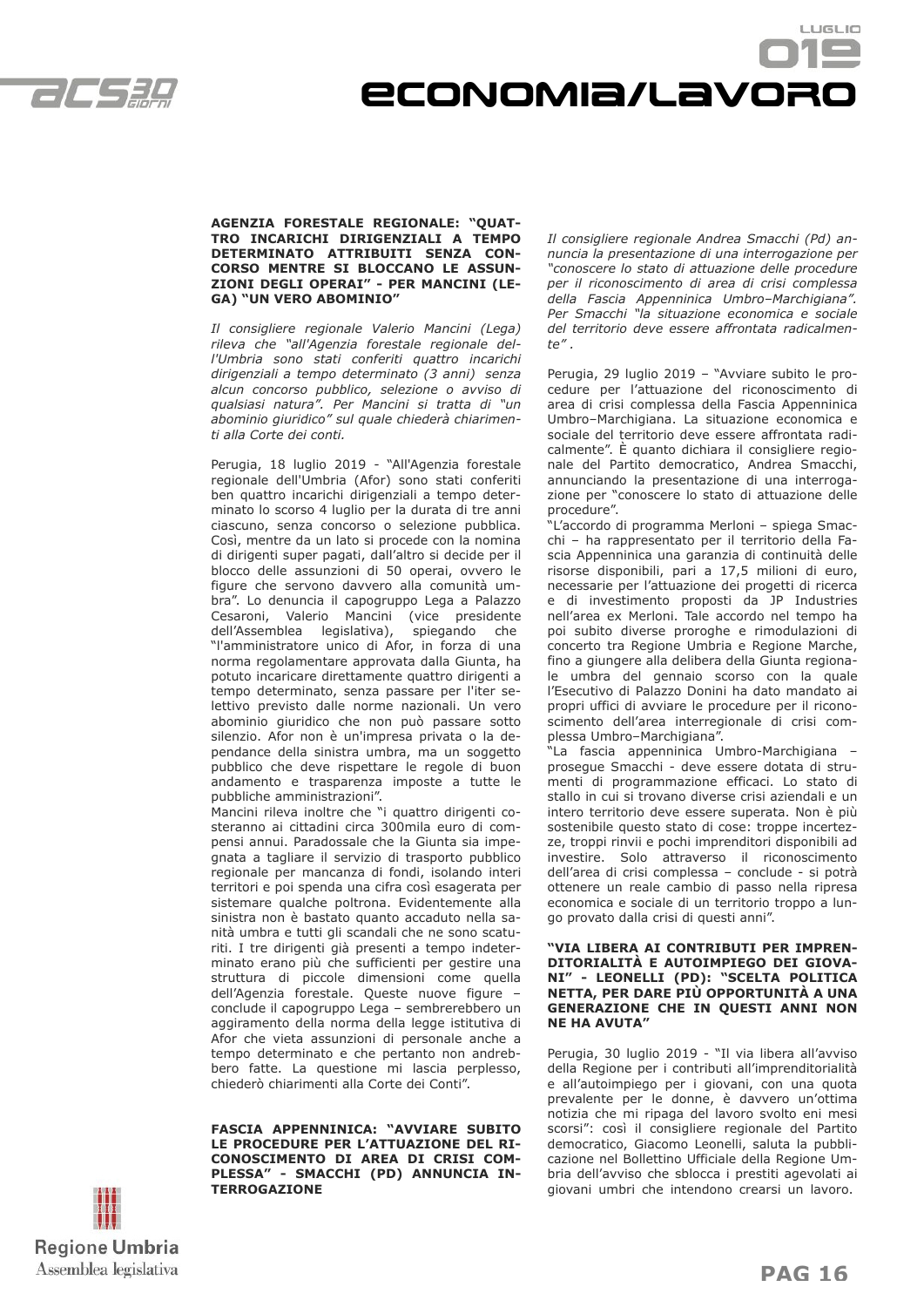

## LUGLIO Economia/lavoro

Leonelli ricorda che "nel febbraio dello scorso anno il Consiglio regionale ha accolto il mio emendamento per la promozione dell'occupazione a favore dei giovani umbri che fanno parte di quella generazione che aveva 20/25 anni quando è iniziata la crisi economica e che ancora ne paga gli effetti. La previsione di quote di riserva delle risorse disponibili per il sostegno all'autoimpiego e alla creazione di impresa rappresenta una scelta politica netta, che vuole dare più opportunità a una generazione che in questi anni non ne ha avute".

"Si tratta – conclude Leonelli - di un segnale di attenzione e di un'occasione per tanti ragazzi che ora potranno avere a disposizione un sostegno finanziario capace di aiutarli nel costruire il loro futuro. Sono molto soddisfatto di questo bando e di aver contribuito ad indirizzare al meglio risorse che per tanti ragazzi saranno un punto di partenza per realizzare i propri progetti".

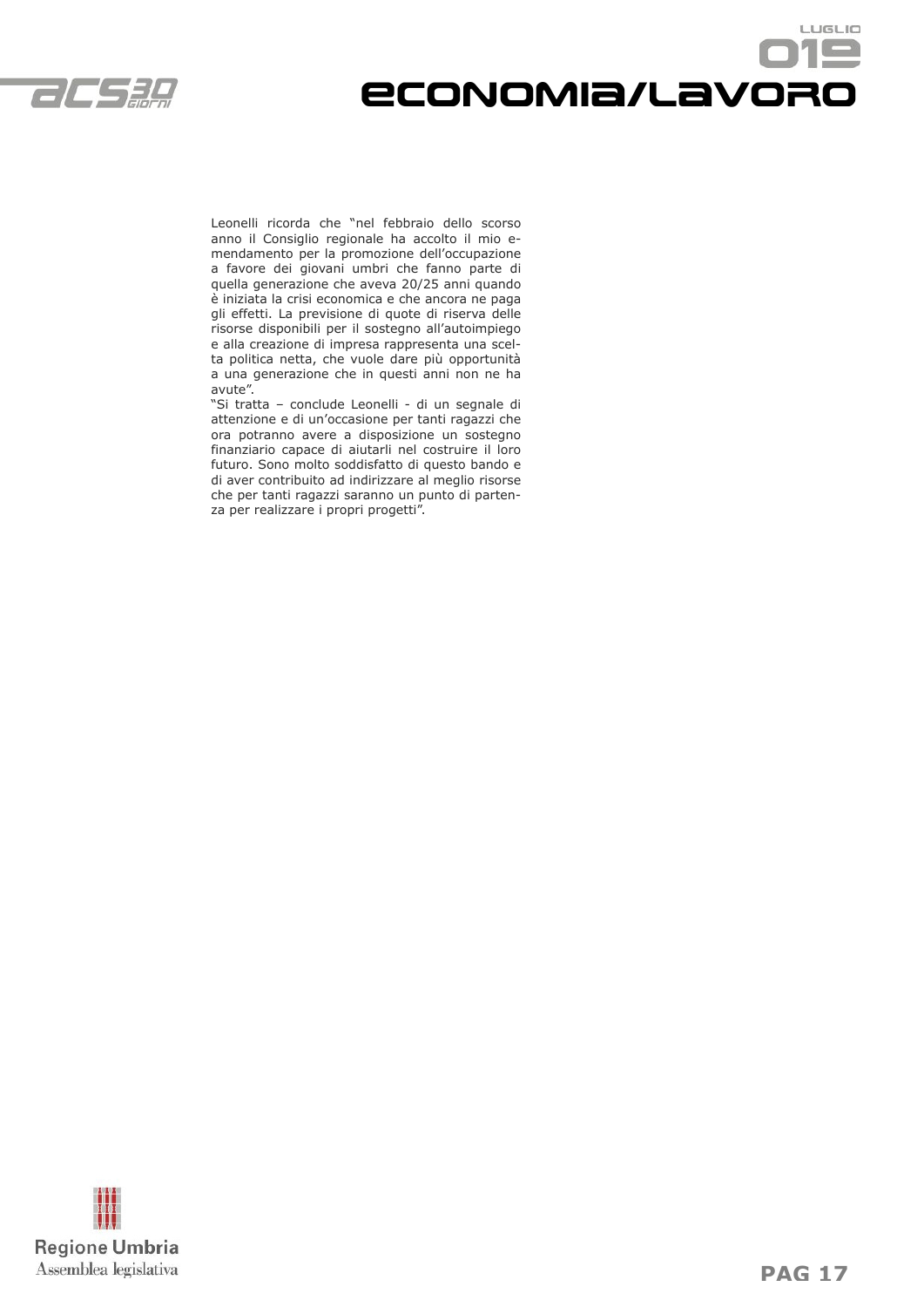



#### **BILANCIO: "TAGLIARE LE SPESE INUTILI PER REPERIRE I 16 MILIONI DI EURO CHE MANCANO ALLA REGIONE UMBRIA PER CO-PRIRE IL COSTO DEL SERVIZIO DI TRA-SPORTO PUBBLICO SU GOMMA" - NOTA DI MANCINI (LEGA)**

*Il consigliere regionale Valerio Mancini (Lega) chiede che nell'assestamento di bilancio vengano tagliate "le spese inutili per reperire i 16 milioni di euro che mancano alla Regione Umbria per coprire il costo del servizio di trasporto pubblico su gomma". In particolare Mancini propone di "fare una cernita di tutti gli incarichi dirigenziali e apicali superflui ed eliminare i doppioni; risparmiare nei costi del personale e dei portaborse; rivedere le ingenti risorse destinate a Villa Umbra e a Sviluppumbria; eliminare gli sprechi che riguardano i carrozzoni del Pd".*

Perugia, 3 luglio 2019 – "Tagliare le spese inutili per reperire i 16 milioni di euro che mancano alla Regione Umbria per coprire il costo del servizio di trasporto pubblico su gomma". È quanto dichiara il capogruppo regionale della Lega, Valerio Mancini, che indica "alla Giunta, e in particolare all'assessore Chianella, le voci da tagliare in sede di assestamento di bilancio per arrivare a coprire il buco ed evitare riduzioni del personale e disagi ai cittadini".

"Per colpa della mancata programmazione della Regione Umbria – spiega Mancini - adesso ci troviamo in una situazione in cui ad essere penalizzati saranno studenti, lavoratori, anziani e classi sociali più deboli. Invece di scaricare le responsabilità e gli oneri su Province e Comuni attraverso una lettera infarcita di scuse, l'assessore Chianella farebbe bene ad assumersi le proprie responsabilità e darsi da fare per trovare una rapida soluzione. Innanzitutto è necessario tagliare le spese inutili. Basterebbe, ad esempio, fare una cernita di tutti gli incarichi dirigenziali e apicali superflui ed eliminare i doppioni, come il direttore di Umbria Salute, figura che va a sovrapporsi, per incarichi e competenze, a quella dell'Amministratore unico. Uno stipendio megagalattico in meno, una poltrona in meno, più risorse per i cittadini. Si potrebbe poi risparmiare sui costi del personale e dei portaborse. Non è accettabile che in tempo di liquidazione della Giunta Marini si provveda ad assumere assistenti in più, quando all'interno degli uffici regionali ci sono persone valide e preparate e perfettamente in grado di aiutare gli assessori nell'esercizio delle loro funzioni. Altra operazione da fare è quella di rivedere le ingenti risorse destinate a Villa Umbra e a Sviluppumbria".

"Bisogna infine – continua Mancini - andare più a fondo della questione ed eliminare gli sprechi che riguardano i cosiddetti carrozzoni del Pd: quel sottobosco utile alla sinistra per alimentare il consenso clientelare in periodo di elezioni. Ormai al termine della legislatura è arrivato il momento per il Partito democratico e la sinistra di rinunciare ai propri privilegi e aiutare veramente i cittadini, i lavoratori, le famiglie e gli studenti alle prese con i tagli ai servizi. Particolare attenzione nella nostra battaglia verrà riservata alle zone del cratere post-sisma, visto che saranno proprio quei territori a venire maggiormente svantaggiati dai tagli al trasporto pubblico su gomma, con un rischio rilevante in termini di capillarità e qualità del servizio. A breve – conclude – faremo un incontro con i lavoratori delle zone di Norcia, Cascia e della Valnerina umbra per capire le criticità che anni di malagestione della giunta Marini e dell'assessore Chianella stanno arrecando".

#### **BILANCIO REGIONE: "OK A PARIFICA, MA PER CORTE DEI CONTI PERMANGONO DIF-FICOLTÀ SU PARTECIPATE. VIENE AUSPI-CATO CONTENIMENTO DELLA SPESA, RI-SPARMIO E RIGORE" - NOTA DI RICCI (MI-STO-RP/IC)**

*Il consigliere regionale Claudio Ricci (misto Rp-Ic) ha partecipato questa mattina all'udienza per il giudizio di parifica della Corte dei Conti del Bilancio 2018 della Regione Umbria. Per Ricci secondo la Corte "permangono difficoltà sulle società partecipate e viene auspicato, contenimento della spesa, risparmio e rigore".*

Perugia, 10 Luglio 2019 – "La Corte dei Conti regionale parifica il bilancio 2018 della Regione Umbria. Permangono, però, difficoltà sulle società partecipate e la Corte auspica 'contenimento della spesa, risparmio e rigore'". È quanto dichiara il consigliere regnale Claudio Ricci (misto Rp-Ic) che questa mattina ha partecipato all'udienza per il giudizio di parificazione.

"La Procura regionale della Corte dei Conti – prosegue Ricci – ha sottolineato come 'difficoltà permangono' sulle società partecipate, citando Umbria Tpl Mobilità e Gepafin, che devono essere 'razionalizzate'. E per il futuro dell'Ente Regione la Corte dei Conti chiede 'contenimento della spesa, risparmio e rigore'. Lo 'squilibrio finale' è di 25milioni di euro; 537milioni è il debito complessivo della Regione, che a nostro avviso deve essere ristrutturato e ridotto. Le posizioni organizzative, i mini dirigenti, sono troppe rispetto al totale del personale: 27 per cento, circa 1 dipendente su 3. La spesa sanitaria è attestata al 71 per cento del bilancio, ma emergono 'obiettivi poco chiari' delle direzioni delle aziende sanitarie umbre, e definiti con tempi non adeguati. Maggiori verifiche si chiedono sulla 'qualità della sanità', da far valutare a controllori esterni. Gli acquisti centralizzati in sanità salgono al 64 per cento, distante dalla totalità. In ultimo – conclude Ricci - la Corte dei Conti rileva 'eccessivi costi della politica', come strutture di supporto, anche della Presidenza della Regione".

**BILANCIO REGIONE: "DALLA CORTE DEI CONTI ANCORA CRITICHE ALLA GESTIONE DEI CONTI PUBBLICI. CON PROSSIMA GIUNTA PIÙ ATTENZIONE E RIGORE" - NO-**

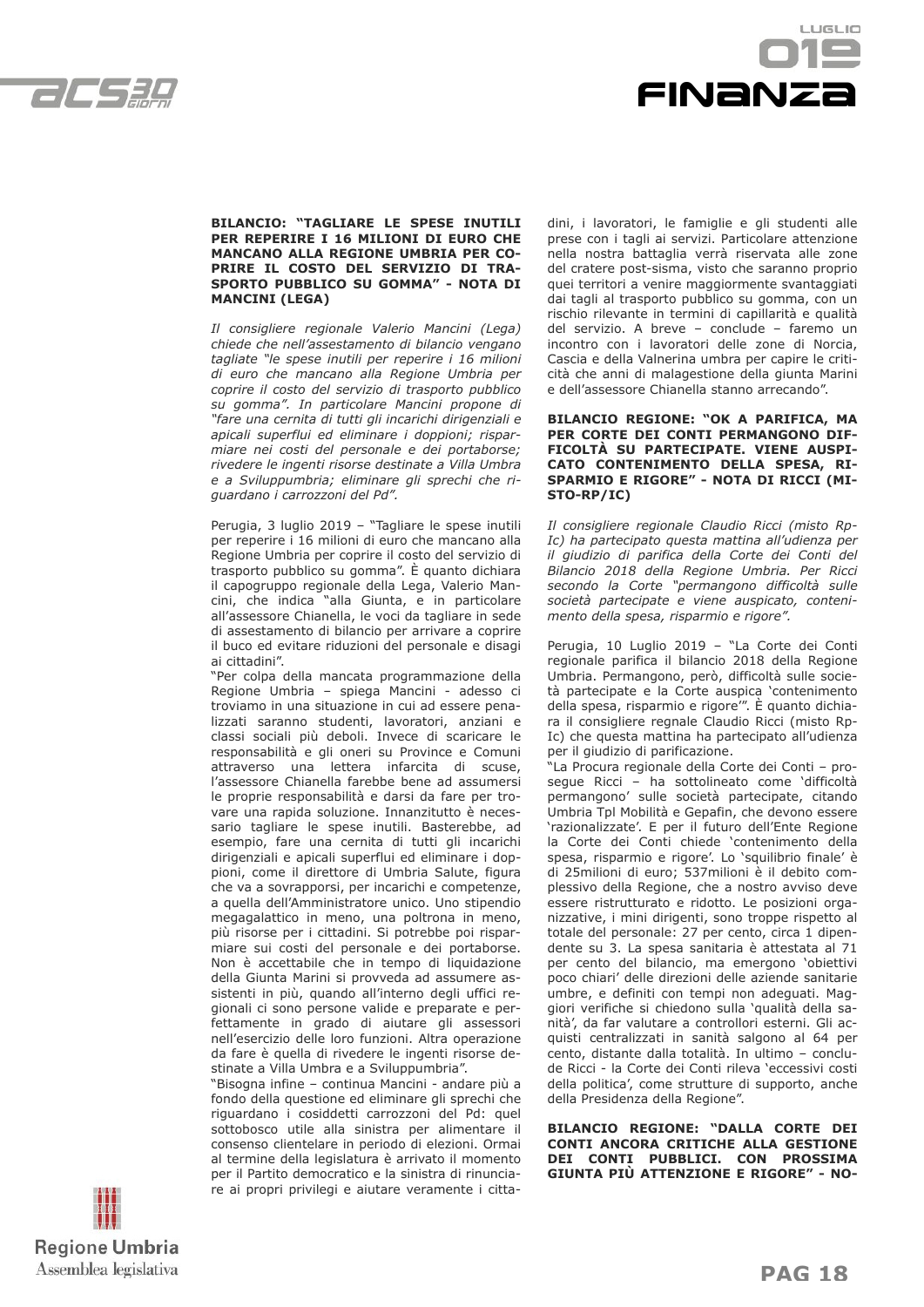



#### **TA DI SQUARTA (FDI) SUL GIUDIZIO DI PARIFICA**

*Marco Squarta (FdI - portavoce del centrodestra all'Assemblea legislativa dell'Umbria) interviene sulla relazione che ha accompagnato il giudizio di parificazione della Corte dei Conti sul rendiconto della Regione Umbria per l'anno 2018 sottolineando che "ogni anno la Corte suggerisce soluzioni che puntualmente la Giunta regionale disattende". Squarta auspica che "la prossima Giunta regionale, a differenza di quanto avvenuto negli ultimi anni, adotti una gestione dei conti pubblici più attenta e rigorosa, affinché possano essere liberate risorse per sostenere politiche attive su temi di prioritaria importanza per i cittadini, quali sociale, disabilità, lavoro, sviluppo economico e infrastrutture".*

Perugia, 10 luglio 2019 - "Permangono sacche di inefficacia nell'azione amministrativa della Regione, mentre invece servirebbero azioni di contenimento della spesa per le società partecipate, per le quali si richiede un maggior controllo, una migliore gestione e più rigore. Sono moniti che si ripetono immutati, certificando una sostanziale immobilità della Giunta di Palazzo Donini su questo tema". Lo evidenzia Marco Squarta (FdI portavoce del centrodestra all'Assemblea legislativa dell'Umbria) facendo riferimento alla relazione che ha accompagnato il giudizio di parificazione della Corte dei Conti sul rendiconto della Regione Umbria per l'anno 2018, attualmente all'esame della Prima commissione.

Per Squarta "la Corte dei Conti continua a segnalare criticità, sottolineando come la situazione dei mini dirigenti sia rimasta pressoché invariata: permane una sproporzione tra numero complessivo dei dipendenti regionali e le apicalità che li coordinano, le cosiddette posizioni organizzative, che si aggiungono ai 53 dirigenti a tempo indeterminato, su un totale di 1.213 unità. Un numero che risulterebbe improponibile in qualunque azienda privata. Una macchina amministrativa anti-economica e spesso ugualmente inefficiente".

Il capogruppo di Fratelli d'Italia a Palazzo Cesaroni mette poi in evidenza "il sistema dei controlli sulla gestione sanitaria e sul sistema di valutazione dei dirigenti, che la Corte giudica inadeguati, rimarcando il mancato recepimento delle indicazioni già contenute nel giudizio di parifica del rendiconto 2017. Sostanzialmente ogni anno la Corte dei Conti suggerisce soluzioni che puntualmente la Giunta regionale disattende".

Marco Squarta auspica infine che "la prossima Giunta regionale, a differenza di quanto avvenuto negli ultimi anni, adotti una gestione dei conti pubblici più attenta e rigorosa, affinché possano essere liberate risorse per sostenere politiche attive su temi di prioritaria importanza per i cittadini, quali sociale, disabilità, lavoro, sviluppo economico e infrastrutture".

**BILANCIO REGIONE: "IN UMBRIA TRA-SPORTO PUBBLICO AL COLLASSO. LA CORTE** 

#### **DEI CONTI CONFERMA PREOCCUPAZIONI E CRITICITÁ" - NOTA DI LIBERATI E CARBO-NARI (M5S)**

*Andrea Liberati e Maria Grazia Carbonari, consiglieri regionali M5S, intervengono in merito al giudizio di parificazione della Corte dei conti sul rendiconto 2018 della Regione Umbria sottolineando la valutazione sui trasporti pubblici, che verserebbero "in condizioni di particolare difficoltà" e che "già nel breve-medio periodo potrebbero compromettere il mantenimento degli attuali livelli qualitativi e quantitativi".*

Perugia, 11 luglio 2019 - "Mentre varie città europee offrono trasporto pubblico gratuito per combattere traffico e inquinamento, in Umbria la mobilità pubblica è quasi scomparsa. I cittadini sono costretti a utilizzare l'auto e conseguentemente le strade sono congestionate dal traffico, con forte inquinamento, continue code e frequenti incidenti". Lo dichiarano i consiglieri regionali del Movimento 5 Stelle, Andrea Liberati e Maria Grazia Carbonari, intervenendo in merito alle valutazioni emerse durante il giudizio di parificazione della Corte dei conti sul rendiconto 2018 della Regione Umbria: "I trasporti pubblici versano in condizioni di particolare difficoltà e già nel breve-medio periodo potrebbero compromettere il mantenimento degli attuali livelli qualitativi e quantitativi".

Sempre in merito all'udienza di ieri, Liberati e Carbonari ricordano che "si segnalerebbero ritardi nell'adozione di piani, programmi e gara per il trasporto locale su gomma e una gestione degli investimenti 'critica'. Viene ricordato che la Regione avrebbe ricevuto anche un 'contributo straordinario di 45,82 milioni di euro da parte dello Stato … per ripianare una parte dei debiti'. Sarebbe stata poi 'applicata alla Regione Umbria una penalità di 5,9 milioni di euro per via del mancato rispetto degli indicatori trasportistici di efficienza'".

"Non serve comunque leggere la relazione della Corte dei conti – continuano i consiglieri di opposizione - per constatare lo stato del nostro trasporto pubblico locale, in questi giorni ulteriormente falcidiato da tagli ai servizi, che isolerebbero intere frazioni. Stiamo seguendo gli sviluppi e nei prossimi giorni proporremo altre idee concrete e immediatamente attuabili per un sistema veramente moderno, pulito, efficiente, flessibile, sostenibile in tutta la regione. Nel frattempo sarebbe opportuno liberare risorse rinegoziando i contratti di servizio, in forza dei quali la Regione paga ogni anno a Trenitalia e Busitalia decine di milioni di euro. La Regione deve pretendere immediati investimenti da tali operatori. Basta con piani e progetti, bisogna investire da domani in autobus elettrici, car-sharing, mobilità a chiamata, parcheggi gratuiti, sconti su abbonamenti. La mobilità – concludono - deve essere basata sulle necessità degli utenti e non sui campanilismi o su potentati politici".

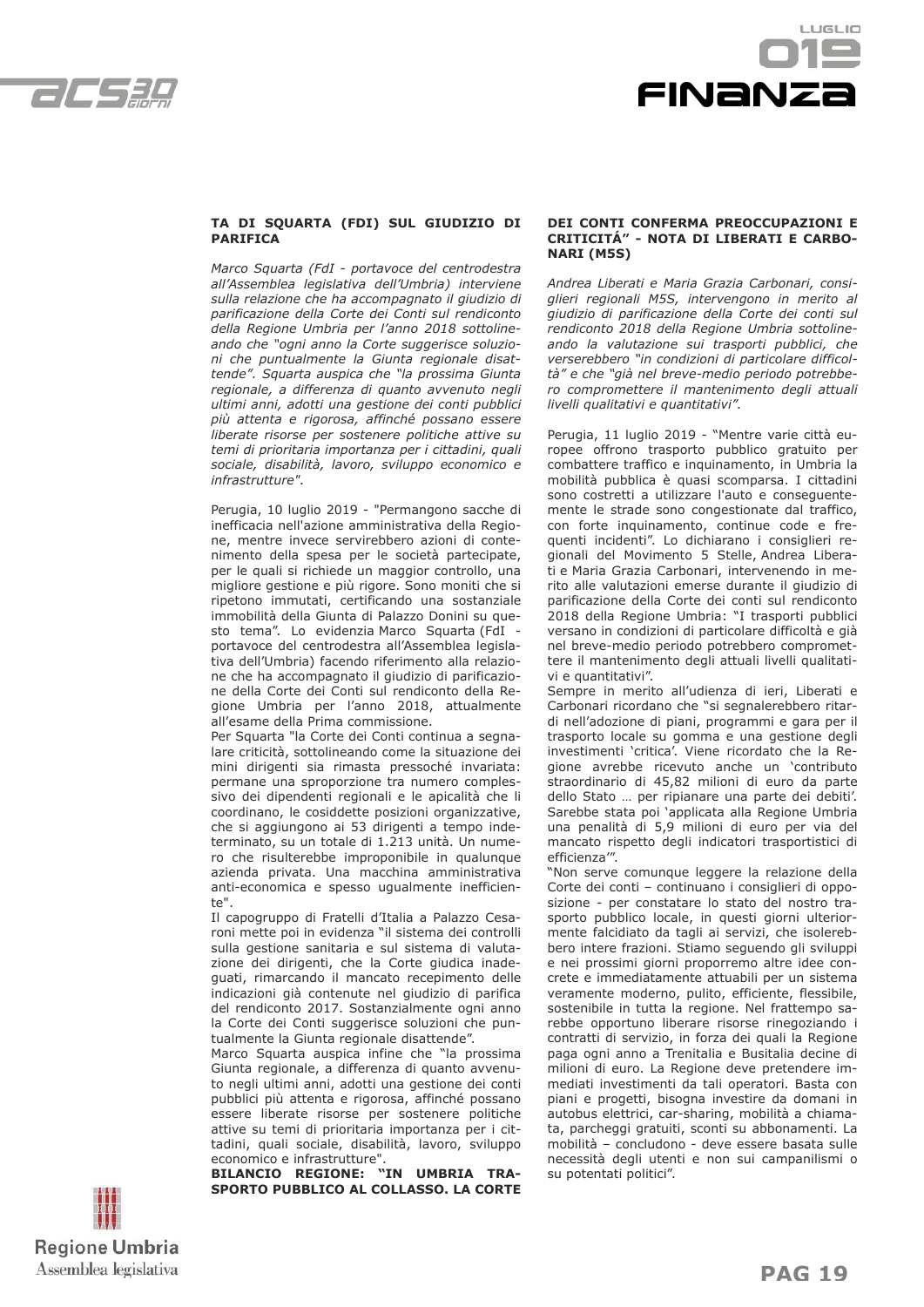



#### **BILANCIO REGIONE: "IN UMBRIA TRA-SPORTO PUBBLICO AL COLLASSO. LA CORTE DEI CONTI CONFERMA PREOCCUPAZIONI E CRITICITÁ" - NOTA DI LIBERATI E CARBO-NARI (M5S)**

*Andrea Liberati e Maria Grazia Carbonari, consiglieri regionali M5S, intervengono in merito al giudizio di parificazione della Corte dei conti sul rendiconto 2018 della Regione Umbria sottolineando la valutazione sui trasporti pubblici, che verserebbero "in condizioni di particolare difficoltà" e che "già nel breve-medio periodo potrebbero compromettere il mantenimento degli attuali livelli qualitativi e quantitativi".*

Perugia, 11 luglio 2019 - "Mentre varie città europee offrono trasporto pubblico gratuito per combattere traffico e inquinamento, in Umbria la mobilità pubblica è quasi scomparsa. I cittadini sono costretti a utilizzare l'auto e conseguentemente le strade sono congestionate dal traffico, con forte inquinamento, continue code e frequenti incidenti". Lo dichiarano i consiglieri regionali del Movimento 5 Stelle, Andrea Liberati e Maria Grazia Carbonari, intervenendo in merito alle valutazioni emerse durante il giudizio di parificazione della Corte dei conti sul rendiconto 2018 della Regione Umbria: "I trasporti pubblici versano in condizioni di particolare difficoltà e già nel breve-medio periodo potrebbero compromettere il mantenimento degli attuali livelli qualitativi e quantitativi".

Sempre in merito all'udienza di ieri, Liberati e Carbonari ricordano che "si segnalerebbero ritardi nell'adozione di piani, programmi e gara per il trasporto locale su gomma e una gestione degli investimenti 'critica'. Viene ricordato che la Regione avrebbe ricevuto anche un 'contributo straordinario di 45,82 milioni di euro da parte dello Stato … per ripianare una parte dei debiti'. Sarebbe stata poi 'applicata alla Regione Umbria una penalità di 5,9 milioni di euro per via del mancato rispetto degli indicatori trasportistici di efficienza'".

"Non serve comunque leggere la relazione della Corte dei conti – continuano i consiglieri di opposizione - per constatare lo stato del nostro trasporto pubblico locale, in questi giorni ulteriormente falcidiato da tagli ai servizi, che isolerebbero intere frazioni. Stiamo seguendo gli sviluppi e nei prossimi giorni proporremo altre idee concrete e immediatamente attuabili per un sistema veramente moderno, pulito, efficiente, flessibile, sostenibile in tutta la regione. Nel frattempo sarebbe opportuno liberare risorse rinegoziando i contratti di servizio, in forza dei quali la Regione paga ogni anno a Trenitalia e Busitalia decine di milioni di euro. La Regione deve pretendere immediati investimenti da tali operatori. Basta con piani e progetti, bisogna investire da domani in autobus elettrici, car-sharing, mobilità a chiamata, parcheggi gratuiti, sconti su abbonamenti. La mobilità – concludono - deve essere basata sulle necessità degli utenti e non sui campanilismi o su potentati politici".

#### **PRIMA COMMISSIONE: APPROVATI IL "RENDICONTO 2018 DELL'ASSEMBLEA LE-GISLATIVA" E IL "RENDICONTO GENERALE DELL'AMMINISTRAZIONE REGIONALE PER L'ESERCIZIO FINANZIARIO 2018"**

*La Prima Commissione di Palazzo Cesaroni ha approvato a maggioranza il "Rendiconto 2018 dell'Assemblea legislativa dell'Umbria", che andrà in Aula il 16 luglio, e il "Rendiconto generale dell'amministrazione regionale per l'esercizio finanziario 2018", che verrà discusso in Aula il 23 luglio. Inoltre nel corso della seduta è stata approvata all'unanimità la relazione del Collegio dei revisori dei conti sull'andamento della gestione finanziaria della Regione nel quarto trimestre 2018.*

Perugia, 11 luglio 2019 – La Prima Commissione di Palazzo Cesaroni, presieduta da Andrea Smac-<br>chi, ha approvato il "Rendiconto 2018 chi, ha approvato il "Rendiconto 2018 dell'Assemblea legislativa dell'Umbria" e il "Rendiconto generale dell'amministrazione regionale per l'esercizio finanziario 2018". Nel corso della seduta è stata approvata all'unanimità anche la relazione del Collegio dei revisori dei conti sull'andamento della gestione finanziaria della Regione nel quarto trimestre 2018.

Il Rendiconto dell'Assemblea, che era stato illustrato in Commissione il mese scorso dalla presidente Donatella Porzi (https://tinyurl.com/y6tusps7), è stato approvato con i voti favorevoli di Chiacchieroni, Barberini, Leonelli, Smacchi (Pd), Solinas (misto), Morroni (FI) e con l'astensione di Carbonari (M5S). Questo atto andrà in Aula il 16 luglio e il relatore sarà Smacchi (Pd). Il Rendiconto generale, che era stato illustrato ai commissari dal presidente della Giunta Fabio Paparelli (https://tinyurl.com/yxco4269), è stato approvato con i voti favorevoli di di Chiacchieroni, Barberini, Leonelli, Smacchi (Pd) e Solinas (misto), contrari Carbonari (M5S) e Morroni (FI). In Aula, dove il rendiconto arriverà il 23 luglio, il relatore di maggioranza sarà Smacchi (Pd), quello di minoranza Carbonari (M5S).

Al termine della seduta il presidente SMACCHI ha sottolineato come "i due rendiconti approvati dalla Commissione sono particolarmente importanti anche per il momento che la Regione sta vivendo. Si tratta di documenti che arrivano dopo il giudizio di parifica da parte della Corte dei Conti, e che evidenziano conti in ordine e un bilancio solido. Il giudizio di parifica, importante e non scontato, dimostra come la Regione nel 2018 è riuscita a far sì che il proprio bilancio fosse messo a disposizione della comunità per i servizi e per le risorse necessarie". Il vicepresidente della Commissione, CARBONARI, ha parlato di un rendiconto dell'Assemblea con "una sola criticità: l'accantonamento di 500mila euro per il fondo rischi legali che si è dimostrato insufficiente, vi-

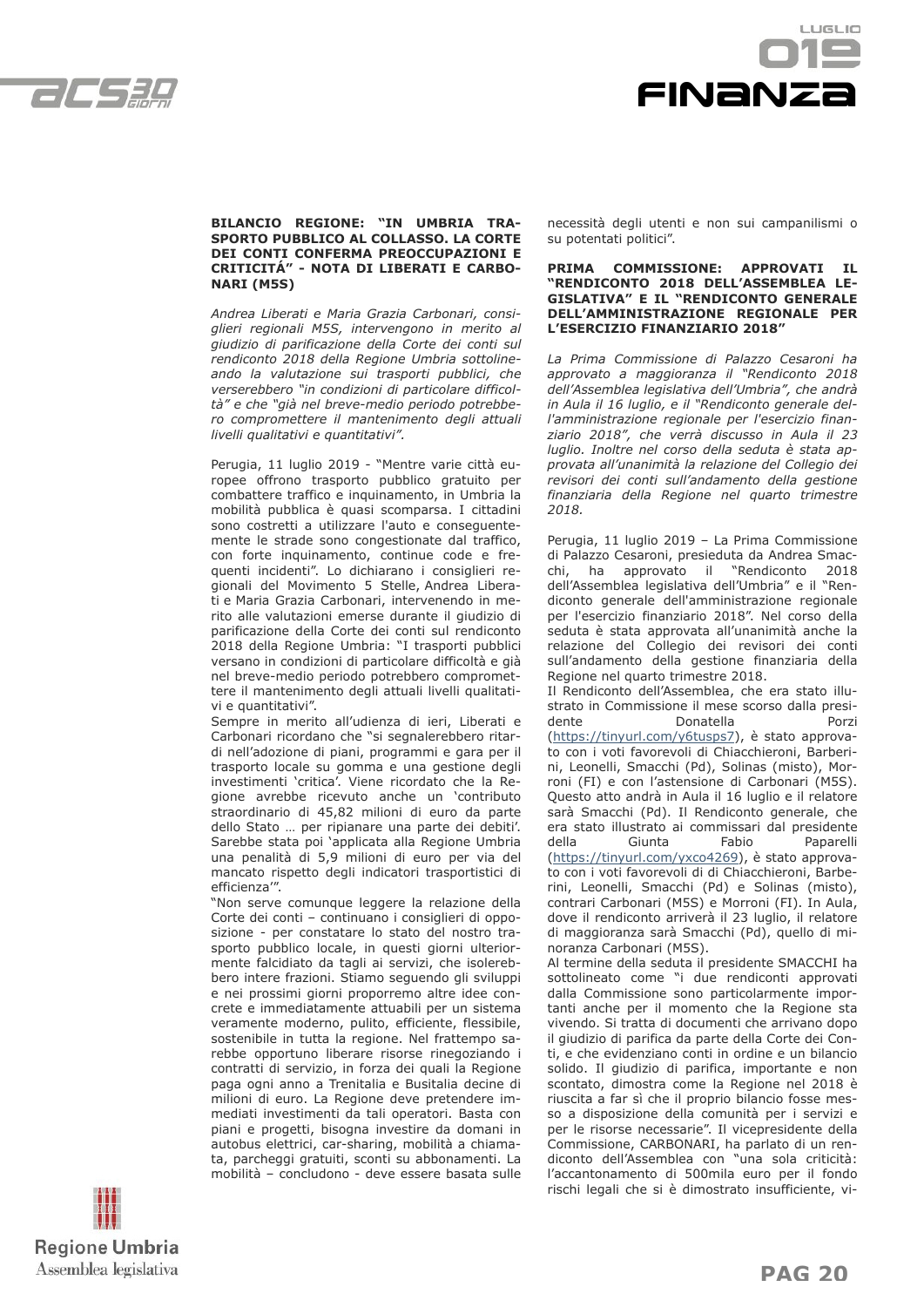

LIGL IO FINANZI

sto che è stata persa la causa per Palazzo Monaldi (700mila euro). Verificheremo se ci sono eventuali responsabilità. Per il rendiconto della Regione le criticità sono tante. E continuano ad essere quelle degli anni precedenti, tanto da far pensare che le indicazioni della Corte dei Conti non vengano tenute nella dovuta considerazione da parte dalla Giunta. Parliamo di sforamento della spesa farmaceutica superiore alla media nazionale, di posizioni organizzative eccessive rispetto al totale dei dipendenti, di una eccessiva spesa per gli uffici di supporto agli organi politici".

#### **SCHEDE**

Il RENDICONTO DELL'ASSEMBLEA LEGISLATIVA rispetta gli obiettivi di finanza pubblica grazie ad una gestione del bilancio caratterizzata dal principio di prudenza e di responsabilità. Le entrate accertate nell'esercizio finanziario 2018, comprese le partite di giro, ammontano ad 23milioni 492mila euro (che arrivano a 25milioni 600 mila comprendendo l'avanzo di amministrazione e il Fondo pluriennale): di queste 19milioni 114mila derivano da trasferimenti correnti da amministrazioni pubbliche. Anche per il 2018 è stato confermato il generale contenimento delle spese per il funzionamento. Le spese che riguardano il bilancio dell'Assemblea legislativa sono inerenti a servizi istituzionali, che rientrano nelle competenze specifiche dell'ente e considerate obbligatorie per legge. Le spese impegnate ammontano a 22milioni 431mila euro di cui oltre 4 milioni per partite di giro e oltre 18 per spese correnti e in conto capitale. I costi che incidono maggiormente sul bilancio dell'Assemblea sono: gli emolumenti agli amministratori regionali; l'erogazione degli assegni vitalizi; i contributi ai gruppi consiliari; gli stipendi ed oneri per il personale; le spese per il funzionamento. Il bilancio dell'Assemblea legislativa ha sostenuto le spese occorrenti al funzionamento dei fondi per il funzionamento dell'Istituto per la storia dell'Umbria contemporanea (270mila) e del Centro studi giuridici e politici (50mila).

Il RENDICONTO DELLA REGIONE UMBRIA per il 2018 è stato segnato dalle misure di contenimento della spesa pubblica nazionale, che hanno comportato ulteriori tagli alle risorse regionali. Per l'Umbria il contributo alla manovra è di 45,13 milioni di euro in termini di saldo positivo. Il fondo nazionale trasporti 2018 è stato ridotto, costringendo la Regione ad integrarlo con 5milioni all'anno. Ciò nonostante l'Umbria è riuscita a garantire il rispetto dei vincoli, grazie all'opera di razionalizzazione e contenimento della spesa. Non ci sono state anticipazioni di cassa, il bilancio della sanità è in equilibrio, è stato rispettato il pareggio di bilancio, si riscontra un elevato grado di capacità di incasso delle entrate e di contrasto all'evasione fiscale, i tempi di pagamento per acquisto di beni e servizi sono stati rispettati, è migliorata la gestione finanziaria con una conseguente riduzione dell'indebitamento regionale. Gli accantonamenti hanno raggiunto i 118milioni: 54,5 per i debiti di dubbia esigibilità; 11,7milioni per rischio soccombenza per la legge sui canoni idrici; 31,6 milioni al fondo rischi legali per ricorsi con rischi medio alti; 11,7 milioni per passività potenziali; 3 milioni per perdite da società partecipate, 3,4 milioni per moratorie e manovre fiscali. Inoltre viene confermato il rating di lungo termine della Regione Umbria e sottolineata la buona gestione e trasparenza del bilancio, la spesa sanitaria sotto controllo, il basso livello di indebitamento, lo stretto controllo sui costi amministrativi dell'ente. L'Umbria si è confermata nel 2018 tra le 'Regioni benchmark' in sanità, settore a cui viene destinato il 71 per cento del bilancio, che ammonta complessivamente a 3 miliardi di euro.

#### **LAVORI D'AULA: APPROVATO A MAGGIO-RANZA IL "RENDICONTO DELL'ASSEMBLEA LEGISLATIVA PER L'ESERCIZIO FINANZIA-RIO 2018"**

*L'Aula di Palazzo Cesaroni ha approvato a maggioranza il Rendiconto dell'Assemblea legislativa per l'esercizio finanziario 2018. L'atto evidenzia che "il rispetto degli obiettivi di finanza pubblica è stato raggiunto attraverso una gestione del bilancio caratterizzata dal principio di prudenza e di responsabilità, sia nella fase preventiva che nel corso della gestione".*

Perugia, 16 luglio 2019 - L'Aula di Palazzo Cesaroni ha approvato a maggioranza (15 sì di PD, DeR, Misto-Art1/MdP, FI, FdI, Misto UN, Misto RP; 3 astenuti Fiorini per l'Umbria e M5S) il Rendiconto dell'Assemblea legislativa per l'esercizio finanziario 2018.

Illustrando il documento, il presidente della Prima commissione, Andrea Smacchi, ha spiegato che "il rispetto degli obiettivi di finanza pubblica è stato raggiunto attraverso una gestione del bilancio caratterizzata dal principio di prudenza e di responsabilità, sia nella fase preventiva che nel corso della gestione. Efficacia, efficienza ed economicità si devono conciliare con le attività inerenti la funzione legislativa, di indirizzo e di controllo dell'Assemblea legislativa oltre che con l'informazione e comunicazione, l'organizzazione della struttura e degli uffici e la promozione della cultura. A tal fine le risorse umane, strumentali e finanziarie devono essere ben armonizzate e finalizzate al raggiungimento dei risultati attesi". Smacchi ha poi evidenziato che "il rendiconto della gestione costituisce il momento conclusivo di un processo di programmazione e controllo che non ha solo una rilevanza tecnica e formale, ma anche politica, in quanto fornisce elementi per valutazioni ed evoluzioni future, rappresentando uno strumento messo a disposizione degli amministratori per poter meglio assolvere i propri impegni nei confronti della comunità regionale. Il risultato della gestione del bilancio dell'Assemblea legislativa per l'esercizio finanziario 2018 si chiude con un risultato di amministrazione positivo di 7milioni e 58mila euro, che ricomprendono accantonamenti e vincoli per com-

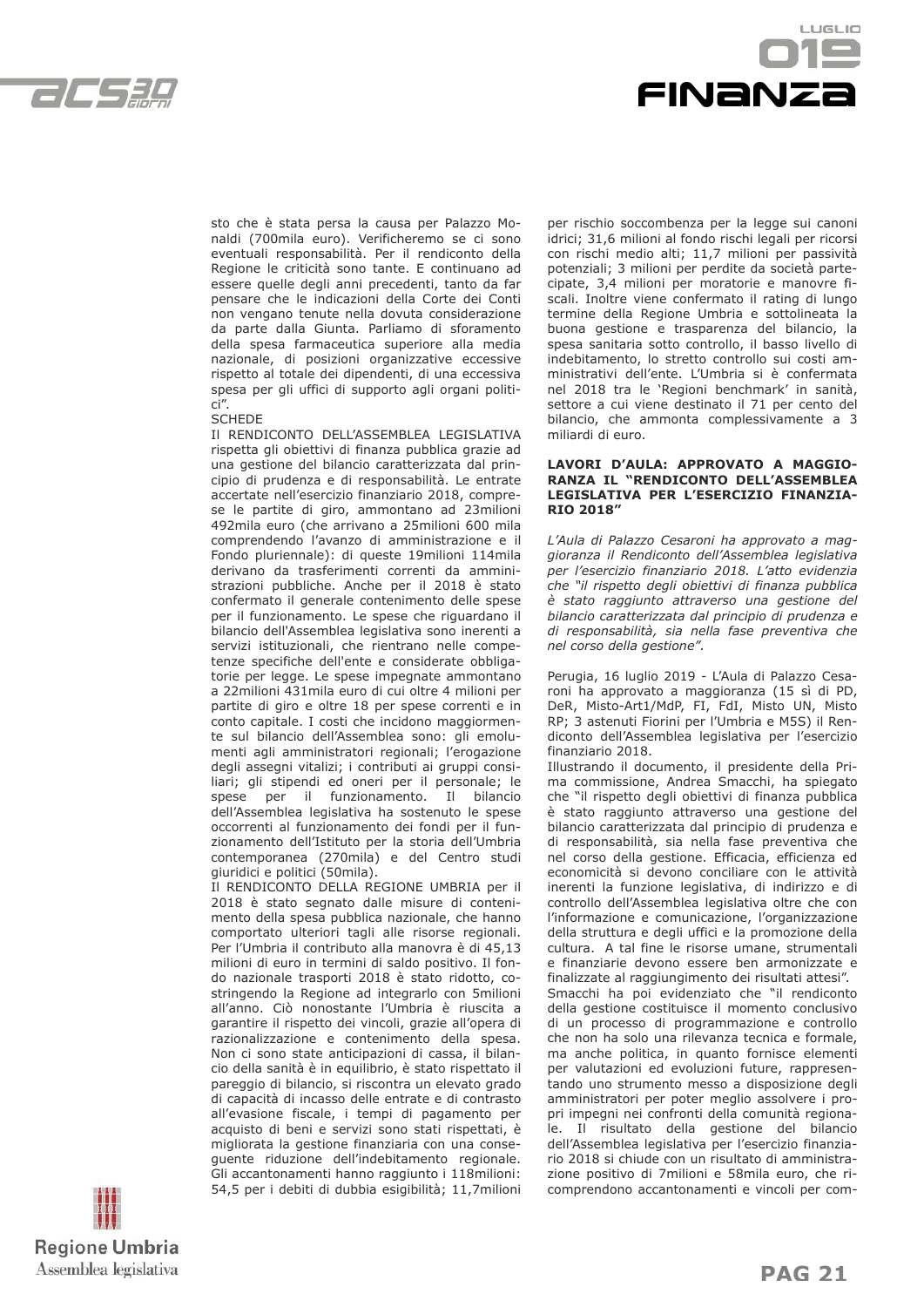



plessivi 5milioni e 279mila euro. L'avanzo libero è di 1milione e 779mila euro.

Nel corso dell'anno 2018, le leggi regionali '18/2017' e '3/2018' hanno introdotto disposizioni che, rispetto alla previsione, hanno determinato modifiche della gestione di componenti della spesa dell'Assemblea legislativa e la riduzione dei trasferimenti da parte del bilancio regionale pluriennale 2018-2020.

Nello specifico: la legge '18/2019' - 'Disposizioni per la formazione del bilancio 2018-2020', ha sancito la soppressione del Fondo di previdenza e solidarietà dei consiglieri. Conseguentemente, la corresponsione dei vitalizi nonché, in generale, tutte le spese e le funzioni del Fondo di previdenza sono poste a carico dei rispettivi capitoli del Bilancio dell'Assemblea legislativa. Ciò ha comportato un notevole snellimento e semplificazione di tutte le procedure e tenute delle scritture contabili, gestionali e dichiarative ricondotte in capo all'Assemblea legislativa; la legge n. 3, 'Riduzione temporanea dell'assegno vitalizio', ha ridotto per le annualità 2018-2019-2020, rispettivamente, di 150mila, 300mila e 300mila i trasferimenti di fondi regionali all'Assemblea legislativa.

Le entrate dell'esercizio finanziario 2018 ammontano ad 25milioni 601mila euro: 19milioni 114mila relative ad accertamenti derivanti da trasferimenti correnti da amministrazioni pubbliche; 232mila relative ad accertamenti derivanti da entrate di natura extra tributaria; 4milioni 145mila relative da accertamenti derivanti da partite di giro; 1milione 585mila quale avanzo di amministrazione 2017, applicato al bilancio 2018; 523mila euro quale Fondo pluriennale vincolato.

Le uscite che riguardano il bilancio dell'Assemblea legislativa sono principalmente inerenti a "servizi istituzionali", che rientrano nelle competenze specifiche dell'Ente e considerate obbligatorie per legge, quali: indennità agli amministratori regionali; assegni vitalizi; contributi ai gruppi consiliari; trasferimento fondi; stipendi ed oneri per il personale; spese per acquisto di beni e servizi. Il bilancio dell'Assemblea legislativa ha trasferito fondi per il funzionamento dell'Isuc (270mila euro) e del Centro Studi Giuridici e Politici (50mila euro) Le spese dell'esercizio finanziario l'anno 2018, come peraltro già intrapreso nel corso dei precedenti esercizi, hanno visto confermata la generale gestione nell'ottica del contenimento di spesa".

GLI INTERVENTI

Claudio RICCI (Misto-Rp/Ic): "Voto favorevolmente questo atto da cui si evince un dato sostanziale: negli anni 2010-2018 vi è stata una complessiva riduzione dei costi del 17 percento. Si tratta di un percorso da portare avanti anche nel prossimo futuro. Tutte le Istituzioni sono chiamate ad una riduzione dei costi. Si presenta una complessità che riguarda la vicenda dell'affitto di Palazzo Monaldi per la quale sarà importante accantonare 770mila euro. Buoni indicatori emergono sulla tempistica dei pagamenti ai fornitori".

Gianfranco CHIACCHERONI (Pd): "L'Ufficio di presidenza ha fatto un buon lavoro come pure gli uffici di Palazzo Cesaroni. La Corte dei conti ci ha richiamato, tutti, ad un ulteriore contenimento dei costi della politica. Per noi è un impegno prioritario, visto anche il momento che stanno vivendo moltissime famiglie. Negli ultimi anni, il contenimento della spesa è stato per noi una priorità, a partire dal taglio di 10 consiglieri regionali, come pure l'eliminazione dei vitalizi da questa legislatura. Il nostro contenimento della spesa, come gruppo politico, nel triennio 206/2018 è stato di 70 mila euro".

Emanuele FIORINI (gruppo misto): "Il gruppo della Lega, di cui ho fatto parte fino a qualche tempo fa, può vantare una gestione molto seria, dato che non sono stati spesi oltre 30mila euro, spese risorse solo per il funzionamento del gruppo della Lega. Le eccedenze siano usate per le famiglie in difficoltà, visto l'aumento di povertà in Umbria. Per quanto riguarda la gestione della Regione, si poteva evitare la nomina del segretario generale perché comunque è un costo maggiore".

A Fiorini ha replicato la presidente PORZI, ricordando come "non potevamo restare senza un segretario generale e non potevamo avvalerci di un segretario vicario, per cui è solo demagogia".

Andrea LIBERATI (M5s): "Sulla famigerata questione delle spese dei gruppi, c'è da sottolineare che solo Umbria e Toscana ce l'hanno fatta a salvarsi da un meccanismo di controllo che in Umbria è arrivato tardissimo e ha portato a processo le persone coinvolte, vale a dire la quasi totalità del Consiglio precedente, che è sotto indagine per le spese dei gruppi. Sono irritato con i magistrati di allora, che non intervennero. Con situazioni opache e lentezza dei processi di controllo si arriva al 2021, nonostante si tratti di situazioni non dissimili da quelle intercettate dai trojan in altre inchieste".

Maria Grazia CARBONARI (M5s): "Vorrei puntare l'attenzione sulla vicenda di Palazzo Monaldi, che ha portato a un contenzioso tra Assemblea legislativa e proprietari dell'immobile, con la decisione di disdire l'affitto dell'immobile. Giusto ridurre la spesa, ma la modalità è stata sbagliata. A fronte di un accantonamento di 515mila euro, sembra che siamo stati condannati a pagare un milione di euro, dovendo trovare le risorse necessarie nell'assestamento di bilancio, anche se secondo gli uffici si tratterebbe di 2-300mila euro, risorse che comunque saranno tolte a questo ente e quindi meno servizi ai cittadini, vedi i trasporti. Con 500mila euro di accantonamento perché non è stato acquistato direttamente il palazzo? Oggi avremmo anche un patrimonio in più. Era giusta l'ottica di riduzione delle spese ma è stata sbagliata la gestione della cosa, perfino non aderendo alla mediazione proposta prima della causa. Sul documento ci asterremo". Anche a Carbonari ha voluto replicare la presidente Porzi: "La situazione di Palazzo Monaldi,

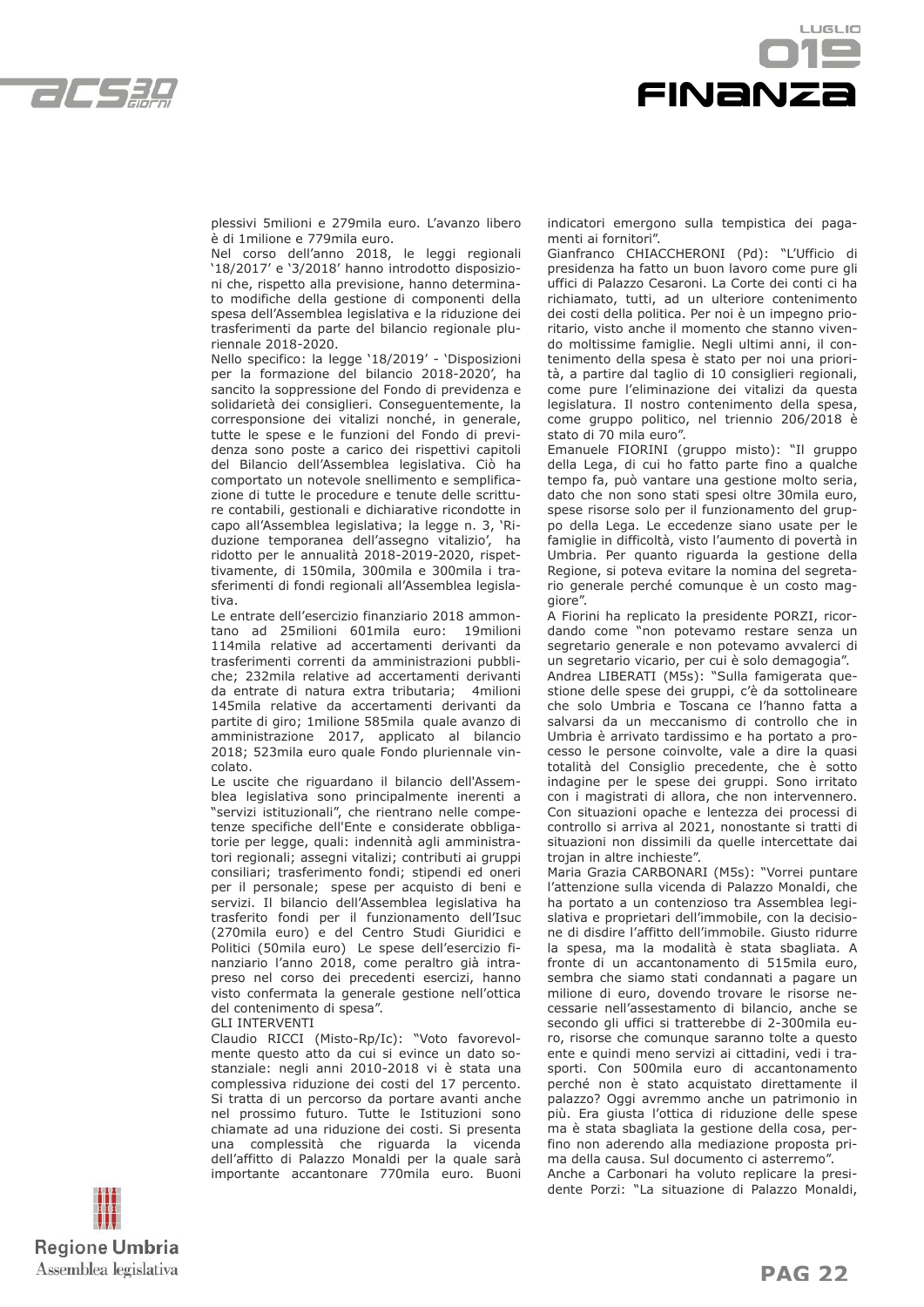



ereditata dalla passata legislatura, ha avuto un passaggio nella Conferenza dei capigruppo attuale, ma ricordo che nessuno ha optato per manifestare opposizione alla transazione. Inoltre, lei si riferisce al primo grado di giudizio. Nel caso in cui fossimo andati incontro a una transazione lei magari si sarebbe rivolta alla Corte dei conti".

#### **PRIMA COMMISSIONE: PRESENTATO ASSE-STAMENTO AL BILANCIO 2019-2021 DELL'ASSEMBLEA LEGISLATIVA**

*Si è svolta oggi nella Prima commissione la presentazione dell'assestamento al bilancio 2019/2021 dell'Assemblea legislativa dell'Umbria. L'atto terminerà il proprio iter nella seduta d'Aula già prevista per martedì 30 luglio 2019.*

Perugia, 17 luglio 2019 - Si è svolta oggi nella Prima commissione dell'Assemblea legislativa dell'Umbria, presieduta da Andrea Smacchi, la presentazione della proposta assestamento al bilancio 2019/2021 dell'Assemblea e della Regione Umbria. I due atti termineranno il proprio iter nella seduta d'Aula già convocata per martedì 30 luglio 2019

Il documento, illustrato dal dirigente regionale competente, evidenzia che verrà applicato al bilancio 2019 una parte dell'avanzo di amministrazione di 2milioni 52mila euro per coprire alcune voci di spesa: indennità di fine mandato del presidente della Giunta, controversia su Palazzo Monaldi, trattamenti di fine rapporto per il personale dei gruppi, alimentazione del fondo rischi, trasferimento al bilancio di una quota dell'avanzo di amministrazione, manutenzioni straordinarie della sede di Palazzo Cesaroni, fondi AgCom da trasferire al Corecom dell'Umbria, altri interventi relativi a vari programmi e attività dell'Assemblea legislativa.

GLI INTERVENTI

Gianfranco Chiacchieroni (Pd): "i risparmi dei gruppi consiliari non possono essere destinati a specifici capitoli, tornano semplicemente al bilancio regionale. Andrebbe quindi fatta una ricognizione sui fondi 'avanzati' dai gruppi. Il singolo consigliere non può certo stabilire a cosa destinare quei risparmi. In ogni caso si è portati ad esporre il risultato dei risparmi maturati da tutto il gruppo consiliare per rispondere a provocazioni e attacchi che tendono ad indicarci come politici che sprecano risorse pubbliche. Non si possono ignorare i precedenti, le campagne contro la politica e gli eletti nelle istituzioni".

Claudio Ricci (misto Rp Ic): "Voto favorevole all'assestamento, anche per prevedere uno stanziamento prudenziale per la conclusione della vicenda di Palazzo Monaldi. Positivo anche lo spostamento di fondi su capitoli che erano stati in precedenza ridotti".

Andrea Smacchi (Pd): "Sarebbe in effetti opportuno avere un quadro di quanto tornerà al bilancio dell'Assemblea dai fondi in precedenza assegnati ai singoli gruppi, anche per capire quanto di quelle cifre potrebbe diventare un avanzo effettivo di cui decidere insieme la destinazione. Si dovrebbe anche verificare se i risparmi legati al contributo di solidarietà sugli assegni vitalizi sono stati impiegati, come era stato richiesto dalla Prima commissione, per i padri separati. La discussione sull'assestamento potrà essere l'occasione per affrontare in Prima commissione alcuni argomenti che altrimenti troverebbero dei limiti nel regime di 'ordinaria' amministrazione".

Roberto Morroni (FI): "Prima di decidere come utilizzare i risparmi dei gruppi bisognerebbe capire come mai i gruppi non usano questi fondi. Se sono eccessivi vanno ridotti alla fonte, altrimenti vanno utilizzati per le finalità istituzionali a cui sono destinati".

Maria Grazia Carbonari (M5S): "Anche in questa fase di normale amministrazione l'attività dei gruppi deve proseguire, visto che la Giunta continua a produrre atti in quantità notevole, che noi dovremmo analizzare e studiare. Servirebbe anche altro personale di supporto per seguire una tale mole di atti. L'eventuale risparmio di un gruppo non può essere destinata dal capogruppo ad altri capitoli di bilancio in autonomia. Sono scelte che competono all'Assemblea. Non avere speso i fondi a disposizione non è un punto di merito".

Giacomo Leonelli (Pd): "Bisogna evitare la demagogia. Il portavoce del centrodestra Squarta ha scelto di innescare un ragionamento relativo alla destinazione dei risparmi dei gruppi che non mi pare istituzionalmente serio. Ho chiesto una audizione sui trasporti in Seconda commissione ma mi è stato detto che ciò non è possibile perché un consigliere eventualmente assente potrebbe eccepire sulla mancata erogazione integrale della propria indennità. Quindi ci troviamo sostanzialmente bloccati e non siamo nelle condizioni di svolgere il nostro compito".

#### **PRIMA COMMISSIONE: PRESENTATO DAL PRESIDENTE PAPARELLI L'ASSESTAMENTO AL BILANCIO 2019-2021 DELLA REGIONE UMBRIA**

*Si è svolta oggi nella Prima commissione dell'Assemblea legislativa dell'Umbria la presentazione dell'assestamento al bilancio 2019/2021 della Regione Umbria. Martedì 23 luglio la Commissione svolgerà una audizione con l'assessore regionale ai Trasporti per fare il quadro sui trasferimenti dedicati a questo capitolo. L'atto terminerà il proprio iter nella seduta d'Aula già prevista per martedì 30 luglio 2019.*

Perugia, 17 luglio 2019 - Si è svolta oggi nella Prima commissione dell'Assemblea legislativa dell'Umbria, presieduta da Andrea Smacchi, la presentazione dell'assestamento al bilancio 2019/2021 della Regione Umbria. Martedì 23 luglio la Commissione svolgerà una audizione con l'assessore regionale ai Trasporti per fare il quadro sulle problematiche legate ai trasferimenti dedicati a questo capitolo. L'assestamento termi-

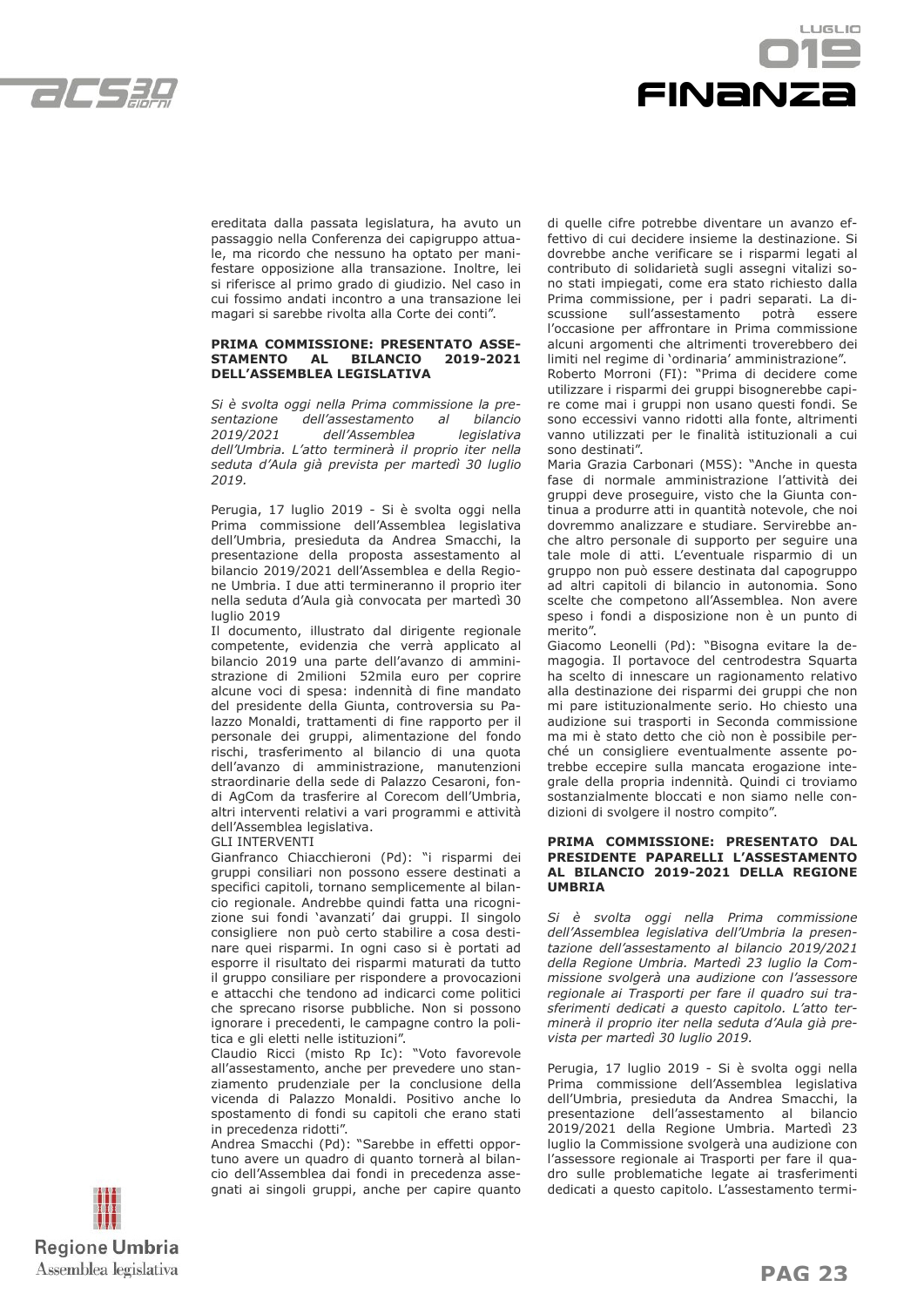



nerà il proprio iter nella seduta d'Aula già prevista per martedì 30 luglio 2019.

Il presidente della Giunta, Fabio Paparelli, ha spiegato che l'atto si compone di una variazione di natura tecnico-contabile e di una manovra di assestamento, prende avvio dagli esiti del Rendiconto 2018 e prevede interventi per circa 8milioni di euro all'anno nel triennio.

Vengono stanziate risorse aggiuntive per i trasporti (1,5 milioni nel 2019, 3milioni nel 2020 e 3,5 milioni nel 2021) che però non coprono una diminuzione del Fondo nazionale di circa 16milioni; saranno quindi necessarie altre risorse ed interventi per compensare quella differenza. Viene rideterminato il riparto del fondo sanitario, che non subisce variazioni. Si riduce la spesa per gli oneri finanziari relativi al debito autorizzato a copertura dei disavanzi pregressi.

La manovra mette a disposizione risorse provenienti dal recupero di accise sul gas, da risparmi sugli oneri dei mutui e da riduzione di spesa per salvaguardare comparti fondamentali e finanziare interventi obbligatorie ed urgenti. Tra questi: la copertura delle spese per le prossime elezioni regionali, il riallineamento della parte accessoria dello stipendio del personale delle Province passato alla Regione, la copertura delle spese connesse all'accertamento ed emissione di ruoli, il funzionamento dell'Ufficio speciale per la ricostruzione, le spese di pronto intervento della Protezione civile, la copertura del maggior fabbisogno del trasporto pubblico locale, l'adeguamento del fondo crediti di dubbia esigibilità, il cofinanziamento regionale al sistema degli asili.

#### **LAVORI D'AULA: APPROVATO IL "RENDI-CONTO GENERALE DELL'AMMINISTRAZIONE REGIONALE PER L'ESERCIZIO FINANZIARIO 2018"**

 *L'Assemblea legislativa dell'Umbria, con 12 voti favorevoli e 7 contrari, ha approvato questa mattina il Rendiconto generale dell'amministrazione regionale per l'esercizio finanziario 2018. Per la maggioranza garantito il rispetto dei vincoli di spesa, senza anticipazioni di cassa, con una spesa sanitaria in equilibrio e riduzione del debito regionale. Per l'opposizione troppe criticità non affrontate, scarsa trasparenza, gestione del personale da rivedere, necessità di rivedere il quadro della governance.* 

Perugia, 23 luglio 2019 – L'Assemblea legislativa dell'Umbria ha approvato questa mattina il Rendiconto generale dell'amministrazione regionale per l'esercizio finanziario 2018. Dopo le relazioni di Andrea Smacchi (Pd) e Maria Grazia Carbonari (M5S), l'Aula ha espresso 12 sì (Pd, SeR, Misto 'Articolo1', Misto 'Liberi e forti') e 7 no (M5S, Forza Italia, FdI, Misto 'Rp-Ic', Misto 'Umbria Next', Misto 'Fiorini per l'Umbria').

LA RELAZIONE DI MAGGIORANZA

"Il Rendiconto della Regione per il 2018 – ha spiegato Smacchi - è stato segnato dalle misure di contenimento della spesa pubblica nazionale, che hanno comportato ulteriori tagli alle risorse regionali. Per l'Umbria il contributo alla manovra è di 45,13 milioni di euro in termini di saldo positivo. Il fondo nazionale trasporti 2018 è stato ridotto a meno di 100milioni, costringendo la Regione ad integrarlo con 5milioni all'anno. Una questione che affronteremo nell'ambito della discussione dell'assestamento di bilancio.

Ciò nonostante l'Umbria è riuscita a garantire il rispetto dei vincoli, grazie all'opera di razionalizzazione e contenimento della spesa. Non ci sono state anticipazioni di cassa, il bilancio della sanità è in equilibrio, è stato rispettato il pareggio di bilancio, si riscontra un elevato grado di capacità di incasso delle entrate e di contrasto all'evasione fiscale, i tempi di pagamento per acquisto di beni e servizi sono stati rispettati, è migliorata la gestione finanziaria con una conseguente riduzione dell'indebitamento regionale.

Anche nel 2018 la gestione è stata ispirata al principio della prudenza. Gli accantonamenti hanno raggiunto i 118milioni: 54,5 per i debiti di dubbia esigibilità; 11,7 milioni per rischio soccombenza per la legge sui canoni idrici; 31,6 milioni al fondo rischi legali per ricorsi con rischi medio alti; 11,7 milioni per passività potenziali; 3milioni per perdite da società partecipate, 3,4 milioni per moratorie e manovre fiscali.

Viene inoltre confermato il rating di lungo termine della Regione Umbria e sottolineata la buona gestione e trasparenza del bilancio, la spesa sanitaria sotto controllo, il basso livello di indebitamento, lo stretto controllo sui costi amministrativi dell'ente, l'invarianza della pressione fiscale. Il giudizio di parificazione della Corte dei Conti ha confermato i parametri positivi, mettendo in rilievo alcune questioni su: società partecipate, trasporti e sanità. In merito alle partecipate la Regione ha messo in evidenza le azioni poste in essere per superare le criticità; per quanto riguarda i trasporti, il trasferimento di 45 milioni di fondi nazionali è avvenuto con risorse aggiuntive rispetto alla quota del fondo trasporti. In tema di sanità la Corte ha ricordato che l'Umbria si è confermata nel 2018 tra le 'Regioni benchmark' in sanità (settore a cui viene destinato il 71 per cento del bilancio, che ammonta complessivamente a 3 miliardi di euro), con un alto modello organizzativo che ha permesso di unire una gestione economicamente sana con l'erogazione di servizi efficienti".

LA RELAZIONE DI MINORANZA

"Dopo 4 anni – ha detto Maria Grazia CARBONA-RI (M5S) – rileviamo che la mancanza di trasparenza è una costante di queste relazioni: quattro anni fa la presidente Marini fece riferimento ad una 'Casa di vetro' di cui né io né la Corte dei conti riusciamo a percepire. Il controllo dei consiglieri sugli atti della Giunta è davvero residuale. Quanto alla solidità dei bilanci, ci sono diversi elementi da rilevare: l'accantonamento di risorse ritenuto 'eccessivo' si è invece rivelato corretto ed anzi necessario a coprire i rischi. Andrebbero anzi analizzati uno per uno i contenziosi aperti

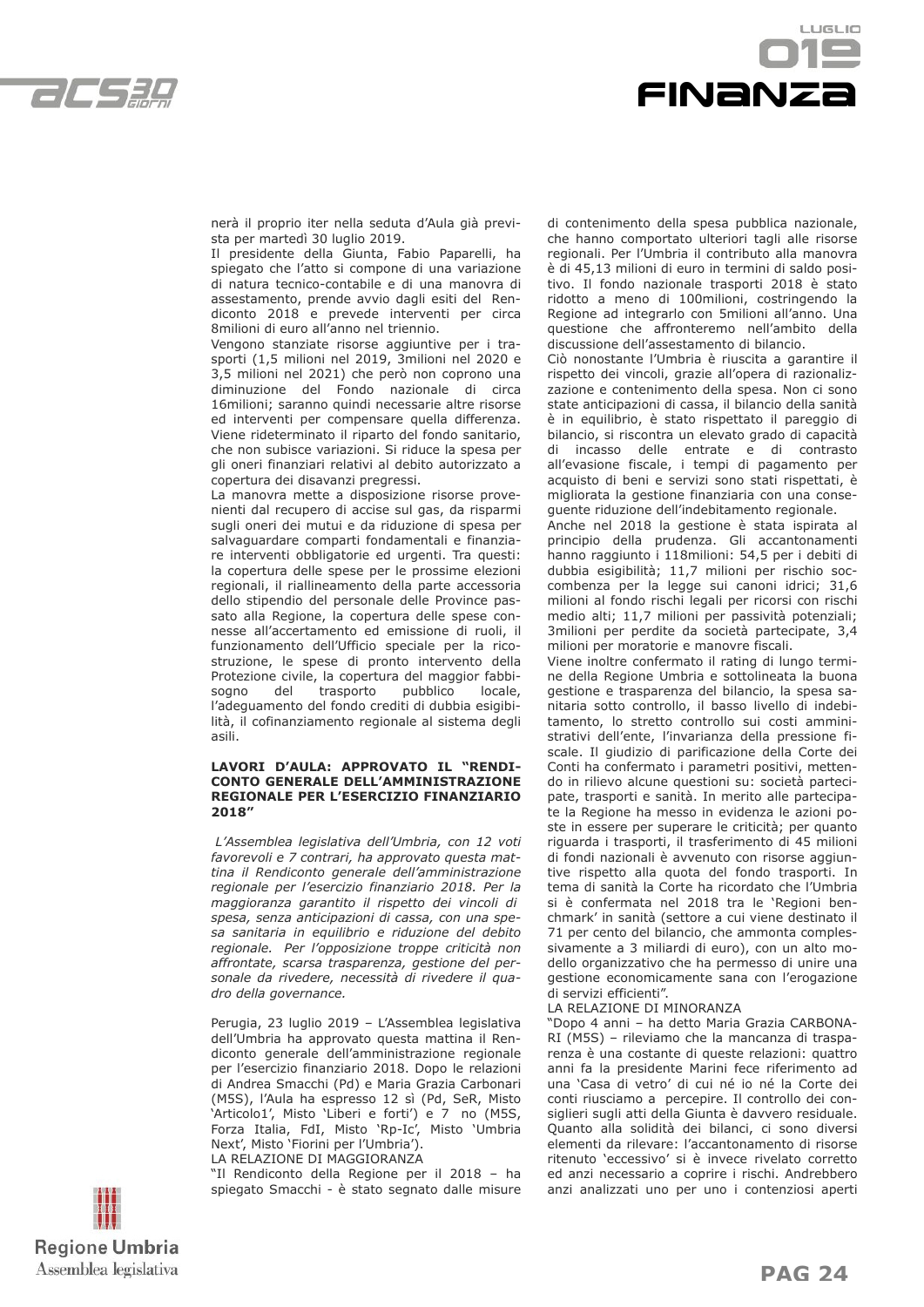



che potrebbero essere legati a leggerezze nell'affrontare alcune materie. La Corte ha rilevato che debiti e crediti tra partecipate e Regioni non coincidono. Sull'effettivo indebitamento, negli ultimi 5 anni esso è aumentati in modo esponenziale, così come i costi relativi agli interessi. Sulle entrate: la principale deriva dalla tassa automobilistica mentre Irap e addizionale Irpef sono solo una piccola parte. Ciò significa che le imprese umbre hanno qualche problema e quindi sarebbe opportuno affrontare la questione, a cui si legano le tematiche dell'occupazione. Sull'organizzazione dell'Amministrazione regionale, permane lo squilibrio tra il numero delle posizioni organizzative e il totale dei dipendenti. Andrebbero poi approfonditi i criteri meritocratici alla base dell'attribuzione delle posizioni organizzative. Manca una vera rotazione tra le persone che ricoprono questi ruoli, evitando che esse mantengano sempre gli stessi rapporti con gli stessi soggetti. All'inizio della legislatura avevo chiesto che venisse attuata la rotazione dei dirigenti ma l'assessore Bartolini rispose che non era una misura da inserire nel piano anticorruzione. La Corte dei conti ha ritenuto eccessivi i costi della politica, degli uffici di supporto e degli incarichi esterni, che la scelta fiduciaria non può giustificare. Sui controlli interni, alla Corte non è stata trasmessa la relazione su quelli effettuati nel 2018. Sulla sanità, che assorbe l'80 percento del bilancio, dovremmo chiederci come si assegnano i servizi, se ci sono gare oppure si procede con le proroghe di anno in anno. Nel 2018 è stato rilevato l'ennesimo sforamento della spesa farmaceutica e per il lavoro a tempo determinato, le tempistiche anomale per l'assegnazione degli obiettivi ai dirigenti.

Per il trasporto su gomma, la Regione indica in 21 milioni i crediti vantati al 31 dicembre dalle tre società di gestione dei servizi TPL su gomma, per il pagamento dei quali non vi è disponibilità sui fondi in precedenza stanziati. Neppure sui fondi utilizzati per l'anno 2019 sono reperibili le risorse necessarie per soddisfare i crediti delle aziende, che sono aumentati di 13 milioni di euro. La Regione rileva un ridotto importo delle risorse programmata per lo svolgimento della gara per l'affidamento del servizio su gomma, quantificato in circa 40 milioni di euro: ciò comporterà necessariamente la riduzione di un terzo del servizio attualmente assicurato, con la probabile incapacità di assicurare nel concreto i servizi minimi e un forte impatto negativo sui livelli occupazionali.

A proposito dei fondi europei: sono due anni che cerco di approfondire chi sono i beneficiari dei fondi del Psr, ma mi viene detto che ciò non è possibile nonostante ciò avvenga normalmente nelle Marche. La programmazione dei corsi di formazione sembra orientata al business delle agenzie di formazione, senza porsi degli obiettivi concreti e senza controllare l'effettiva creazione di nuova occupazione. Nella prossima legislatura andrà creata una sottocommissione per il monitoraggio dell'utilizzo dei fondi europei".

#### GLI INTERVENTI

Claudio RICCI (Misto-Rp/Ic): "SI TRATTA DI UN ATTO TECNICO CHE VOTERÒ NEGATIVAMENTE. NECESSITÀ DI MIGLIORARE IL QUADRO GE-STIONALE. Si tratta di un atto tecnico che voterò negativamente. Nel giudizio di parificazione della Corte dei conti emerge un elemento chiaro, che anticipa sostanzialmente quanto emergerà dopo l'approvazione del rendiconto da parte di quest'Aula: necessità di migliorare il quadro gestionale. Emerge l'invito al contenimento della spesa, al risparmio ed al rigore. Emerge un forte indirizzo per il riordino delle Società partecipate prevedendo indicatori specifici per misurare la loro efficacia ed efficienza. Bisogna sempre più guardare al risparmio ed al contenimento della spesa per liberare risorse da utilizzare per il sostegno alle famiglie e per la riduzione dell'Irap. Ho sempre guardato con grande attenzione al parametro della componente libera in parte corrente del bilancio, perché misura quante risorse rimangono e su cui vanno prese decisioni per il loro impiego. Va fatta molta attenzione rispetto agli strumenti derivati. L'obiettivo deve essere una ristrutturazione del debito o la sua estinzione, o comunque mettere in sicurezza questa delicata posta di bilancio. Le posizioni organizzative vanno inserite dove servono realmente, con obiettivi chiari".

Valerio MANCINI (Lega): "SI TRATTA DI UN BI-LANCIO CHE EVIDENZIA GRANDI FALLE. I DATI CHE EMERGONO DA QUESTO DOCUMENTO SO-NO PREOCCUPANTI. Il giudizio di parificazione della Corte dei conti ha impressionato la collettività regionale nel suo aspetto produttivo e sociale. L'Umbria soffre una crisi occupazionale, ma anche di identità determinata anche da recenti fatti di cronaca e giudiziari che hanno interessato parte dell'Esecutivo. I dati che emergono da questo documento sono preoccupanti, soprattutto nell'ambito del trasporto pubblico dove sono state tagliate decine di corse degli autobus. Oggi la Regione pensa soltanto a dare incarichi, poltrone, affidi. È impressionate oggi leggere 'premi ai direttori regionali', quadri di comando dei vari assessorati che hanno portato questa regione, insieme alla politica sbagliata della sinistra, al ventesimo posto in molte classifiche, iniziando da quella economica, occupazionale, ma anche a livello sociale. I premi vengono inoltre riconosciuti nel momento in cui vengono determinati gli obiettivi: alla fine dell'anno in corso. E questa non è una cosa normale. I costi della politica sono stati giudicati eccessivi. Su 1200 dipendenti il 27 per cento ricopre una posizione organizzativa. Per amministrare una Regione servono idee chiare".

Silvano ROMETTI (Socialisti): "CHI VINCERÀ LE ELEZIONI EREDITA UN ENTE SOLIDO. INVARIA-TA LA PRESSIONE FISCALE, ACCANTONAMENTI ELEVATISSIMI, SANITÀ IN ORDINE, OTTIMO RATING. Si può discutere sulla condizione socioeconomica, sul forte impatto della crisi, sulle condizioni in cui versa il mondo dell'impresa, ma di sicuro la Regione è un ente solido, non come

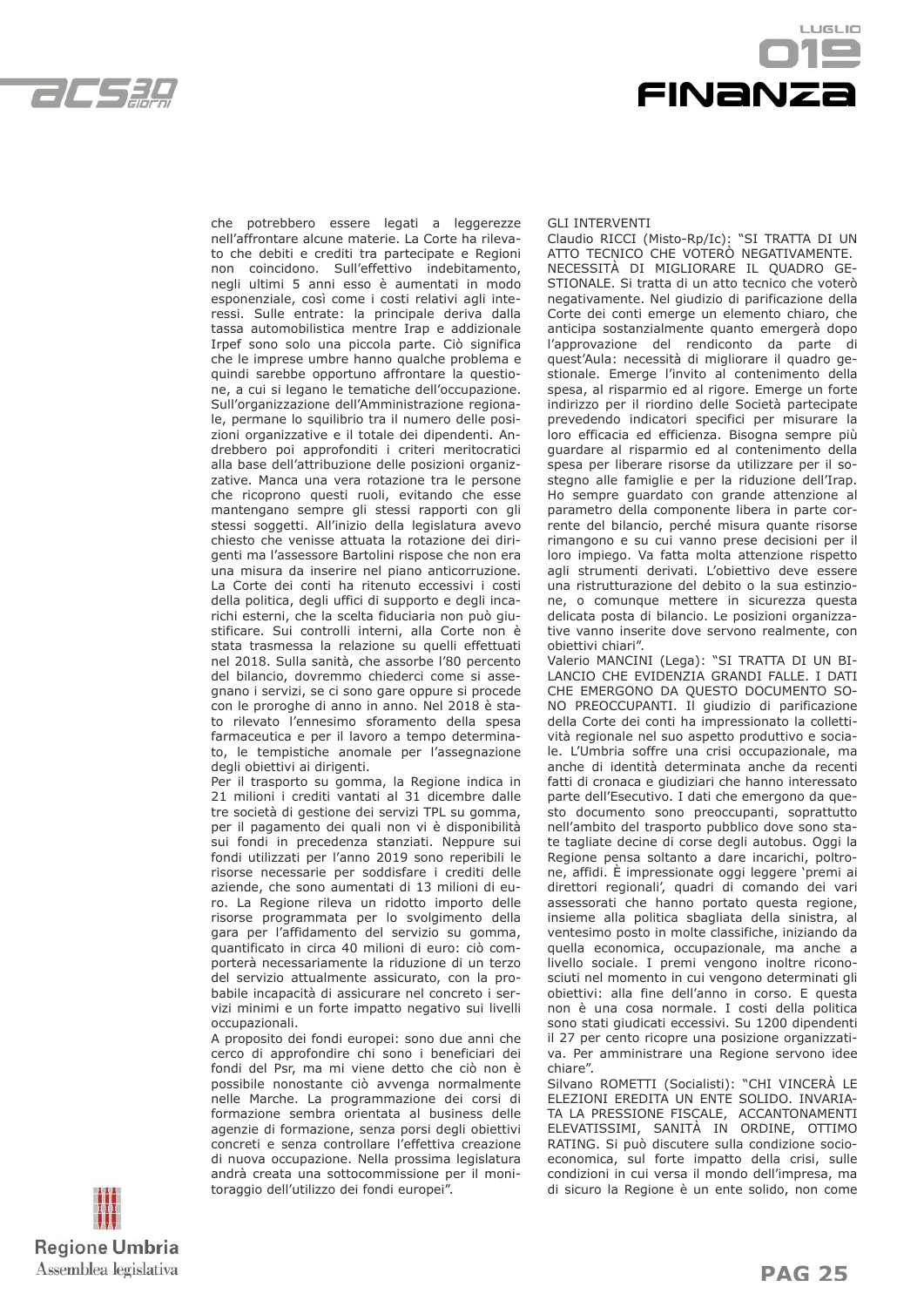

 $LIGLID$ **FINANZ** 

vediamo in certi Comuni dove invece i conti non sono tenuti in ordine. In Umbria non è aumentata la pressione fiscale, vi sono accantonamenti elevatissimi, la sanità è in ordine e vanta un ottimo rating. Giusto parlare delle posizioni organizzative che sono troppe, ma ricordiamoci che prima erano anche di più. Ci sono poi diritti acquisiti incancellabili, quindi i percorsi devono essere graduali, bisognerà continuare a lavorare in questa direzione ma ci siamo già incamminati. Trasporti: le corse vengono tagliate, negli ultimi anni il fondo nazionale da 6 miliardi è adesso sceso a 5, l'Iva sul trasporto adesso la pagano le Regioni, altri dieci milioni in meno, il contratto nazionale di lavoro va onorato sempre attingendo da quei fondi e fortuna che l'azienda Tpl l'ha presa lo Stato, altrimenti le aziende del trasporto avrebbero chiuso tutte. Nel bilancio dunque ci sono cose da migliorare ma siamo di fronte a un ente che ha un bilancio molto rigido, è fondamentale il miliardo e mezzo di risorse comunitarie. Tutta la finanza pubblica è in queste condizioni, ma la solidità non è opinabile, è certificata dal rendiconto".

Emanuele FIORINI (Gruppo misto Fiorini per l'Umbria): "SPRECO DI SOLDI, RISORSE CHE ANDAVANO GESTITE DIVERSAMENTE. ANCHE SULLA SANITÀ UNA GESTIONE VERGOGNOSA. Non ripeterò quanto già detto da altri colleghi, ma il trasporto pubblico in Umbria si trova in una situazione drammatica, chi vincerà le elezioni non si troverà in una situazione facile. Parliamo anche degli sprechi della Regione, come nel tratto ferroviario Terni-Perugia, dove doveva nascere la metropolitana di superficie, con 35 milioni investiti, ma la metropolitana non c'è e non c'è nemmeno più il treno. Spreco di soldi, risorse che andavano gestite diversamente. Anche sulla sanità una gestione vergognosa. 50mila famiglie povere, mettere in campo strategie per loro, azioni forti per aiutare i più deboli e soprattutto occorre creare lavoro. Chi governerà la Regione ci dovrà mettere grande volontà e puntare a cambiare, creando posti di lavoro perché la disoccupazione giovanile è troppo alta, il che evidenzia che non è stata una buona gestione".

Luca BARBERINI (PD): "È STATO FATTO UNO SFORZO PER NON LASCIARE DEBITI ALLE GE-NERAZIONI FUTURE, che NON SONO STATE AU-MENTATE LE TASSE, COME IN NESSUNA ALTRA REGIONE È ACCADUTO. Atto tecnico che viene invece utilizzato nella discussione odierna come campagna elettorale, così si annunciano straordinarie iniziative che cambieranno il corso della Regione grazie a chi verrà dopo. Ma si sparano balle colossali, invece il rendiconto della Regione Umbria dimostra che è stato fatto uno sforzo per non lasciare debiti alle generazioni future, che non sono state aumentate le tasse, come in nessuna altra regione è accaduto. Nel documento ci sono fondi per i rischi accantonati a tutela delle scelte fatte, ma qui oggi sembra che questa sia una criticità di bilancio, mentre invece ci sono 30milioni di accantonamenti di cui risorse utilizzate solo per 161mila euro. Non aumentando le tasse non togliamo risorse al sistema produttivo e ai cittadini, allo scopo di garantire prosperità e sviluppo. No incrementi nella fiscalità ma semplificazione e riduzione. Questo è ciò che si evince dal rendiconto. Stupefacente poi che si critichi l'equilibrio dei conti in sanità come se non fosse un dato positivo ma ci fosse sotto chissà quale magagna. Andate a dirlo ai cittadini delle regioni italiane dove non si possono fare assunzioni nemmeno per supplire al turn over, oppure si aumenta l'Irap per compensare il deficit degli anni precedenti. Da noi non c'è deficit da ripianare e c'è invece un sistema sanitario di alto livello, come viene certificato dallo stesso governo attuale, certamente non vicino al Pd. Ci riconoscono qualità nei servizi assistenziali. Non lasciamo alle future generazioni debiti e inefficienze. Ed è anche la prima volta che una PA paga in tempi strettissimi e garantisce liquidità ed efficienza al sistema economico regionale. Queste sono le certezze che emergono dal rendiconto".

Gianfranco CHIACCHIERONI (Pd): "Dobbiamo interrogarci sulla situazione della Fcu. Durante questa legislatura sono stati prodotti atti concreti, con interventi di ristrutturazione e messa in sicurezza. Il tratto Città di Castello – Ponte San Giovanni ha subito un ripristino completo. Dopo anni sono iniziati i lavori del raddoppio dei binari tra Ponte San Giovanni e S.Anna (Perugia). È stato modificato il piano regolatore di Terni per poter adeguare il tratto Terni-Cesi-San Gemini. L'intera Fcu è passata a Rfi, questo ha determinato la classificazione del tratto Terni – Ponte San Giovanni come di 'interesse nazionale'. Il ministro delle infrastrutture, Toninelli, è stata da poco qui a Perugia. In quella occasione è stata affrontata la questione del trasferimento dei fondi nazionali a Rfi per poter intervenire sulla linea. Quindi è inutile venire qui a polemizzare: il Ministero deve trasferire risorse a Rfi per rendere la ex Fcu una ferrovia di interesse nazionale".

Fabio PAPARELLI (presidente della Giunta): "Per chiudere questa discussione bastano le quattro righe con cui la Corte dei conti ha parificato il nostro bilancio. Alcuni consiglieri hanno preso delle singole righe per dimostrare le proprie tesi. Ma la regione Umbria, da quando esiste, ha sempre ottenuto il giudizio di parifica, a differenze di altre Regioni. Leggendo la sintesi del rendiconto si capisce quali sono le linee guida seguite, quanto sono positivi tutti gli indicatori, quanto alcune critiche siano prive di fondamento. Abbiamo ridotto l'indebitamento dell'Amministrazione ossia gli interessi sui mutui contratti per gli investimenti. Tutto ciò con una gestione finanziaria ispirata alla prudenza, con 118milioni di euro di accantonamenti, di cui otterranno benefici coloro che governeranno la Regione nella prossima legislatura. Il rating di lungo termine della regione è stato confermato, attribuendoci un rating intrinseco superiore a quello dello Stato. Tutto ciò è stato realizzato senza utilizzare la leva fiscale ed anzi diminuendo molte imposte e tasse di concessione. Consiglio ad alcuni consiglieri di analizzare me-

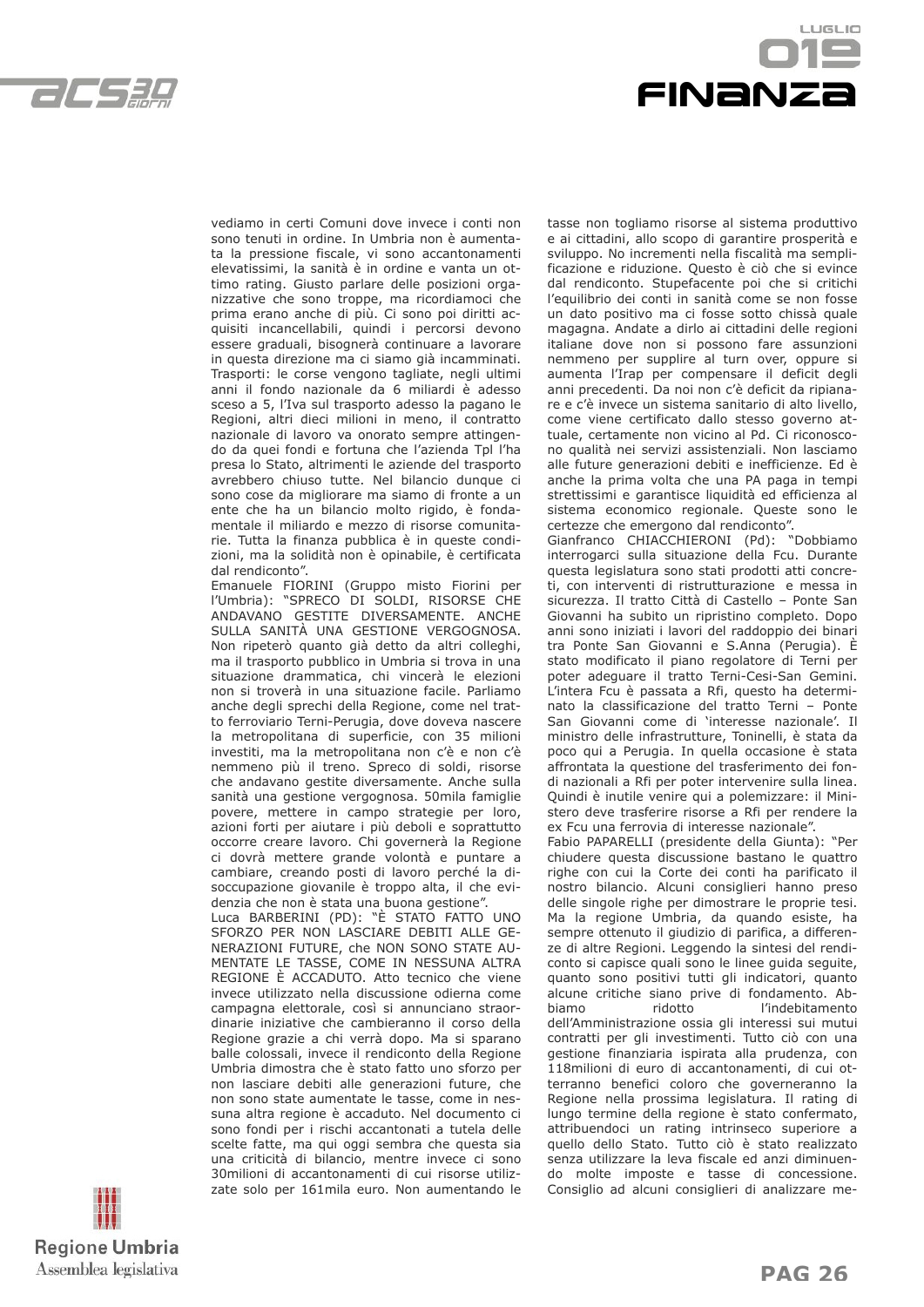



glio la situazione dell'economia umbra e quanto viene fatto dal Governo nazionale. Sui trasporti, i 46milioni che il Governo del Rio ci ha messo a disposizione non hanno inciso sulla capacità di fare investimenti. Se realizzeremo l'Agenzia unica del trasporto potremo recuperare una quota di Iva che ci metterà al riparo dalla necessità di tagli estivi. Su Agea e sul Piano di sviluppo rurale, tutti i provvedimenti sono pubblicati sul sito della Regione. I nominativi dei beneficiari devono essere pubblicati da Agea, non dalla Regione. L'Agenzia forestale regionale aveva tre dirigenti a tempo determinato, che sono stati confermati. Ne è stato aggiunto uno. Quindi sono 4 in tutto per 700 dipendenti. A fine anno andranno in pensione diversi direttori, la nuova maggioranza potrà quindi dimostrare come razionalizzare il personale. In generale ci sarà stata qualche posizione organizzativa di troppo che abbiamo iniziato a ridurre".

#### **PRIMA COMMISSIONE: APPROVATI COMMISSIONE:** APPROVATI L'ASSESTAMENTO AL **DELL'ASSEMBLEA LEGISLATIVA E QUELLO AL BILANCIO DELLA REGIONE UMBRIA**

*La Prima commissione dell'Assemblea legislativa dell'Umbria ha approvato questa mattina l'assestamento al bilancio dell'Assemblea legislativa e quello al bilancio della Regione. Gli atti verranno discussi dall'Aula nella seduta già convocata per martedì 30 luglio.*

Perugia, 24 luglio 2019 - La Prima commissione dell'Assemblea legislativa dell'Umbria, presieduta da Andrea Smacchi (Pd), ha approvato questa mattina l'assestamento al bilancio dell'Assemblea legislativa e quello al bilancio della Regione. Gli atti verranno discussi dall'Aula nella seduta già convocata per martedì 30 luglio.

L'ASSESTAMENTO dell'ASSEMBLEA LEGISLATI-VA (https://tinyurl.com/assesta-assemblea) è stato approvato a maggioranza, senza emendamenti, con la sola astensione di Maria Grazia Carbonari (M5S). Esso prevede l'utilizzo di una parte dell'avanzo di amministrazione pari a 2milioni 52mila euro per coprire alcune voci di spesa: indennità di fine mandato del presidente della Giunta, controversia su Palazzo Monaldi, trattamenti di fine rapporto per il personale dei gruppi, alimentazione del fondo rischi, trasferimento al bilancio di una quota dell'avanzo di amministrazione, manutenzioni straordinarie della sede di Palazzo Cesaroni, fondi AgCom da trasferire al Corecom dell'Umbria, altri interventi relativi a vari programmi e attività dell'Assemblea legislativa.

L'ASSESTAMENTO della REGIONE UM-BRIA (https://tinyurl.com/assesta-regione) ha ricevuto i voti positivi di Pd e Ser mentre Roberto Morroni (FI) e Carbonari (M5S) hanno votato contro. Relatori in Aula saranno Smacchi per la maggioranza e Carbonari per l'opposizione. La manovra ammonta a 9,5milioni di euro. Previste risorse aggiuntive per i trasporti. Viene rideterminato il riparto del fondo sanitario, che non subisce variazioni. Si riduce la spesa per gli oneri finanziari relativi al debito autorizzato a copertura dei disavanzi pregressi.

Prima del voto sull'intero documento, la Commissione ha analizzato e votato le proposte emendative formulate consiglieri e Giunta regionale. Tra quelli approvati, lo stanziamento di di 50mila euro per la tenuta dei libri genealogici dell'Associazione regionale degli allevatori; la conferma della convenzione con la Corte d'Appello per l'utilizzo del personale di Villa umbra nello smaltimento delle pratiche (60mila euro); l'incremento dei fondi per biblioteche e archivi (10mila); lo spostamento di risorse dalla missione "occupazione" a quella "inclusione sociale", per concentrare la spesa su diritto allo studio e implementazione degli Its; lo spostamento di 1,5 milioni nell'ambito del trasporto pubblico, dalla "mobilità alternativa" al finanziamento del trasporto locale, per garantire la ripresa dei normali servizi da settembre; prevista infine la possibilità, per coloro che ricoprono un incarico gratuito, di mantenerlo per più di 10 anni.

Alcuni emendamenti (finanziamento della legge per lo spettacolo - Casciari, Pd. Finanziamento della legge 17 sulla cultura e del Festival delle nazioni – Chiacchieroni, Pd) sono stati ritirati e potrebbero essere riproposti in Aula dopo un approfondimento circa la loro ammissibilità e i capitoli dai quali sarebbe possibile prelevare risorse.

#### **LAVORI D'AULA: APPROVATA A MAGGIO-RANZA LA LEGGE PER IL RICONOSCIMENTO DEI DEBITI FUORI BILANCIO PER PALAZZO MONALDI**

*L'Assemblea legislativa dell'Umbria ha approvato a maggioranza il disegno di legge per il riconoscimento di legittimità del debito fuori bilancio derivante da sentenza di primo grado del Tribunale di Perugia su Palazzo Monaldi che condanna Palazzo Cesaroni al pagamento dei canoni di locazione dal giugno 2015 all'inizio della causa.*

Perugia, 30 luglio 2019 - L'Assemblea legislativa dell'Umbria ha approvato con 12 voti favorevoli (Pd, SeR, misto-Articolo 1, misto-Liberi e Forti) e 3 contrari (M5s, misto-Umbria Next) il disegno di legge per il riconoscimento di legittimità del debito fuori bilancio derivante da sentenza esecutiva del 25 giugno 2019 del Tribunale di Perugia, seconda Sezione civile, su Palazzo Monaldi l'immobile prospiciente Palazzo Cesaroni che per alcuni anni ha ospitato alcuni uffici e servizi dell'Assemblea.

Il relatore Andrea Smacchi (presidente Prima Commissione) ha detto che "con questo atto si riconosce il debito fuori bilancio derivante dalla sentenza di condanna del Tribunale di Perugia per un valore complessivo stimato di 928mila 791 euro. Si tratta degli oneri derivanti dalla condanna in primo grado con cui è stato dichia-

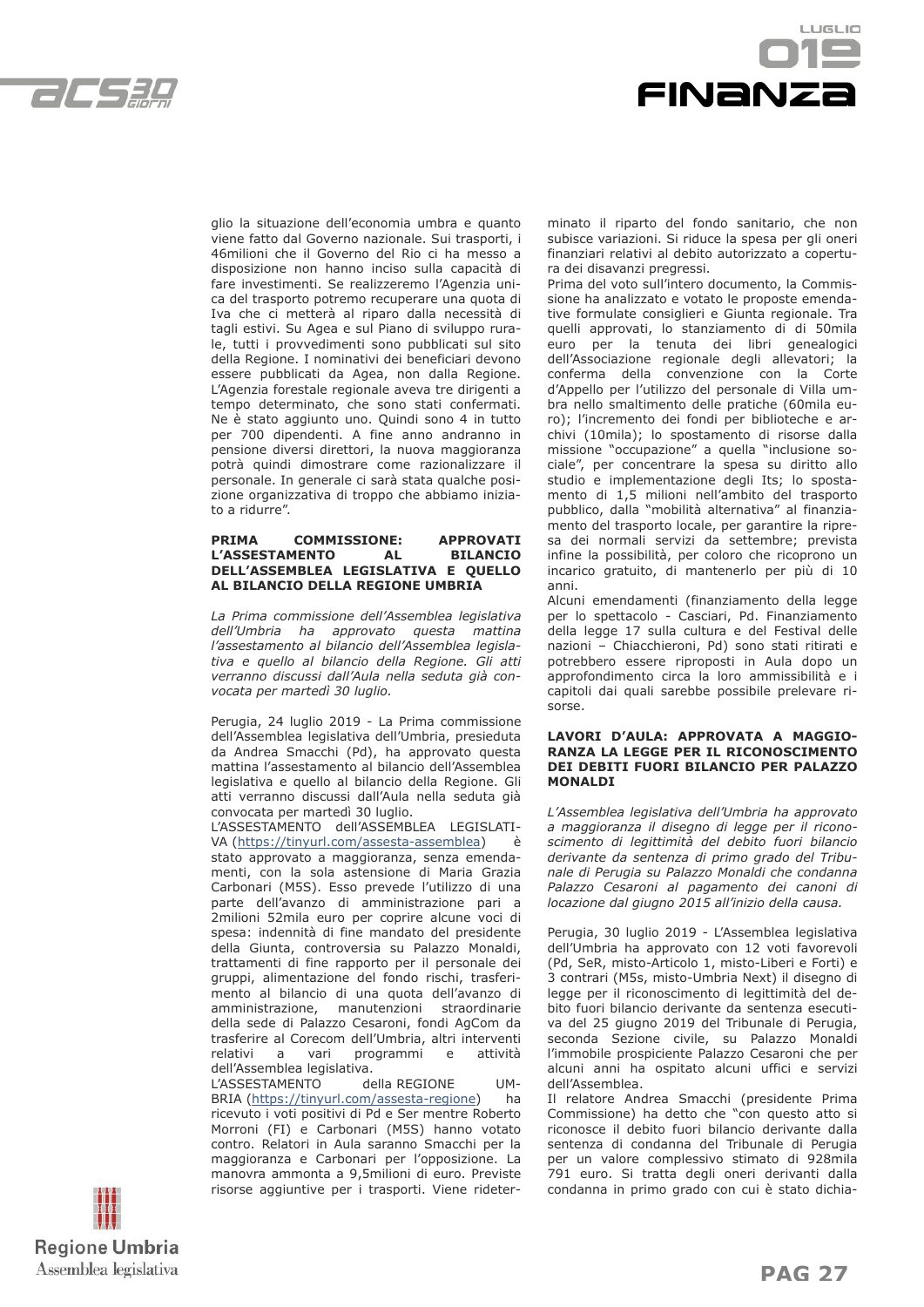

LIGL IO FINANZI

rato inefficace il recesso esercitato dall'Assemblea legislativa rispetto ai contratti di locazione del 2010 e 2012 stipulati con una società locatrice dell'immobile di Palazzo Monaldi, condannando l'Assemblea legislativa al pagamento dei canoni di locazione dal primo giugno 2015 fino alla data dell'inizio della causa. Un atto necessario perché le strutture amministrative dell'Assemblea non possono adottare provvedimenti di liquidazione e di pagamento dei debiti fuori bilancio prima dell'approvazione da parte del competente organo assembleare della deliberazione di riconoscimento. Questa proposta di legge, quindi, vale esclusivamente come adempimento dovuto con lo scopo di ricondurre entro il sistema di bilancio dell'ente determinate tipologie di spese al di fuori di autorizzazioni già concesse. Ricordo che l'adozione di questa proposta non pregiudica eventuali impugnative che l'Assemblea legislativa intenda assumere contro la sentenza di primo grado, anche rispetto ad<br>una possibile richiesta di sospensione una possibile richiesta di sospensione dell'efficacia esecutiva della sentenza. Questa proposta di legge può essere ricompresa tra gli atti esaminabili dall'Assemblea legislativa in regime di prorogatio, poiché è un adempimento dovuto in forza di una norma statale, e riveste i requisiti della necessarietà, improcrastinabilità ed urgenza, tanto da non poter essere rinviata per non recare danno all'Assemblea legislativa". GLI INTERVENTI

Claudio RICCI (misto Rp – Ic): "La scelta operata dall'Assemblea rientra nelle misure di razionalizzazione dei costi dell'Ente. La legge che approviamo è prudenziale e mira alla salvaguardia del bilancio. Questo atto viene assunto con la prospettiva di salvaguardare gli equilibri di bilancio. Apprezzo l'impostazione tecnica del documento, ma visto che l'elemento è emerso nel 2014, non parteciperò al voto".

Eros BREGA (misto Liberi e Forti): "Ero presidente dell'Assemblea legislativa quando è stata assunta questa decisione. Allora passammo da 30 a 20 consiglieri e il Governo Monti ci obbligò a fare la spending review. In linea con i decreti nazionali abbiamo assunto quella decisione per razionalizzare e ridurre costi e spese mentre oggi vedo che qualcuno si sottrae a queste responsabilità".

Maria Grazia CARBONARI (M5S): "Condivido la necessità di ridurre la spesa per la politica e le istituzioni ma esistono i modi corretti per fare certi percorsi. Quando si recede da un contratto di locazione bisogna rispettare tempi e modalità previste nel contratto stesso. Quindi la riconsegna deve avvenire con il giusto preavviso e riconsegnando le chiavi nei tempi corretti".

**LAVORI D'AULA: APPROVATO L'ASSESTAMENTO DEL BILANCIO DI PREVI-SIONE 2019-2021 PER L'ASSEMBLEA LEGI-SLATIVA – DUE MILIONI E 52MILA EURO PER COPRIRE ALCUNE VOCI DI SPESA**

*L'Aula di Palazzo Cesaroni ha approvato con 15 voti favorevoli e 4 astenuti (Liberati e Carbonari-M5s, De Vincenzi-misto Umbrianext e Fiorinimisto Per l'Umbria) l'Assestamento del Bilancio di previsione per l'Assemblea legislativa, che prevede l'utilizzo di una parte dell'avanzo di amministrazione pari a 2milioni 52mila euro per coprire alcune voci di spesa: indennità di fine mandato del presidente della Giunta, controversia su Palazzo Monaldi, trattamenti di fine rapporto per il personale dei gruppi, alimentazione del fondo rischi, trasferimento al bilancio di una quota dell'avanzo di amministrazione, manutenzioni straordinarie della sede di Palazzo Cesaroni, fondi AgCom da trasferire al Corecom dell'Umbria, altri interventi relativi a vari programmi e attività dell'Assemblea legislativa.*

Perugia, 30 luglio 2019 – L'Aula di Palazzo Cesaroni ha approvato con 15 voti favorevoli e 4 astenuti (Liberati e Carbonari-M5s, De Vincenzimisto Umbrianext e Fiorini-misto Per l'Umbria) l'Assestamento del Bilancio di previsione per l'Assemblea legislativa, che prevede l'utilizzo di una parte dell'avanzo di amministrazione pari a 2milioni 52mila euro per coprire alcune voci di spesa: indennità di fine mandato del presidente della Giunta, controversia su Palazzo Monaldi, trattamenti di fine rapporto per il personale dei gruppi, alimentazione del fondo rischi, trasferimento al bilancio di una quota dell'avanzo di amministrazione, manutenzioni straordinarie della sede di Palazzo Cesaroni, fondi AgCom da trasferire al Corecom dell'Umbria, altri interventi relativi a vari programmi e attività dell'Assemblea legislativa.

"Con l'assestamento del bilancio di previsione 2019-2020-2021 dell'Assemblea legislativa – ha spiegato il relatore Andrea Smacchi - si rende necessario provvedere ad adeguare gli stanziamenti allocati nel bilancio previsionale, per garantire la necessaria provvista finanziaria, a fronte dell'impiego delle risorse occorrenti al corretto svolgimento dell'ordinaria attività dell'Assemblea legislativa e per le nuove iniziative individuate e ritenute meritevoli di attenzione.

Dall'analisi del bilancio, quale strumento attraverso il quale devono trovare allocazione nonché il corretto supporto finanziario tutte le azioni che la normativa assegna istituzionalmente all'Assemblea legislativa nonché tutte le altre esigenze manifestatisi, si rende necessario applicare al bilancio 2019 l'avanzo di amministrazione nella misura di euro 2.052.040,02 come segue: l'utilizzo della quota accantonata di 670.226,00 euro deriva: dall'erogazione dell'indennità di fine mandato all'ex presidente della Giunta regionale, cessata lo scorso 28 maggio; dall'utilizzo dell'accantonamento quantificato in 500.000,00 euro per la controversia "Palazzo Monaldi" che, a seguito della sentenza esecutiva di primo grado, ha determinato una spesa complessivamente calcolata in 928.791,09 euro; dalla necessità di utilizzare quanto accantonato al 31 dicembre 2018 quali contributi ai gruppi consiliari, a titolo

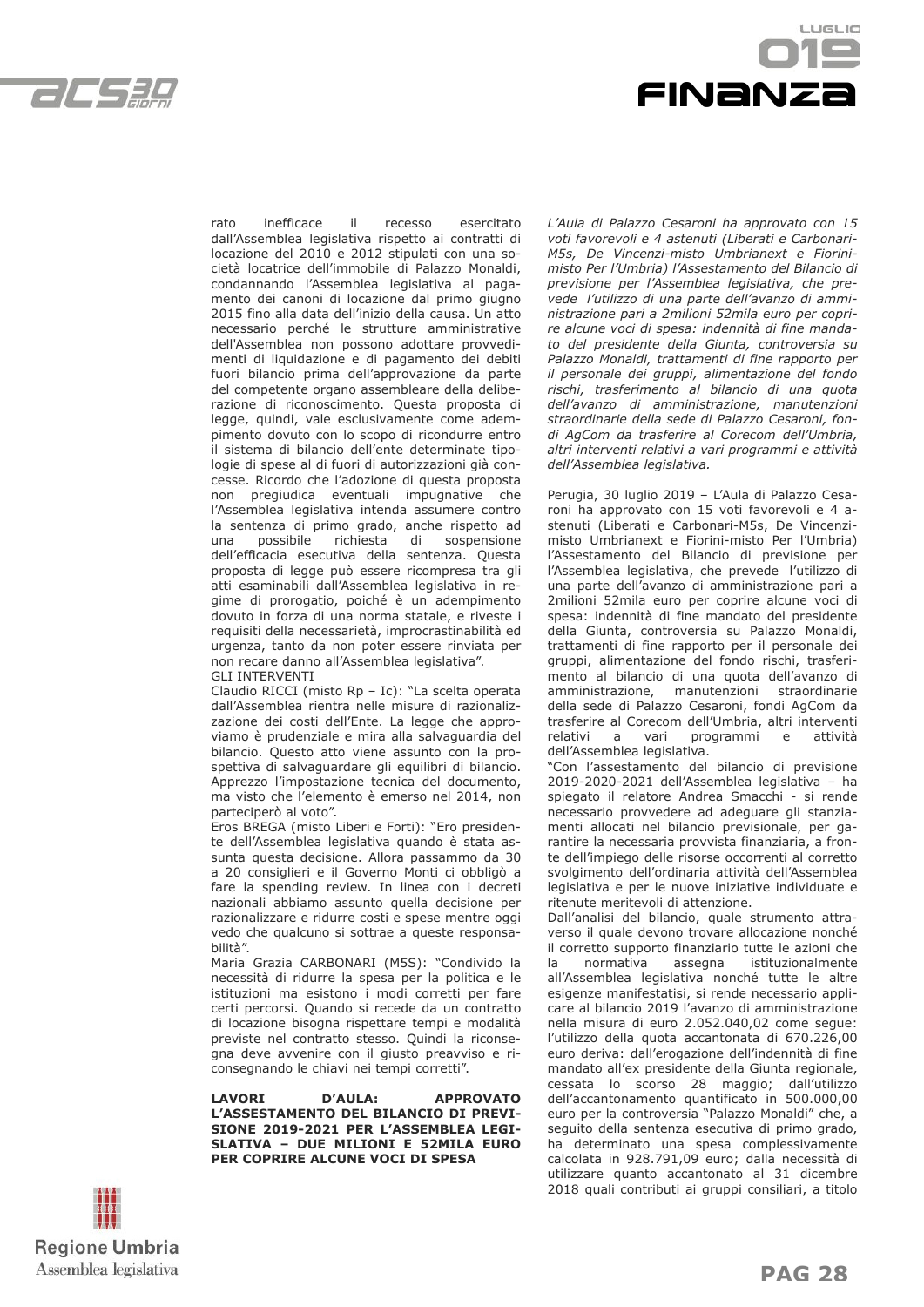



di trattamento di fine rapporto che, presumibilmente, saranno erogati al termine della X legislatura e comunque entro l'anno corrente.

L'utilizzo della quota libera dell'avanzo di amministrazione di euro 1.314.166,09 deriva: dalla necessità di accantonare nel fondo rischi parte degli emolumenti richiesti dai dirigenti dell'Assemblea legislativa, quale quota del fondo per le retribuzioni di posizione e di risultato non distribuito nel corso di vari anni. Tale quantificazione è stata calcolata in € 165.375,00; dalla necessità di costituire apposita copertura finanziaria di 428.791,09 euro, quale quota della spesa derivante dalla sentenza "Palazzo Monaldi", che non trova copertura nello specifico accantonamento già disposto; dal trasferimento della quota dell'avanzo di amministrazione di 700.000,00 euro al bilancio regionale; 20.000,00 euro, necessarie per l'intervento di manutenzione straordinaria ad alcune parti del tetto di Palazzo Cesaroni a seguito di sopralluoghi da parte della Sovraintendenza beni architettonici; l'utilizzo della quota vincolata dell'avanzo di amministrazione di € 67.647,93 deriva: da fondi trasferiti da AGCOM e vincolati per le funzioni delegate al Corecom, che al 31.12.2018 sono risultati disponibili; dalla quota del fondo dei dirigenti relativo alla retribuzione di posizione e risultato dell'anno 2017, che alla data del 31.12.2018 è risultata disponibile.

Oltre all'applicazione dell'avanzo di amministrazione, l'assestamento ha riguardato anche variazioni in aumento dell'entrata per euro 73.088,23 di cui: 20.000,00 euro, derivanti dalla quote di iscrizione dei partecipanti al convegno conclusivo del Calre già programmato; 333,83 euro, derivanti da maggiori trasferimenti da parte di Agcom; 25.024,40 euro quale risarcimento danno; 9.500,00 euro per interessi attivi sui depositi bancari dei c/correnti di funzionamento; 18.230,00 euro quale rimborso spese personale Assemblea legislativa comandato presso altre amministrazioni. Tali maggiori entrate sono state utilizzate per incrementare il fondo spese per funzioni delegate Agcom del Corecom, per le spese relative alla tenuta del conto corrente dell'Assemblea legislativa, per l'incremento del fondo di riserva per le spese impreviste e per l'incremento del fondo di riserva.

In uscita, si è reso inoltre necessario effettuare variazioni compensative fra stanziamenti di spesa come segue: anno 2019 - per complessivi 409.389,35 euro ; anno 2020 - per complessivi 217.251,48 euro ; anno 2021 - per complessivi 69.001,76 euro . Anche tale operazione è principalmente connessa all'analisi condotta dagli Uffici dell'Assemblea legislativa che ha rielaborato e rimodulato le attività già programmate e nuove, valutate necessarie ai fini della corretta allocazione delle spese nell'ambito dei vari programmi, a garanzia del buon funzionamento e miglioramento delle attività stesse".

**LAVORI D'AULA: IL DIBATTITO SULL'ASSESTAMENTO DEL BILANCIO DI** 

| fifi<br>W             |  |
|-----------------------|--|
| <b>Regione Umbria</b> |  |
| Assemblea legislativa |  |

**PREVISIONE DELLA REGIONE UMBRIA 2019-2021 – LE RELAZIONI DI MAGGIO-RANZA E MINORANZA – GLI INTERVENTI DI CONSIGLIERI E GIUNTA**

*L'Assemblea legislativa dell'Umbria ha concluso la discussione sull'Assestamento del bilancio di previsione della Regione Umbria 2019-2021 che ammonta a 9,5milioni di euro. Dopo le relazioni di maggioranza (Andrea Smacchi-PD) e di minoranza (Maria Grazia Carbonari-M5S) sono intervenuti i consiglieri Ricci (Misto-RP/Iniziativa civica), Mancini (Lega), Barberini (PD) eil presidente della Giunta, Paparelli. Nel pomeriggio il voto sul testo e sugli emendamenti.*

Perugia, 30 luglio 2019 – L'Assemblea legislativa dell'Umbria ha concluso la discussione sull'Assestamento del bilancio di previsione della Regione Umbria 2019-2021 che ammonta a 9,5milioni di euro. Dopo le relazioni di maggioranza (Andrea Smacchi-PD) e di minoranza (Maria Grazia Carbonari-M5S) sono intervenuti i consiglieri Ricci (Misto-RP/Iniziativa civica), Mancini (Lega), Barberini (PD) eil presidente della Giunta, Paparelli. Nel pomeriggio il voto sul testo e sugli emendamenti.

Il relatore di maggioranza Andrea SMACCHI (Pd) ha sottolineato come "L'ASSESTAMENTO E IL DEFR 2020–2022 PRESENTATO NEI GIORNI SCORSI, PUR ESSENDO DOCUMENTI DI FINE LEGISLATURA CONTENGONO MISURE STRATE-GICHE PER LA CRESCITA DELL'UMBRIA: in particolare su innovazione, lavoro e sostenibilità, ad esempio con il completamento della banda ultra larga entro il 2020, ma anche su lavoro e formazione. Da evidenziare poi che è stato pubblicato qualche giorno fa l'avviso pubblico per il sostegno alle Start Up innovative con un fondo di 2milioni di euro. Questo avviso porta ad oltre 10milioni le risorse stanziate in questa legislatura a favore delle Start Up, con oltre 100 progetti finora finanziati, per un totale di 8,5 milioni di contributi erogati e per un investimento complessivo già arrivato a 21milioni. Inoltre è stato presentato ieri il Piano Sanitario 2019-2021. Un Piano che guarda al futuro e alle sfide che pone l'invecchiamento della popolazione, la lotta alla cronicità e le dinamiche finanziarie, le cui parole chiave sono innovazione e integrazione. Un atto di grande importanza, che lasciamo in eredità a chi verrà, con l'auspicio che ne completi in tempi brevi l'iter visto che in esso ci sono le indicazioni per poter passare da Regione benchmark per appropriatezza delle cure e alta qualità di servizi ad una Regione sempre più avanzata in campo sanitario".

La relatrice di minoranza Maria Grazia CARBO-NARI (M5S) si è detta NON CONVINTA "DELLA MODIFICA DELLA LEGGE SULLE NOMINE APPRO-VATA IN COMMISSIONE, IN RELAZIONE ALLA PERMANENZA DI OLTRE 10 ANNI NEGLI INCARI-CHI SVOLTI A TITOLO GRATUITO. Chiedo su questo (articolo 7 del disegno di legge) un immediato parere agli uffici dell'Assemblea per ca-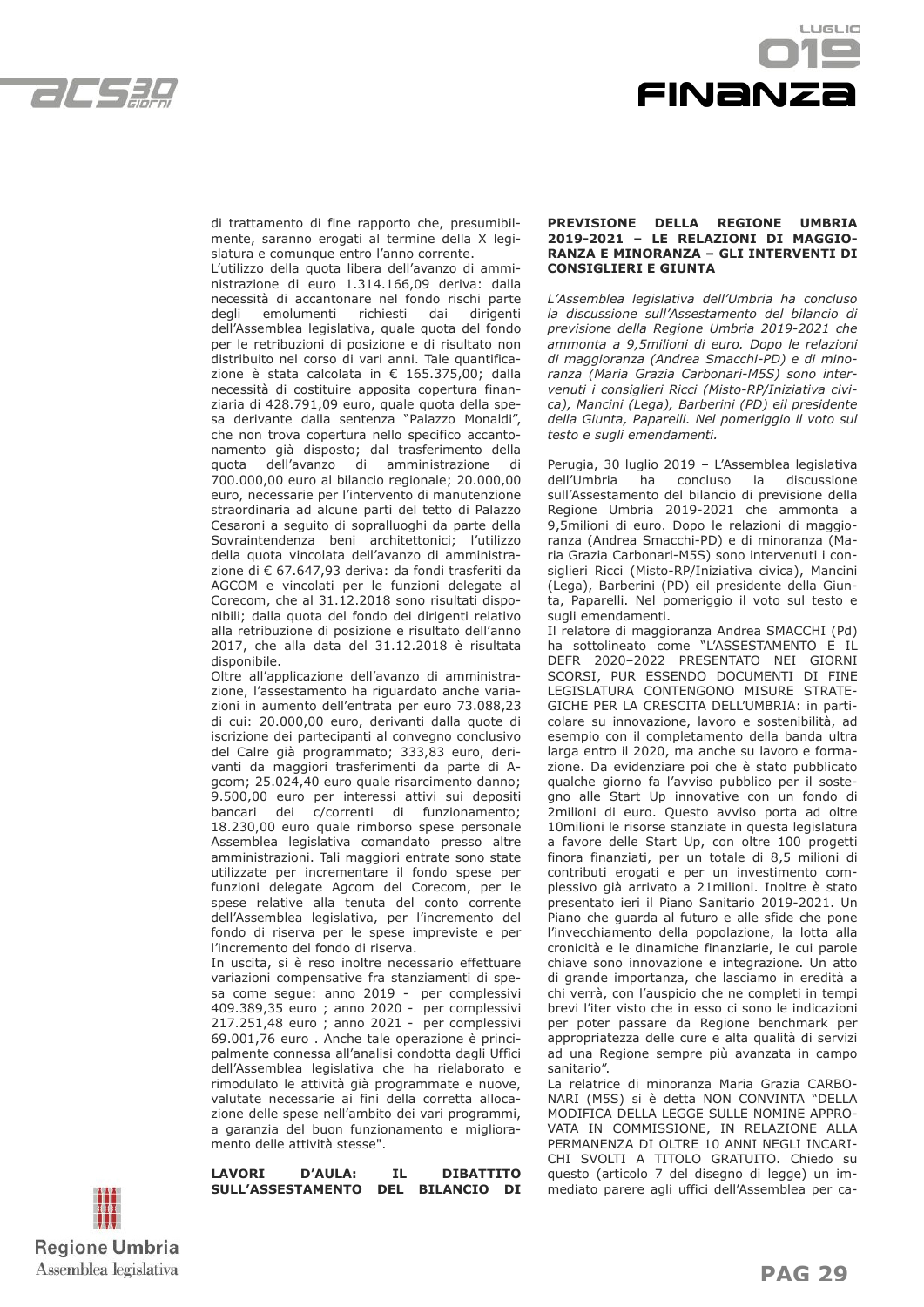



pire se questa modifica è ammissibile e può essere inserita nell'assestamento al bilancio. Sulle risorse per la mobilità e i trasporti, l'emendamento che sposta fondi sul trasporto su gomma servirebbe a ridurre l'effetto dei tagli da parte del Governo nazionale. In questo modo si tolgono risorse dall'anno 2020 per spostarle nel 2019. Il problema quindi non si risolve ma lo si lascia alla prossima Giunta. Si registrano differenze e scostamenti rilevanti con il bilancio di previsione, che rendono necessarie manovre di assestamento. Vediamo che ci sono 2,4 milioni per le perdite societarie del 2018 e 2,2 milioni per il fondo crediti di dubbia esigibilità. Questo dimostra che quelle risorse non possono essere utilizzate per altri ambiti. Il Collegio dei revisori ha invitato la Giunta a verificare pagamenti e impegni di spesa e di vigilare sui flussi di cassa, per evitare eccessivi disallineamenti. Non voteremo questo atto, che contiene solo scelte sui trasporti. Quel problema va risolto, ma non crediamo che l'Agenzia regionale possa essere la soluzione".

**SCHEDA** 

L'atto si compone di una variazione di natura tecnico-contabile e di una manovra di assestamento. La manovra ammonta a 9,5milioni di euro. Vengono stanziate RISORSE AGGIUNTIVE PER I TRASPORTI (1,5 milioni nel 2019, 3milioni nel 2020 e 3,5 milioni nel 2021) che però non coprono una diminuzione del Fondo nazionale di circa 16milioni. Viene rideterminato il riparto del fondo sanitario, che non subisce variazioni. Si riduce la spesa per gli oneri finanziari relativi al debito autorizzato a copertura dei disavanzi pregressi. La manovra mette a disposizione risorse provenienti dal recupero di accise sul gas, da risparmi sugli oneri dei mutui e da riduzione di spesa per salvaguardare comparti fondamentali e finanziare interventi obbligatorie ed urgenti. Tra questi: la copertura delle SPESE PER LE PROS-SIME ELEZIONI REGIONALI, il riallineamento della parte accessoria dello stipendio del personale delle Province passato alla Regione, la copertura delle spese connesse all'accertamento ed emissione di ruoli, il FUNZIONAMENTO DELL'UFFICIO SPECIALE PER LA RICOSTRUZIO-NE, le spese di PRONTO INTERVENTO DELLA PROTEZIONE CIVILE, la copertura del maggior fabbisogno del trasporto pubblico locale, l'adeguamento del fondo crediti di dubbia esigibilità, il cofinanziamento regionale al sistema degli asili. DMB/ GLI INTERVENTI

Claudio RICCI (misto Rp – Ic): "Non voterò l'assestamento come non ho votato il bilancio di previsione, anche se esso dal punto di vista tecnico risulta corretto. Le risorse collocate vengono utilizzate per atti di gestione ordinaria (elezioni regionali, ufficio speciale per la ricostruzione, protezione civile, asili nido). Osservo con piacere che le risorse allocate arrivano dalla riduzione delle spese, e dei mutui e dall'incremento delle entrate tributarie. Linee che potranno essere seguite anche nella prossima legislatura regionale. La creazione dell'Agenzia unica della mobilità e la gara unica per il trasporto pubblico locale sono elementi di grande importante che potranno dare propulsione al settore. Ritengo corretto che per gli incarichi gratuiti non ci sia il limite dei due mandati, dato che essi non comportano costi aggiuntivi per la Regione. In Prima commissione il consigliere Chiacchieroni aveva anticipato la presentazione di un emendamento a sostegno di importanti eventi culturali, turistici e di ricerca: spero che si sia trovato il modo di recuperare fondi per quelle importanti finalità".

Valerio MANCINI (Lega): "Stiamo operando in emergenza, il tema del trasporto pubblico locale è andato in tilt, creando disservizi per molte comunità della nostra regione. Questo sarebbe avvenuto per il taglio del fondo nazionale dei trasporti da parte del Governo nazionale. In realtà è stata strumentalizzata una comunicazione del ministero dei Trasporti, che il 9 maggio 2019 ha comunicato ufficialmente che non ci saranno tagli al fondo trasporti. I 300milioni che sono arrivati nel 2017 arriveranno anche quest'anno. La Regione non ha cofinanziato i 100milioni che arrivano dal Governo mentre 1 o 2 milioni potevano essere trovati. L'idea dell'Agenzia regionale dei trasporti, che avrebbe potuto far risparmiare milioni di euro, non è stata mai attivata. Il Governo non ha tagliato nulla mentre l'Agenzia non è stata creata e avrebbe fatto risparmiare circa 7milioni di euro. Bisogna anche chiedersi che fine fanno i pagamenti per le ditte private che svolgono servizio di trasporto pubblico e non sembrano ricevere pagamenti regolari. Mi risulta che ci sia qualche milione di euro di crediti verso la Regione. È mancata la programmazione e non sono stati ascoltati neppure i consiglieri di maggioranza che chiedevano di istituire l'Agenzia. Abbiamo iniziato questa legislatura regionale con una ferrovia regionale che andava da San Giustino a Terni mentre ora quella linea non c'è più. Una infrastruttura di cui fin da subito abbiamo evidenzia la strategicità. Bene gli emendamenti che propongono di rifinanziare il Festival delle nazioni di Città di Castello e il laboratorio diagnostico di Spoleto, un patrimonio pubblico di grande importanza. Una iniziativa che deve essere assunta anche in regime di 'normale amministrazione'. Il parere degli uffici legislativi spiegano che possono essere approvati emendamenti che evitino di danneggiare un evento o una comunità".

Luca BARBERINI (Pd): "LA REGIONE UMBRIA RIESCE ANCORA AD ASSICURARE UN ASSESTA-MENTO DI BILANCIO IN EQUILIBRIO E SENZA AUMENTARE TASSE ED IMPOSTE. Il contesto nazionale lascia pochi spazi di manovra, con difficoltà particolarmente accentuate in questo ultimo anno, arrivando 2mila 370 miliardi di euro di debito (dato aprile 2019) con un incremento di 4 miliardi a settimana. Con una maggioranza parlamentare ed un governo che non pone l'attenzione sui problemi reali del paese. Da sottolineare il boom della cassa integrazione e con un pil che, se andrà tutto bene, nel 2019 cresce-

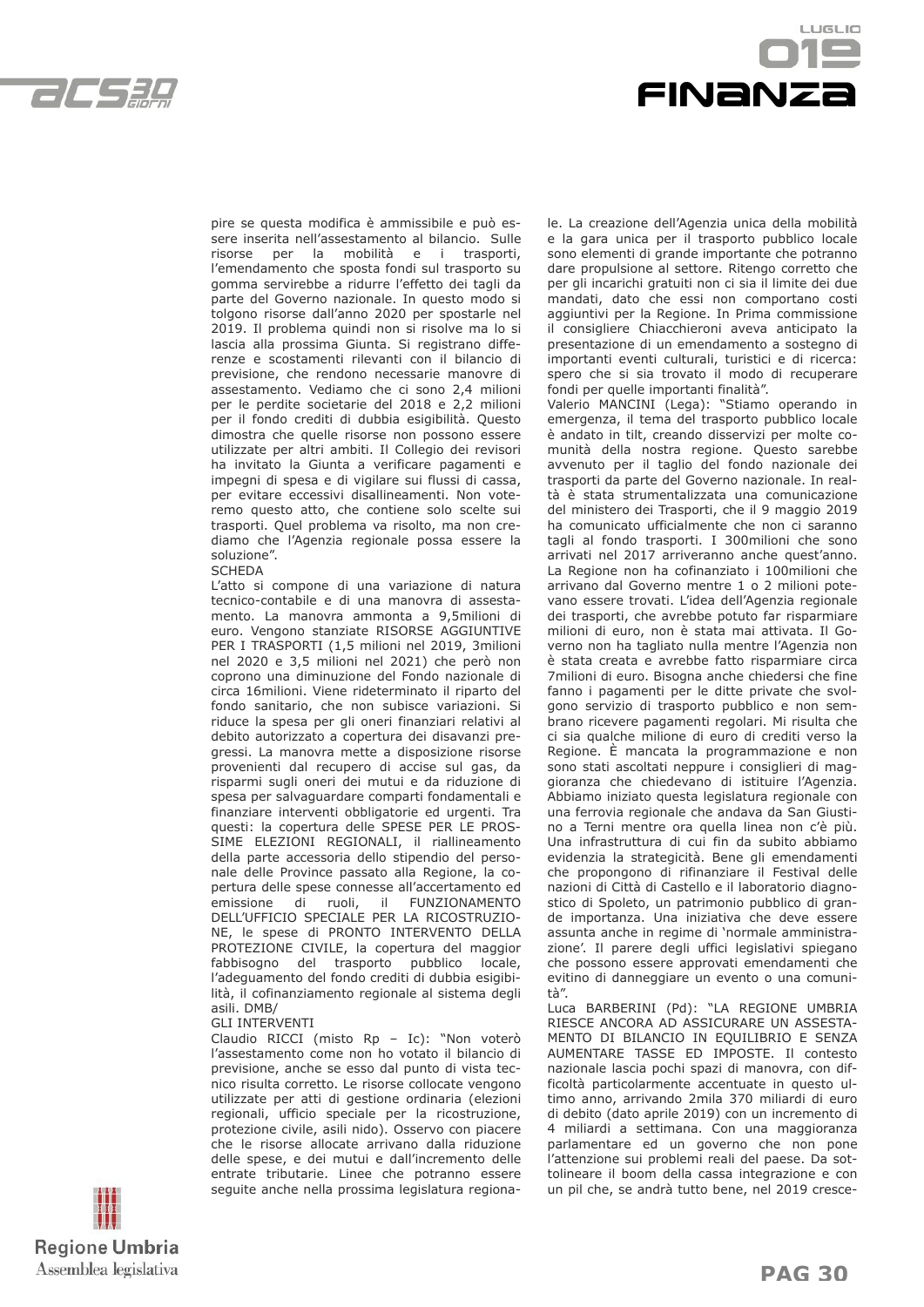

LIGL IO **FINANZ** 

rà soltanto dello 0,1 per cento. In questo contesto le Regioni, gli Enti locali, non solo oggi, ma anche in passato hanno compartecipato al faticoso percorso di risanamento, che è ancora possibile poiché viviamo in un paese che, malgrado tutto, ha grandi potenzialità e possibilità. Le risorse assegnate al fondo sanitario e a quello dei trasporti continuano ad essere inadeguate ed insufficienti rispetto ai bisogni di ogni realtà regionali. L'incremento del fondo sanitario deriva dal Patto della salute sottoscritto dalle Regioni con il Governo Renzi, dove fu previsto per il 2019 un miliardo in più di dotazione per il fondo sanitario, che quest'anno non è aumentato ma vogliamo ugualmente garantire la copertura dei costosi farmaci innovativi, l'incremento dell'occupazione. La Regione Umbria riesce ancora ad assicurare un assestamento di bilancio in equilibrio e senza aumentare tasse ed imposte. Bene l'emendamento proposto dalla Giunta in Commissione che rialloca le risorse dell'Unione europea che vengono trasferite dall'asse occupazione a quello dell'inclusione sociale e dell'istruzione. Bene l'intervento su settori strategici per la nostra comunità, come il welfare ed istruzione, ma rimane la preoccupazione per la sottrazione di risorse allo sviluppo ed occupazione. La scelta che la Giunta fece nella passata legislatura fu molto coraggiosa destinando un cifra superiore per il sociale rispetto a quella prevista dall'Unione europea. Abbiamo ottenuto risultati importanti nel versante della sanità: regione benchmark per 4 anni continuativi. Amarezza personale perché questi elementi, da parte della Giunta regionale, non sono stati adeguatamente valorizzati e difesi. Dietro c'è stato un lavoro di squadra, centinaia di figure professionali che hanno permesso di presentare, ieri, il Piano sanitario regionale".

Fabio PAPARELLI (Presidente Giunta regionale): "Questa manovra concorre al risanamento dei conti pubblici della finanza generale, con un contributo richiesto alle regioni pari a quasi 2,5 miliardi di euro. Per l'Umbria questo significa 33milioni di euro di risorse sottratte a bilancio regionale. Questo riduce i margini del bilancio regionale. L'assestamento si limita a rimodulare alcuni stanziamenti, finanziando interventi obbligatori e urgenti. La manovra prevede i 3milioni per la copertura delle spese elettorali. Per il fondo trasporto agli già stanziati 8milioni si aggiungono ulteriori 2,5 milioni di euro. Così cercheremo di coprire totalmente il disavanzo 2019. Questo è un assestamento asciutto sul quale non sono consentite le riflessioni fatte da alcuni, come il consigliere Mancini. Quindi non è consentita l'elargizione di contributi di carattere elettoralistico".

**LAVORI D'AULA: APPROVATO A MAGGIO-RANZA L'ASSESTAMENTO DEL BILANCIO DI PREVISIONE DELLA REGIONE UMBRIA 2019-2021**

*L'Assemblea legislativa dell'Umbria ha approvato l'Assestamento del bilancio di previsione della Regione Umbria 2019-2021, che ammonta a 9,5milioni di euro. Dopo le relazioni e gli interventi della mattina (https://tinyurl.com/y26buuvb), l'Aula ha ripreso i lavori con ulteriori dichiarazioni dei consiglieri regionali in relazioni agli emendamenti da discutere.*

Perugia, 30 luglio 2019 – L'Assemblea legislativa dell'Umbria ha approvato l'Assestamento del bilancio di previsione della Regione Umbria 2019- 2021, che per l'anno in corso ammonta a 9,5milioni di euro. Dopo le relazioni e gli interventi della mattina, l'Aula ha ripreso i lavori con ulteriori dichiarazioni dei consiglieri regionali in relazioni agli emendamenti da discutere. Il documento è stato approvato con 12 voti a favore (Pd, SeR, misto-Articolo 1, misto-Liberi e Forti) e 6 contrari (Liberati e Carbonari-M5s, Mancini-Lega, Squarta-FdI, Ricci – Rp/Ic, Morroni-FI).

Voto favorevole anche per gli emendamenti relativi all'incremento dei fondi per il trasporto pubblico e sulla impossibilità di utilizzare personale a tempo determinato e flessibile per i servizi di emergenza e per garantire i livelli essenziali di assistenza a partire dal gennaio 2020. Con l'approvazione dell'articolo 7 dell'Assestamento, che ha ottenuto anche il voto favorevole di Ricci (misto Rp-Ic) e Morroni (FI), viene prevista la possibilità di prorogare incarichi gratuiti anche oltre i due mandati e i dieci anni.

#### LE DICHIARAZIONI DEI CONSIGLIERI

Gianfranco CHIACCHIERONI (Capogruppo Pd): "L'assestamento di bilancio prevede una serie di opportuni e necessari interventi, dai fondi per i trasporti a quelli per le elezioni regionali. Approvato questo atto saranno i consiglieri della prossima Legislatura a dover approvare ulteriori piani e programmi. Riteniamo si debba procedere all'approvazione degli emendamenti della Giunta e di soprassedere rispetto agli altri, che verranno dunque ritirati. Si tratta di una scelta di responsabilità verso i cittadini dell'Umbria, a cui consegniamo un quadro di sicurezza, anche contabile, fino alla fine del 2019. La strada per il voto regionale è dunque sgombra e percorribile".

Maria Grazia CARBONARI (M5S): "Ritengo che sia necessario un parere sull'articolo relativo alle nomine, che continuo a ritenere improprio".

Valerio MANCINI (LEGA): "Continuo a ritenere che la modifica della norma sulle nomine sia incongrua e non dovrebbe essere contenuta in una norma relativa al bilancio. Il Piano faunistico è stato portato in Commissione senza il parere del Cal. Sono in corso manovre elettorali, io difendo i cittadini senza distinzione di colore politico. Il mio voto sarà contrario sugli emendamenti e sull'articolato. Sono state recepite solo alcune indicazioni della Corte dei conti, quelle sul lavoro a tempo determinato in sanità, mentre quelle sulle posizioni organizzative non vengono seguite. Rischiamo di trovarci, in presenza di una situazione di emergenza da qui al 2020, senza la

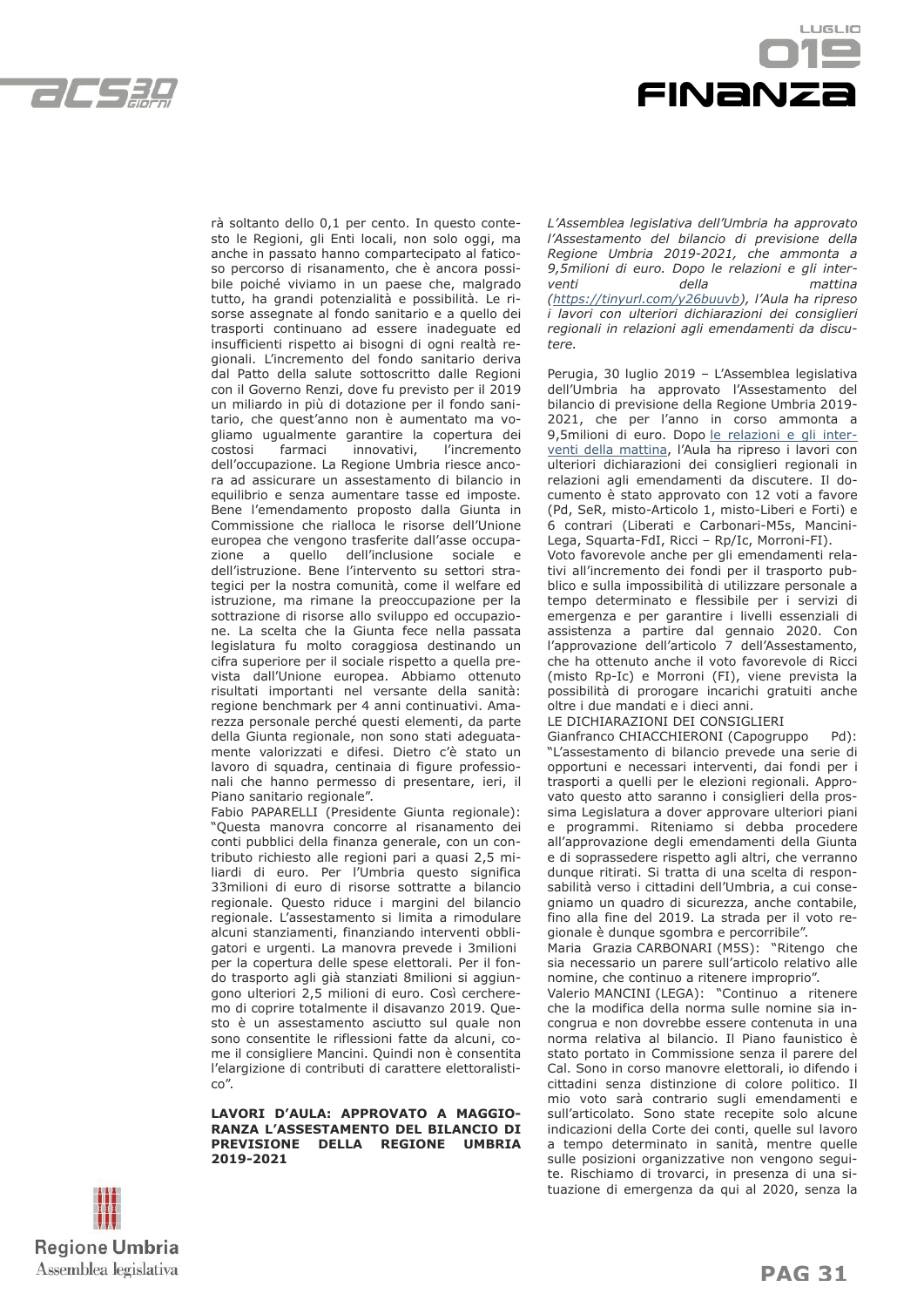



possibilità di reperire personale per garantire l'assistenza sanitaria".

Andrea SMACCHI (Pd): "Il Documento di economia e finanza arriverà in Prima commissione in settembre e a seguire probabilmente anche il Bilancio di previsione, proprio per tutelare e garantire cittadini ed istituzione rispetto al periodo delle elezioni anticipate. Il lavoro svolto dagli uffici è stato prezioso ed ha consentito un importante lavoro di approfondimento".

Fabio PAPARELLI (presidente Giunta regionale): "In questa fase abbiamo scelto di fare nomine di massimo un anno, per garantire la continuità dei servizi senza impegnare la prossima Giunta, come invece ha fatto ad esempio la Basilicata. Sui trasporti, abbiamo ricavato ulteriori 2,5 milioni per gli anni 2019-20, per fare in modo che non ci si creino situazioni di emergenza e il servizio possa pubblico proseguire. Abbiamo deciso di non toccare i capitoli su cui i Comuni fanno conto per i propri bilanci. L'emendamento che Mancini avrebbe voluto presentare proponeva dei tagli ed avrebbe messo in difficoltà molti Comuni".

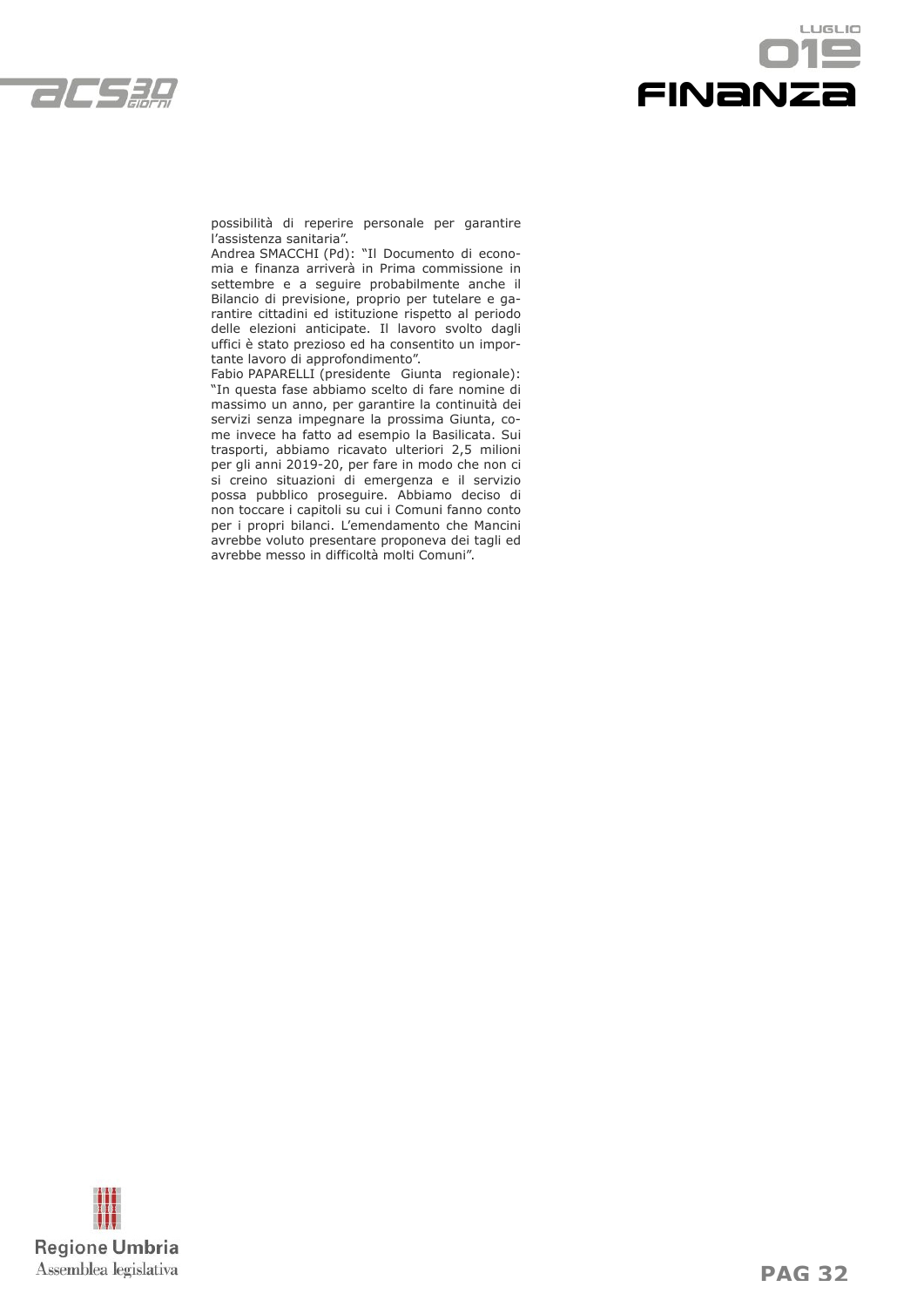$\mathcal{L}/\mathcal{L}$ 



#### **IN ONDA "IL PUNTO", SETTIMANALE DI APPROFONDIMENTO DELL'ASSEMBLEA LE-GISLATIVA, IN FORMATO WEB E TELEVISI-VO – IN STUDIO I CONSIGLIERI CASCIARI (PD) E MANCINI (LEGA)**

Perugia, 3 luglio 2019 – In onda il numero 349 de "Il Punto", Settimanale televisivo di approfondimento curato dall'Ufficio stampa dell'Assemblea legislativa dell'Umbria, in onda sulle televisioni locali e sulla rete

internet: https://youtu.be/guMrahHtewg

Considerazioni sulla fine anticipata della legislatura, rifiuti, trasporti, sanità, politica: su questi temi si sono confrontati i consiglieri regionali Carla Casciari (Pd) e Valerio Mancini (lega). La trasmissione è stata condotta da Alberto Scattolini, giornalista dell'Ufficio stampa dell'Assemblea di Palazzo Cesaroni.

'Il Punto' va in onda settimanalmente sulle seguenti emittenti televisive umbre: RTUAQUESIO, mercoledì 3 luglio ore 19.30, giovedì 4 luglio ore 17; TEF CHANNEL, mercoledì 3 luglio ore 19.35, domenica 7 luglio ore 18.25; TELE GALILEO, mercoledì 3 luglio ore 19.15, giovedì 4 luglio 19.15; UMBRIA TV, mercoledì 3 luglio ore 23.00, giovedì 4 luglio ore 23.00; TRG mercoledì 3 luglio ore 22.45, giovedì 4 luglio ore 18.30; NUO-VA TELE TERNI mercoledì 3 luglio ore 21.45, giovedì 4 luglio ore 22.15; TELEAMBIENTE, mercoledì 3 luglio ore 21.10, giovedì 4 luglio ore 22.30; TEVERE TV mercoledì 3 luglio ore 23.10, venerdì 5 luglio ore 23.10.

#### **L'ATTIVITÀ DELL'ASSEMBLEA LEGISLATIVA DI GIUGNO 2019 ONLINE CON "ACS 30 GIORNI" - SU WWW.ALUMBRIA.IT LANCI QUOTIDIANI, IMMAGINI, RASSEGNA STAM-PA E PRODOTTI TELEVISIVI**

Perugia, 4 luglio 2019 – Tutta l'attività di informazione istituzionale prodotta dall'Ufficio stampa dell'Assemblea legislativa dell'Umbria nel mese di giugno 2019, attraverso l'Agenzia Acs, è disponibile nel mensile online "Acs 30 giorni". La pubblicazione, in formato pdf, può essere sfogliata e scaricata all'indiriz-

zo https://tinyurl.com/AcsGiugno.

Sul sito dell'Assemblea legislativa (http://www.alumbria.it/), all'interno dello spazio "Multimedia", è inoltre possibile trovare le trasmissioni televisive realizzate dall'Ufficio stampa e dal Centro video dell'Assemblea legislativa: il settimanale di approfondimento "Il Punto" e il settimanale "Telecru". Sfogliare la rassegna stampa quotidiana (http://rassegna.crumbria.it/) con gli articoli più importanti pubblicati dai quotidiani umbri e le notizie sulla Regione dei quotidiani nazionali. Ascoltare il notiziario radiofonico quotidiano "Regione Umbria News" e navigare nell'archivio che controlle di controlle di fotografico (www.flickr.com/photos/acsonline), che contiene le immagini relative agli eventi più rilevanti che si svolgono a Palazzo Cesaroni e all'attività dei

consiglieri e dell'Ufficio di presidenza.

Le notizie e gli aggiornamenti da Palazzo Cesaroni, sede dell'Assemblea legislativa dell'Umbria, possono essere quotidianamente seguiti sul web anche attraverso i social media: Youtube, Twitter e Facebook.

#### **IN ONDA "IL PUNTO", SETTIMANALE DI APPROFONDIMENTO DELL'ASSEMBLEA LE-GISLATIVA, IN FORMATO WEB E TELEVISI-VO – IN STUDIO LA PRESIDENTE DONATEL-LA PORZI**

Perugia, 10 luglio 2019 – In onda il numero 350 de "Il Punto", Settimanale televisivo di approfondimento curato dall'Ufficio stampa dell'Assemblea legislativa dell'Umbria, in onda sulle televisioni locali e sulla rete internet: https://youtu.be/pewnLnUT0xM.

Fine anticipata della legislatura, bilancio politico istituzionale, CALre, rifiuti, trasporti, sanità: su questi temi la presidente dell'Assemblea legislativa Donatella Porzi ha risposto alle domande dei giornalisti Giacomo Marinelli Andreoli, direttore di Trg e Gianluigi Basilietti, direttore di UmbriaRadio. La trasmissione è stata condotta da Tiziano caporedattore dell'Ufficio stampa dell'Assemblea di Palazzo Cesaroni. La puntata n. 350 de Il Punto è stata registrata lunedì 8 luglio 2019 negli studi del Centro video di Palazzo Cesaroni.

'Il Punto' va in onda settimanalmente sulle seguenti emittenti televisive umbre: RTUAQUESIO, mercoledì 10 luglio ore 19.30, giovedì 11 luglio ore 17; TEF CHANNEL, mercoledì 10 luglio ore 19.35, domenica 14 luglio ore 18.25; TELE GALI-LEO, mercoledì 10 luglio ore 19.15, giovedì 11 luglio 19.15; UMBRIA TV, mercoledì 10 luglio ore 23.00, giovedì 11 luglio ore 23.00; TRG mercoledì 10 luglio ore 22.45, giovedì 11 luglio ore 18.30; NUOVA TELE TERNI mercoledì 10 luglio ore 22.00, giovedì 11 luglio ore 23.00; TELEAM-BIENTE, mercoledì 10 luglio ore 21.10, giovedì 11 luglio ore 22.30; TEVERE TV mercoledì 10 luglio ore 23.10, venerdì 12 luglio ore 23.10.

#### **IN ONDA IL NUMERO 447 DI "TELECRU" - NOTIZIARIO TELEVISIVO DELL'ASSEMBLEA LEGISLATIVA DELL'UMBRIA**

Perugia, 12 luglio 2019 – In onda TeleCru, il notiziario settimanale dell'Assemblea legislativa dell'Umbria, ogni settimana sulle televisioni locali e in rete sul sito istituzionale e su Youtube https://youtu.be/\_cq8Pa3Ykg0 con le principali notizie dell'Assemblea legislativa.

I servizi della puntata numero 447 - Prima Commissione: approvato rendiconto 2018 dell'Assemblea legislativa e quello generale dell'Amministrazione regionale – Attività del Difensore civico regionale, Marcello Pecorari.

TeleCRU è un notiziario settimanale curato dall'Ufficio stampa, con la collaborazione del Centro video. Viene messo in onda dalle emittenti televisive locali con i seguenti orari: RtuAquesio, venerdì 12 luglio ore 20.00, sabato 13 luglio

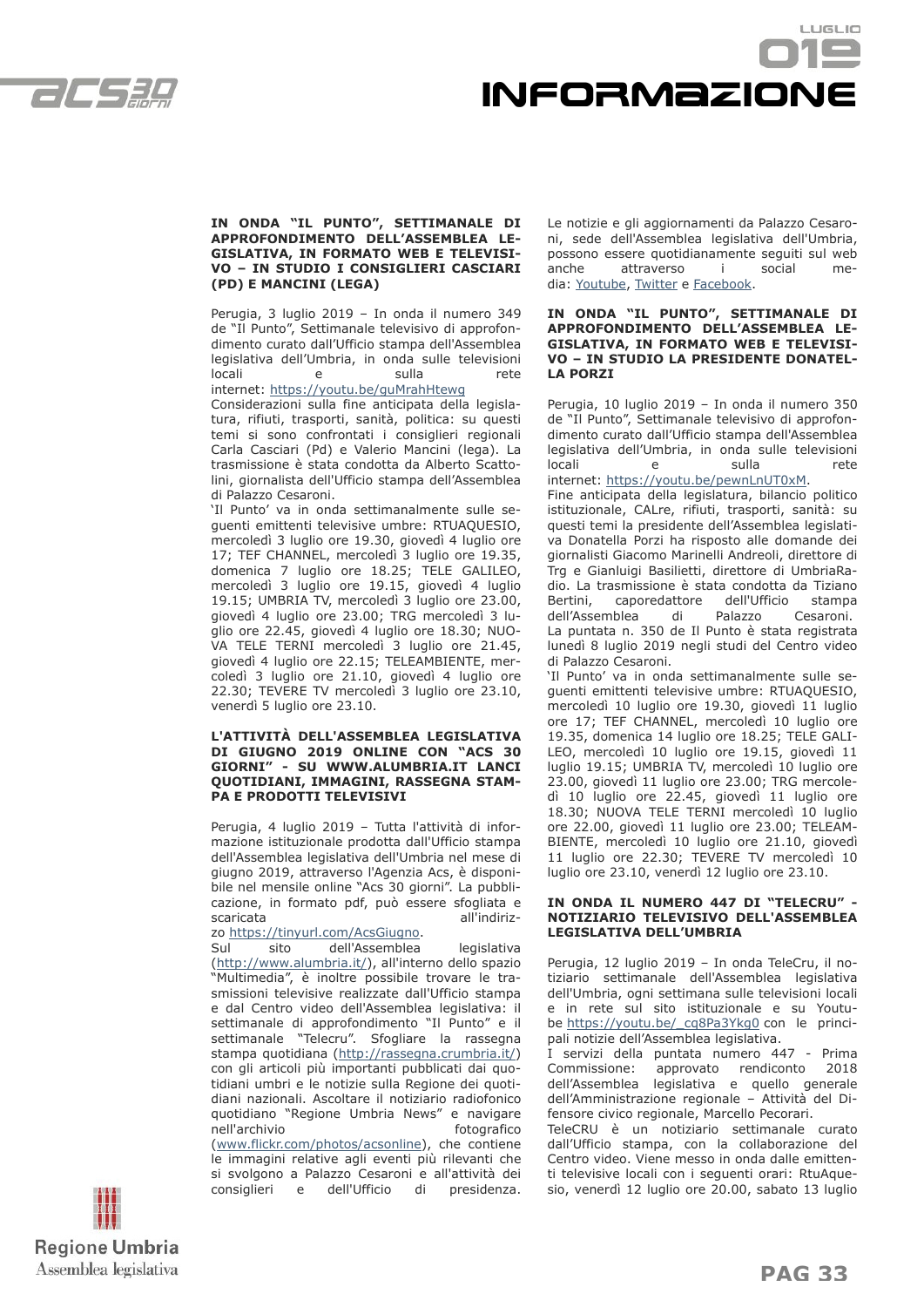C CSEL



ore 21.00; Tef-Channel sabato 13 luglio alle ore 19.35, lunedì 15 luglio ore 13.00; TRG, sabato 13 luglio ore 21.00, domenica 14 luglio ore 23.00; TeleGalileo, sabato 13 luglio ore 19.15, martedì 16 luglio ore 19.15; Umbria Tv, sabato 13 luglio ore 20.30, lunedì 15 luglio ore 12.15; Nuova Tele Terni, sabato 13 luglio ore 21.15, lunedì 15 luglio ore 21.15; Teleambiente, sabato 13 luglio ore 20.00, lunedì 15 luglio ore 22.40; Tevere TV sabato 13 luglio ore 23.10, domenica 14 luglio ore 22.00.

#### **IN ONDA "IL PUNTO", SETTIMANALE DI APPROFONDIMENTO DELL'ASSEMBLEA LE-GISLATIVA, IN FORMATO WEB E TELEVISI-VO – IN STUDIO I CONSIGLIERI ROMETTI (SER) E CARBONARI (M5S)**

Perugia, 17 luglio 2019 – In onda il numero 351 de "Il Punto", Settimanale televisivo di approfondimento curato dall'Ufficio stampa dell'Assemblea legislativa dell'Umbria, in onda sulle televisioni locali e sulla rete

internet https://youtu.be/V1O2Dlfbqkk

Bilancio, trasporti, infrastrutture, fine anticipata della legislatura: su questi temi si sono confrontati i consiglieri Silvano ROMETTI (SeR) e Maria Grazia CARBONARI (M5S). La trasmissione è stata condotta da Alberto Scattolini, giornalista dell'Ufficio stampa dell'Assemblea legislativa. La trasmissione è stata registrata martedì 16 luglio 2019 negli studi del Centro video di Palazzo Cesaroni.

'Il Punto' va in onda settimanalmente sulle seguenti emittenti televisive umbre: RTUAQUESIO, mercoledì 17 luglio ore 19.30, giovedì 18 luglio ore 17; TEF CHANNEL, mercoledì 17 luglio ore 19.35, domenica 21 luglio ore 18.25; TELE GALI-LEO, mercoledì 17 luglio ore 19.15, giovedì 18 luglio 19.15; UMBRIA TV, mercoledì 17 luglio ore 23.00, giovedì 18 luglio ore 23.00; TRG mercoledì 17 luglio ore 22.45, giovedì 18 luglio ore 18.30; NUOVA TELE TERNI mercoledì 17 luglio ore 22.00, giovedì 18 luglio ore 23.00; TELEAM-BIENTE, mercoledì 17 luglio ore 21.10, giovedì 18 luglio ore 22.30; TEVERE TV mercoledì 17 luglio ore 23.10, venerdì 19 luglio ore 23.10.

#### **IN ONDA IL NUMERO 448 DI "TELECRU" - NOTIZIARIO TELEVISIVO DELL'ASSEMBLEA LEGISLATIVA DELL'UMBRIA**

Perugia, 19 luglio 2019 – In onda TeleCru, il notiziario settimanale dell'Assemblea legislativa dell'Umbria, ogni settimana sulle televisioni locali e in rete sul sito istituzionale e su Youtube https://youtu.be/7DBl2saWkDY con le principali notizie dell'Assemblea legislativa. I servizi della puntata numero 448: Rendiconto 2018 di Regione e Assemblea legislativa; Bilancio di previsione 2019-2021; archeologia industriale; politiche di genere.

TeleCRU è un notiziario settimanale curato dall'Ufficio stampa, con la collaborazione del Centro video. Viene messo in onda dalle emittenti televisive locali con i seguenti orari: RtuAquesio, venerdì 19 luglio ore 20.00, sabato 20 luglio ore 21.00; Tef-Channel sabato 20 luglio alle ore 19.30, lunedì 22 luglio ore 13.00; TRG, sabato 20 luglio ore 21.00, domenica 21 luglio ore 23.00; TeleGalileo, sabato 20 luglio ore 19.15, martedì 23 luglio ore 19.15; Umbria Tv, sabato 20 luglio ore 20.30, lunedì 22 luglio ore 12.15; Nuova Tele Terni, sabato 20 luglio ore 21.45, lunedì 22 luglio ore 22.15; Teleambiente, sabato 20 luglio ore 20.00, lunedì 22 luglio ore 22.40; Tevere TV sabato 20 luglio ore 23.10, domenica 21 luglio ore 22.00.

#### **CONSIDERAZIONI SULLA FINE ANTICIPATA DELLA LEGISLATURA - GUASTICCHI (PD) E FIORINI (MISTO) OSPITI DEL SETTIMANA-LE DI APPROFONDIMENTO "IL PUNTO"**

Perugia, 24 luglio 2019 – Il numero 352 de Il Punto, Settimanale televisivo di approfondimento curato dall'Ufficio stampa dell'Assemblea legislativa dell'Umbria, è in onda sulle televisioni locali e sul canale youtube istituzionale.

La fine anticipata della legislatura, il punto sulla situazione politica: su questi temi si sono confrontati i consiglieri regionali Marco Vinicio Guasticchi (PD) e Emanuele Fiorini (Gruppo misto-Fiorini per l'Umbria). La trasmissione è stata condotta da Paolo Giovagnoni, giornalista dell'Ufficio stampa dell'Assemblea legislativa.

"Il Punto" va in onda settimanalmente sulle seguenti emittenti televisive umbre: RtuAquesio, mercoledì 24 luglio ore 19.30, giovedì 25 luglio ore 17; Tef Channel, mercoledì 24 luglio ore 19.35, domenica 28 luglio ore 18.25; Tele Galileo, mercoledì 24 luglio ore 19.15 giovedì 25 luglio 19.15; Umbria Tv, mercoledì 24 luglio ore 23.30, giovedì 25 luglio ore 23.00; Trg mercoledì 24 luglio ore 22.30, giovedì 25 luglio ore 18.00; Nuova Tele Terni mercoledì 24 luglio ore 21.45, giovedì 25 luglio ore 22.15; Teleambiente, mercoledì 24 luglio ore 21.10, giovedì 25 luglio ore 22.30; Tevere TV mercoledì 24 luglio ore 23.10, venerdì 26 luglio ore 23.10.

#### **IN ONDA IL NUMERO 449 DI "TELECRU" - NOTIZIARIO TELEVISIVO DELL'ASSEMBLEA LEGISLATIVA DELL'UMBRIA**

Perugia, 26 luglio 2019 – In onda TeleCru, il notiziario settimanale dell'Assemblea legislativa dell'Umbria, ogni settimana sulle televisioni locali e in rete sul sito istituzionale e su Youtube https://youtu.be/zqxGnFyOJIY con le principali notizie dell'Assemblea legislativa. I servizi della puntata numero 449: Rendiconto 2018 di Regione e Assemblea legislativa; Bilancio di previsione 2019-2021; nuovo Piano faunistico venatorio.

TeleCRU è un notiziario settimanale curato dall'Ufficio stampa, con la collaborazione del Centro video. Viene messo in onda dalle emittenti televisive locali con i seguenti orari: RtuAquesio, venerdì 26 luglio ore 20.00, sabato 27 luglio

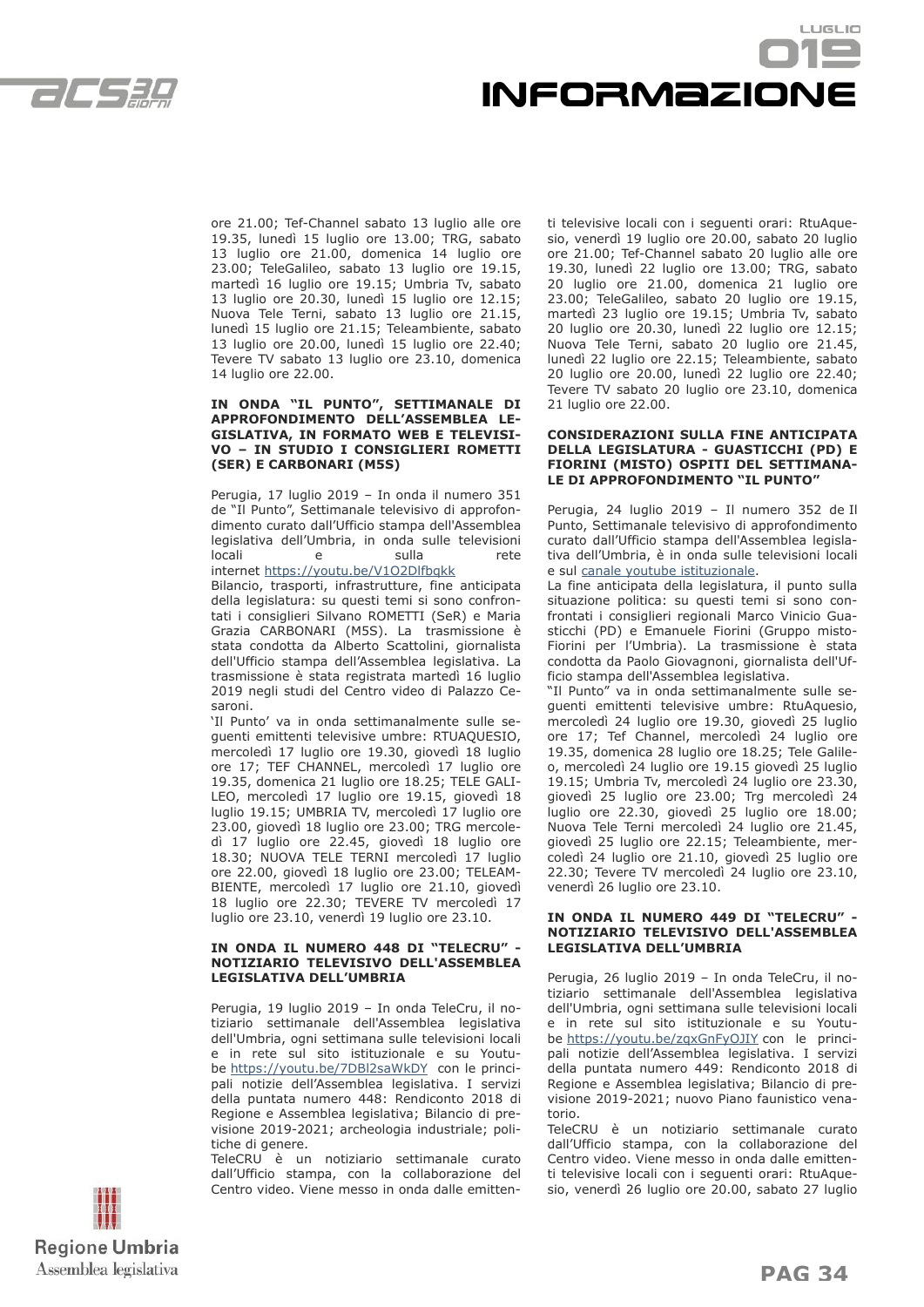$\mathcal{L}$  /  $\mathcal{L}$  ,  $\mathcal{L}$  /  $\mathcal{L}$ 



ore 21.00; Tef-Channel sabato 27 luglio alle ore 19.30, lunedì 29 luglio ore 13.00; TRG, sabato 27 luglio ore 21.00, domenica 28 luglio ore 23.00; TeleGalileo, sabato 27 luglio ore 19.15, martedì 30 luglio ore 19.15; Umbria Tv, sabato 27 luglio ore 20.30, lunedì 29 luglio ore 12.15; Nuova Tele Terni, sabato 27 luglio ore 21.45, lunedì 29 luglio ore 22.15; Teleambiente, sabato 27 luglio ore 20.00, lunedì 29 luglio ore 22.40; Tevere TV sabato 27 luglio ore 23.10, domenica 28 luglio ore 22.00.

#### **"FERMA CONDANNA PER ATTO INTIMIDA-TORIO NEI CONFRONTI DEL CORRIERE DELL'UMBRIA" - NOTA DI SQUARTA (FDI)**

Perugia, 29 luglio 2019 – "Voglio esprimere la più ferma condanna per l'atto intimidatorio commesso questa notte nei confronti della redazione del Corriere dell'Umbria". È quanto dichiara il consigliere regionale Marco Squarta (FdI - portavoce centrodestra).

"Si tratta – prosegue Squarta – di una azione inusuale per il nostro territorio. Ma non per questo meno preoccupante perché cerca di colpire la libertà di stampa, uno dei diritti fondamentali della nostra costituzione e uno dei pilastri della nostra società. In queste situazioni è necessario e indispensabile riaffermarne l'importanza e la centralità. Così come esprimere la piena solidarietà al direttore e ai giornalisti del Corriere dell'Umbria".

#### **"SOLIDARIETÀ ALLA DIREZIONE E ALLA REDAZIONE DEL CORRIERE DELL'UMBRIA E NETTA CONDANNA PER IL GRAVE ATTO COMPIUTO AI DANNI DELLA SEDE DI PE-RUGIA" - NOTA DI GUASTICCHI (PD)**

Perugia, 29 luglio 2019 - "Solidarietà alla direzione e alla redazione del Corriere dell'Umbria e netta condanna per il grave atto compiuto ai danni della sede di Perugia e che farebbe parlare gli inquirenti di 'azione intimidatoria'". Così il consigliere regionale Marco Vinicio Guasticchi (PD-vice presidente dell'Assemblea legislativa dell'Umbria) che aggiunge: "Qualsiasi atto di violenza, sia verbale, sia fisico, è esecrabile e va sempre condannato nel modo più netto. Ma la condanna deve essere ancora più forte e corale se l'azione è rivolta contro un giornale, contro chi cioè esercita il diritto-dovere all'informazione, un principio civile fondamentale e inattaccabile".

#### **"MASSIMA SOLIDARIETÀ AI GIORNALISTI E FERMA CONDANNA DEL GESTO" - NOTA DELLA PRESIDENTE PORZI SU ATTO CON-TRO CORRIERE DELL'UMBRIA**

Perugia, 29 luglio 2019 – "Massima solidarietà ai giornalisti e ferma condanna del gesto". Così la presidente dell'Assemblea legislativa dell'Umbria, Donatella Porzi, ha commentato la notizia del danneggiamento ai danni della sede centrale del Corriere dell'Umbria.

"L'informazione – spiega la presidente Porzi – è un bene della democrazia, che consente lo svolgimento della dialettica politica tra maggioranza e minoranza e contribuisce a difendere i cittadini, raccontando loro la realtà in tutte le sue sfaccettature. È per questo che mi sento di esprimere una ferma condanna del gesto intimidatorio ai danni del Corriere dell'Umbria: un atto vile e che non si addice alla storia e alla tradizione democratica della nostra regione. Ai giornalisti e ai lavoratori colpiti – conclude Porzi - esprimo la massima e doverosa solidarietà e vicinanza, sottolineando che le Istituzioni sono al fianco di chi subisce atti violenti e inaccettabili".

#### **"CONDANNA PER ATTO INTIMIDATORIO CONTRO IL CORRIERE DELL'UMBRIA FRUT-TO DI UN CLIMA DI ODIO, INTOLLERANZA E VIOLENZA" - NOTA DI CASCIARI (PD)**

Perugia, 29 luglio 2019 - "L'atto intimidatorio commesso questa notte a danno della sede del Corriere dell'Umbria è da condannare ed è frutto di un clima di odio, intolleranza e violenza che in questi ultimi tempi si è sviluppato in modo esponenziale". È quanto dichiara il consigliere regionale Carla Casciari (Pd).

"Il direttore del quotidiano, Davide Vecchi, – prosegue - ha dichiarato che potrebbe essere la conseguenza di qualche notizia pubblicata nei giorni scorsi. Proprio per questo ritengo che sia un atto ancora più grave, che va contro alla libertà di stampa, tutelata anche dall'articolo 21 della Costituzione Italiana. Auspico che ci siano gli elementi investigativi per individuare gli autori di questo vile gesto".

#### **"FORTE CONDANNA DELL'ATTO INTIMIDA-TORIO CONTRO IL CORRIERE DELL'UMBRIA" - NOTA DI MORRONI (FI)**

Perugia, 29 lugli0 2019 – "La mia più forte condanna all'atto intimidatorio rivolto alla sede del Corriere dell'Umbria. Un gesto sconsiderato che offende l'intera regione beneficiaria del ruolo prioritario svolto dall'informazione locale, ad ogni livello". È quanto dichiara il capogruppo regionale di Forza Italia, Roberto Morroni.

"Questo fatto, fortunatamente isolato, appartiene ai fenomeni di violenza ingiustificata – prosegue Morroni - che non devono trovare alcuno spazio nella nostra comunità. Esprimo pertanto la mia solidarietà al direttore e a tutta la redazione del Corriere dell'Umbria per il vile attacco subito. Qualunque gesto intimidatorio nei confronti degli organi di stampa rappresenta una profonda ferita alla libertà d'informazione e al diritto di parola sancito dal nostro dettato costituzionale".

#### **"CONDANNA DEL VILE ATTO COMPIUTO AI DANNI DEL CORRIERE DELL'UMBRIA" - NO-TA DI CHIACCHIERONI (PD)**

Perugia, 29 luglio 2019 – "Esprimo a nome mio e del gruppo regionale del Partito democratico la più ferma condanna per il vile atto compiuto

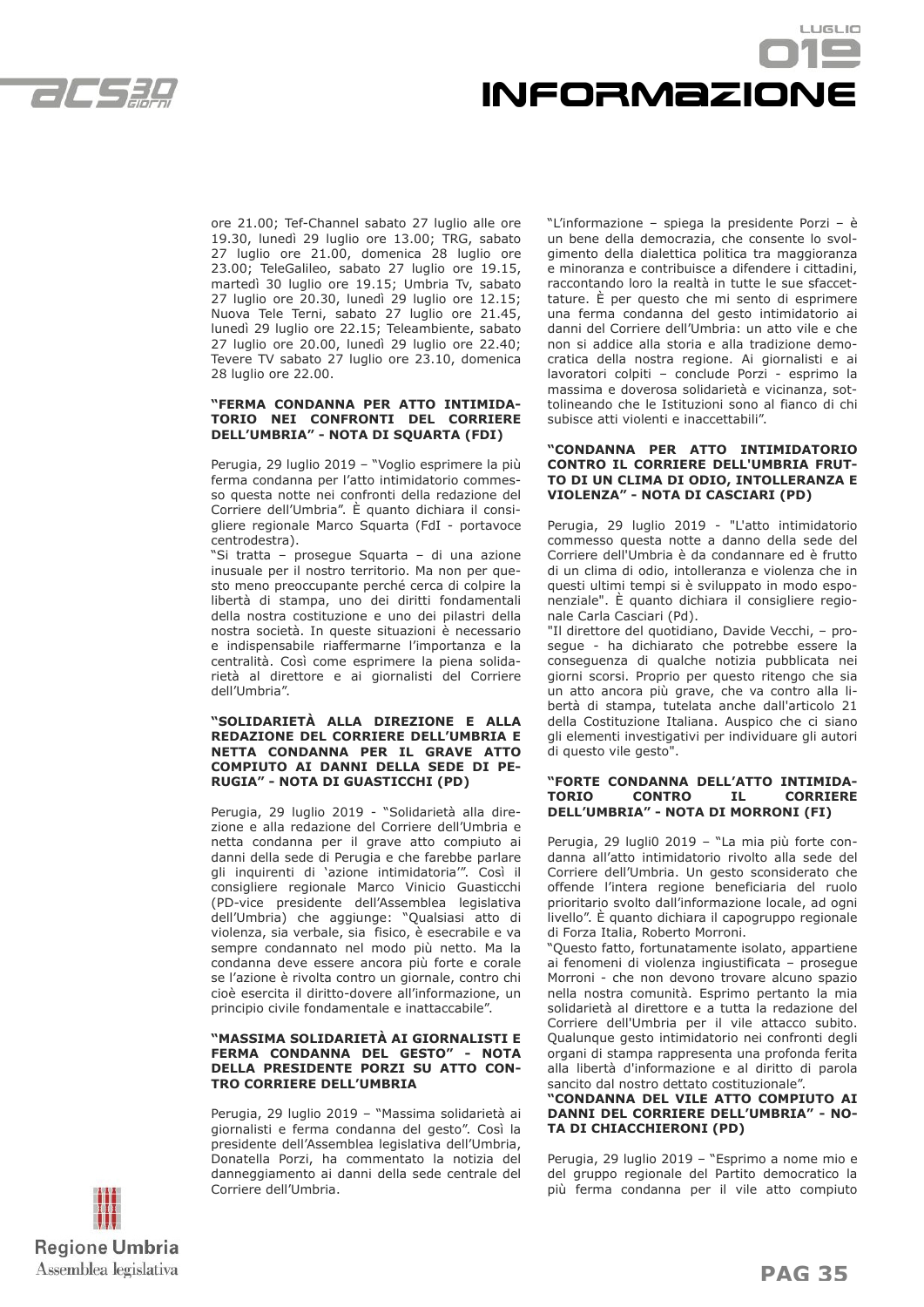

## LUGLIO informazione

questa notte ai danni della sede del Corriere dell'Umbria". È quanto dichiara il capogruppo del Pd in Assemblea legislativa, Gianfranco Chiacchieroni.

"La nostra solidarietà – prosegue Chiaccheironi – va al direttore, ai giornalisti e ai lavoratori del Corriere. Tutte le forze politiche devono rigettare un atto intimidatorio del genere, inusuale per l'Umbria, che va a minare un principio democratico fondamentale come la libertà di stampa".

#### **"LA LIBERTÀ DELLA STAMPA È LA NOSTRA LIBERTÀ" - SOLIDARIETÀ DI RICCI (MISTO-RP/IC) AL CORRIERE DELL'UMBRIA**

Perugia, 29 Luglio 2019 – "La libertà della stampa è la nostra libertà. Chi la minaccia vuole toglierci la democrazia. Solidarietà al Corriere dell'Umbria per l'atto di intimidazione avvenuto nella notte a Perugia. Siamo tutti con il Corriere". È quanto dichiara il consigliere regionale Claudio Ricci (misto-Rp/Ic).

#### **BILANCIO, SANITÀ, TRASPORTI, POLITICA - SOLINAS (MISTO-ART.1) E MANCINI (LE-GA) OSPITI DEL SETTIMANALE TELEVISIVO "IL PUNTO"**

Perugia, 31 luglio 2019 – Il numero 353 de "Il Punto", Settimanale televisivo di approfondimento curato dall'Ufficio stampa dell'Assemblea legislativa dell'Umbria, è in onda sulle televisioni locali e sul canale youtube istituzionale (https://youtu.be/4-T5fmLHtz0).

Bilancio, sanità, trasporti, infrastrutture, politica: su questi temi si sono confrontati i consiglieri regionali Attilio SOLINAS (Misto-Art.1) e Valerio MANCINI (Lega). La trasmissione è stata condotta da Alberto Scattolini, giornalista dell'Ufficio stampa dell'Assemblea legislativa.

"Il Punto" va in onda settimanalmente sulle seguenti emittenti televisive umbre: RTUAQUESIO, mercoledì 31 luglio ore 19.30, giovedì 1 agosto ore 17; TEF CHANNEL, mercoledì 31 luglio ore 19.35, domenica 4 agosto ore 18.25; TELE GALI-LEO, mercoledì 31 luglio ore 19.15, giovedì 1 agosto 19.15; UMBRIA TV, mercoledì 31 luglio ore 23.30, giovedì 1 agosto ore 23.00; TRG mercoledì 31 luglio ore 22.30, giovedì 1 agosto ore 18.00; NUOVA TELE TERNI mercoledì 31 luglio ore 21.45, giovedì 1 agosto ore 22.15; TELEAM-BIENTE, mercoledì 31 luglio ore 21.10, giovedì 1 agosto ore 22.30; TEVERE TV mercoledì 31 luglio ore 23.10, venerdì 2 agosto ore 23.10.

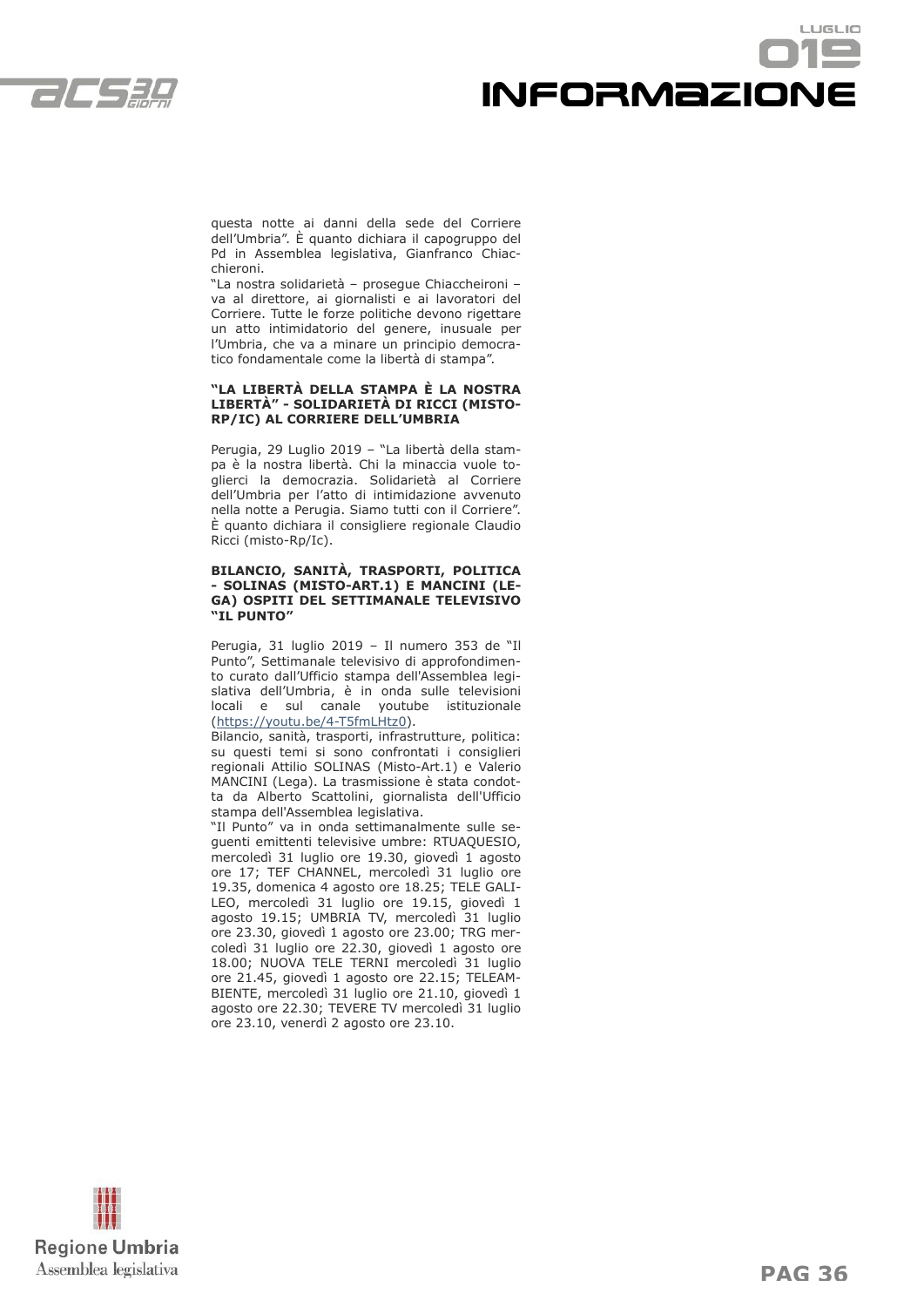



#### **"IL CAPOLUOGO DI REGIONE È PARALIZZA-TO DA UN GROVIGLIO DI CANTIERI. LA GIUNTA CHIEDA AD ANAS UNA MIGLIORE ORGANIZZAZIONE DEI LAVORI" - NOTA DI SQUARTA (FDI – PORTAVOCE CDX)**

*Il consigliere regionale Marco Squarta (FdI – portavoce centrodestra) interviene in merito ai lavori in corso sulla E45 e sulle altre infrastrutture stradali che circondano la città di Perugia auspicando "un tempestivo intervento della Giunta regionale verso Anas, affinché i cantieri siano resi più efficienti, intensificando gli interventi in corso e concentrandoli in orari in cui il traffico è meno intenso".*

Perugia, 9 luglio 2019 - "Perugia, il capoluogo della regione Umbria, è stretta in questi giorni in un groviglio di cantieri che stanno trasformando la E45 e le altre strade di grande comunicazione in autentiche trappole per gli automobilisti. E a farne le spese non sono solo i pendolari e i perugini, che trascorrono ore sotto il sole cercando di percorrere pochi chilometri, ma anche turisti e lavoratori che percorrono gli importanti assi viari che si snodano intorno a Collestrada e al nodo di Perugia". Lo sottolinea il consigliere regionale Marco Squarta (FdI – portavoce centrodestra), facendo seguito alle molte segnalazioni ricevute "da coloro che, non essendo in ferie, hanno la sfortuna di dover transitare sulle malconce strade che attraversano il capoluogo. Se vanno salutati con soddisfazioni i cantieri aperti da Anas per superare criticità ormai annose – rileva Squarta – non possiamo evitare di notare che i tempi e le modalità di allestimento dei cantieri stessi appaiono del tutto migliorabili, anche in vista degli importanti flussi veicolari che convergeranno su Perugia in occasione della imminente apertura di Umbria Jazz".

Per il portavoce del Centrodestra a Palazzo Cesaroni sarebbe necessario "un intervento, rapido e risoluto, della Giunta regionale sulla società che gestisce strade e cantieri, al fine di ottenere una turnazione più stretta dei lavori, magari sfruttando le ore notturne, quando il traffico è meno congestionato ed anche coloro che sono impegnati nella manutenzione stradale possono operare con minori disagi".

#### **"UN UNICO SOGGETTO GESTORE DELLA E45 ORTE-RAVENNA" - MANCINI (LEGA), ALL'ASSEMBLEA DELL'ASSOCIAZIONE CO-STRUTTORI, HA FORMULATO LA PROPOSTA AL MINISTRO TONINELLI**

*Il consigliere regionale Valerio Mancini (Lega) informa di aver partecipato all'assemblea dell'Associazione nazionale costruttori edili di Perugia, intitolata "L'Umbria come risorsa", e di aver incontrato il ministro delle infrastrutture e dei trasporti, Danilo Toninelli, a cui ha formulato alcune proposte per l'Umbria, come quella di "un unico soggetto gestore della E45 Orte-Ravenna".*

Perugia, 16 luglio 2019 - Il consigliere regionale Valerio Mancini (Lega – vice presidente Assemblea legislativa) ha partecipato questa mattina all'assemblea dell'Associazione nazionale costruttori edili di Perugia, intitolata "L'Umbria come risorsa", ed informa di aver incontrato il ministro delle infrastrutture e dei trasporti, Danilo Toninelli, a cui ha formulato alcune proposte per l'Umbria.

Mancini spiega di aver "avanzato la possibilità dell'istituzione di un soggetto unico gestore della E45 nel tratto complessivo Orte-Ravenna, coinvolgendo Anas (come soggetto operativo), le quattro Regioni interessate e i rappresentanti dei Comuni (come istituzioni), al fine di avere un unico responsabile tecnico legale e un'unica stazione appaltante, sotto diretto controllo del ministero delle infrastrutture. Il modello di riferimento è quello della Firenze-Pisa-Livorno, dove la Regione Toscana e le Province sono parte attiva con Anas nella gestione di quella importante arteria. L'obiettivo è di garantire sicurezza e manutenzione ordinaria costante, snellire la burocrazia con evidente risparmio di risorse finanziarie e umane, mediante una programmazione unica delle opere. Il ministro Toninelli – aggiunge Valerio Mancini - ha ascoltato con interesse la proposta. Esprimo soddisfazione del costante lavoro dei parlamentari umbri della Lega e della squadra di Governo, che con attenzione in questi mesi si sono fatti autentici portavoce degli interessi degli umbri come non ha mai fatto la sinistra. Se oggi si torna a parlare di infrastrutture, investimenti e speranza – conclude - per un futuro dove l'Umbria esce dall'isolamento anche politico e ritrova dignità nell'agenda nazionale, è merito di questo Governo, dove la Lega ascolta e propone".

#### **STRADA "PIAN D'ASSINO": "UNO STALLO INTOLLERABILE CHE POTREBBE PRODURRE CONSEGUENZE GRAVI IN TERMINI DI SI-CUREZZA" - SMACCHI (PD) ANNUNCIA NUOVA INTERROGAZIONE SUL BLOCCO DEI LAVORI**

*Il consigliere regionale Andrea Smacchi (Pd) interviene in merito alla Strada S.S. 219 "Pian d'Assino", ricordando di aver già presentato una interrogazione sulla ripresa dei lavori nel tratto Mocaiana – Bivio Pietralunga e sugli interventi per la messa in sicurezza del tratto Branca – Padule e di aver ricevuto rassicurazioni in merito dall'Anas. Smacchi segnala che ad oggi nessuno degli interventi ha avuto luogo ed annuncia una ulteriore interrogazione per chiede alla Giunta di Palazzo Donini di attivarsi con Anas per superare lo stallo.*

Perugia, 18 luglio 2019 - Il consigliere regionale Andrea Smacchi (Pd) interviene in merito alla Strada S.S. 219 "Pian d'Assino", annunciando una interrogazione a risposta scritta per chiedere alla Giunta di Palazzo Donini di attivarsi con Anas per superare lo stallo nella ripresa dei lavori nel

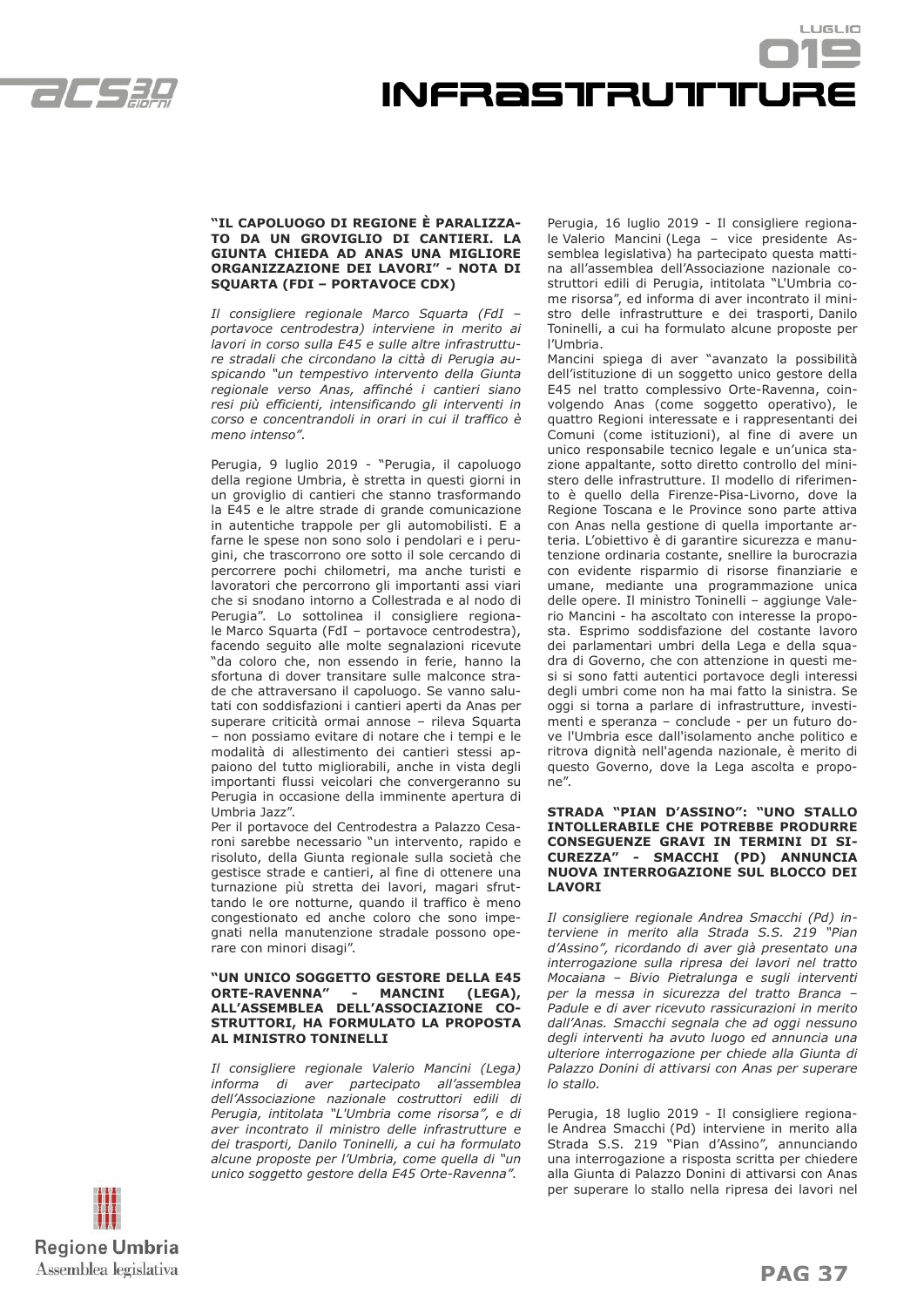

## infrastrutture

tratto Mocaiana – Bivio Pietralunga e negli interventi per la messa in sicurezza del tratto Branca – Padule.

Smacchi ricorda di aver già presentato una interrogazione a risposta immediata, discussa in Aula, sullo stato dei lavori previsti e ancora da effettuare sulla SS 219 "Pian D'Assino" ed evidenzia che "nulla al momento sembra essersi mosso. Mi preme rilevare – aggiunge - che quella interrogazione era successiva all'audizione congiunta della I e II Commissione da me convocata a gennaio, durante la quale il capo dipartimento territoriale Anas, ingegnere Celia, aveva affermato che si era sostanzialmente nella condizione di riprendere i lavori per ciò che riguarda il tratto Mocaiana–Bivio Pietralunga e che si stava predisponendo ad un piano di interventi per la messa in sicurezza del tratto Branca - Padule.

Il consigliere regionale rimarca che "sono trascorsi circa 3 mesi e purtroppo siamo al nulla di fatto su entrambi i fronti. I ritardi procedurali per quanto riguarda il tratto Mocaiana–bivio Pietralunga che si protraggono da più di due anni sono diventati inaccettabili, come del resto le promesse non mantenute di interventi già programmati sul tratto Branca – Padule, soprattutto in considerazione del fatto che, se non eseguiti in modo tempestivo, potrebbero produrre conseguenze drammatiche in termini di aumento di gravi incidenti."

Smacchi spiega che l'atto ispettivo mira a "conoscere i reali tempi di avvio dei lavori in questi due tratti di strada e quali siano i motivi del perdurare di questa intollerabile situazione di stallo. Le aspettative rispetto a questi nodi stradali sono particolarmente forti e sentite in tutta la comunità non soltanto per la sicurezza, ma anche per la ripresa economica di un intero territorio piegato dal perdurare di una crisi che sembra non avere più fine e che non può più permettersi ulteriori attese".

#### **STRADA "PIAN D'ASSINO": "UNO STALLO INTOLLERABILE CHE POTREBBE PRODURRE CONSEGUENZE GRAVI IN TERMINI DI SI-CUREZZA" - SMACCHI (PD) ANNUNCIA NUOVA INTERROGAZIONE SUL BLOCCO DEI LAVORI**

*Il consigliere regionale Andrea Smacchi (Pd) interviene in merito alla Strada S.S. 219 "Pian d'Assino", ricordando di aver già presentato una interrogazione sulla ripresa dei lavori nel tratto Mocaiana – Bivio Pietralunga e sugli interventi per la messa in sicurezza del tratto Branca – Padule e di aver ricevuto rassicurazioni in merito dall'Anas. Smacchi segnala che ad oggi nessuno degli interventi ha avuto luogo ed annuncia una ulteriore interrogazione per chiede alla Giunta di Palazzo Donini di attivarsi con Anas per superare lo stallo.*

Perugia, 18 luglio 2019 - Il consigliere regionale Andrea Smacchi (Pd) interviene in merito alla Strada S.S. 219 "Pian d'Assino", annunciando una interrogazione a risposta scritta per chiedere alla Giunta di Palazzo Donini di attivarsi con Anas per superare lo stallo nella ripresa dei lavori nel tratto Mocaiana – Bivio Pietralunga e negli interventi per la messa in sicurezza del tratto Branca – Padule.

LUSLIO

Smacchi ricorda di aver già presentato una interrogazione a risposta immediata, discussa in Aula, sullo stato dei lavori previsti e ancora da effettuare sulla SS 219 "Pian D'Assino" ed evidenzia che "nulla al momento sembra essersi mosso. Mi preme rilevare – aggiunge - che quella interrogazione era successiva all'audizione congiunta della I e II Commissione da me convocata a gennaio, durante la quale il capo dipartimento territoriale Anas, ingegnere Celia, aveva affermato che si era sostanzialmente nella condizione di riprendere i lavori per ciò che riguarda il tratto Mocaiana–Bivio Pietralunga e che si stava predisponendo ad un piano di interventi per la messa in sicurezza del tratto Branca – Padule."

Il consigliere regionale rimarca che "sono trascorsi circa 3 mesi e purtroppo siamo al nulla di fatto su entrambi i fronti. I ritardi procedurali per quanto riguarda il tratto Mocaiana–bivio Pietralunga che si protraggono da più di due anni sono diventati inaccettabili, come del resto le promesse non mantenute di interventi già programmati sul tratto Branca – Padule, soprattutto in considerazione del fatto che, se non eseguiti in modo tempestivo, potrebbero produrre conseguenze drammatiche in termini di aumento di gravi incidenti."

Smacchi spiega che l'atto ispettivo mira a "conoscere i reali tempi di avvio dei lavori in questi due tratti di strada e quali siano i motivi del perdurare di questa intollerabile situazione di stallo. Le aspettative rispetto a questi nodi stradali sono particolarmente forti e sentite in tutta la comunità non soltanto per la sicurezza, ma anche per la ripresa economica di un intero territorio piegato dal perdurare di una crisi che sembra non avere più fine e che non può più permettersi ulteriori attese".

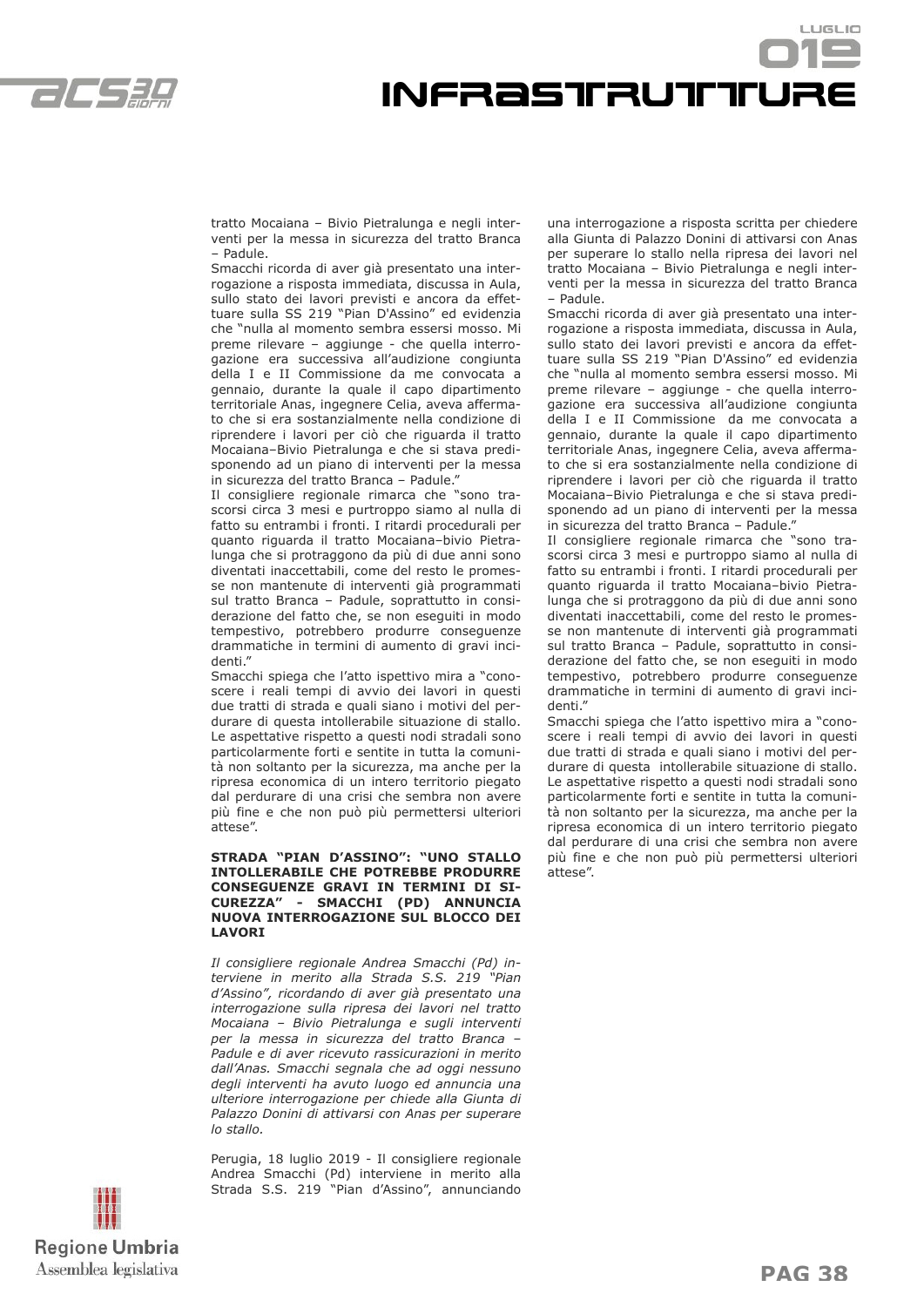

## Istruzione/formazione

#### **FORMAZIONE PROFESSIONALE: "PREMIARE SOLTANTO ENTI DI FORMAZIONE E IMPRE-SE DI QUALITÀ" - NOTA DI CARBONARI (M5S)**

*Il consigliere Maria Grazia Carbonari (M5S) interviene sulla formazione professionale, rilevando che alla rilevante spesa regionale per questo settore non corrisponderebbe un ritorno adeguato in termini occupazionali. Per Carbonari "la formazione professionale di qualità è vitale per fare in modo che i cittadini possano essere valorizzati, non soltanto in termini economici, ma soprattutto nella dignità di ciascuno".*

Perugia, 4 luglio 2019 - "L'Umbria ricorda un grande albero dove i frutti non vengono colti. In questo contesto di crisi e profondi cambiamenti tecnologici mondiali, una formazione e istruzione professionale di qualità è vitale per fare in modo che i cittadini possano essere valorizzati, non soltanto in termini economici, ma soprattutto nella dignità di ciascuno". Lo dichiara il consigliere Maria Grazia Carbonari (M5S) evidenziando che "da anni la Giunta si vanta delle ingenti somme che spenderebbe per la formazione professionale, eppure l'occupazione in Umbria è peggiore che nel resto d'Italia".

Carbonari cita "il rapporto della Banca D'Italia, secondo il quale nel 2018, per il secondo anno consecutivo, l'occupazione in Umbria è rimasta stabile, a fronte della crescita registrata in Italia (0,8 per cento)" e afferma di "condividere l'importanza di investire in formazione professionale, purché in modo realmente efficace. Già nel 2017 abbiamo depositato una proposta di legge chiedendo che ciascun organismo di formazione operante nel territorio Regione Umbria fosse tenuto a fornire gli esiti occupazionali degli allievi. Dopo tante pressioni siamo riusciti a far modificare l'articolo 3 della legge regionale '30/2013' prevedendo che gli organismi di formazione professionale debbano trasmettere annualmente alla struttura regionale competente tutte le informazioni necessarie, con particolare riferimento agli esiti occupazionali ottenuti".

Per Maria Grazia Carbonari "è ancora troppo poco però. Serve riformare l'intero sistema regionale di formazione professionale in modo che possano portare lavoro stabile e adeguatamente retribuito. Basta con corsifici che formano gli allievi come polli in batteria, locali e strumentazioni presi in affitto da terzi, qualità discutibile e nessuno sbocco professionale. Bisogna creare un meccanismo triangolare tra Regione, Ente di formazione e impresa, in cui l'allievo è seguito costantemente. L'obiettivo deve essere un vero inserimento lavorativo, non la formazione fine a sé stessa. In primo luogo – spiega il consigliere regionale - si dovrebbe procedere con una verifica preventiva sulla spendibilità della persona formata e quindi finanziare soltanto corsi che vertano su materie realmente richieste dal mercato del lavoro di oggi e di domani. Altrimenti si rischia di fare corsi per 'venditori di frigoriferi al Polo Nord', dove l'unico soggetto a trarne vantaggio è l'agenzia formativa che ha organizzato il corso. In alcuni casi – prosegue Carbonari - sarebbero stati aperti dei bandi in cui venivano attribuiti rimborsi forfetari all'agenzia di formazione senza imporre obblighi di rendicontazione. Ben venga la semplificazione, ma ritengo che le somme pagate dal pubblico debbano essere rendicontate, per evitare speculazioni in cui magari alcuni insegnanti vengono sottopagati ed altri invece potrebbero essere agevolati".

LUSLIO

Secondo l'esponente dell'opposizione consiliare, infine, "andrebbe garantita la qualità degli enti di formazione, premiando quelli che hanno locali propri, strumentazioni adeguate e moderne, personale realmente competente e progetti formativi credibili. Dovremmo pretendere che gli enti di formazione seguano gli allievi anche dopo i corsi, magari prevedendo un premio per ciascuna assunzione stabile e ben retribuita ottenuta. Gli 'esiti occupazionali' di ciascun ente e corso dovrebbero essere pubblici, in modo che i più bravi emergano. Su questo fronte andrebbero anche monitorate le imprese dove si svolgono i tirocini, per verificare che gli allievi siano impiegati nelle mansioni oggetto dei corsi e magari assunti al termine del periodo. La Regione non può formare e pagare i tirocinanti a beneficio di chi volesse sfruttarli gratuitamente per qualche mese e sostituirli con nuovi".

#### **"LA PACE È UN EDIFICIO, LE ISTITUZIONI LOCALI IMPEGNATE A COSTRUIRE LE FON-DAMENTA" - LA PRESIDENTE PORZI ALLA SUMMER SCHOOL "BUILDING FUTURE ON PEACE" DI ASSISI**

Perugia, 23 luglio 2019 - "La pace è come un edificio, che va costruito dalle fondamenta, solide e affidabili. E queste fondamenta sono rappresentate dalla formazione, ma anche dalle Istituzioni locali che si muovono e devono contribuire alla diffusione di valori di concordia e collaborazione". Così la presidente dell'Assemblea legislativa dell'Umbria, Donatella Porzi, che ieri ha partecipato ad Assisi all'apertura della Summer School "Building future on peace", organizzato dall'Istituto Giuseppe Toniolo di Assisi, dall'Azione cattolica italiana, dalla Caritas, dal Focsiv e da Missio.

"La pace – ha spiegato Porzi – è costantemente in cima all'agenda delle nostre Istituzioni. Come Assemblea legislativa e come Calre vorrei citare la Dichiarazione approvata a Ventotene, nel corso della seconda riunione del Comitato Permanente della Conferenza delle Assemblee legislative d'Europa. Un documento nel quale ribadiamo alcuni punti fondanti: il coinvolgimento di tutte le realtà che concorrono a diffondere equità sociale e pacificazione; la necessità di una pacificazione sociale che parta dal basso, da quelle associazioni, organizzazioni e movimenti che allo stesso tempo accolgono, condensano e ripercuotono nello spazio pubblico lo spirito europeo; l'uomo è cittadino e figura di pace che contribuisce alla

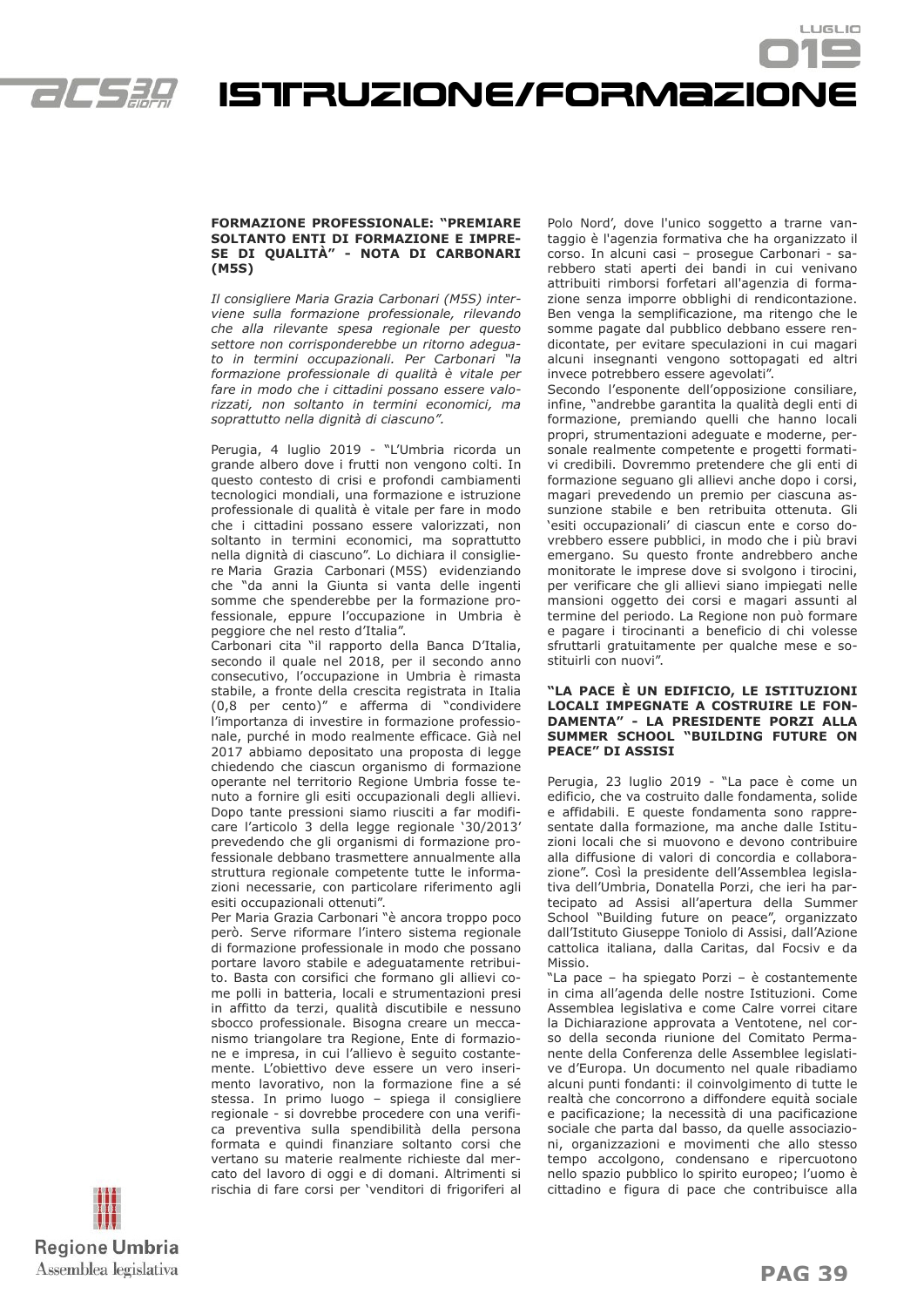

Istruzione/formazione

difesa della democrazia; lo spirito europeo e comunitario raccoglie l'eredità dei padri fondatori d'Europa dopo gli anni di conflitto".

"Una piattaforma di alto respiro – prosegue Donatella Porzi – che abbiamo discusso e che si richiama chiaramente anche ad un altro elemento imprescindibile in questa discussione: l'Enciclica 'Pacem in terris' di Papa Giovanni XXIII. Un documento, questo, che andrebbe riscoperto e riletto da ognuno di noi e che ribadisce quello che può apparire un assioma, ma che in realtà non lo è: 'In una convivenza ordinata e feconda va posto come fondamento il principio che ogni essere umano è persona cioè una natura dotata di intelligenza e di volontà libera; e quindi è soggetto di diritti e di doveri che scaturiscono immediatamente e simultaneamente dalla sua stessa natura: diritti e doveri che sono perciò universali, inviolabili e inalienabili'. Tutto ciò è e sarà possibile solo se tutti noi contribuiremo all'affermazione e alla costruzione di una coscienza collettiva, capace di mobilitazioni nelle piazze, come nei luoghi di lavoro, nelle scuole e nelle comunità ecclesiali. Solo questo movimento dal basso saprà anche andare a incidere su elementi come i tantissimi conflitti dimenticati. La pace non è una questione che appartiene solo ai capi di Stato ma è di tutti noi".

#### **UNIVERSITÀ: "COSTRUIRE UN PROGETTO UNITARIO CAPACE DI AGGIORNARE E RAF-FORZARE LE PROPOSTE POLITICHE PER IL DIRITTO ALLO STUDIO IN UMBRIA" - NOTA DI LEONELLI (PD)**

Perugia, 31 luglio 2019 – "Costruire un progetto unitario capace di aggiornare e rafforzare le proposte politiche per il diritto allo studio in Umbria". È quanto dichiara il consigliere regionale del Partito democratico, Giacomo Leonelli, dopo aver incontrato una delegazione degli studenti borsisti Adisu dell'Università degli Studi di Perugia.

"Il Comitato – spiega Leonelli - è nato qualche settimana fa e ha lanciato una petizione per contestare il nuovo bando per la concessione delle borse di studio e degli altri servizi nell'ambito del delicato settore del diritto allo studio. Gli studenti per primi mi hanno rappresentato l'auspicio che il Diritto allo Studio Universitario dell'Umbria torni ad essere a tutti gli effetti il modello d'eccellenza che è stato per anni. Questo attraverso una nuova centralità delle esigenze dello studente borsista da rilanciare rispetto ai meri equilibri di bilancio".

"Ho ascoltato con attenzione – prosegue Leonelli - le loro rivendicazioni, in particolare quelle legate alle criticità del nuovo bando, relativamente alla rideterminazione dei servizi e degli importi delle borse di studio (che sembrano particolarmente penalizzanti per gli studenti residenti in Umbria) nonché alle residenze universitarie. Dobbiamo ricordare che oggi le politiche per il diritto allo studio sono a tutti gli effetti un fattore di competitività per un Ateneo di una regione. Anche per questo – conclude - nelle prossime settimane mi farò promotore di ulteriori momenti di confronto anche con le rappresentanze istituzionali e associative degli studenti oltre che con il comitato, al fine di costruire un progetto unitario capace di aggiornare e rafforzare le proposte politiche per il diritto allo studio in Umbria".

LUSLIO

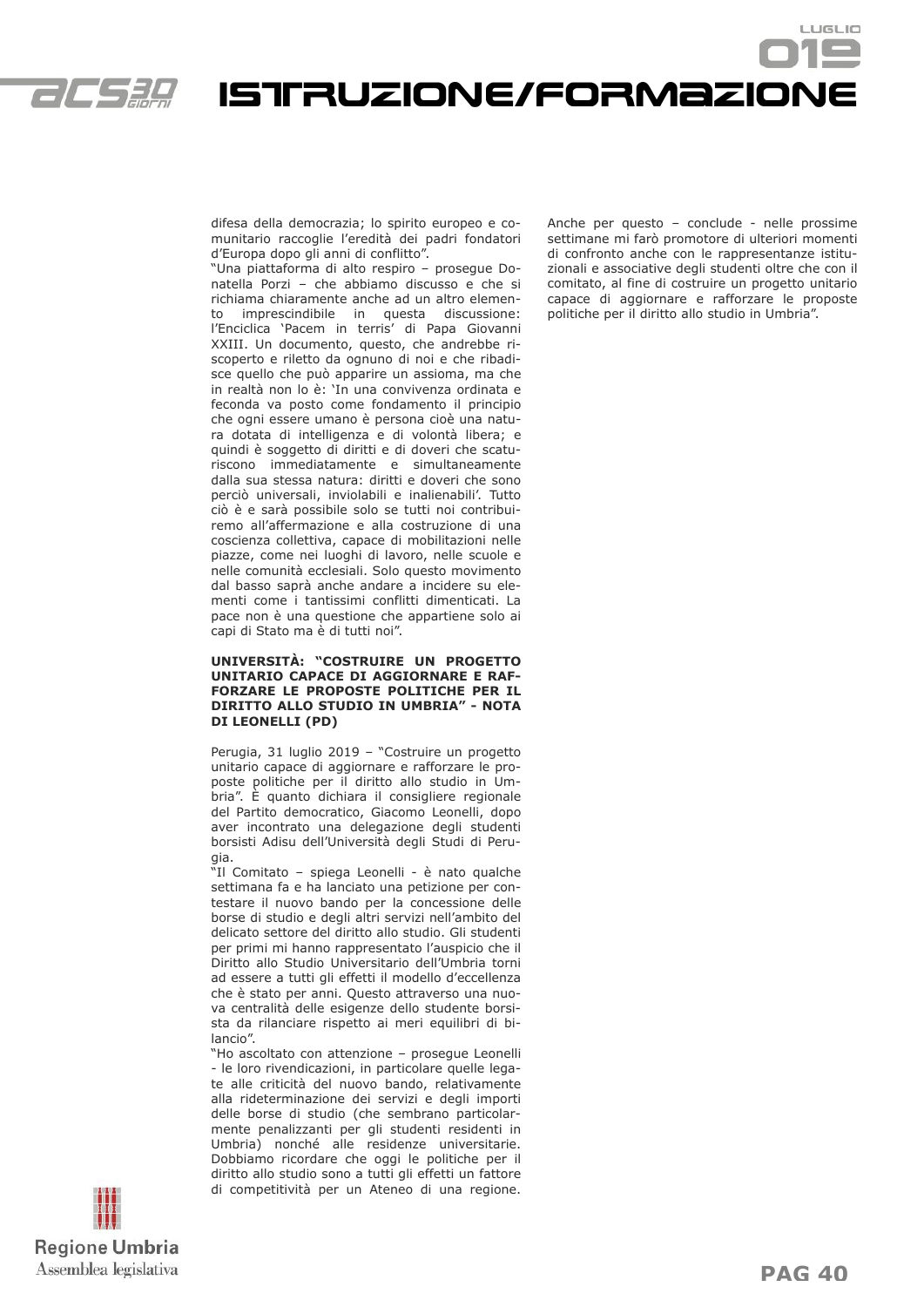

### **"IL CENTRODESTRA NON VENGA A FARCI LA MORALE" - CHIACCHIERONI (PD): "ASSI-CURATA LA CONTINUITÀ DELL'AMMINISTRAZIONE, NON NUOVE AS-SUNZIONI. E 70MILA EURO RISPARMIATI**

POLITICa/attuali

Perugia, 4 luglio 2019 - "In riferimento alle dichiarazioni a mezzo stampa di alcuni esponenti del centrodestra regionale che criticano il Partito democratico sulle nomine effettuate recentemente e stigmatizzano sui costi che graverebbero sulla Regione, vorrei puntualizzare che nessuna nuova assunzione è stata fatta ma è stata garantita la continuità dei rapporti di lavoro e il funzionamento della macchina amministrativa anzi, il Pd ha risparmiato 70mila euro sui 140mila a disposizione del gruppo, come si evince dal Rendiconto 2018. Per quanto riguarda le nomine effettuate, esse non potevano essere rinviate, per non pregiudicare la continuità dell'operato della Pubblica amministrazione": lo dice il capogruppo del Partito democratico Gianfranco Chiacchieroni. "Singolare poi – aggiunge - che tali critiche arrivino all'indomani della notizia secondo cui diversi ex consiglieri regionali del centro destra siano ora esposti al giudizio della Corte dei conti per le cosiddette spese pazze dei gruppi consiliari. Non vengano a farci la morale".

**DAL GRUPPO PD"**

#### **LAVORI D'AULA: PRESA D'ATTO DELLA RE-LAZIONE SULLE "NORME PER LE POLITICHE DI GENERE E PER UNA NUOVA CIVILTÀ DELLE RELAZIONI TRA DONNE E UOMINI"**

Perugia, 16 luglio 2019 – L'Assemblea legislativa dell'Umbria ha preso atto della Relazione riferita al primo anno di applicazione della legge regionale "14 del 2016" - "Norme per le politiche di genere e per una nuova civiltà delle relazioni tra donne e uomini".

Il report è stato illustrato ai consiglieri regionali da Carla Casciari (Pd), che ha sottolineato come la norma sia "una legge quadro di principi che devono riscontrarsi poi trasversalmente in tutte le politiche regionali, questo nella consapevolezza che le politiche pubbliche non sono neutrali rispetto al genere ma assumono effetti e conseguenze differenziate a secondo che il cittadino sia uomo o donna".

Casciari ha spiegato che "In Umbria i dati restituiteci dai Centri Antiviolenza e dal Telefono Donna evidenziamo come il fenomeno della violenza sulle donne sia diffuso e in larga parte sommerso. Nell'89 per cento dei casi di tratta di violenza fisica, psicologica, sessuale ed economica nel proprio contesto familiare, senza distinzione di classe sociale né di età. Ogni genere di violenza e maltrattamento ha dei costi sociali e sanitari molto alti; una donna abusata, infatti, rischia di scivolare in un vortice di difficoltà e disagio, non solo fisico ma anche psicologico, che incide negativamente e talvolta permanentemente, sulla sua capacità di crescita personale, di autonomia ed emancipazione, oltre che avere effetti pesanti sulla propria salute.

LUSLIO

Dal 2014, quindi da due anni prima che entrasse in vigore la legge, sono attivi in Umbria 2 Centri Antiviolenza (Cav) di tipo residenziale, operanti h24, 7 giorni su 7. Uno a Perugia e uno a Terni. 1 Centro Antiviolenza di Orvieto (inaugurati da poco, fine 2018 quello di Spoleto e di Narni), 2 Case rifugio, una per provincia , 2 case di semiautonomia, una per provincia. Tra i servizi attivi per le donne si segnala anche il 'Servizio Codice Rosa' avviato nel 2015, un progetto sperimentale che prevede la presenza dei Cav nei pronto soccorso in alcuni ospedali umbri.

I dati forniti dai CAV riferiscono che nel 2017 ci sono stati 930 accessi ai servizi di cui la maggior parte avvenuti tramite contatto telefonico o per posta elettronica (850). I Cav hanno in carico 611 donne, di cui 340 come nuove prese in carico nel corso dell'anno, mentre 135 sono straniere. Relativamente agli organi di monitoraggio e studio della condizione femminile, dei quali la legge dispone l'istituzione, si osserva che non risulta ancora costituitosi l'Osservatorio regionale sulla violenza degli uomini contro le donne, ma nell'ambito di questo progetto si rileva che la Regione Umbria ha realizzato un sistema informativo denominato Sistema di Elaborazione Regionale Network Antiviolenza. Ugualmente non è stato ancora attivato l'Osservatorio Regionale sul Welfare Aziendale (art. 28 lr 14/2016) con il compito di raccogliere, analizzare e diffondere le buone pratiche di conciliazione di welfare aziendale.

Nell'ambito delle opportunità di impresa e di occupazione, e i relativi finanziamenti cui le donne possono accedere con criteri di premialità, si evidenzia che a valere sui fondi europei Fse e Fesr 2014-2020, nel 2017, solo l'1,5 per cento delle imprese che ha presentato domanda possiede il requisito della prevalente conduzione femminile. Le imprese ammesse a contributo con questo requisito rappresentano l'1 percento di quelle ammesse a finanziamento. Nel gennaio 2017 è stato sottoscritto il Protocollo d'Intesa fra Regione Umbria, CPO, ANCI, CAV, CPI e la Consigliera regionale di parità per l'inserimento lavorativo delle donne vittime di violenza. Il progetto sperimentale ha coinvolto circa 100 donne prese in carico e seguite dai Cav, ma in merito non si hanno ancora dati disponibili. Nel programma regionale antiviolenza 2017 sono state impiegate risorse per 1 milione di euro, di cui 462mila di fondi nazionali e 566mila regionali".

GLI INTERVENTI

Claudio RICCI (misto Rp – Ic): "Sono state assegnate risorse significative a questa norma, sia regionali che nazionali. Positivo che siano state stipulate molte convenzioni, che hanno già portato risultati concreti. Molte sono state le donne coinvolte ed a cui è stata prestata attenzione, sia in chiave di contrasto alla violenza che di sostegno all'imprenditoria femminile".

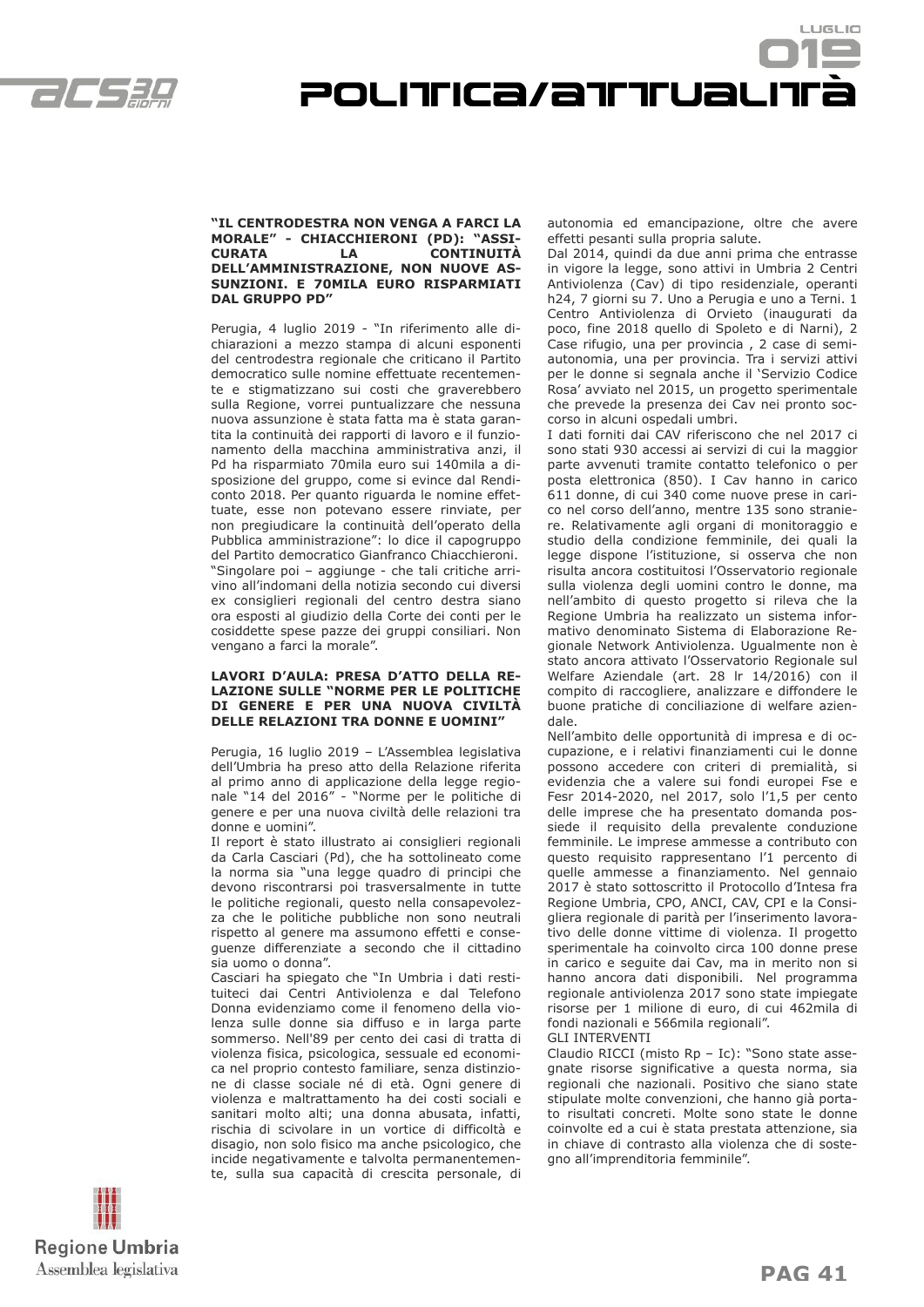



#### **"PUNTI NASCITA DA SALVARE NON SOLO ALL'OSPEDALE DELLA MEDIA VALLE DEL TEVERE, STAZIONE AD ALTA VELOCITÀ FERROVIARIA DA FARE IN UMBRIA E ELE-ZIONI REGIONALI" - NOTA DI RICCI (MI-STO-RP-IC)**

Perugia, 19 luglio 2019 - "Punti nascita, alta velocità ferroviaria e prossime elezioni regionali. Fra un festival e l'altro emergono come 'temi caldi' estivi": lo dice Claudio Ricci (gruppo misto-RP-IC) in una nota in cui affronta i tre argomenti. "Quando, da sindaco – spiega Ricci - mi attivai con azioni plateali per salvare il punto nascita di Assisi tutti dissero di no, invocando il numero minimo di 500 parti all'anno. Ora le norme consentono almeno di chiedere la deroga. Bene per l'ospedale della Media Valle del Tevere, ma nel prossimo Piano Sanitario Regionale bisognerà ridefinire tutta la rete dei punti nascita".

"Sull'alta velocità ferroviaria – prosegue - ancora c'è chi sostiene di realizzare la stazione e i servizi fuori dall'Umbria. Peccare è umano, perseverare è diabolico. La stazione ad alta velocità deve stare in Umbria, a Perugia e all'aeroporto, con anche media alta velocità a fare servizio nelle principali città: Terni, Spoleto, Foligno, Assisi, Perugia e Orvieto".

"In merito alle elezioni regionali – conclude - le discrasie sono molte, da ogni prospettiva politica, con abbondanza di candidati presidenti, alcuni dei quali già 'eletti senza elezioni'. Come la Chiesa insegna, molti 'già Papa' potrebbero uscire cardinali. Per quanto ci attiene, andremo da soli con tre liste civiche: Ricci Presidente, Italia Civica e Proposta Umbria. Per cambiare? Sì, ma con la capacità di fare e la libertà di scegliere il meglio e il merito per l'Umbria".

#### **"AMBIENTE, SVILUPPO SOSTENIBILE, GRE-EN ECONOMY, MA ANCHE LEGALITÀ, MERI-TOCRAZIA E LOTTA ALLA POVERTÀ" - IL CONSIGLIERE LEONELLI (PD) SU QUANTO EMERSO DALLA SUA INIZIATIVA TIAMOCI L'UMBRIA"**

Perugia, 26 luglio 2019 - "Sette incontri in tutto il territorio regionale, oltre 200 persone che hanno partecipato e un quaderno ricco di appunti che saranno la base di alcune proposte da presentare al commissario del PD umbro, Walter Verini": il consigliere regionale del Partito democratico, Giacomo Leonelli, chiude la prima fase della sua campagna di ascolto 'MeritiAMOci l'Umbria' che lo ha portato in queste settimane ad incontrare amministratori, simpatizzanti e iscritti al partito.

"Nonostante le vacanze e il gran caldo – riferisce Leonelli - c'è da essere molto soddisfatti: oltre duecento persone hanno partecipato a questi incontri territoriali che ho fortemente voluto per parlare con i nostri elettori, con gli iscritti, con chi crede nel PD e ha voglia di rigenerare il partito. Un'esperienza che mi ha arricchito e permesso di raccogliere in un quaderno appunti e proposte che ora rielaborerò e sintetizzerò. In questa tornata di incontri non c'è stato spazio per inutili dibattiti sulle correnti del PD, sulle tensioni interne, sulle rivendicazioni dell'assemblea regionale. Abbiamo messo da parte queste questioni per parlare di temi concreti per lo sviluppo e il futuro dell'Umbria".

Per Leonelli "le priorità per una futura piattaforma programmatica sono ambiente, sviluppo sostenibile e green economy. Altro elemento importante è quello della meritocrazia, della legalità e della lotta alla povertà. Una riflessione anche sulle critiche: al Pd viene rimproverato di aver ripetuto gli errori del passato, di non aver saputo cambiare rotta rispetto a scelte che non hanno funzionato. Queste indicazioni sono preziose e anche su queste intendo lavorare. Nei prossimi giorni porterò a sintesi tutte le indicazioni raccolte e consegnerò il materiale al commissario regionale Walter Verini come contributo concreto alla conferenza programmatica che lui stesso intende lanciare".

#### **"NUOVE SCONVOLGENTI INDISCREZIONI SUL SISTEMA ASSUNZIONI 'SANITOPOLI" - CARBONARI (M5S) ANNUNCIA INTERROGA-ZIONE SU UMBRIA SALUTE E AGENZIE IN-TERINALI**

Perugia, 26 luglio 2019 – La consigliera regionale del Movimento 5 stelle, Maria Grazia Carbonari, annuncia un'interrogazione alla Giunta "in merito all'utilizzo di personale interinale da parte di aziende sanitarie e partecipate regionali".

"I giornali di oggi – scrive la consigliera in una nota - tornano sullo scandalo Sanitopoli e riportano alcune dichiarazioni rilasciate ai magistrati inquirenti circa 'un elenco di persone da avvantaggiare'. Le sconvolgenti dichiarazioni riportate sarebbero dell'ex direttore generale Duca, il quale avrebbe dichiarato ai PM anche che 'la segnalazione veniva fatta a Umbria Salute che trasmetteva le sue richieste all'agenzia interinale. Credo che a quest'ultima venisse richiesto di favorire determinate persone'".

"Ho sempre espresso pubblicamente – prosegue - la mia diffidenza verso l'utilizzo di lavoro interinale nel settore pubblico, sia perché favorisce il precariato, sia perché consente, di fatto, di aggirare i concorsi pubblici. Tali dichiarazioni sembrerebbero confermare i miei timori anche in merito a Umbria Salute, una società il cui ruolo mi è sempre parso poco definito e la Giunta continuamente modifica. Depositerò immediatamente una interrogazione in merito all'utilizzo di personale interinale da parte di aziende sanitarie e partecipate regionali. Il ruolo di Umbria Salute andrà poi chiarito e approfondito. Al di là degli eventuali profili penali della vicenda, che mi auguro la Magistratura approfondisca al più presto, ritengo che l'utilizzo di personale interinale da parte degli enti pubblici sia economicamente e moralmente sbagliato. Queste persone lavorano spesso per anni da precari all'interno di enti pubblici, svolgendo le stesse mansioni dei loro colle-

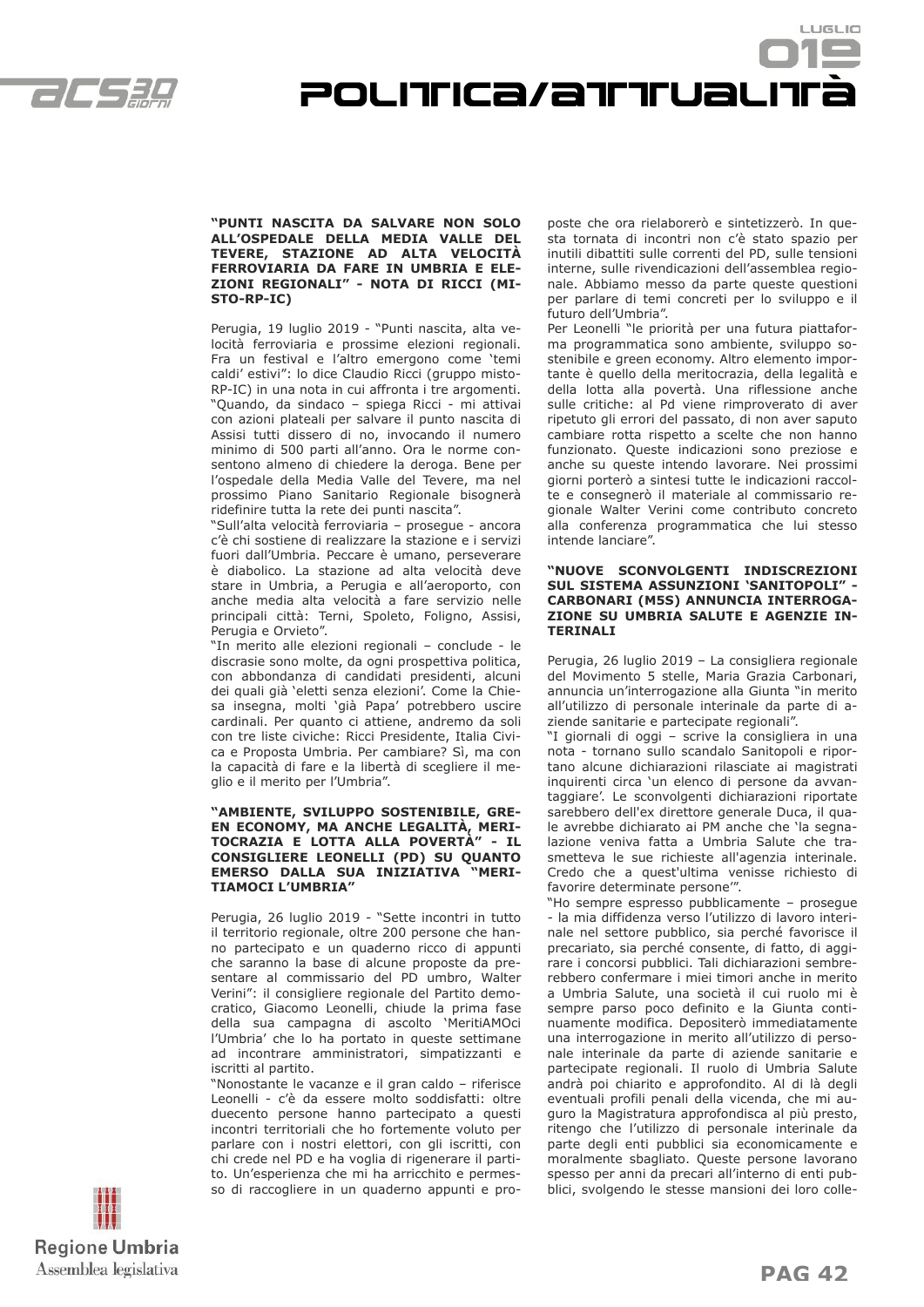

ghi stabilizzati. Non vi sono concorsi pubblici meritocratici, ma soltanto una selezione fatta dalla agenzia interinale privata, rendendo così particolarmente facile inserire chi si vuole. Economicamente il lavoratore costerebbe di più all'ente pubblico, che dovrà pagare anche l'agenzia interinale. Non sarebbe allora più logico indire concorsi e assumere stabilmente queste persone in modo che diventino risorse per gli enti? Forse, politicamente, si preferisce lasciare sempre queste persone nel 'limbo' della precarietà, una elezione politica dopo l'altra, con il miraggio di una stabilizzazione che per molti non arriva mai? Chi ha un lavoro stabile a tempo indeterminato è libero di votare o non votare chi vuole, rispetto a chi magari vive con il fiato sospeso da un rinnovo all'altro".

POLITICa/attual

"Quindi – conclude - si assuma personale a tempo indeterminato utilizzando immediatamente le graduatorie esistenti e poi si indicano nuovi concorsi, con regole nuove e sanzioni durissime per chi trasgredisce. La Sanità pubblica è in pericolo. Se non si pone un freno alle esternalizzazioni selvagge dei servizi ai privati e al precariato dilagante, nulla cambierà veramente".

#### **"IL VOLO PER MALTA NON PARTE, LA RICO-STRUZIONE È FERMA" - NOTA DI RICCI (MISTO-RP/IC)**

*Il consigliere regionale Claudio Ricci (misto-Rp/Ic) denuncia che "il volo per Malta non parte, la ricostruzione è ferma". Per Ricci "la Regione deve destinare più risorse per i voli all'aeroporto e più fondi e semplificazione per la ricostruire in Valnerina".*

Perugia, 29 Luglio 2019 – "Il volo per Malta non parte e la ricostruzione è ferma. La Regione deve destinare più risorse per i voli all'aeroporto e più fondi e semplificazione per la ricostruire in Valnerina". È quanto dichiara il consigliere regionale Caludio Ricci (misto-Rp/Ic).

"Sull'aeroporto – spiega Ricci - abbiamo detto tutto e il contrario di tutto. L'argomento è esaurito, come i passeggeri che dovevano partire. Servono maggiori risorse dalla Regione: almeno tre milioni di euro in più all'anno per sviluppare nuove e solide linee aeree. Il resto sono parole estive. Inoltre sono passati tre anni dal sisma 2016 in Valnerina. Servono tre fatti concreti. Innanzitutto più risorse certe per cassa, visto che ci sono al 2018 1.6 miliardi di euro ma ne servono 23 per le quattro Regioni del Centro Italia. Serve poi maggiore semplificazione sulla legge o una sezione speciale del codice degli appalti, autocertificazione e più poteri a comuni e Regioni. Infine – conclude - è necessario un Piano di Sviluppo della Valnerina, che accompagni le fasi di ricostruzione".



LUSLIO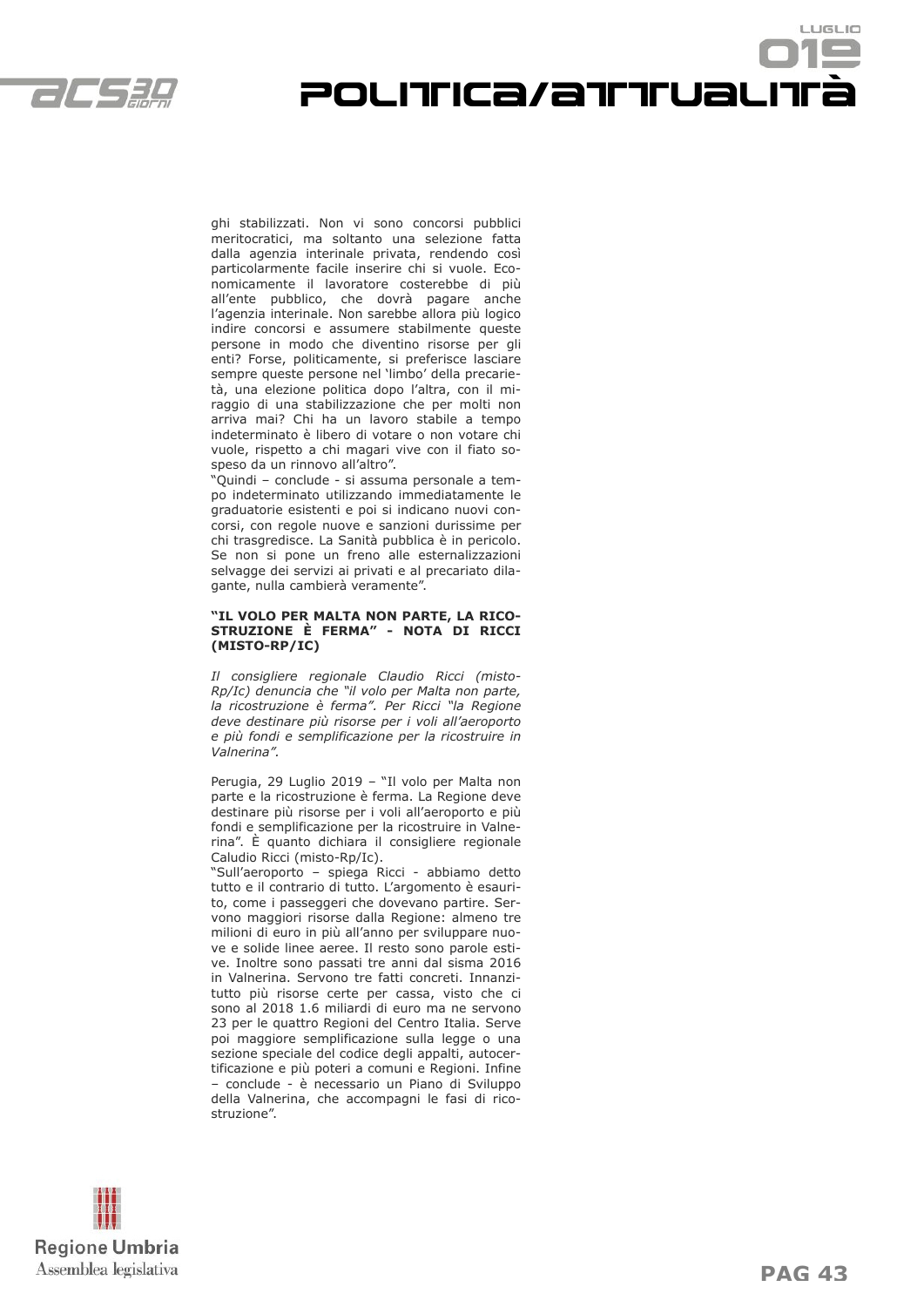



#### **ASSEGNO DI SOLLIEVO: "INAMMISSIBILE RITARDO NELLA EROGAZIONE DEI FONDI PER L'ASSISTENZA AI DISABILI GRAVISSI-MI" - SQUARTA (FDI) "FATTO GRAVISSIMO CHE RIGUARDA TANTE FAMIGLIE UMBRE" - ANNUNCIA INTERROGAZIONE**

*"Inammissibile ritardo nella erogazione dei fondi per l'assistenza ai disabili gravissimi": il consigliere Squarta (FdI-portavoce centrodestra) annuncia un'interrogazione alla Giunta regionale. Squarta chiederà che siano forniti "dati e spiegazioni relativi alla vicenda, nonché individuate le oggettive responsabilità di una situazione incresciosa, che aggrava la già difficoltosa vita di tante famiglie".* 

Perugia, 1 luglio 2019 - "Inammissibile ritardo nella erogazione degli assegni di sollievo per l'assistenza di disabili gravissimi, adulti e minori, da parte delle due Asl umbre. È un fatto gravissimo che complica il già pesante impegno di cura e assistenza delle tante famiglie umbre che hanno in casa un familiare con queste serie problematiche. Nessuna questione, di carattere burocratico o legata alla attuale critica situazione politico-istituzionale, può giustificare un qualsiasi rallentamento dell'intervento socio-assistenziale nei confronti dei soggetti più deboli". Così il consigliere regionale Marco Squarta (FdI-portavoce centrodestra) che annuncia la presentazione di una interrogazione alla Giunta regionale in cui chiederà che siano forniti "dati e spiegazioni relativi alla vicenda, nonché individuate le oggettive responsabilità di una situazione incresciosa, che aggrava la già difficoltosa vita di tante famiglie". Spiega poi il consigliere di FdI che negli ultimi due mesi gli sono giunte "numerose segnalazioni da varie parti dell'Umbria che denunciavano il ritardo nella corresponsione degli assegni di sollievo per disabili 'gravissimi, adulti e minori' (600 euro mensili). Oltre a ciò sono stati lasciati fuori diversi soggetti della fascia 'adulti', proprio a causa della carenza di fondi. Sembrerebbe che la causa di tutto ciò sia l'esaurimento dei fondi del 2018 e che si stia aspettando la programmazione 2019'. Sembra poi che vi sia un rimpallo di responsabilità tra le due Asl e la Regione Umbria. Ma ancor più grave è il fatto che – conclude Squarta - siamo entrati nel secondo semestre di questo anno e perciò le famiglie umbre con queste gravose esigenze di assistenza non possono certo aspettare i tempi assurdi della pubblica amministrazione, ne sopportare le conseguenze della crisi in cui versa la classe dirigente che ha retto la politica regionale in tutti questi anni".

#### **"AZIENDA OSPEDALIERA PERUGIA, DIPAR-TIMENTO FUNZIONE PUBBLICA E MINISTE-RO CONFERMANO VALIDITÀ GRADUATORIA OSS ASL 1" - LIBERATI E CARBONARI (M5S) "SI PROCEDA SUBITO ALLE ASSUNZIONI"**

*I consiglieri regionali Maria Grazia Carbonari e Andrea Liberati (M5S) chiedono che "si proceda*  *subito alle assunzioni degli operatori socio sanitari della graduatoria della Asl 1 dopo che l'Azienda ospedaliera di Perugia, il Dipartimento della Funzione pubblica e il Ministero della Salute ne hanno confermato la validità". Per Liberati e Carbonari è necessario "utilizzare le graduatorie esistenti sanità, non solo per una questione di risparmio ed efficienza, ma soprattutto a tutela di persone che hanno vinto un concorso e meritano di essere assunte".*

Perugia, 2 luglio 2019 – "L'Azienda ospedaliera di Perugia, il Dipartimento della Funzione pubblica e il ministero della Salute confermano la validità della graduatoria per operatori socio sanitari della Asl 1: niente più scuse, si proceda subito alle assunzioni". È quanto chiedono i consiglieri regionali del Movimento 5 Stelle, Maria Grazia Carbonari e Andrea Liberati.

"Da mesi – ricordano Carbonari e Liberati - ci battiamo affinché si utilizzino le graduatorie esistenti in sanità, non soltanto per una questione di risparmio ed efficienza, ma soprattutto a tutela di persone che hanno vinto un concorso e meritano di essere assunte. La Legge di Bilancio 2019 ha prorogato la validità di tali graduatorie. Purtroppo l'impressione che abbiamo avuto è che la politica e molti sindacati spingessero per promettere nuovi concorsi. Sono pochi quelli che si sono battuti per i tanti idonei lasciati nel limbo. Ad ottobre 2018 abbiamo depositato una interrogazione sulla graduatoria Oss della Asl 2- Azienda Ospedaliera di Terni. Ci fu data risposta soltanto a gennaio, dopo innumerevoli solleciti. Ad aprile finalmente 18 Oss sono stati assunti".

"A maggio – continuano Andrea Liberati e Maria Grazia Carbonari - abbiamo depositato una interrogazione sulla graduatoria Oss n.1414 della Asl 1- Azienda Ospedaliera di Perugia. Nonostante la graduatoria fosse a tempo indeterminato, la Asl 1 avrebbe attinto da essa a tempo determinato. Abbiamo chiesto chiarimenti e l'ex direttore Casciari ci ha risposto che avrebbe avuto 'dubbi interpretativi' sulla proroga della graduatoria e che pertanto avrebbe chiesto un parere al Dipartimento per la Funzione Pubblica. Di tempo ne era stato perso persino troppo, pertanto abbiamo contattato il ministero della Salute e il Dipartimento della Funzione Pubblica per queste ad altre questioni della sanità umbra. Oggi ci è stato confermato telefonicamente che la graduatoria 1414 è valida e pertanto sia la Asl 1 che l'Azienda Ospedaliera di Perugia possono attingervi a tempo indeterminato. Ci sono voluti pochi giorni – concludono - per fare quello che politici, funzionari e alcuni sindacalisti promettevano invano da anni".

**"SITUAZIONE DEL PUNTO NASCITA DELL'OSPEDALE DELLA MEDIA VALLE DEL TEVERE–PANTALLA" - INTERROGAZIONE DI CHIACCHIERONI (PD) SULL'IPOTESI DI CHIUSURA**

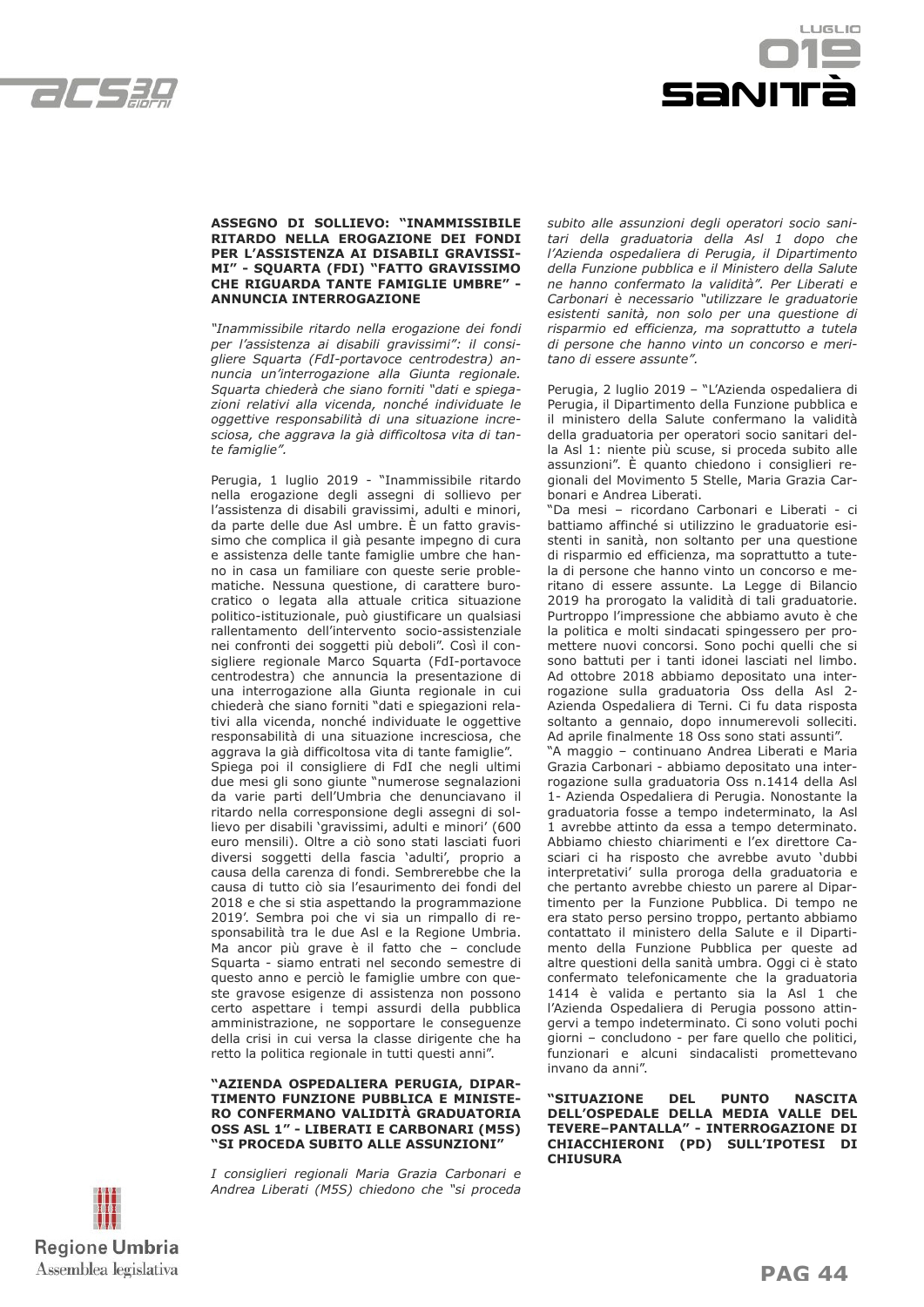



*Il consigliere regionale Gianfranco Chiacchieroni (capogruppo Pd) annuncia la presentazione di una interrogazione scritta con cui chiede alla Giunta regionale "quali iniziative intende intraprendere per garantire la continuità del servizio del punto nascita dell'ospedale di Pantalla".*

Perugia, 11 luglio 2019 - "La Giunta regionale spieghi quali iniziative intende intraprendere per garantire la continuità del servizio e che venga riconsiderata nella Programmazione regionale, concertata con il ministero della Salute, una valutazione sul punto nascita dell'ospedale di Pantalla, al fine di metterlo sullo stesso piano delle altre strutture simili, come Orvieto e Branca". Lo chiede, con una interrogazione scritta rivolta alla Giunta regionale, il capogruppo del Partito democratico a Palazzo Cesaroni, Gianfranco Chiacchieroni.

Nell'atto ispettivo, Chiacchieroni cita "l'iniziativa della direzione sanitaria che preannuncia una possibile ed imminente chiusura del punto nascita dell'ospedale di Pantalla, struttura che offre un servizio di primaria importanza, che raccoglie un bacino di circa 60mila persone. Quel punto nascita è da considerarsi un vero e proprio presidio di territorio al quale fanno riferimento moltissimi cittadini come è dimostrato dai numeri di accesso al servizio. Inoltre nell'anno in corso si è verificata una inversione di tendenza rispetto agli anni precedenti, con un aumento dei parti programmati di alcune decine di unità a fronte di un calo delle nascite generalizzato in tutto il Paese".

#### **"INDISPENSABILE ASSICURARE CONTINUI-TÀ AL PUNTO NASCITA DELL'OSPEDALE DI PANTALLA. BENE IMPEGNO ASSESSORE BARTOLINI CON I SINDACI" - CHIACCHIE-RONI (PD) "NO A QUALSIASI TIPO DI CHIUSURA"**

*Il capogruppo regionale del Partito democratico, Gianfranco Chiacchieroni interviene in merito al punto nascita dell'ospedale di Pantalla e plaude agli impegni presi ieri dall'assessore regionale Antonio Bartolini nel corso di un incontro con i Sindaci del territorio che mirano ad intervenire sul Ministero della Salute affinché annulli la sospensione del servizio.*

Perugia, 18 luglio 2019 - "La chiusura del punto nascita dell'Ospedale di Pantalla determinerebbe un cambio profondo del profilo dell'assistenza sanitaria dello stesso ospedale, un impoverimento complessivo dei servizi e della professionalità e dell'offerta assistenziale che non riguarderebbe solo il servizio di ostetricia e neonatologia, ma tutto il complesso ospedaliero". Così il capogruppo regionale del Partito democratico, Gianfranco Chiacchieroni che plaude agli impegni presi ieri dall'assessore regionale Antonio Bartolini nel corso di un incontro con i Sindaci del territorio che mirano ad intervenire sul Ministero della Salute affinché annulli la sospensione del servizio.

"La Regione, insieme alle Amministrazioni territoriali, devono far sentire forte una voce univoca sul no alla chiusura, seppure prevista soltanto per il periodo estivo, del punto nascita perché andrebbe a pregiudicare i numeri e quindi i parametri che vengono utilizzati per mantenere in vita questo importantissimo servizio".

"Negli ultimi anni – ricorda Chiacchieroni – in Umbria sono stati chiusi tre punti nascita, due nella Asl n. 1 e uno nella Asl n. 2. A dimostrazione che la nostra regione non è rimasta insensibile ai dettami delle linee guida nazionali, tese a garantire un alto standard qualitativo e della sicurezza dei punti nascita".

Per Chiacchieroni va tenuto poi in fortissima considerazione il fatto che nel punto nascita dell'ospedale della Media valle del Tevere si è verificata una "inversione di tendenza rispetto agli anni precedenti, con un aumento di 30 parti tra quelli programmati. Da evidenziare poi – aggiunge – l'istituzione del servizio di 'Recovery Room' accompagnato da corsi programmati di formazione professionale del personale volti a qualificare il servizo post operatorio configurandolo di fatto come un servizio di rianimazione 'on demand'".

Chiacchieroni auspica infine che "l'intervento unitario delle Istituzioni regionali, a partire dalla Regione, possa essere determinante affinché gli organismi del Ministero della Salute riprendano in considerazione il mantenimento del punto nascita dell'ospedale di Pantalla".

#### **OSPEDALE BRANCA: "SBLOCCARE CONCOR-SI PER NOMINA DIRETTORI NEUROLOGIA, CARDIOLOGIA E DIPARTIMENTI CHIRUR-GIA GENERALE E MEDICINA EMERGENZA URGENZA" - SMACCHI (PD) ANNUNCIA IN-TERROGAZIONE**

*Il consigliere regionale Andrea Smacchi (Pd) interviene in merito all'ospedale di Gubbio-Gualdo Tadino chiedendo che vengano sbloccate urgentemente le procedure concorsuali per la nomina dei direttori di Neurologia, Cardiologia e dei Dipartimenti di Chirurgia generale e di Medicina per l'emergenza urgenza e per l'assunzione del personale medico, infermieristico e Oss". In proposito, Smacchi annuncia la presentazione di una interrogazione (a risposta scritta) alla Giunta regionale.* 

Perugia, 24 luglio 2019 - "L'ospedale di Gubbio– Gualdo Tadino non può più attendere. Si sblocchino immediatamente le procedure concorsuali per la nomina dei direttori di Neurologia, Cardiologia e dei Dipartimenti di Chirurgia generale e di Medicina per l'emergenza urgenza e per l'assunzione del personale medico, infermieristico e Oss". Così il consigliere regionale Andrea Smacchi (Pd) che annuncia in proposito la presentazione di una interrogazione (a risposta scritta) alla Giunta regionale per "conoscere come intenda superare queste criticità".

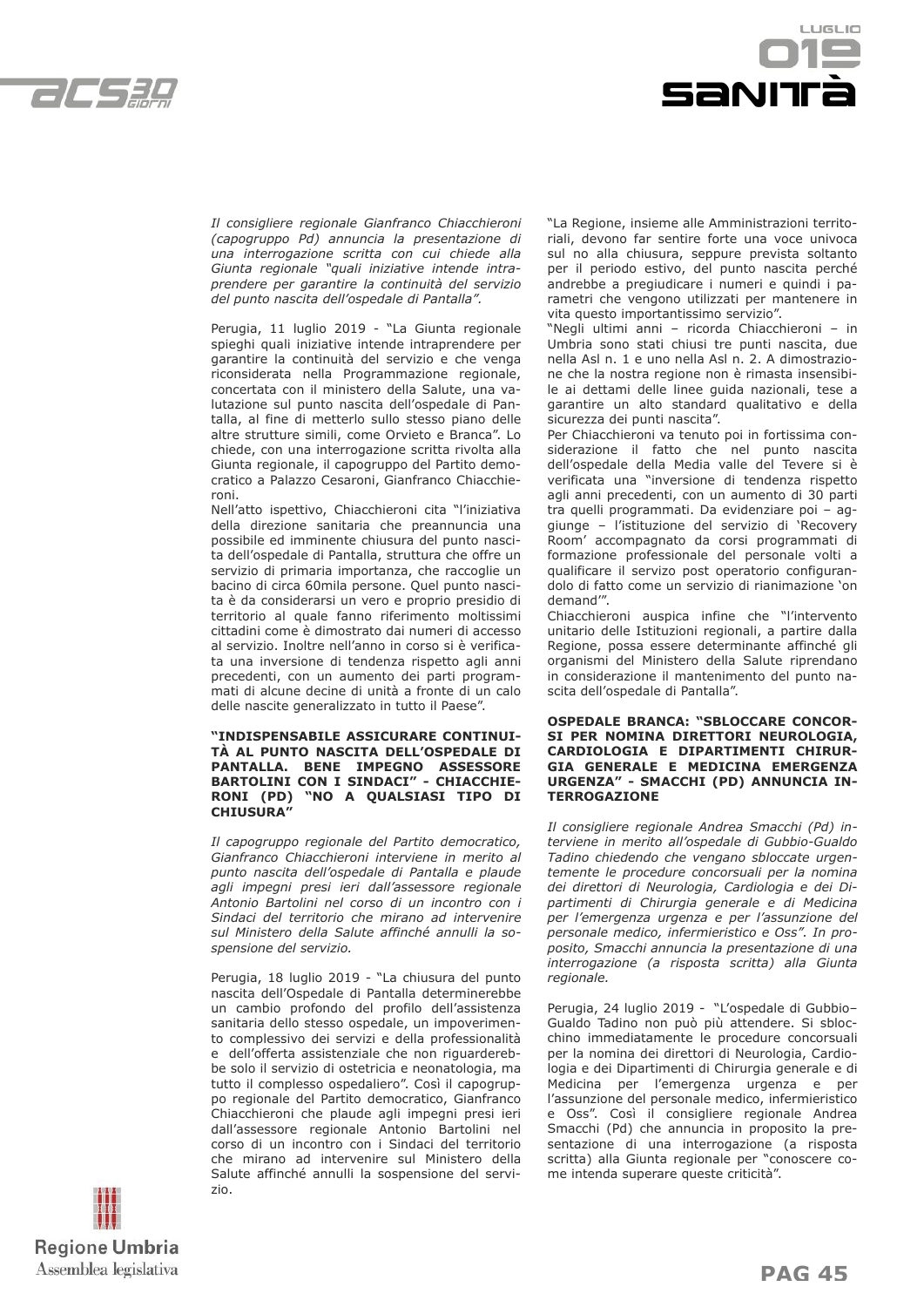



Per Smacchi, "non è più tollerabile che questo presidio ospedaliero, polo di Emergenza Urgenza e considerato nodo nevralgico nella rete ospedaliera regionale, si trovi sprovvisto da lungo tempo di figure apicali alla guida di dipartimenti di fondamentale importanza. Ai pensionamenti del dottor Ricci, ex primario aziendale di Neurologia e della dottoressa Mandorla, ex primaria di Cardiologia, peraltro mai rimpiazzati - continua Smacchi -, seguirà in settembre quello del dottor Minciotti, figura di riconosciuta levatura professionale, autentico punto di riferimento per la Chirurgia generale nonché primario del dipartimento di medicina per l'emergenza urgenza".

Secondo Smacchi, "si profila uno scenario piuttosto preoccupante, aggravato anche dai problemi riferiti al personale, con una pesante carenza di organici che investe sia il settore dei medici che quello degli infermieri e degli Oss. Il protrarsi di questa situazione, che sottopone tutto il personale ad una turnazione snervante, potrebbe generare anche l'interruzione dei servizi di pronta disponibilità e notevoli disservizi e disagi per tutta l'utenza".

"Questo piano di riordino - conclude Smacchi - si rende necessario affinché l'ospedale di Gubbio-Gualdo Tadino continui ad essere e diventi sempre più un presidio di emergenza-urgenza di eccellenza in grado di attrarre pazienti da Umbria e Marche".

#### **"LUNEDÌ PROSSIMO A VILLA UMBRA TORNA ALLA RIBALTA IL PIANO SANITARIO RE-GIONALE: UN ALTRO TEATRO DELL'ASSURDO DELLA GIUNTA" - DE VIN-CENZI (MISTO-UN) "AL VOTO A FINE NO-VEMBRE, SENZA PROROGHE "**

*Il consigliere regionale Sergio De Vincenzi (Misto -Umbria Next) riferendosi all'iniziativa organizzata dall'Esecutivo regionale, nella scuola di Amministrazione pubblica "Villa Umbra" il 29 luglio prossimo (https://tinyurl.com/y5s4nxwt), la definisce "ennesimo episodio di un teatro dell'assurdo, in cui assessori di una Giunta regionale che dovrebbe occuparsi solo di ordinaria amministrazione, un ex direttore della sanità regionale 'ruotato' per le note vicende di Sanitopoli, quattro direttori pro tempore che hanno trovato un documento già confezionato e dei sindaci precettati daranno luogo all'ennesima delle illusioni ottiche di questa legislatura PD-PSI-LEU".* 

Perugia, 24 luglio 2019 - "Lunedì 29 luglio, almeno sembra, andrà in scena a Villa Umbra l'ennesimo episodio di un teatro dell'assurdo: come un coniglio che esce dal cilindro del mago, così torna alla ribalta, in piena ondata di calura, il nuovo Piano sanitario regionale. Un miraggio? Un colpo di calore? Un'insolazione della Giunta tutta? Senz'altro una situazione decisamente paradossale e comica, se non fosse profondamente offensiva nei confronti dell'istituzione regionale prossima alle elezioni". Così il consigliere regionale Sergio De Vincenzi (Misto -Umbria Next) riferendosi all'iniziativa organizzata dall'Esecutivo regionale, nella scuola di Amministrazione pubblica.

De Vincenzi aggiunge che "ad essere offesi, oltre all'istituzione saranno sicuramente i cittadini umbri che chiedono una sanità e dei servizi sociosanitari efficaci, funzionali e all'altezza delle tante tasse che annualmente pagano. Lunedì prossimo (https://tinyurl.com/y5s4nxwt), almeno così sembra – spiega l'esponente di opposizione - , assessori di una Giunta regionale che dovrebbe occuparsi solo di ordinaria amministrazione, un ex direttore della sanità regionale 'ruotato' per le note vicende di Sanitopoli, quattro direttori pro tempore che hanno trovato un documento già confezionato (con delibera 635 dell'8 maggio 2019) e dei sindaci precettati daranno luogo all'ennesima delle illusioni ottiche di questa legislatura Pd-Psi-Leu".

"A riguardo – sottolinea De Vincenzi - basti ricordare che il Piano in questione, che non è mai transitato per la Terza Commissione in forza del regime di ordinaria amministrazione in esito alle dimissioni della presidente Marini, non potrà essere discusso e votato dall'Assemblea. E una sua pre-adozione sarebbe quindi risibile se non ridicola, vista l'imminente chiusura della X Legislatura. E allora a che pro mettere in campo ufficialmente un documento così importante, ma totalmente privo di legittimità e senza possibilità di applicazione alcuna, se non con l'obiettivo di prendere in giro i cittadini e le istituzioni con questo mega specchietto per le allodole?".

Secondo il consigliere De Vincenzi si tratta "di una delle goffe mosse dell'Esecutivo che fanno pendant con l'attualissima storia dei trasporti che nasconde un insulto gravissimo agli elettori ed un ricatto politico ai sindaci: concedere i trasporti in cambio dello slittamento delle elezioni regionali al 2020. Comprendiamo che siamo alle ultime note del canto del cigno, ma occorrerebbe un po' di decenza. Auspico che tutta la coalizione di centrodestra si unisca in questa presa di posizione contro questo ennesimo atto di assurda tracotanza istituzionale che impone, ancora una volta, delle scelte scriteriate e senza legittimità istituzionale. Dunque – conclude De Vincenzi - si vada al voto, come ipotizzato, a fine novembre, senza nessun tipo di proroga surrettizia. Ogni mese ulteriore, con questa classe dirigente, può significare perdere metri di futuro".

#### **NUOVO PIANO SANITARIO REGIONALE: "UNIFORMARE IL SISTEMA DIGITALE PER RAGGIUNGERE GLI OBIETTIVI DI INTEGRA-ZIONE" - NOTA DI CASCIARI (PD)**

Perugia, 29 luglio 2019 – "Una delle priorità del nuovo piano sanitario regionale 2019 2021 è l'integrazione tra sistemi ospedalieri e territoriale. È perciò improcrastinabile un sistema informatico sanitario unico che garantisca un'interfaccia ed un iter di operabilità della sanità territoriale, ospedaliera, dei pronto soccorsi, dei centri unici di prenotazione, del socio sanitario".

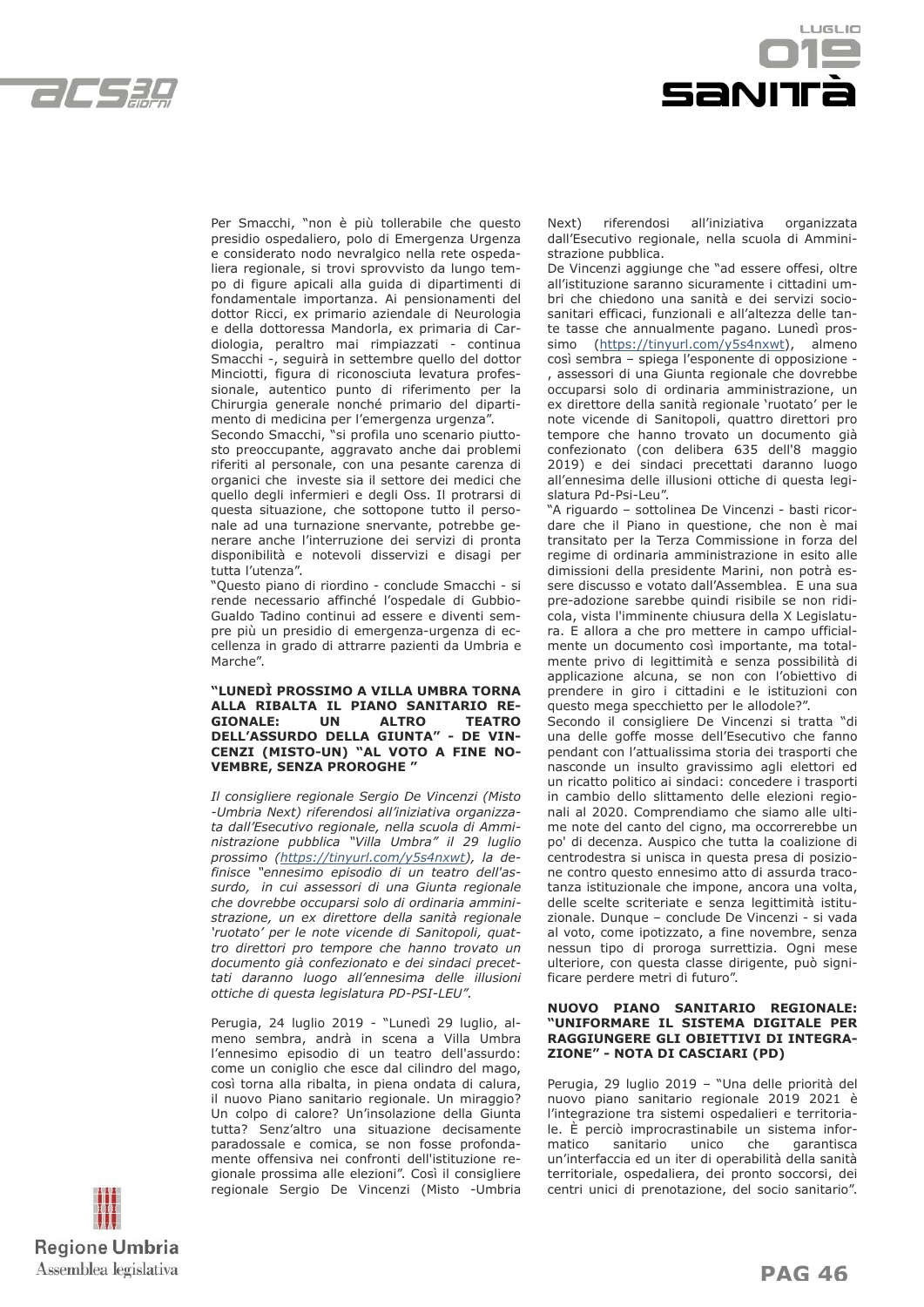



È quanto dichiara il consigliere regionale Carla Casciari (Pd) a margine della presentazione del nuovo piano sanitario regionale avvenuta questa mattina alla Scuola di amministrazione pubblica di Villa Umbra.

"L'invecchiamento della popolazione - prosegue Casciari - con conseguenze aumento delle patologie croniche, della disabilità e della non autosufficienza comporta per il sistema sanitario regionale umbro una presa in carico di lungo periodo che presuppone una forte continuità assistenziale di integrazione ospedale/territorio, sociale/sanità. Questa sfida presuppone che il fascicolo sanitario elettronico non sia solo un contenitore di dati e documenti ma diventi la 'storia di salute' dell'assistito. Solo così faciliterà l'operatore sanitario sia esso medico di medicina generale, medico di continuità assistenziale, infermiere dell'assistenza domiciliare, medico specialista o medico dell'emergenza nella presa in carico dell'assistito. Il fascicolo sanitario elettronico potrà anche essere un utile strumento di governance per l'elaborazione e la valutazione di appropriatezza, equità e sostenibilità delle prestazioni erogate ai bisogni individuali".

"Implementare, quindi, il numero ed il contenuto del fascicolo sanitario elettronico – conclude Casciari - da una parte attraverso una sensibilizzazione dei pazienti, dei medici e dei medici specialisti, e dall'altra con una formazione del personale sanitario risulta indispensabile per gli operatori sanitari, per i decisori politici e per il cittadino stesso che avrà, qualora ne autorizzi l'apertura, la sua storia clinica a portata di click".

#### **"RITIRARE LA DELIBERA DELLA GIUNTA SULL'ASSETTO ORGANIZZATIVO DEL LABO-RATORIO ANALISI DELL'OSPEDALE DI BRANCA" - SMACCHI (PD) ANNUNCIA IN-TERROGAZIONE**

*Il consigliere regionale del Partito democratico, Andrea Smacchi, annuncia la presentazione di un'interrogazione alla Giunta per chiedere "il ritiro della delibera della Giunta regionale sull'assetto organizzativo del laboratorio analisi dell'Ospedale di Branca". Per Smacchi "sono necessarie risposte certe ed oggettive per il potenziamento del laboratorio".*

Perugia, 31 luglio 2019 – "Non è più rinviabile il ritiro della delibera della Giunta regionale sull'assetto organizzativo del laboratorio analisi dell'Ospedale di Branca". È quanto dichiara il consigliere regionale del Partito democratico, Andrea Smacchi, annunciando la presentazione di un'interrogazione urgente alla Giunta.

"La tanto discussa delibera di Giunta del settembre 2018 - ricorda Smacchi - introduceva un nuovo assetto organizzativo della rete regionale di diagnostica e classificava il laboratorio di analisi dell'ospedale di Gubbio–Gualdo Tadino come Spoke, ossia come laboratorio dotato di una presenza attiva nelle 6 o al massimo 12 ore. Circa il 60/70 per cento delle prestazioni garantite all'interno di questo ospedale riguarda proprio il laboratorio analisi. Inoltre c'è stato un forte aumento di accessi al laboratorio, anche grazie all'apertura della Perugia-Ancona. Per questo appare assolutamente incomprensibile il modello organizzativo proposto in tale delibera, in quanto tende ad un sostanziale depotenziamento del laboratorio. Questa delibera ha provocato la protesta delle istituzioni e delle associazioni del territorio, tanto da portare alla determina del Direttore generale dell'Asl Umbria1 che sostanzialmente si confermava un temporaneo mantenimento dello status quo."

"In questo contesto di incertezze e di risposte non esaustive – spiega Smacchi -, poiché ritengo che il tema salute sia un tema di fondamentale importanza per tutta la comunità, ho presentato un'interrogazione urgente alla Giunta regionale per chiedere l'immediato e definitivo ritiro della Delibera in questione. E questo anche alla luce del nuovo Piano Sanitario Regionale, nel quale si delinea un Servizio Sanitario Regionale fondato su 2 grandi tipologie di servizio, quella Territoriale che garantisce risposte H24 e quella ospedaliera, organizzata secondo il modello Hub e Spoke. Sono necessarie risposte certe ed oggettive conclude - che vadano al di là dell'avvicendamento di manager e dirigenti, finalizzate non solo al mantenimento del livello dei servizi prestati nel laboratorio dell'ospedale di Gubbio- Gualdo Tadino, ma anche al suo potenziamento attraverso un serio piano di investimenti, riconoscendo ad esso il ruolo che merita nella rete regionale dei servizi di diagnostica".

#### **"POSSIBILE UTILIZZARE GRADUATORIE ESISTENTI PER ASSUMERE PERSONALE" - CONFERENZA STAMPA DEL GRUPPO CONSI-LIARE M5S**

*Conferenza stampa del Gruppo consiliare del Movimento 5 Stelle in merito alla sanità pubblica e alla gestione del relativo personale. Maria Grazia Carbonari ha fatto sapere che "dal Dipartimento della funzione pubblica è arrivato parere positivo circa l'utilizzo delle graduatorie esistenti per nuove assunzioni in ambito sanitario. Abbiamo quindi invitato gli uffici regionali ad attingere dalla graduatoria bloccata, ma non sappiamo ancora – ha spiegato - se la Giunta regionale ha la volontà di procedere in tal senso". Per i consiglieri pentastellati, in sostanza "il sistema sanitario regionale va rivisto e rifondato dalle basi".*

Perugia, 31 luglio 2019 - "Dal Dipartimento della funzione pubblica abbiamo avuto parere positivo circa l'utilizzo delle graduatorie esistenti per nuove assunzioni in ambito sanitario". Così la consigliera regionale del M5S Maria Grazia Carbonari nel corso della conferenza stampa tenutasi nel pomeriggio a Palazzo Cesaroni in merito alla sanità pubblica e alla gestione del relativo personale e alla quale hanno preso parte il capogruppo Andrea Liberati ed il Segretario nazionale FSI-USAE, Paride Santi.

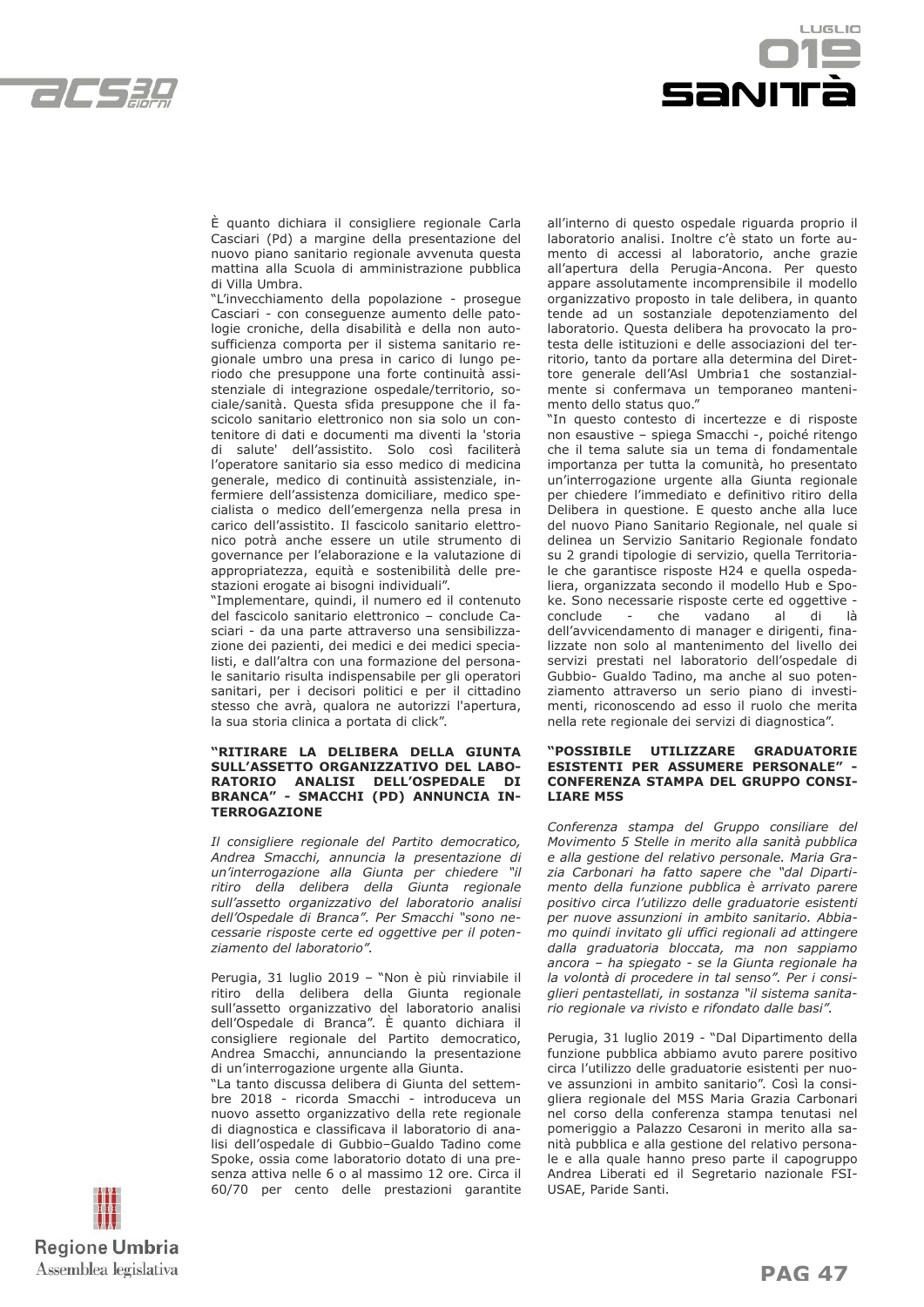



"Alcuni Direttori – ha detto Carbonari - avevano chiesto al Dipartimento della funzione pubblica la possibilità di utilizzare le graduatorie esistenti. Abbiamo sempre considerato chiara la legislazione in proposito ed oggi di tutto ciò abbiamo certezza. A questo punto abbiamo invitato gli uffici regionali ad attingere dalla graduatoria bloccata, ma non sappiamo ancora se la Giunta regionale ha la volontà di procedere in tal senso. Dalla graduatoria è stato attinto personale a tempo determinato, ma se non è ritenuta valida ci domandiamo come è stato possibile. Delle due l'una. Le persone in graduatoria hanno acquisito diritti e pertanto meritano rispetto. La nostra sanità – ha spiegato - è benchmark grazie soprattutto a tanti bravi operatori che oggi sono però in estrema, evidente difficoltà. Sono necessarie assunzioni a tempo indeterminato, si procede invece con troppi contratti interinali spendendo milioni di euro. Pensiamo ci possa essere una grave irregolarità che va assolutamente fermata riportando la Regione all'interno delle regole nazionali. Annuncio la presentazione di una interrogazione in cui chiederò di conoscere da quanto tempo erano iscritte all'Agenzia le persone che poi sono state impiegate nei Cup gestiti da Umbria Salute. La Regione ricorre ad una esternalizzazione eccessiva e questo significa la fine del 'pubblico'. Esternalizzare di meno significherebbe anche creare nuovi posti di lavoro. Per quanto riguarda le categorie protette, non c'è il blocco delle assunzioni, ma non esiste una graduatoria, viene utilizzata sostanzialmente la chiamata diretta. Anche questa situazione merita particolare attenzione. Il sistema sanitario regionale – ha concluso Carbonari - va rivisto e rifondato dalle basi. Per l'espletamento dei concorsi, infine, sarebbe auspicabile che le tracce d'esame siano informatizzate ed estratte da algoritmi lo stesso giorno della prova, come sostenuto dal ministro Giulia Grillo. La Commissione andrebbe nominata per estrazione a sorte".

Andrea LIBERATI ha sottolineato che "quanto sostenevamo 4 anni fa è stato purtroppo confermato dalle circostanze emerse. La sanità va depoliticizzata. È necessaria una nuova cultura manageriale sanitaria di altissimo livello, come pure l'internalizzazione dei servizi e la stabilizzazione del personale precario. Sono i quattro obiettivi da perseguire per il rilancio della nostra sanità fino a portarla su livelli di autentica eccellenza".

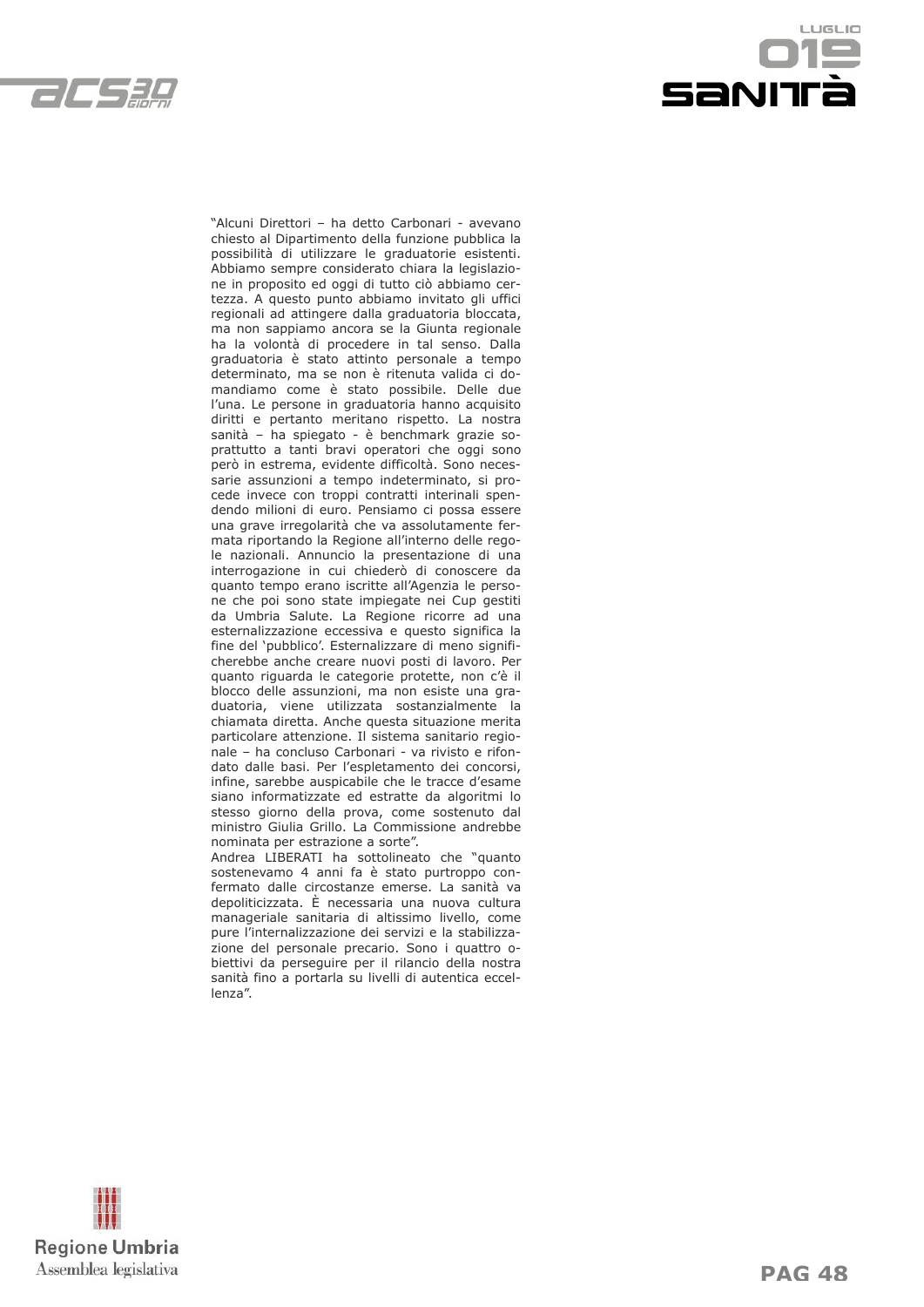

#### **LAVORI D'AULA: PRESA D'ATTO DELLA RE-LAZIONE DEL GARANTE DEI DETENUTI**

Perugia, 16 luglio 2019 – L'Aula di Palazzo Cesaroni ha preso atto della Relazione redatta dalla Terza commissione consiliare e illustrata dal presidente Attilio Solinas sulle attività svolte dal Garante delle persone sottoposte a misure restrittive o limitative della libertà personale, relativamente al periodo giugno 2016 - dicembre 2017.

Le principali criticità riscontrate sono: la crescita della demografia penitenziaria abbinata alla scarsità delle risorse pubbliche disponibili; condizioni di vita e di salute dei detenuti contrassegnate dalla difficoltà di accedere alle visite specialistiche e agli esami diagnostici; la riorganizzazione delle articolazioni periferiche del ministero della Giustizia, che ha portato a un unico provveditorato fra Umbria e Toscana, con molti trasferimenti nelle carceri umbre di detenuti che hanno generato problemi di gestione psichiatrica o disciplinare negli istituti di prima assegnazione.

Al 31 marzo 2019 nelle carceri umbre si trovavano 1434 detenuti, a fronte dei 1329 posti regolamentari. La presenza di stranieri nelle carceri della regione ammonta al 40,8 per cento, a fronte del dato nazionale del 34 per cento. Ma nel carcere perugino di Capanne il 68 per cento non sono italiani. Sopra la media nazionale anche la presenza di condannati definitivi, 77 per cento. L'Umbria ha la massima concentrazione a livello nazionale di detenzioni lunghe e il più alto numero di 41 bis sul territorio italiano. Il 16 per cento dei detenuti sconta pene da 0 a 1 anno, un dato che, nella riflessione del Garante, dovrebbe spingere a optare per misure alternative al carcere onde evitare il sovraffollamento.

#### **LAVORI D'AULA: RELAZIONE CONCLUSIVA DELLA COMMISSIONE 'ANTIMAFIA' DOPO SCIOGLIMENTO ANTICIPATO - L'UFFICIO DI PRESIDENZA CONCEDE ALL'OSSERVATORIO DI PORTARE A TERMINE GLI IMPEGNI IN CALENDARIO**

*L'Aula di Palazzo Cesaroni ha preso atto della relazione conclusiva della Commissione di inchiesta 'analisi e studi su criminalità organizzata, infiltrazioni mafiose, tossicodipendenze, sicurez*za e qualità della *(https://tinyurl.com/relazione-antimafia) illustrata dal presidente Giacomo Leonelli che ha evidenziato gli obiettivi raggiunti e quelli rimasti incompiuti per lo scioglimento anticipato della stessa Commissione.* La *dell'Assemblea legislativa, Donatella Porzi ha informato l'Aula che l'Ufficio di presidenza ha deciso di concedere al gruppo di lavoro dell'Osservatorio regionale sulle infiltrazione mafiose e l'illegalità che ha affiancato la Commissione, di usufruire delle strutture regionali per gli impegni già programmati.* 

Perugia, 16 luglio 2019 – L'Aula di Palazzo Cesaroni ha preso atto della relazione conclusiva della Commissione di inchiesta 'analisi e studi su criminalità organizzata, infiltrazioni mafiose, tossicodipendenze, sicurezza e qualità della vita'.

LUSLIO

Nel dare la parola al presidente della Commissione, Giacomo Leonelli, la presidente dell'Assemblea legislativa, Donatella Porzi ha fatto sapere che l'Ufficio di presidenza ha deciso di concedere al gruppo di lavoro dell'Osservatorio regionale sulle infiltrazione mafiose e l'illegalità, che ha affiancato la Commissione, di usufruire delle strutture regionali per gli impegni che aveva già messo in calendario fino a portarle a conclusione.

Leonelli ha detto di apprendere con favore e soddisfazione tale disponibilità auspicando che il lavoro svolto possa essere utilizzato nella prossima legislatura. Entrando poi nel merito della relazione del lavoro svolto, Leonelli ha spiegato che la relazione è composta di quattro parti e prende comunque atto dell'impossibilità di ultimare i lavori vista la delibera consiliare di scioglimento della stessa Commissione.

Tra le audizioni più importanti, Leonelli ha ricordato quelle con il sindaco di Petralunga rispetto alla confisca di un bene; quella del senatore Candiani rispetto ad alcuni chiarimenti su alcune sue dichiarazioni; quella con i Prefetti di Perugia e Terni (15 novembre 2018) rispetto ai decessi da overdose ed eventi acuti mortali collegati ad assunzione di droga ed alcol. "Abbiamo appreso nel dettaglio – ha detto Leonelli - la situazione delle tossicodipendenze nelle due province umbre".

Leonelli ha tracciato dunque un quadro delle attività intraprese, degli obiettivi non raggiunti a causa dello scioglimento anticipato e degli auspici per le misure di contrasto all'illegalità che potranno essere poste in essere nella prossima legislatura regionale.

Il presidente della Commissione antimafia ha rimarcato la predisposizione della proposta di legge di iniziativa della stessa Commissione (https://tinyurl.com/legge-antimafia) che mira ad apportare sostanziali modifiche ed integrazioni alla legge regionale '16/2012' e che "ha trovato ampio consenso – ha detto - e creato la basi per una normativa antimafia aggiornata ed efficace, che affronta anche nuovi settori di intervento e verifica della legalità. Potrebbe essere – ha aggiunto - il primo atto approvato dalla nuova Assemblea legislativa, visto che sarebbe un errore ripartire da zero. Nell'ambito della Commissione – ha sottolineato Leonelli – c'è stata sintonia tra le varie componenti politiche, superando i ruoli di maggioranza e opposizione, lavorando unitamente su un tema vitale per la regione.

In merito all'Osservatorio, Leonelli lo ha definito "indispensabile per dare maggiore consapevolezza ai cittadini e implementare la loro formazione in materia di illegalità e infiltrazioni, per creare ostacoli al riciclaggio e all'innesto di capitali illeciti nell'economia regionale".

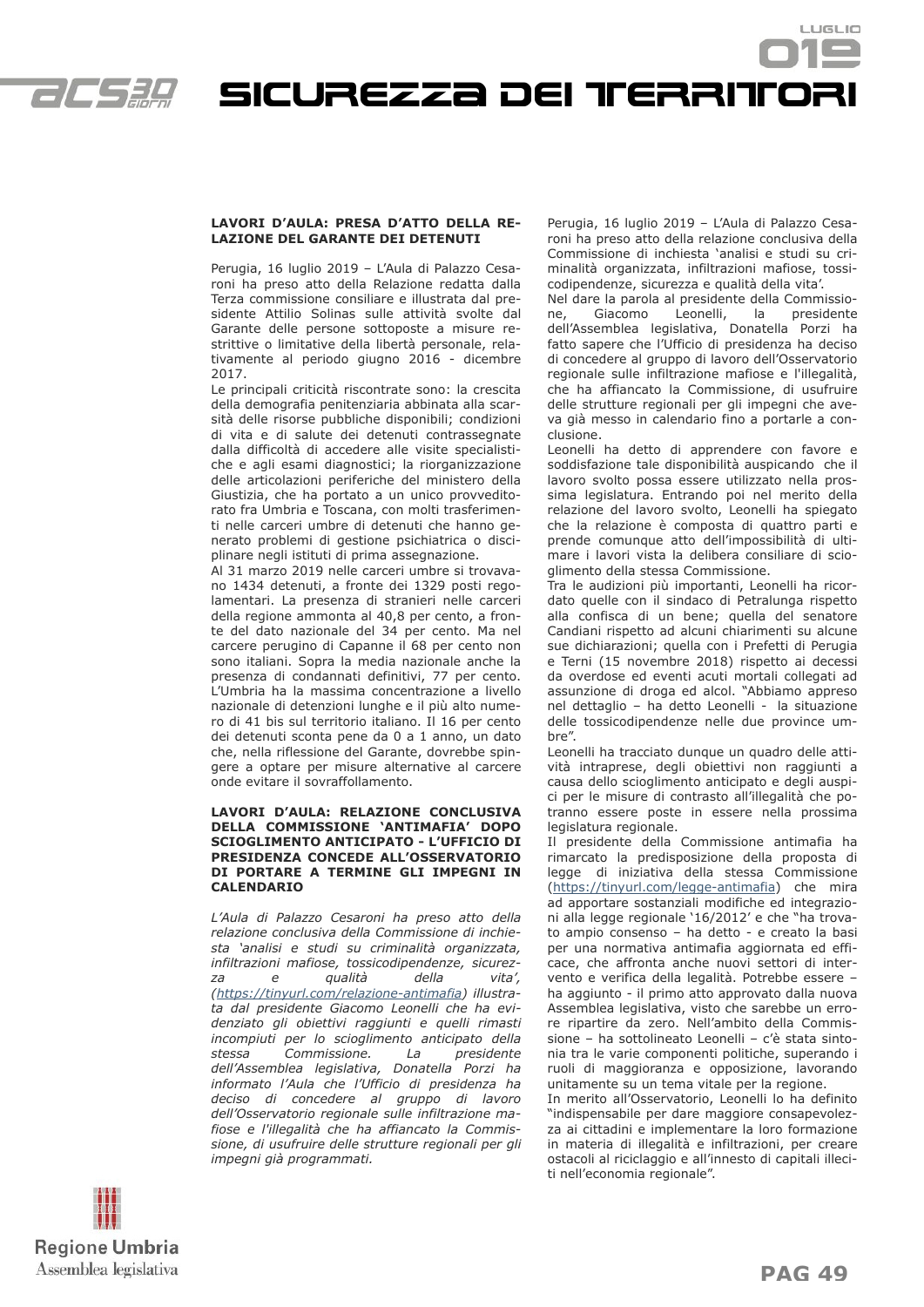

Sicurezza dei territori

#### **"SUL CENTRO CULTURALE ISLAMICO A PASSIGNANO INTERVENGANO IL PREFETTO E IL QUESTORE" - NOTA DI SQUARTA (FDI)**

Perugia, 27 luglio 2019 - Il consigliere regionale Marco Squarta di Fratelli d'Italia richiede l'intervento del prefetto di Perugia e del questore affinché vengano effettuate verifiche sulla regolarità del centro culturale islamico a Passignano sul Trasimeno. L'istanza del consigliere di centrodestra, portavoce dell'opposizione a Palazzo Cesaroni, arriva dopo che nei giorni scorsi la questione è stata oggetto di dibattito in consiglio comunale a seguito di un'interrogazione della minoranza di centrodestra al sindaco Sandro Pasquali.

"Chiediamo a questo punto alle autorità – afferma Squarta - di portare avanti tutte le verifiche necessarie su questo centro culturale che si è insediato in via della Vittoria, nel centro del paese, dove ci arrivano segnalazioni da parte dei cittadini che notano le scarpe all'esterno dei locali esattamente come avviene fuori dalle moschee dove i musulmani si ritirano per pregare. Allo stato sappiamo soltanto che è stata fondata un'associazione ma vorremmo rassicurazioni a proposito della regolarità della stessa. Ci vuole massima trasparenza e legalità nella gestione dei centri islamici poiché la cronaca ci insegna che in alcuni centri culturali alle parole del Corano sono state date strane interpretazioni. Sicurezza non significa pregiudizio - conclude Squarta - ma più che altro tutela da pericolose propagande. Venga approvata al più presto la legge proposta da FdI che prevede trasparenza sui fondi, registro degli imam gestito dal Viminale e sermoni in italiano".

#### **CARCERI: "GARANTE DEI DETENUTI, UN PRESIDIO DI CIVILTÀ" - NOTA DELLA PRE-SIDENTE PORZI**

*La presidente dell'Assemblea legislativa dell'Umbria, Donatella Porzi, ha partecipato alla presentazione della Relazione del Garante delle persone sottoposte a misure restrittive o limitative della libertà personale. Per Porzi "il mondo delle carceri ha bisogno della nostra attenzione, del nostro supporto e del nostro aiuto".*

Perugia, 31 luglio 2019 – "Il mondo delle carceri, composto da detenuti, dalla polizia penitenziaria e dai tantissimi operatori che vi operano, è uno spaccato di vite e di storie. Un mondo complesso che in Umbria ha bisogno della nostra attenzione, del nostro supporto e del nostro aiuto". Così la presidente dell'Assemblea legislativa dell'Umbria, Donatella Porzi, introducendo la presentazione della Relazione del Garante delle persone sottoposte a misure restrittive o limitative della libertà personale.

"Una fotografia con luci e ombre – ha detto la presidente Porzi – che il Garante consegna alle istituzioni e alla società, della quale potremmo far tesoro per interventi mirati e specifici. Alcuni particolari restano allarmanti, come i numeri legati al trattamento sanitario obbligatorio. Cifre affatto secondarie, che ci impongono una maggiore attenzione e lettura della società, soprattutto di quello che non viene detto, per tutti quei segnali che potrebbero essere colti e che un mondo in continua corsa non riesce a vedere". "Voglio ringraziare – ha proseguito la presidente Porzi – il Garante Stefano Anastasìa e tutta la sua struttura per il grande lavoro di controllo, analisi e monitoraggio svolto in un settore complesso e difficile della nostra società. Un mondo che lavora con l'unico fine di rieducare i detenuti alla vita attraverso tante iniziative che devono e dovranno incontrare sempre di più il sostegno delle Istituzioni tutte. Una vicinanza che si dovrà concretizzare – ha concluso – con la convocazione dell'Osservatorio sulla sanità penitenziaria".

LUSLIO

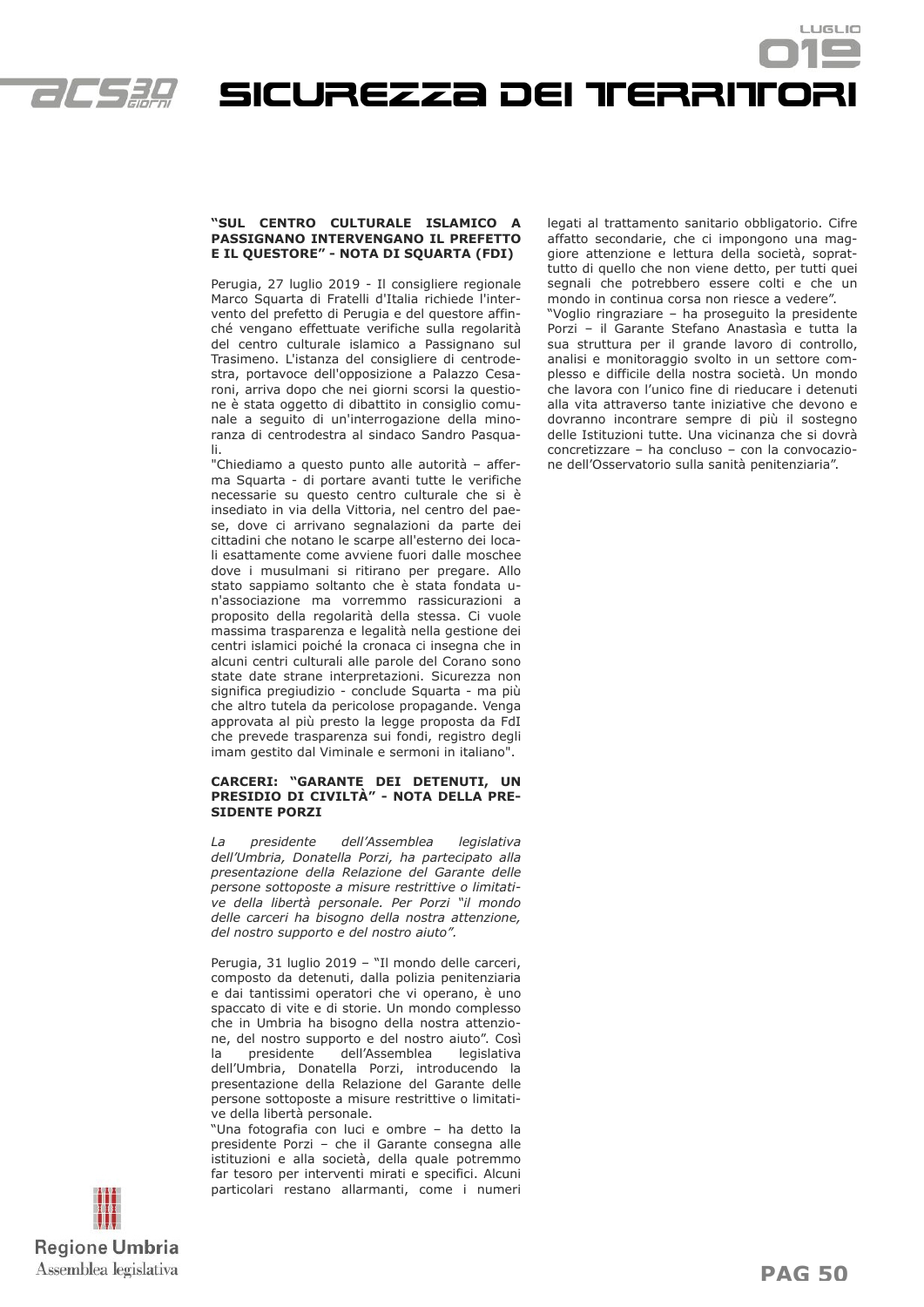



#### **CASO REGGIO EMILIA: "METTERE AL CEN-TRO I DIRITTI DEI BAMBINI. L'UMBRIA ALL'AVANGUARDIA CON IL PROGRAMMA 'PIPPI'" - NOTA DI CASCIARI (PD) "QUAN-TO EMERGE DALLA CRONACA DESTA SCON-FORTO E PREOCCUPAZIONE"**

*Il consigliere regionale Carla Casciari (Pd) interviene in merito al caso di Reggio Emilia che "desta sconforto e preoccupazione". Per Casciari è necessario "mettere al centro i diritti dei bambini, cosa nella quale l'Umbria è all'avanguardia grazie al programma 'Pippi' (Programma di intervento per la Prevenzione dell'Istituzionalizzazione) che si caratterizza per un approccio intensivo, continuo e flessibile di presa in carico del nucleo familiare, al fine di ridurre i rischi di allontanamento dalla famiglia di origine".*

Perugia, 9 luglio 2019 – "Quanto emerge dalla cronaca sul caso di Reggio Emilia desta sconforto e preoccupazione. Un sistema così deviato e deviante che infierisce sui più piccoli fatico persino ad immaginarlo". È quanto dichiara il consigliere regionale Carla Casciari (Pd), che sottolinea come "l'Umbria è un modello positivo in Italia con il programma Pippi (Programma di intervento per la Prevenzione dell'Istituzionalizzazione) che si caratterizza per un approccio intensivo, continuo e flessibile di presa in carico del nucleo familiare, al fine di ridurre i rischi di allontanamento dalla famiglia di origine. Oppure, dove questa che deve essere l'ultima scelta risulti necessaria, di renderlo una prospettiva di breve periodo in vista in una rapida ricongiunzione".

"È necessario – continua Casciari - mettere al centro i diritti e i bisogni del bambino, mirando allo stesso tempo a sviluppare e aumentare le competenze genitoriali, aiutando la famiglia con un sostegno intensivo e globale. È questo il punto di forza di Pippi, programma avviato nel 2013 dalla Regione Umbria. Un modello innovativo di intervento all'avanguardia in Italia. In queste settimane in cui la cronaca ha portato alla ribalta l'inchiesta legata ai presunti affidi illeciti di minori nella provincia di Reggio Emilia, questo programma promuove l'Umbria come eccellenza nel delicato campo della tutela dei diritti dei più piccoli".

"La partecipazione della Regione Umbria al programma Pippi - prosegue Casciari - ha fatto sì che venissero sostenuti i progetti interzonali proposti da diverse Zone Sociali afferenti ai Comuni di Assisi, Foligno, Spoleto, Gubbio, Città di Castello, ai quali nel 2019 si aggiungerà anche Norcia. In base agli ultimi dati disponibili relativi al 2017 i minori accolti nei servizi residenziali regionali sono 220, comprensivi degli stranieri anche non accompagnati. L'approccio multidisciplinare del programma e la forte integrazione fra i settori del sociale, della sanità e della scuola – conclude - fanno di 'Pippi' un modello innovativo a livello nazionale".

#### **MINORI: "IPOCRITA CHI SIEDE SULLE POL-TRONE DELLE ISTITUZIONI REGIONALI E VERSA LACRIME SULLE VICENDE DI REGGIO EMILIA" - NOTA DI DE VINCENZI (MISTO)**

*Secondo il consigliere regionale Sergio De Vincenzi (Misto – Umbria Next) "È ipocrita chi siede sulle poltrone delle istituzioni regionali e versa lacrime sulle vicende riguardanti l'assistenza di minori a Reggio Emilia, perché l'inerzia e le discrasie dei nostri servizi per minorenni si devono anche a loro". De Vincenzi rileva che "La X Legislatura regionale è stata caratterizzata dall'assoluta mancanza di volontà della Regione e dei Comuni di promuovere politiche efficaci volte alla tutela dei minori. E una maggiore attenzione a queste delicate problematiche dovrà essere un impegno preciso della prossima Legislatura, e mio personale".*

Perugia, 11 luglio 2019 - "È ipocrita chi siede sulle poltrone delle istituzioni regionali e versa lacrime sulle vicende riguardanti l'assistenza di minori a Reggio Emilia, perché l'inerzia e le discrasie dei nostri servizi per minorenni si devono anche a loro". Così il consigliere regionale Sergio De Vincenzi (Misto – Umbria Next) secondo il quale i fatti che stanno emergendo da quell'inchiesta evidenziano "il sempre incombente rischio di realtà che lasciano emergere gestioni non limpide dei minori fuori famiglia. Anche in Umbria sono in atto vari procedimenti giudiziari seppur non dello stesso livello di gravità penale rilevato a Reggio Emilia".

"La X Legislatura regionale – sottolinea - è stata caratterizzata dall'assoluta mancanza di volontà della Regione e dei Comuni di promuovere politiche efficaci volte alla tutela dei minori. E una maggiore attenzione a queste delicate problematiche dovrà essere un impegno preciso della prossima Legislatura e mio personale".

De Vincenzi ricorda di aver trovato "un muro impenetrabile ai suoi atti ispettivi e propositivi finalizzati alla verifica 'della massima tutela dei diritti dei minori' e rivolti alla Giunta e alla III Commissione dell'Assemblea legislativa dell'Umbria". L'esponente di opposizione punta il dito sulle "storture del sistema" riguardanti i minori e richiama episodi "decisamente discutibili" di istituzioni, e cita l'uscente Garante regionale dell'Infanzia e dell'Adolescenza: "sfiorata dal conflitto di interessi per collegamenti familiari circa la gestione della comunità del 'Piccolo Carro', ben sostenuta dalla maggioranza della presidente Marini non si è mai dimessa, nemmeno dopo la segnalazione dell'Anac".

Il consigliere di opposizione punta il dito anche contro il Comune di Perugia, dove nella passata consiliatura non è stato approvato il regolamento finalizzato ad una miglior tutela dei diritti dei minori e dei genitori coinvolti in casi di separazione o divorzi, né reso operativo il Registro per la bigenitorialità". De Vincenzi riferisce ancora del tentativo, naufragato, di indagare sul sistema di gestione e cura dei minori in Umbria "risultato un

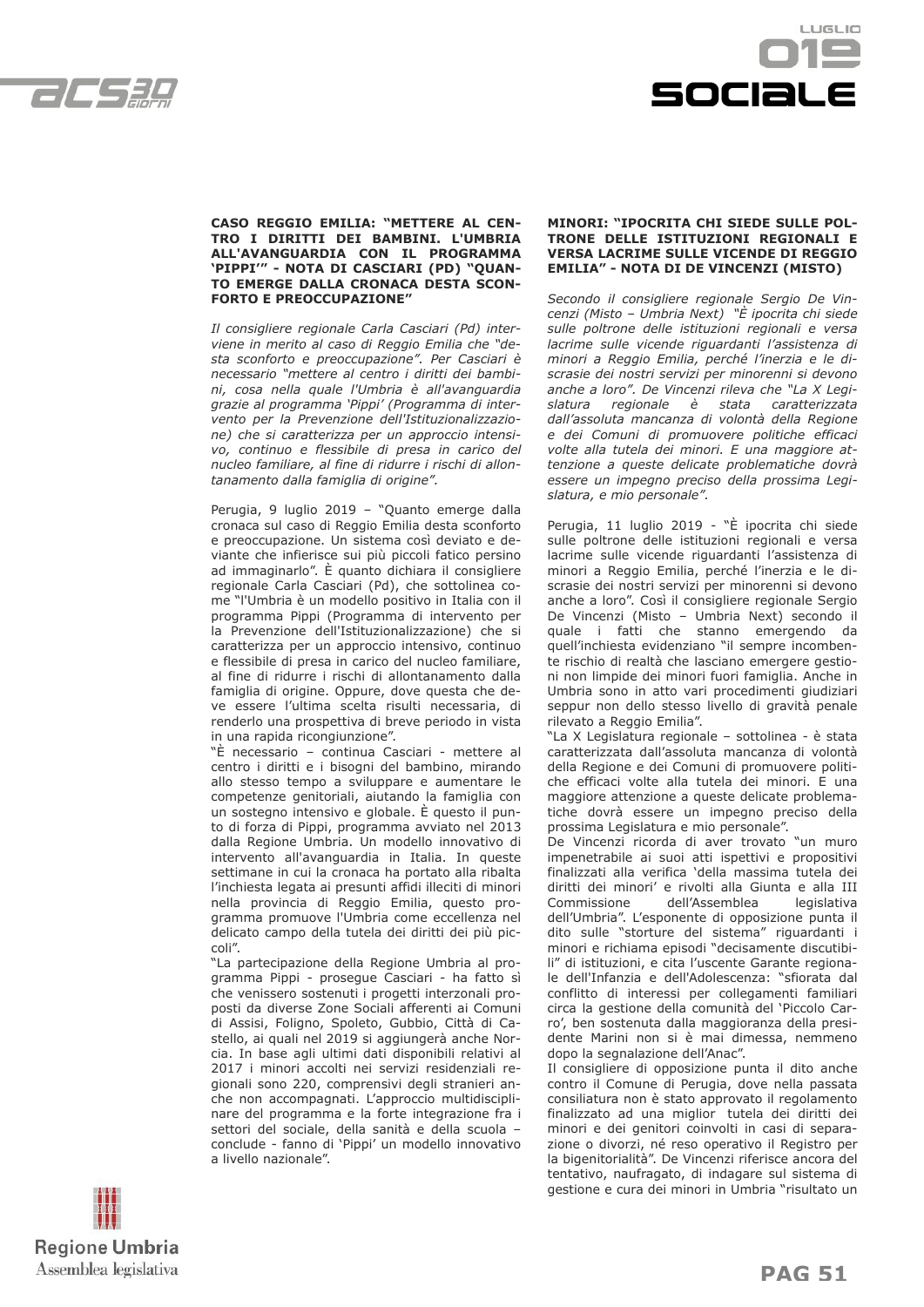



argomento tabù, con un'azione ispettiva che è stata totalmente insabbiata".

Il consigliere regionale parla ancora di "chiare difficoltà di controllo sui servizi residenziali e l'affido familiare dei minori" emerse a seguito della sua indagine conoscitiva promossa in Terza Commissione nel 2018, con dati fermi al 2015 e non incrociabili con quelli di servizi attinenti. E nel frattempo De Vincenzi rileva che a livello regionale e comunale si registra "un reale disinteresse a promuovere e incentivare l'affidamento del minore in famiglia, in alternativa all'inserimento in comunità. Tanti i buoni propositi e i proclami ascoltati in questi cinque anni di frequentazione politica – conclude De Vincenzi tanti convegni e tavoli inter-istituzionali, con colleghi e addetti ai lavori che si riempivano la bocca con sigle come Pippi o Siso. Ma nessun passo concreto è stato poi fatto".

#### **CASO REGGIO-EMILIA: "SERVE UNA RI-FORMA E MAGGIORI CONTROLLI SUL SI-STEMA DI CUSTODIA DEI MINORI" - NOTA DI CARBONARI (M5S)**

*La consigliera regionale Maria Grazia Carbonari (M5S) interviene in merito alla tutela dei minori, con chiari riferimenti all'inchiesta giudiziaria 'Angeli e Demoni' di Reggio Emilia. Nel rimarcare che "l'allontanamento dei minori dalle famiglie dovrebbe essere l'extrema ratio per brevi periodi, non un 'parcheggio' a tempo indefinito", Carbonari rimarca l'urgente esigenza di "una immediata riforma normativa che preveda il potenziamento degli uffici e dei tribunali minorili, maggiori controlli sulle strutture e sui funzionari, sanzioni più dure in caso di violazioni e conflitti d'interesse".*

Perugia, 15 luglio 2019 - "La tutela dei minori è tra i temi che più mi hanno impegnato in questi quattro anni da consigliera regionale. Durante queste dure battaglie e parziali successi (come l'approvazione del nuovo regolamento regionale) ho trovato insospettabili alleati e viscidi ostruzionismi da ogni parte politica e dell'amministrazione pubblica". Così la consigliera regionale Maria Grazia Carbonari (Movimento 5 Stelle) che evidenzia come "l'inchiesta giudiziaria 'Angeli e Demoni' di Reggio Emilia ha ora nuovamente sollevato l'attenzione su tale problematica, troppo spesso ignorata".

"Secondo quanto riportato dalla stampa – ricorda la consigliera pentastellata - sarebbero stati allontanati minori d'urgenza dalle loro famiglie al fine di sottoporli ad un circuito di cure private a pagamento della onlus per somme ingentissime. Lo sdegno sollevato dall'indagine non serve commenta - se non si neutralizzano le cause di tali fenomeni patologici, che ritengo trovino terreno fertile nella confusione normativa, nella burocrazia lenta e nella scarsità di controlli. Soprattutto le ingenti somme di denaro che ruotano intorno alla gestione dei minori – spiega - possono rappresentare un pericoloso incentivo e un potenziale mezzo di influenza indebita verso il potere politico e amministrativo".

"L'allontanamento dei minori dalle famiglie – aggiunge Carbonari - dovrebbe essere l'extrema ratio per brevi periodi, non un 'parcheggio' a tempo indefinito. Qualche mese fa si è rivolta a me una madre disperata a cui sarebbe stata tolta la figlia per colpe non sue e non le sarebbe stata restituita soltanto a causa di lungaggini burocratiche. Ho segnalato il caso a chi di dovere e la situazione dovrebbe essersi risolta. Ma quanti casi così esistono ancora?".

Carbonari fa quindi sapere di aver "depositato una interrogazione alla Giunta regionale sui numeri degli affidi di minori, mi hanno risposto però di non avere questi dati e che sarebbe complicato ottenerli. Una conferma implicita del caos burocratico".

Per Maria Grazia Carbonari serve dunque "una immediata riforma normativa che va dal potenziamento degli uffici e dei tribunali minorili, a maggiori controlli sulle strutture e sui funzionari, sanzioni più dure in caso di violazioni e conflitti d'interesse. Ciò – conclude - tutelerebbe in primis i tanti funzionari, famiglie e associazioni oneste che svolgono con coraggio tale compito delicato. Queste persone non meritano di essere infangate da chi considera la gestione dei minori un business".

#### **LAVORI D'AULA: ILLUSTRATA LA RELAZIO-NE 2018 SULLE ORGANIZZAZIONI ISCRITTE AL REGISTRO REGIONALE DEL VOLONTA-RIATO**

Perugia, 16 luglio 2019 – Il presidente della Terza commissione consiliare Attilio Solinas ha informato l'Aula di Palazzo Cesaroni circa la Relazione 2018 sulle Organizzazioni iscritte al Registro regionale del volontariato.

Dalle relazioni dei singoli Comuni, che vanno a comporre il quadro complessivo della Relazione annuale, si evince che il rapporto delle organizzazioni di volontariato con le amministrazioni comunali è molto forte e che i Comuni continuano ad avvalersi del volontariato come risorsa aggiuntiva fondamentale per garantire servizi alla cittadinanza e attività volte alla tutela delle fasce di popolazione più deboli, alla tutela dell'ambiente, alla protezione civile, alla valorizzazione del territorio e dei beni artistici e culturali.

Il numero totale delle associazioni iscritte ad oggi nel Registro regionale del volontariato è pari a 591. Di queste, 379 si occupano di attività sociali, 73 di attività sanitarie, 63 di protezione civile, 35 di attività culturali e artistiche, 30 di salvaguardia del patrimonio storico, culturale, artistico e ambientale, 6 di attività sportive, ricreative e del tempo libero, 3 di attività educative e 2 di attività scientifiche.

**"SIAMO ORMAI BEN OLTRE L'ALLARME, CORRERE AI RIPARI PER RIPORTARE 50MILA FAMIGLIE UMBRE OLTRE IL LIVEL-**

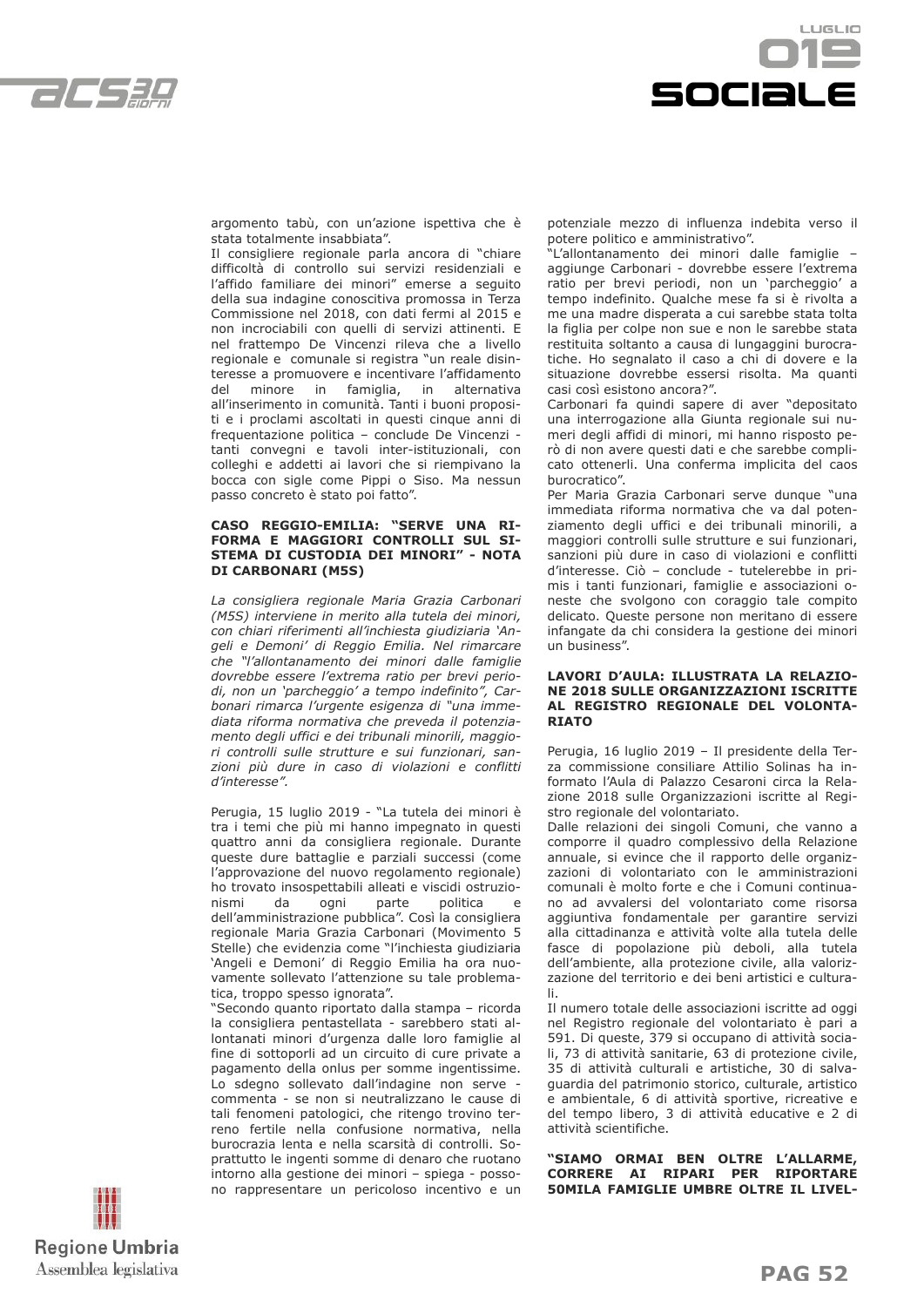



#### **LO DELLA SOPRAVVIVENZA" - NOTA DI DE VINCENZI (MISTO UN) SUL RAPPORTO PO-VERTÀ IN UMBRIA 2019**

*Il consigliere regionale Sergio De Vincenzi (misto Umbria next) commenta i dati dell'ultimo rapporto Aur sulla povertà in Umbria evidenziando che essi "restituiscono una regione sull'orlo di una crisi di povertà endemica". Per De Vincenzi "siamo ben oltre il campanello di allarme. Stiamo parlando di una realtà che ci interroga tutti, amministratori e cittadini, e ci impone di correre ai ripari per rimettere in campo nuove energie e politiche di investimento concreto per le famiglie e le imprese".*

Perugia, 16 luglio 2019 - "Il 14,4 per cento delle famiglie vive in povertà relativa, due punti percentuali in più rispetto all'anno passato. In termini assoluti si stima che 50mila nuclei familiari vivano in uno stato costante di crisi. Le prime a farne le spese sono le famiglie monoreddito. Un 'esercito' di 150mila cittadini risucchiati dalle sabbie mobili della povertà. A pagare salato, in modo particolare, i minori e i giovani per i quali sono precluse tutte quelle risorse e condizioni necessarie per affrancarsi da una prospettiva senza futuro". Questi i dati più preoccupanti che il consigliere regionale Sergio De Vincenzi (misto Umbria next) mette in evidenza facendo riferimento al "Rapporto sulla Povertà in Umbria 2019" curato dall'Agenzia Umbria Ricerche, che "ci restituiscono una regione sull'orlo di una crisi di povertà endemica".

De Vincenzi aggiunge che "a fare da corollario a queste stime, vi sono i dati Istat sulla natalità in Umbria, che ci mostrano un saldo negativo che doppia quello positivo (oltre 10mila decessi rispetto a circa 5mila nascite nel 2018) fra i più critici di tutto il nostro paese. Ecco allora comporsi come un puzzle, un quadro estremamente critico che poco, o per nulla, si è giovato delle decennali politiche di sostegno economico e sociale dei governi di sinistra, basate su finanziamenti a pioggia e interventi spot, invece che su progetti e investimenti a lungo termine di natura strutturale e capillari che coinvolgessero, in primis, tutti i territori della nostra regione, specie quelli ad alto potenziale depressivo. Apprendiamo - prosegue il consigliere regionale - dalle parole del presidente dela Giunta regionale Fabio Paparelli, ad esempio, che il sistema di monitoraggio del disagio sociale e della povertà Siso, che permetterebbe di verificare il numero di accessi alle richieste di sostegno da parte dei servizi sociali, è praticamente inutilizzato da parte dei Comuni e giace lì, come altri progetti attivati dalla Giunta che non hanno avuto riscontro concreto sui territori. Una lunga serie di iniziative senza reale effetto, insomma, che vengono poi rivendicate a mo' di spot elettorale in occasioni pubbliche. Tanto inefficaci da indurre Paparelli a invocare un cambio di ottica di intervento, postulando una 'co-progettazione dei servizi insieme alle associazioni laiche e cattoliche che si occupano del Terzo Settore'. Come a testimoniare una sostanziale incapacità di venirne fuori con gli strumenti gestionali e programmatori precipui di un governo regionale".

Sergio De Vincenzi conclude affermando che "siamo ben oltre il campanello di allarme. Stiamo parlando di una realtà che ci interroga tutti, amministratori e cittadini, e ci impone di correre ai ripari per rimettere in campo nuove energie e politiche di investimento concreto per le famiglie e le imprese, e traghettare fuori dal guado della disperazione migliaia di persone e il futuro di questa Regione".

#### **"PORRE LE BASI PER UN NUOVO PATTO CONTRO LA POVERTÀ" - LA PRESIDENTE DELL'ASSEMBLEA LEGISLATIVA, PORZI SUL RAPPORTO AUR**

*La presidente dell'Assemblea legislativa, Donatella Porzi commentando i dati contenuti nel Rapporto sulle povertà in Umbria realizzato dall'Agenzia Umbria Ricerche (AUR) e dall'Osservatorio sulle Povertà in Umbria, "emerge un'immagine critica dell'Umbria sulla quale "occorre riflettere, senza demagogia, ma con buonsenso, proponendo strumenti innovativi e di partecipazione". Per la presidente Porzi serve dunque "un nuovo patto contro la povertà, nuovi interventi e nuovi metodi di analisi e approccio".*

Perugia, 17 luglio 2019 - "Dal Rapporto sulla Povertà in Umbria presentato dall'Aur emerge un'immagine critica della nostra regione sulla quale occorre riflettere, senza demagogia, ma con buonsenso, proponendo strumenti innovativi e di partecipazione. Serve un nuovo patto contro la povertà". Così la presidente dell'Assemblea legislativa dell'Umbria, Donatella Porzi, commentando i dati dell'istituto di ricerca regionale.

"Nuovi poveri, come i bambini, ma anche nuove forme di povertà, come quella educativa sembrano essere la chiave di lettura di una pregevole pubblicazione che non può passare inosservata in una fase politica così delicata come quello che stiamo vivendo, in cui si confrontano iniziative, ricette e slogan che spesso perdono di vista la realtà e il buon senso. È ovvio che – sottolinea la Presidente -, in una congiuntura economica complessa, alla crisi in Umbria si è legata qualche difficoltà del modello di sviluppo del tutto locale che va fotografata e superata. I numeri ci dicono che siamo in presenza del 14,3 per cento degli umbri, 50mila famiglie, in povertà relativa. Una situazione in cui il lavoro non basta, considerando che 11 famiglie su 100 sono povere nonostante ci sia il capofamiglia impiegato. E il dato che lega la povertà alla famiglia, con la crescita in base all'aumentare della dimensione familiare, è quanto mai allarmante".

Per la presidente Porzi, "serve dunque un nuovo patto contro la povertà, nuovi interventi e nuovi metodi di analisi e approccio. Il Reddito di cittadinanza è stato infatti uno strumento che ha caratterizzato gli ultimi anni, con un concetto

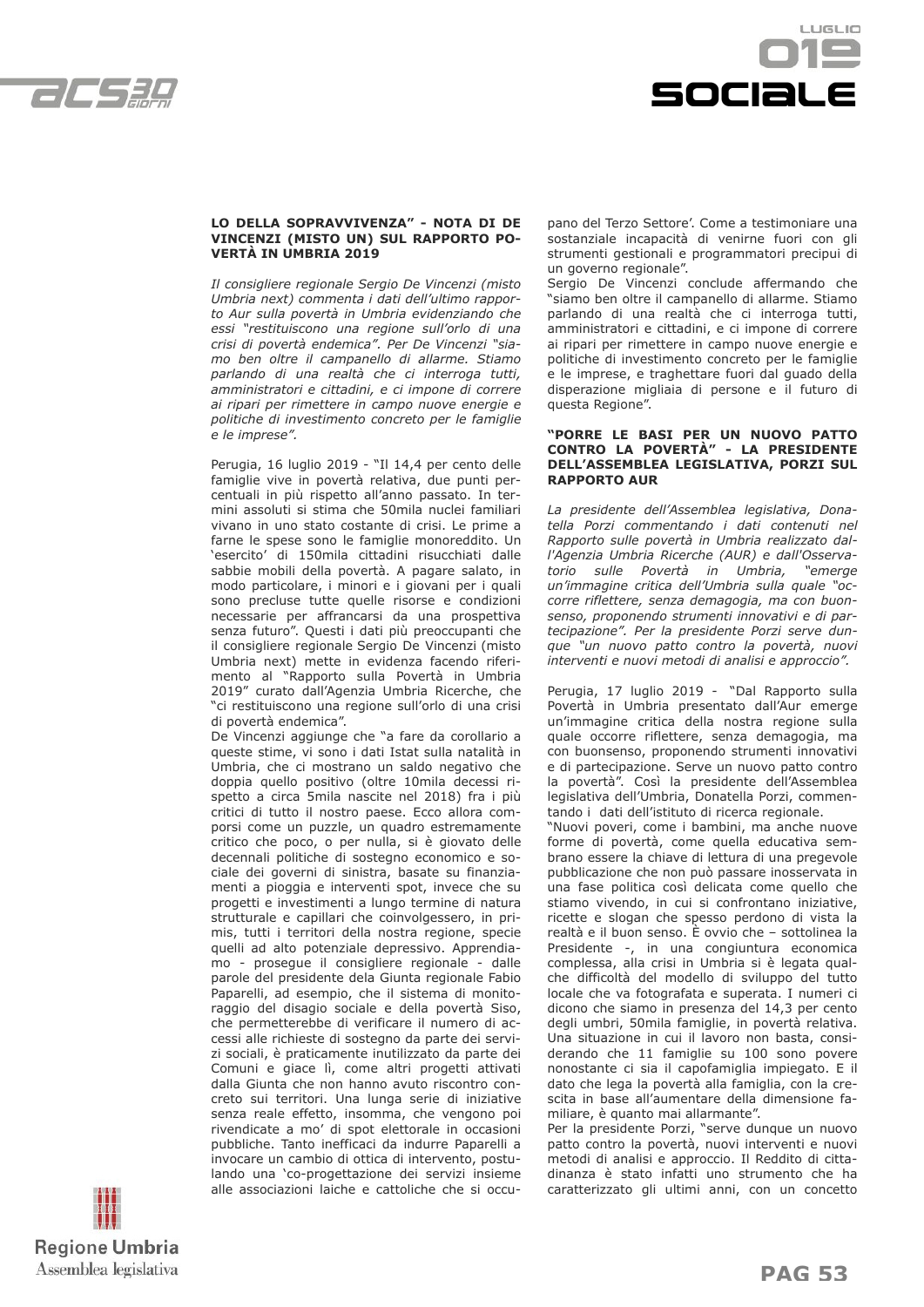

LUSLIO sociale

innovativo di rapporto tra domanda e offerta di lavoro. In realtà, per l'Umbria, come dimostrano i dati dell'economista Elisabetta Tondini e del sociologo Mauro Casavecchia – spiega - c'è stato una sorta di disallineamento tra reali necessità e richieste pervenute. In Umbria le domande finora accolte ammontano a 7mila 265 (il 71 per cento in provincia di Perugia e il 29 per cento in quella di Terni) e, se fosse confermato l'andamento sin qui seguito, il numero di famiglie umbre raggiunte infine dal reddito di cittadinanza potrebbe non superare di molto le 10 mila, circa l'1 per cento dei sussidi distribuiti in Italia. Una incidenza, questa, proporzionalmente inferiore non solo al peso della popolazione umbra su quella italiana (1,46 per cento), ma anche rispetto alla platea delle famiglie relativamente povere (oltre 50 mila nella regione) solamente un quinto delle quali, secondo queste proiezioni, beneficerebbe del provvedimento".

Secondo Donatella Porzi, quindi "è il caso di riflettere, proporre e studiare qualcosa in più. Serve uno scatto in avanti. E questo qualcosa in più deve passare da un 'Patto contro la povertà' delle Istituzioni, dell'associazionismo, della cooperazione e dei mondi produttivi. Un patto etico, che valorizzi il lavoro e metta al centro la persona. Una grande alleanza che contempli anche un serio contrasto alla desertificazione delle aree terremotate, secondo le linee con cui la Regione ha iniziato a lavorare in questi anni".

"Non sarebbe male, dunque – continua la presidente Porzi - includere in questo grande patto uno studio sul recupero e la ricostruzione, per immaginarci l'Umbria che vorremmo e che sarà. Il tutto dovrà passare, ovviamente, dalla rigorosa ottimizzazione delle risorse e delle strutture esistenti. Magari attraverso un coordinamento più stringente di quanto già operante – conclude -, con una rete più forte e con una maglia più fitta che saprà di certo porre le basi per le risposte che servono, in funzione del bene comune dei nostri cittadini".

#### **"TEMPISTICHE PREVISTE PER SBLOCCARE IL FINANZIAMENTO PER I CENTRI ANTI-VIOLENZA DI PERUGIA E DI TERNI" - CA-SCIARI (PD) ANNUNCIA INTERROGAZIONE A RISPOSTA SCRITTA**

Perugia, 27 luglio 2019 – La consigliera regionale del Partito democratico Carla Casciari annuncia un'interrogazione a risposta scritta alla Giunta per "conoscere quali sono gli impedimenti subentrati e in quali tempi potrà essere completata l'erogazione dei finanziamenti ai Centri antiviolenza di Perugia e di Terni previsti per il 2019".

"I centri di Perugia e Terni – spiega Casciari - si trovano certamente ad oggi in una situazione molto più emergenziale del solito e tali realtà, che ospitano donne e minori in diverse strutture, rischiano di dover chiudere, perché non solo ancora non sono stati sottoscritti gli accordi e le convenzioni per il biennio 2019-2020, ma non è stato neanche elargito il finanziamento previsto per il 2019. La situazione è molto grave ed il rischio è anche di arrivare allo sfratto, oltre al fatto che non ci sono le risorse sufficienti per pagare gli stipendi alle operatrici da molti mesi, professioniste impegnate che dedicano la loro vita alla sopravvivenza dei Centri. La situazione appare perciò insostenibile. Nonostante esista una progettualità e nonostante la sottoscrizione del protocollo, ad oggi non risultano ancora firmate le convenzioni necessarie per l'erogazione delle risorse. Il pericolo di una chiusura imminente è reale e a fronte di ciò molte donne e minori si ritroverebbero senza una tutela e senza una struttura in grado di proteggerli".

"La violenza nei confronti delle donne – continua Casciari - è in netto e preoccupante aumento suscitando grave allarme ed insicurezza collettiva e rappresenta, ad oggi, una reale emergenza sociale. La violenza contro le donne deve essere riconosciuta perché possa essere svelata e affrontata, anche attraverso la costruzione di reti di relazioni e di servizi in grado di sostenere concretamente le donne nei loro percorsi di uscita dalla violenza. Le donne hanno difficoltà a svelare la propria situazione di vittime di abusi e maltrattamenti perché hanno paura di mettere a rischio la propria sicurezza e quella dei figli, in alcune situazioni provano vergogna e temono di subire umiliazioni di fronte ad atteggiamenti giudicanti e spesso si credono responsabili della violenza subita e di non meritare aiuto e frequentemente sono dipendenti economicamente dal partner. In un contesto così complesso i servizi offerti dai centri regionali svolgono un ruolo fondamentale e la loro presenza di supporto e di aiuto rappresentano punti di riferimento importanti per le vittime di violenza e per i loro bambini".

"La Regione Umbria - prosegue - si è dotata di una normativa ad hoc, la L.R. n.14 del 2016 che disciplina le politiche di genere e ed una nuova civiltà delle relazioni tra donne e uomini; in particolare l'art. 31 della medesima prevede l'istituzione del Sistema regionale dei servizi di contrasto della violenza di genere attraverso il sostegno alla Rete di prevenzione e contrasto alla violenza degli uomini contro le donne quale forma integrata di percorsi di accoglienza e di uscita dalla violenza. Alla luce di tale normativa la Regione Umbria ha sottoscritto un Protocollo Unico Regionale tra i soggetti della Rete, dalle Forze dell'Ordine, al personale dei Pronto Soccorso fino ad arrivare ai Centri Antiviolenza presenti nel territorio. Nel territorio regionale sono stati realizzati diversi CAV (centri antiviolenza). Due di questi garantiscono anche la residenzialità: il Centro Antiviolenza "Catia Doriana Bellini" a Perugia ed il centro "Libere tutte" di Terni. Tutte realtà importantissime di contrasto al fenomeno della violenza di genere, perché offrono un servizio che ha la finalità di restituire dignità e consapevolezza di sé alla persona maltrattata e vittima di violenza e agli eventuali figli e di costruire ed affermare una cultura di contrasto alla violenza perpetrata contro le donne. L'obiettivo è quello di

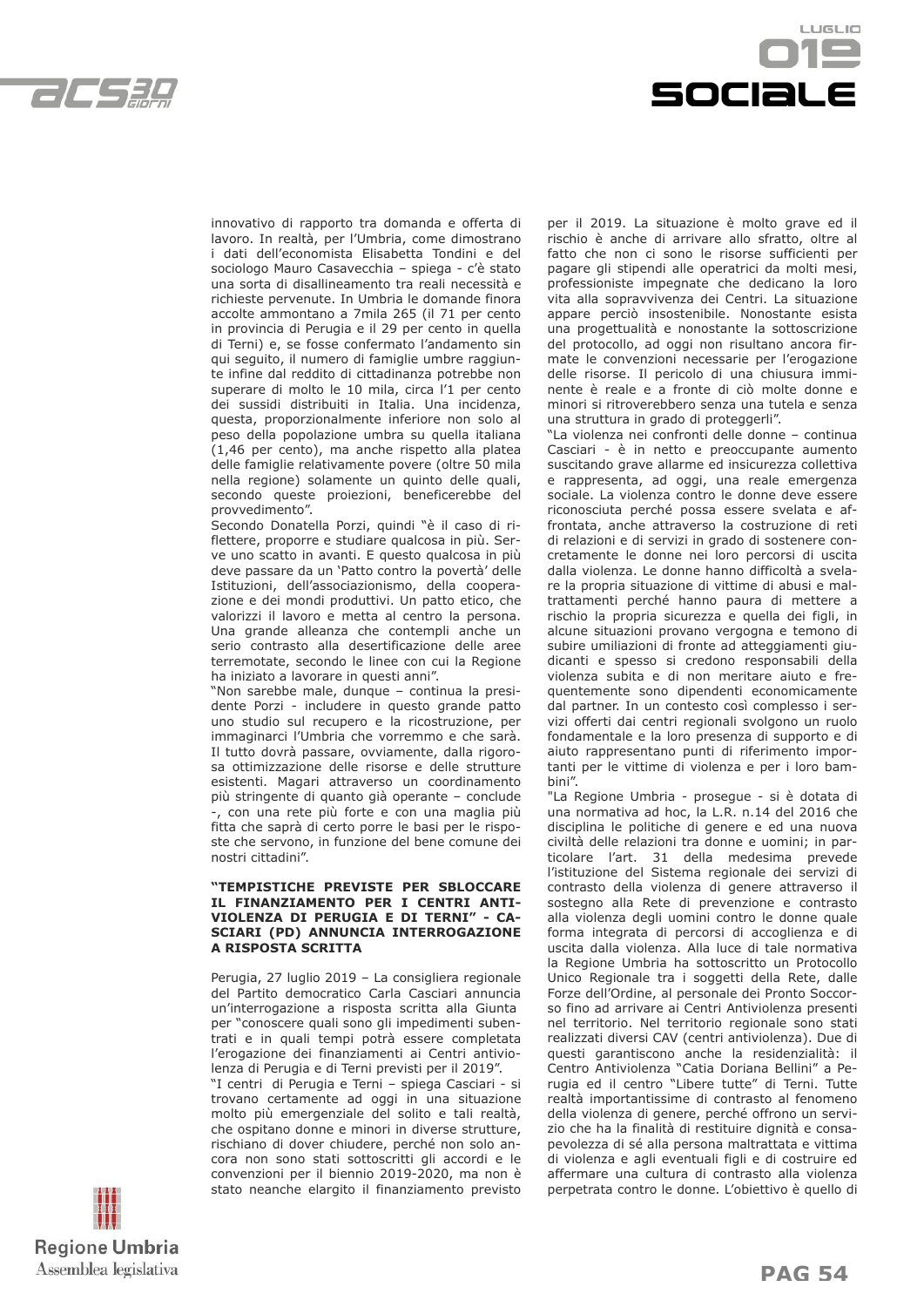



garantire non solo risposte immediate di sostegno legale, sociale, alloggiativo, sanitario, o formativo, secondo le necessità, ma soprattutto sviluppare l'empowerment della donna accolta, inteso come rafforzamento della sua assertività, fondamentale per autodeterminarsi, ripercorrendo il vissuto emotivo correlato al senso di impotenza e fragilità. I servizi offerti sono molteplici e diversificati e vanno dall'ascolto telefonico 24 ore su 24 tutti i giorni dell'anno, alla residenzialità nelle situazioni a maggiore rischio per donne sole o con figli, dalla consulenza legale, sociale, psicologica all'avvio di procedure con i servizi territoriali (scuole, ospedali, consultori, ecc.) e con le istituzioni (Comune, Provincia, Regione, Tribunale per i Minorenni, Tribunale Civile e Penale) ecc… E' evidente che l'effettuazione di tutti questi servizi necessitano di risorse umane e soprattutto di coperture economiche".

#### **CARCERI: "SOSTENERE L'INSERIMENTO LAVORATIVO E LA FORMAZIONE DEI DETE-NUTI IN UMBRIA" - NOTA DI CASCIARI (PD)**

*Il consigliere regionale del Partito democratico, Carla Casciari, esprime "soddisfazione in merito all'avviso della Regione per la formazione di 200 detenuti negli istituti penitenziari umbri". Per Casciari è necessario "sostenere con forza azioni mirate all'inserimento lavorativo e la formazione dei detenuti".*

Perugia, 31 luglio 2019 – "Sostenere con forza azioni mirate all'inserimento lavorativo e alla formazione dei detenuti". È quanto dichiara il consigliere regionale del Partito democratico, Carla Casciari, che esprime "soddisfazione per l'avviso della Regione per proposte formative per 200 detenuti negli istituti penitenziari umbri".

"Nella sua relazione annuale – prosegue Casciari - il Garante dei detenuti, Stefano Anastasia, ha messo in luce alcune delle criticità che ha riscontrato negli istituti di pena della nostra regione. Fra tutte è emersa con urgenza la questione legata alle politiche di inclusione socio-lavorativa dei detenuti. È noto come la costruzione di percorsi di crescita professionale e di formazione durante il periodo detentivo rappresenti uno strumento di emancipazione e di reinserimento sociale nella comunità. All'abbattimento dei tassi di recidiva, che sfiora il 70 per cento, si aggiunge anche il fatto che l'ex detenuto formato e pronto ad affrontare una vita retta nella comunità costituisce un alleggerimento dei costi socialieconomici, una riduzione dei rischi di illegalità e quindi una maggior sicurezza per i cittadini".

"Per queste ragioni – spiega Casciari - ritengo sia di fondamentale importanza che le Amministrazioni, a vario titolo coinvolte, sostengano con forza azioni mirate all'inserimento lavorativo e la formazione intramuraria. A tale scopo, ho appreso con soddisfazione che la Regione Umbria ha recentemente emanato un avviso pubblico, a valere sulle risorse della programmazione comunitaria POR-FSE 2014-2020, per la presentazione di proposte formative che vedrà coinvolte 200 persone detenute nei diversi istituti penitenziari umbri. Obiettivo – conclude - è quello di favorire l'indipendenza dei detenuti consentendogli di conseguire una qualifica lavorativa o le competenze di un mestiere da poter spendere una volta conclusa la reclusione".

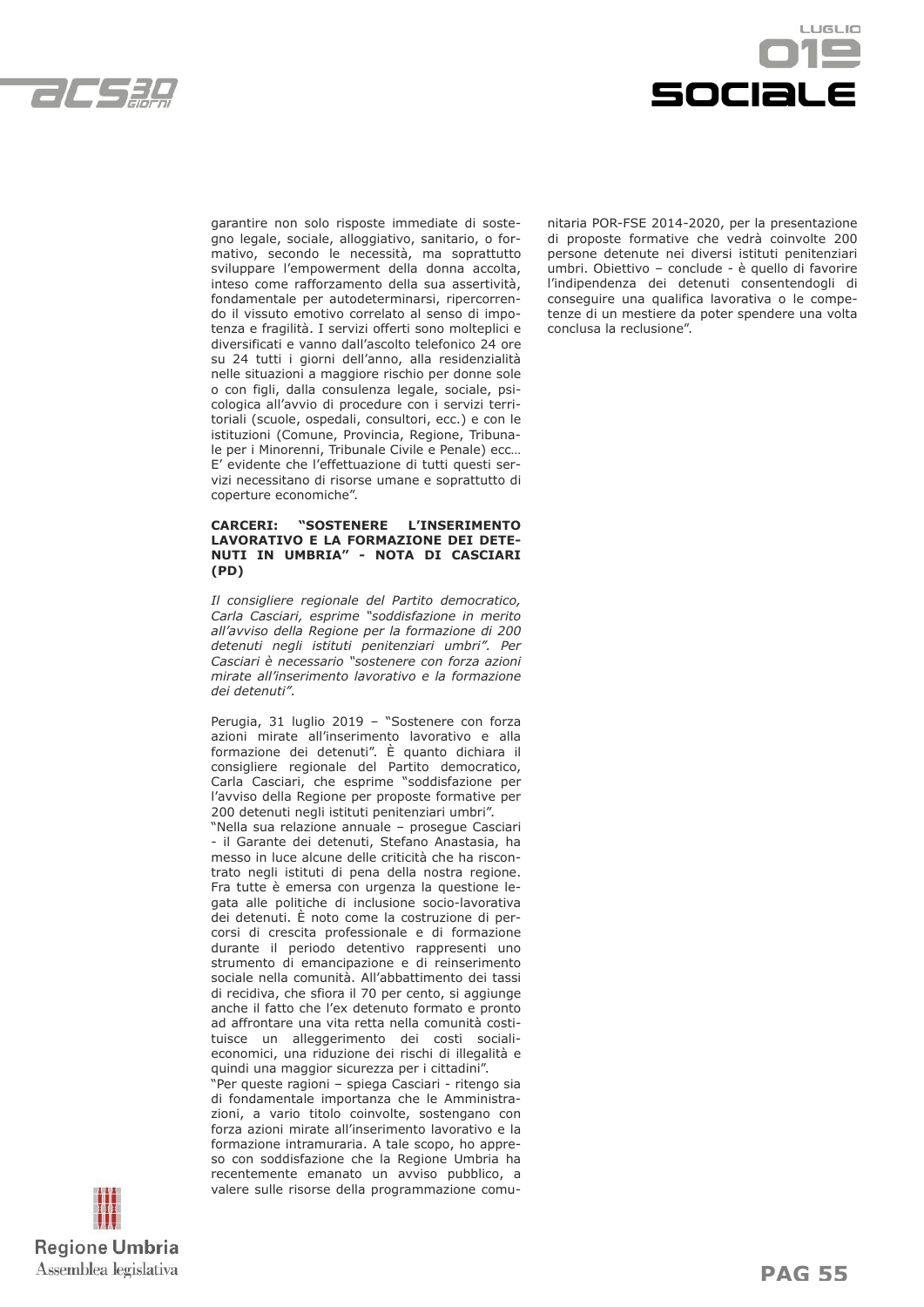

## **TERREMOTO RICOSTFRUZIONE**

LUGLIO

#### **"MAGGIORI RISORSE CERTE, SEMPLIFICA-ZIONE IN DEROGA ALLE NORMATIVE E PIÙ FONDI PER LO SVILUPPO ECONOMICO NEL-LE ZONE TERREMOTATE DEL CENTRO ITA-LIA" - LE PROPOSTE DI RICCI (MISTO RP – IC)**

Perugia, 8 luglio 2019 – Il consigliere regionale Claudio Ricci (misto Rp – Ic) interviene in merito alla ricostruzione delle zone colpite dal sisma auspicando che essa divenga un "motore dello sviluppo, attraverso risorse adeguate e maggiore semplificazione". Secondo Ricci sono necessari nello specifico: "più risorse certe, visto che per la Ragioneria dello Stato, nel 2018, solo 1.6 miliardi erano disponibili per cassa su 23 miliardi necessari; una legge nuova e coraggiosa (con una sezione speciale del codice degli appalti) per semplificare molto di più, in deroga a tutte le norme, e spostare più poteri a Comuni e Regioni; il finanziamento, con un 20 per cento in più rispetto alle risorse per la ricostruzione, del Piano di sviluppo della Valnerina e delle altre zone terremotate nelle quattro Regioni, per sostenere la ripresa socio-economica con la ricostruzione, a partire dalle infrastrutture di trasporto".

Claudio Ricci ritiene che questi interventi siano necessari perché "nel tempo dello 'Sblocca Cantieri' la ricostruzione delle zone colpite dal terremoto del 2016 appare lenta. Servono quindi meno parole, convegni e visite alle zone terremotate, e più fatti reali".

#### **"COLPE INGIUSTIFICATE AL GOVERNO. L'UFFICIO SPECIALE DELLA REGIONE UM-BRIA COSA STA FACENDO?" - NOTA DI CARBONARI (M5S)**

*Il consigliere regionale Maria Grazia Carbonari (M5S) interviene in merito alla ricostruzione post sisma del 2016 sottolineando come siano ingiustificate le colpe attribuite al Governo rispetto all'evasione delle pratiche predisposte dai professionisti. Secondo Carbonari le responsabilità ricadono sul "malfunzionamento dell'Ufficio speciale ricostruzione (Urs)". Per il consigliere pentastellato, dunque, "probabilmente, la struttura, così come è stata concepita, non funziona, dato che, in due anni, nonostante le 70 persone che vi lavorerebbero, sarebbero state rilasciate soltanto 500 pratiche rispetto alle 1200 presentate".*

Perugia, 9 luglio 2019 - "Sono stata negli uffici che si occupano della ricostruzione, ho partecipato ad un tavolo con il presidente della Regione, Fabio Paparelli e con il direttore regionale Alfiero Moretti, lamentano una carenza di personale e la scarsità di pratiche consegnate dai professionisti. Ovunque mi giro c'è qualcuno pronto a puntare il dito sull'attuale Governo e sul Commissario, sento pertanto l'esigenza di fare chiarezza". Così il consigliere regionale Maria Grazia Carbonari (M5S).

"Ho parlato con alcuni professionisti che si occupano delle pratiche del terremoto anche nelle Marche e nel Lazio – fa sapere il consigliere pentastellato -, e mi dicono di essere demoralizzati per il malfunzionamento dell'Ufficio speciale ricostruzione (Urs) in Umbria rispetto agli uffici delle altre regioni interessate. Qualcuno vorrebbe addirittura abbandonare le pratiche nella nostra regione per concentrarsi sulle altre, dove il sistema sembrerebbe funzionare meglio. I tempi biblici, le lungaggini degli uffici, progetti visti più volte da istruttori diversi che modificherebbero aspetti già approvati. Probabilmente la struttura, così come è stata concepita non funziona, dato che, in due anni, nonostante le 70 persone che lavorerebbero all'Usr, sarebbero state rilasciate soltanto 500 pratiche rispetto alle 1200 presentate".

"Perché – si domanda Carbonari - nelle Marche le pratiche verrebbero evase nel giro di qualche mese e addirittura nel Lazio rispondono nei 60 giorni previsti? Il problema a questo punto è del Governo o di chi dovrebbe essere responsabile dell'Usr? Inutile continuare a girare attorno alle leggi e alla libera interpretazione di esse: se attualmente il decreto sarebbe lo stesso in tutte le regioni colpite dal sisma, perché allora sarebbero diverse le metodologie e le tempistiche? Dovrei pensare – commenta Carbonari - che famiglie intere, distrutte da una tragedia, sarebbero passate in secondo piano? Mi auguro che ciò non sia dovuto ad un braccio di ferro politico. Ho provato a visionare le informazioni, ma nella sezione amministrazione trasparente del sito web queste non risulterebbero disponibili, nonostante vi sarebbero specifici obblighi di legge e trasparenza. Effettuerò ulteriori accessi agli atti al fine di ottenere maggiori informazioni e riscontri concreti a queste domande".

Carbonari assicura di voler "valutare a fondo la situazione. Scaricare le responsabilità – spiega certamente non aiuta la ricostruzione in Umbria, non fa lavorare i professionisti come dovrebbero e non dà sollievo a chi ancora vive in casette di legno. Ritengo che chi è responsabile degli uffici – conclude - dovrebbe forse pensare a come risolvere tali criticità nel minor tempo possibile. Da quanto ho fino ad ora visto e ascoltato, la mia impressione è che saremmo i soli a non aver ancora accelerato i tempi".

#### **"ECCO LE MIE PROPOSTE PER UNA RICO-STRUZIONE CELERE" - NOTA DELLA PRESI-DENTE PORZI**

Perugia, 27 luglio 2019 - "A pochi giorni dal terzo anniversario della prima scossa di terremoto che ha colpito il centro Italia, colgo l'occasione per una valutazione delle iniziative e degli strumenti messi in campo da tutte le Istituzioni che ci consenta di aggiustare il tiro laddove necessario": così la presidente dell'Assemblea legislativa dell'Umbria, Donatella Porzi, lanciando alcune proposte concrete per la ricostruzione.

"Azioni da svolgere – spiega Porzi - sempre all'insegna dell'ascolto dei cittadini, delle imprese, dei tecnici e dei dipendenti pubblici che se-

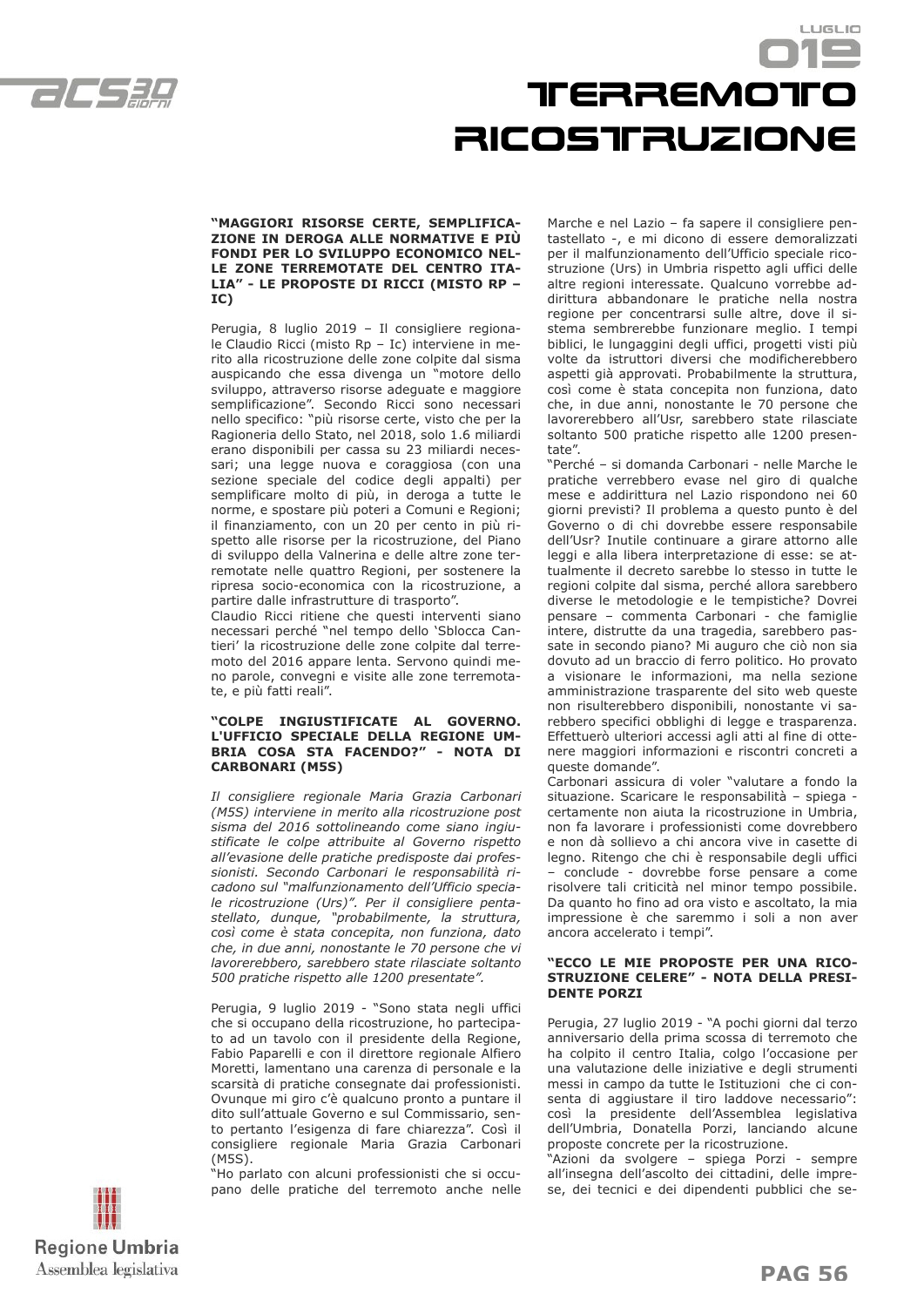

## TreRREMOTO **RICOSTFRUZIONE**

LUSLIO

guono questo importante processo, destinato a cambiare la storia e il volto della nostra regione. E' fondamentale e altamente strategico infatti che tutti i soggetti possano giocare un ruolo primario per poter risollevare questa importante zona della nostra Regione. Gli imprenditori del settore delle costruzioni, rappresentano il 9 per cento del Pil, contano 23mila 500 occupati, il 6,6 per cento dei lavoratori di tutti i settori dell'attività economica".

"In primo luogo – prosegue la presidente dell'Assemblea legislativa - i numeri, quelli presentati qualche giorno fa dall'Ance, restituiscono una fotografia impietosa. Si parla, nella ricostruzione privata con danni leggeri, di 5mila pratiche attese, a fronte di 1172 progetti presentati e poco più di 500 autorizzati. Se analizziamo quelli con danni gravi la situazione vede 5mila 600 pratiche attese, presentate 238 e autorizzate 41, con 187 in istruttoria. Solo 6 cantieri già conclusi. Meglio la ricostruzione pubblica".

"Alla luce di questi dati – continua – è il caso di chiedersi come intervenire per accelerare notevolmente l'istruttoria delle pratiche. La percezione è che si viva ancora in una condizione sospesa, mancano le attese linee guida a livello nazionale, necessarie per superare le ordinanze che appartengono prevalentemente alla fase dell'emergenza".

La prima causa che emerge in relazione a questa fotografia, per Porzi, è "la burocrazia e gli eccessivi tempi dei processi autorizzativi. In Umbria, per esempio, i due comuni più colpiti (Norcia e Preci) fanno parte del Parco dei Monti Sibillini. Tutti i processi di demolizione e ricostruzione necessitano dunque di autorizzazione paesaggistica. Un iter molto lungo, che sottopone il progetto a tre livelli di controlli e verifiche. Perché non pensare ad un processo che, in via straordinaria e a causa del sisma, l'approvazione dell'autorizzazione ad un solo livello? E perché non porre la fase autorizzativa all'inizio della progettazione, prima della progettazione esecutiva, così da eliminare inutili e ripetuti passaggi che rallentano e rendono incerto e difficoltoso il lavoro dei tecnici? Una fase autorizzativa poi – sottolinea Porzi – che arrivi in tempi certi. Fermo restando il rispetto per la natura bellissima del luogo, tanto più in un'area protetta come il Parco, la priorità deve essere la persona e la sua dignità e questa è una soluzione che va in quella direzione, come l'idea di attribuire, a parità di superficie del complesso edilizio, il contributo della ricostruzione degli edifici sulle unità immobiliari al momento del sisma, a prescindere da qualsiasi modifica possa subentrare".

Secondo la presidente Porzi, "per fare tutto ciò servirebbero strumenti adeguati. In primo luogo una piattaforma informatica nuova, a fronte di quella usata al momento che sembra poco adatta, che possa consentire il contatto diretto del professionista con l'Ente, con l'Ufficio speciale per la ricostruzione e che mantenga sempre il controllo della procedura. Da non sottovalutare il capitolo professionisti che rappresentano una figura imprescindibile della ricostruzione, spesso troppo esposti e poco tutelati nei lavori a loro assegnati il cui compenso arriva in genere solo alla conclusione di tutto l'iter. Fondamentale, per la presidente Porzi, il ruolo del personale: "Troppo scarsa la dotazione organica degli Uffici, andrebbero valutate iniziative per supplire all'inerzia dello Stato, un governo che non presidia più politicamente la ricostruzione e non si preoccupa del raccordo tra strutture tecniche commissariali. Si potrebbero reperire temporaneamente da altri servizi, ma sarebbe auspicabile anche una maggiore collaborazione tra gli Enti locali e l'utilizzo delle tante risorse che si sono professionalizzate e specializzate nelle precedenti crisi sismiche, dal 1997 in poi".

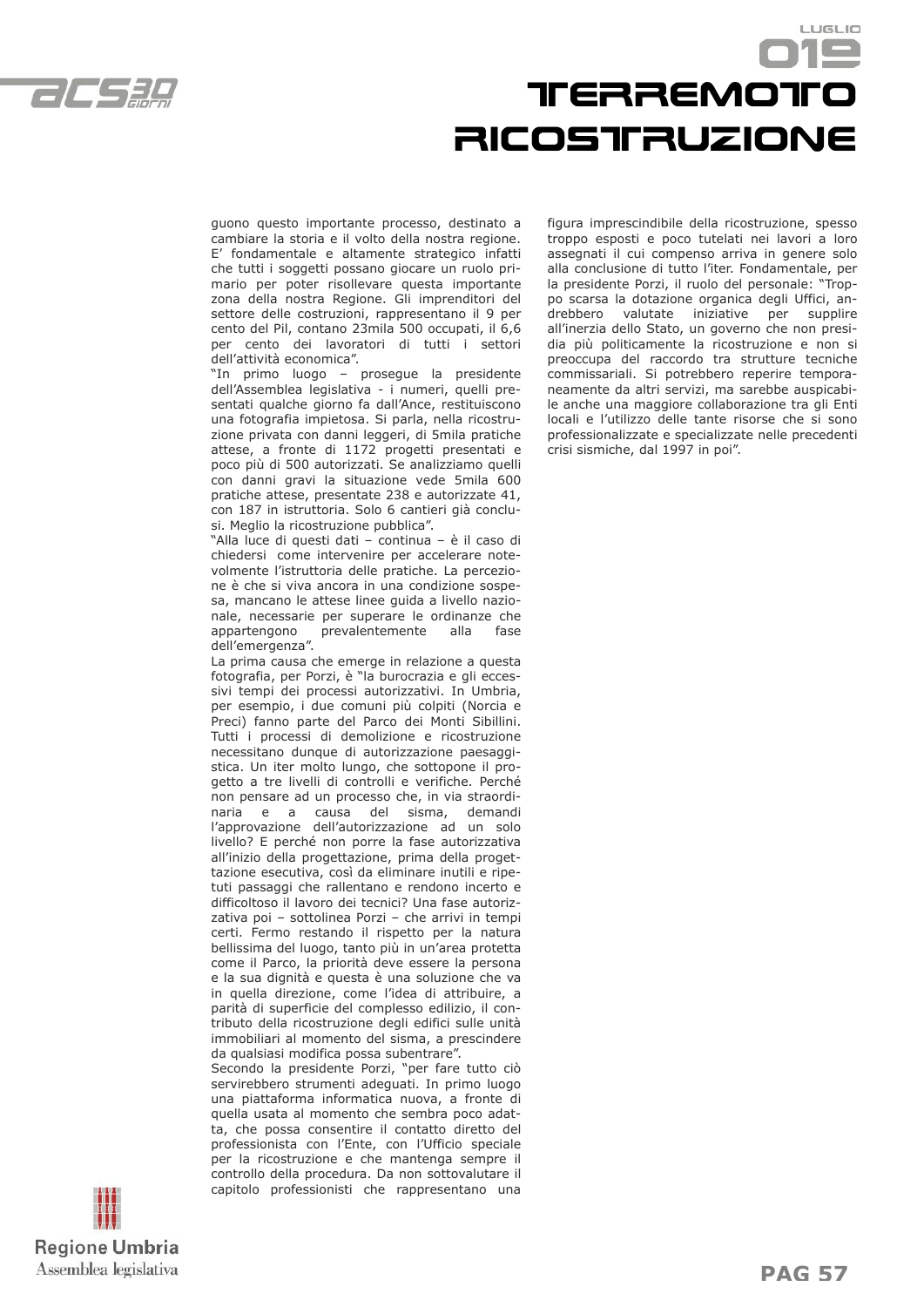



#### **"TAGLI ALLE CORSE DEI BUS, SERVE CHIA-REZZA: LA POLITICA GIOCHI UN RUOLO SENZA LASCIARE TUTTO AI TECNICISMI" - NOTA DI LEONELLI (PD)**

*Il consigliere Giacomo Leonelli (Pd) informa di aver presentato una richiesta di audizione in Commissione con l'Assessore regionale alla Mobilità e le sigle sindacali sul "taglio alle corse estive urbane ed extraurbane dei bus che disagi e preoccupazioni destano tra i cittadini". Per Leonelli, se il regime di ordinaria amministrazione dell'Assemblea legislativa impedisse di svolgere l'audizione, andrebbero comunque "trovate adeguate sedi politiche e istituzionali di confronto".*

Perugia, 11 luglio 2019 - "Stamattina ho protocollato la richiesta di audizione dell'Assessore alla Mobilità e delle sigle sindacali rispetto a ciò che sta avvenendo in questi giorni sul taglio alle corse estive urbane ed extraurbane dei bus che disagi e preoccupazioni destano tra i cittadini. Disagi e preoccupazioni che sarebbero moltiplicati infatti se i tagli lineari, senza peraltro il coinvolgimento diretto dei Comuni e dei dipendenti, dovessero essere replicati anche in orari invernali, anche perché a pagare quei disagi sarebbero proprio le fasce più deboli della popolazione, tradizionalmente gli utenti dei mezzi pubblici, come studenti anziani e lavoratori pendolari". Lo annuncia il consigliere regionale Giacomo Leonelli (Partito democratico), spiegando che "nonostante le criticità siano causate da un progressivo taglio dei fondi del Governo, al quale negli scorsi anni non è corrisposta in un Umbria una riduzione sostanziale del servizio, si tratta di un tema di pertinenza regionale tanto da essere stato votato e deliberato in Giunta".

Secondo Leonelli "vi sono però dubbi sull'ammissibilità della richiesta di audizione, stante il regime di ordinaria amministrazione dell'Assemblea legislativa. Ciò non toglie che vanno trovate comunque le sedi politiche e istituzionali di confronto più adeguate, anche al di fuori dalle rituali Commissioni consiliari, in particolare con utenti e dipendenti che oggi guardano per primi, e con comprensibile preoccupazione, al futuro. Tutto ciò – conclude - al fine di condividere una strategia di medio periodo che limiti da un lato il più possibile le difficoltà dei cittadini ma dall'altro non rinunci a rilanciare il tema del trasporto pubblico in una regione, come l'Umbria, troppo spesso soffocata dalle auto private e che invece dovrebbe essere capofila della mobilità sostenibile al pari di tante altre realtà europee più avanzate".

**PRIMA COMMISSIONE: AUDIZIONE ASSES-SORE TRASPORTI CHIANELLA SU ASSESTA-MENTO BILANCIO PREVISIONE REGIONE UMBRIA 2019-2021 – A SETTEMBRE PREVI-STO RITORNO NORMALITÀ PER TRASPORTO PUBBLICO LOCALE**

*L'assessore regionale ai Trasporti, Giuseppe Chianella nell'audizione di oggi in Prima Commissione relativa alla situazione conseguente al taglio dei servizi di trasporto locale trasporti , ha assicurato che con la riapertura delle scuole, a settembre, si ritornerà ad una sostanziale normalità. Chianella ha spiegato che quella del trasporto pubblico locale è materia delicata e complessa e che per risolvere le questioni aperte, insieme al presidente Paparelli, sta lavorando su più aspetti della vicenda.*

Perugia, 23 luglio 2019 - "Con la riapertura delle scuole, a settembre, si ritornerà ad una sostanziale normalità del trasporto pubblico che è materia complessa. Insieme al presidente vicario Fabio Paparelli stiamo lavorando su più aspetti della vicenda". Così l'assessore regionale ai Trasporti, Giuseppe Chianella in Prima Commissione, presieduta da Andrea Smacchi, nell'ambito della discussione sull'assestamento del bilancio di previsione della Regione 2019-2021.

"Il prossimo 2 agosto – ha fatto sapere l'assessore - è programmata l'Assemblea di Umbria mobilità Tpl per la trasformazione in Agenzia regionale per la mobilità, all'esito dell'interpello giacente presso l'Agenzia delle entrate, un passaggio importantissimo che porterà a risparmiare il 10 per cento di iva. Stiamo anche verificando altre partite di bilancio che potranno essere utili per colmare lo squilibrio del 2019. Per settembre contiamo di recuperare anche le agevolazioni tariffarie per gli studenti universitari".

L'incontro in Commissione con l'assessore Chianella era stato richiesto da Giacomo Leonelli (Pd) che in apertura di audizione ha rimarcato una condivisa preoccupazione rispetto agli annunciati tagli delle corse per i mesi estivi, che, ha detto Leonelli, "si riverbera particolarmente su quella popolazione composta soprattutto da studenti, anziani e cittadini senza un mezzo proprio di locomozione. Dobbiamo fare tutto il possibile – ha detto – per non creare un arretramento del trasporto pubblico".

L'assessore Chianella, a cui i commissari presenti hanno posto alcuni quesiti, ha assicurato che sta lavorando per trovare nuove risorse nel bilancio regionale che andrebbero ad aggiungersi a quelle già previste nel documento di assestamento della Regione".

Nel corso degli interventi, Roberto Morroni (FI) ha sottolineato una "grave responsabilità politica rispetto al pregresso. La situazione attuale – ha detto – doveva essere affrontata quando l'entità debitoria era più contenuta. Se si vuole realmente fare un salto di qualità, l'eccezione deve essere quella di usare l'automobile". Claudio Ricci (Misto-Rp/Ic) ha espresso soddisfazione per l'annuncio dell'assessore che a settembre si ritornerà alla normalità. Auspico – ha aggiunto – che ad agosto la nuova Agenzia regionale per la mobilità possa iniziare il suo percorso amministrativo". Anche Carla Casciari ha espresso soddisfazione sull'annuncio dell'assessore che i tagli delle corse riguardano soltanto il periodo estivo.

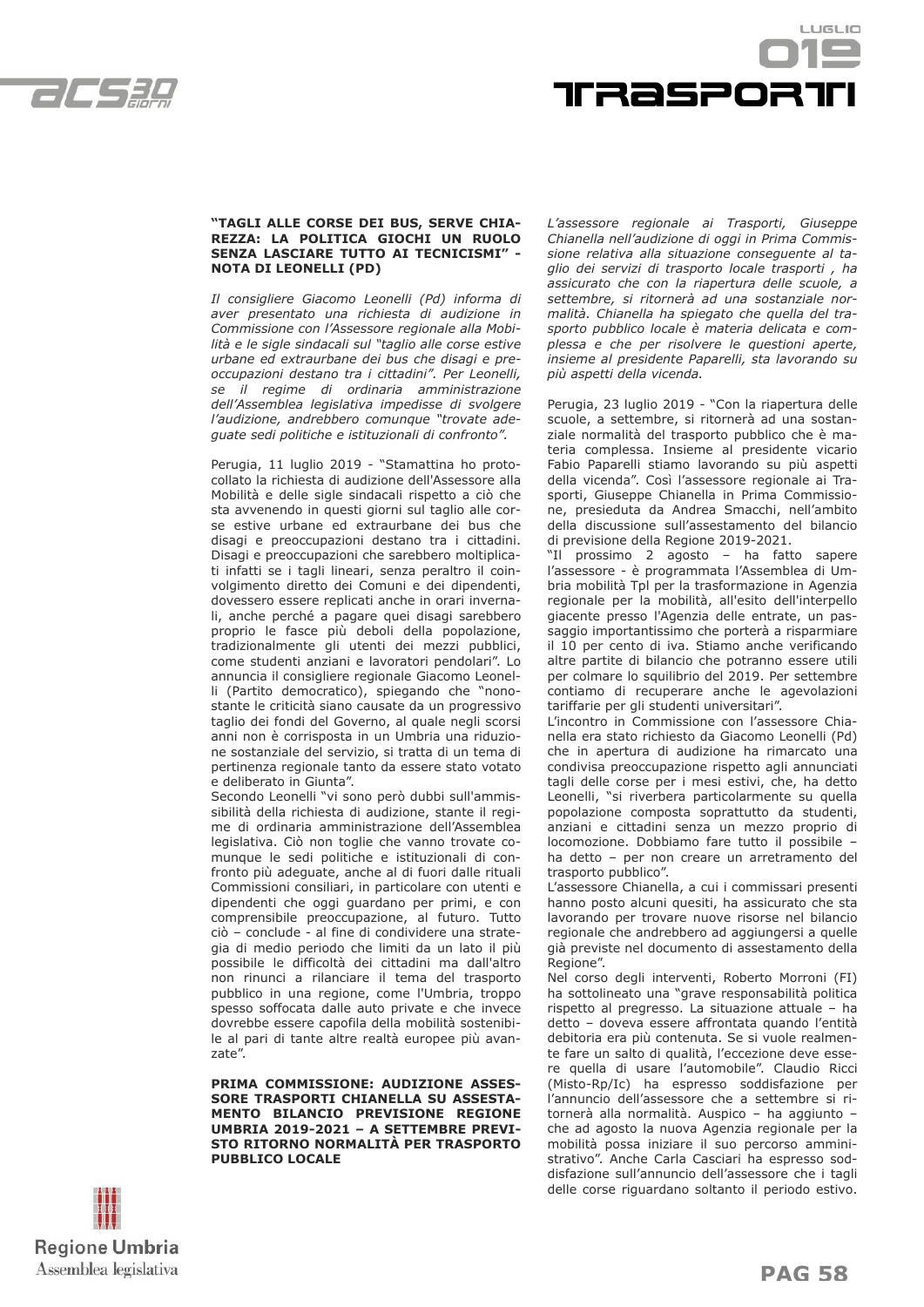



"Mi auguro si traduca in atti concreti la volontà della Giunta di reperire le risorse necessarie per ripristinare a settembre le corse soppresse per i pendolari, ed anche quelle per abbattere il costo degli abbonamenti per gli studenti". Silvano Rometti (SeR) ha ricordato che "nel 2013, quando arrivò la scure sul trasporto pubblico locale l'Umbria fece un ridimensionamento del 7 per cento, rispetto al 15 di molte altre regioni. Nella nostra regione non si può adottare il criterio della bassa frequentazione poiché ci sono aree che dispongono soltanto del pulman. Magari può essere mitigato il numero delle corse".

#### **TRASPORTO LOCALE: "AUSPICABILE AT-TUAZIONE VOLONTÀ ESPRESSA DA GIUNTA REGIONALE DI RIPRISTINARE CORSE SOP-PRESSE E ABBATTERE COSTI ABBONAMEN-TI" - CASCIARI (PD) SU AUDIZIONE AS-SESSORE CHIANELLA**

*"Mi auguro si traduca in atti concreti la volontà della Giunta regionale di reperire le risorse per ripristinare a settembre le corse soppresse per i pendolari, ed anche quelle per abbattere il costo degli abbonamenti per gli studenti". La consigliera Casciari (PD) commenta quanto emerso dall'audizione in Prima Commissione dell'assessore regionale ai trasporti Giuseppe Chianella sulla questione relativa al taglio di alcuni servizi del Tpl umbro.* 

Perugia, 23 luglio 2019 - "Mi auguro si traduca in atti concreti la volontà della Giunta regionale di reperire le risorse per ripristinare a settembre le corse soppresse per i pendolari, ed anche quelle per abbattere il costo degli abbonamenti per gli studenti. Perché la mobilità è molto più che un diritto, è uno strumento di emancipazione per le giovani generazioni". Così la consigliera regionale Carla Casciari (PD) commenta quanto emerso dall'audizione in Prima Commissione dell'assessore regionale ai trasporti Giuseppe Chianella sulla questione relativa al taglio di alcuni servizi del Tpl umbro.

Casciari ricorda che nei mesi scorsi si era impegnata "affinché l'Assemblea legislativa approvasse una risoluzione volta a istituire in Umbria un modello di agevolazioni per il trasporto pubblico locale basato sull'ISEE, da inserire nel nuovo Piano di bacino per consentire alle famiglie e agli studenti in difficoltà economica di non dover sostenere per intero il costo del servizio in abbonamento. Una proposta – sottolinea - che, purtroppo, non è stata poi discussa in Aula".

La consigliera del PD aggiunge poi che "alla bontà delle intenzioni hanno invece fatto seguito i tagli imposti da una revisione delle corse per il periodo estivo, che hanno suscitato le legittime preoccupazioni degli utenti per gli effetti che questi tagli potrebbero avere in settembre sui costi, quando riapriranno le scuole. Mi auguro – conclude Casciari - che insieme alle buone intenzioni della Regione Umbria si attui anche anche quanto promesso dal Governo nazionale che ha parlato di ripristino dei fondi nazionali per il Trasporto pubblico locale".

#### **"TENERE ALTA L'ATTENZIONE, IN BALLO LA MOBILITÀ PUBBLICA DELLA REGIONE E IL FUTURO DI TANTI LAVORATORI" - LEONEL-LI (PD): "MANTENERE LE CORSE DEGLI AU-TOBUS"**

Perugia, 25 luglio 2019 - "Teniamo alta l'attenzione sui trasporti, in ballo c'è il futuro di tanti lavoratori, di migliaia di viaggiatori e della mobilità pubblica della nostra regione". Dopo aver partecipato allo sciopero dei sindacati del settore trasporti che si è svolto in piazza Italia a Perugia, il consigliere regionale del Partito democratico, Giacomo Leonelli, rilancia la questione del TPL umbro per ribadire la necessità che "le vicende di queste settimane restino al centro dell'agenda delle Istituzioni regionali".

"Ho parlato con i rappresentanti dei lavoratori che hanno manifestato le loro giuste rivendicazioni in piazza a Perugia - continua Leonelli -. Le loro richieste sono anche quelle dei viaggiatori, degli studenti e di tutti quelli che, ogni giorno, utilizzano i mezzi pubblici per spostarsi. Non possiamo abbassare la guardia, anche se le rassicurazioni arrivate due giorni fa hanno fatto filtrare un cauto ottimismo".

Per Leonelli "c'è un'urgenza in Umbria: mantenere l'attuale livello di corse degli autobus. Se si riducono le corse, infatti, saranno a rischio i posti di lavoro. Ma il problema, come detto, riguarda in generale anche tutti i viaggiatori umbri che grazie al trasporto pubblico locale si muovono in modo sostenibile e possono raggiungere, quotidianamente, luoghi di lavoro, di studio e via dicendo - spiega il consigliere PD -. Nella riunione di commissione che ho sollecitato sono arrivate alcune aperture positive: da settembre le corse torneranno a pieno regime". Ma questo non basta secondo Leonelli, che ricorda come "non ci si possa fermare ora, lavoriamo per garantire l'adeguato sostegno finanziario che consenta di mantenere gli attuali livelli di km/bus e tutelare così lavoratori e viaggiatori".

#### **SICUREZZA STRADALE: "NECESSARIA IN-STALLAZIONE IMPIANTI DI TELECOMUNI-CAZIONE A SERVIZIO DEI TUNNEL DELLA RETE VIARIA UMBRA" - LIBERATI E CAR-BONARI (M5S) ANNUNCIANO INTERROGA-ZIONE**

Perugia, 26 luglio 2019 – I consiglieri regionali del Movimento 5 stelle, Andrea Liberati e Maria Grazia Carbonari, annunciano un'interrogazione alla Giunta con risposta scritta per sapere "quando intenderà attivarsi con i propri uffici, nonché con ANAS e Province (per le tratte di competenza), chiamando le compagnie telefoniche, al fine di favorire l'installazione di specifiche stazioni radio base, a totale vantaggio della sicurezza stradale, andando progressivamente a far coprire tutte le gallerie dell'intera rete viaria regionale,

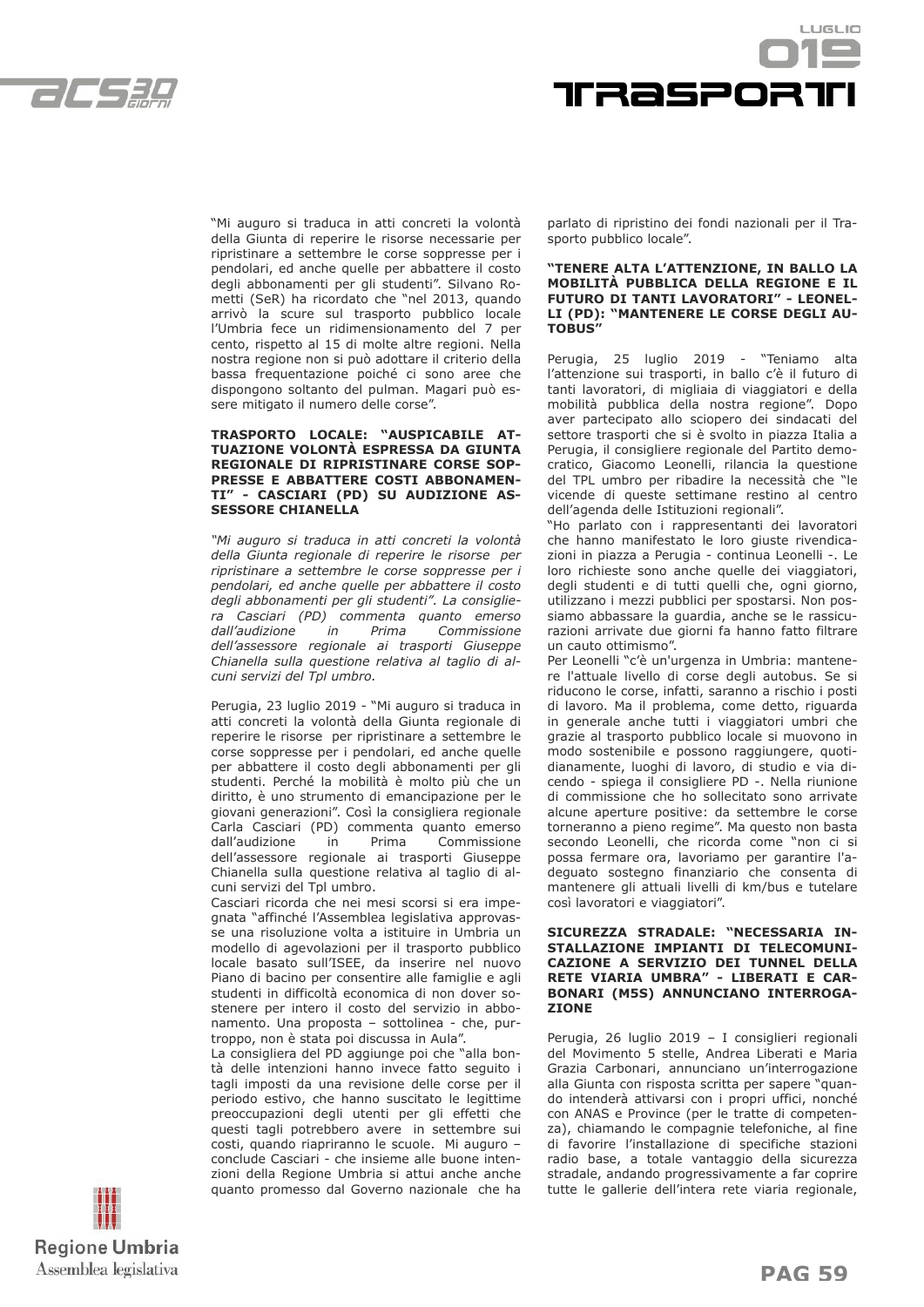



finora prive di qualsiasi segnale persino nell'area del cratere post sisma 2016, fatto di assoluta gravità".

I consiglieri pentastellati chiedono anche "se intenda chiedere l'estensione di simili servizi anche per i tunnel ferroviari fin qui non coperti dalla rete mobile, incrementando così il comfort generale degli utenti; quali e quanti tunnel stradali nella nostra regione non rispettino il DPR 151/2011 in materia antincendio, illuminazione, telecontrollo, etc., chiedendo ad ANAS, Regione medesima e Province un cronoprogramma di interventi al riguardo per le tratte di loro competenza, piano che lo scrivente gruppo politico desidera ricevere in copia".

"Le viscere della nostra regione – dice Liberati sono attraversate da decine e decine di chilometri di gallerie stradali mono e bidirezionali, spesso di vecchia concezione e costruzione. Studi di molteplice fonte indicano come nei tunnel stradali l'incidentalità sia più alta che nelle tratte all'aperto. Con particolare riferimento alla sicurezza stradale, come tragicamente dimostrato anche recentemente tra Spoleto e Sant'Anatolia di Narco (area cratere post sisma 2016, peraltro), va evidenziata la necessità assoluta di stabilire la continuità della trasmissione radiomobile al fine di attivare tempestivamente eventuali soccorsi e salvare vite, vista anche l'incertezza sull'affidabilità dei servizi (colonnine-armadi) SOS in galleria, laddove esistenti. Discorso a parte merita la mancata installazione dell'impiantistica di ventilazione, nei suoi due livelli di performance, sanitaria, ovvero di diluizione degli inquinanti, e di emergenza contro i focolai antincendio, senza nemmeno dimenticare la grande assenza di corpi illuminanti adeguati sia in ingresso che lungo l'intera tratta sotterranea, ragione di altri incidenti, non di rado mortali, cagionati dalla presenza in corsia di veicoli lenti pressoché invisibili".

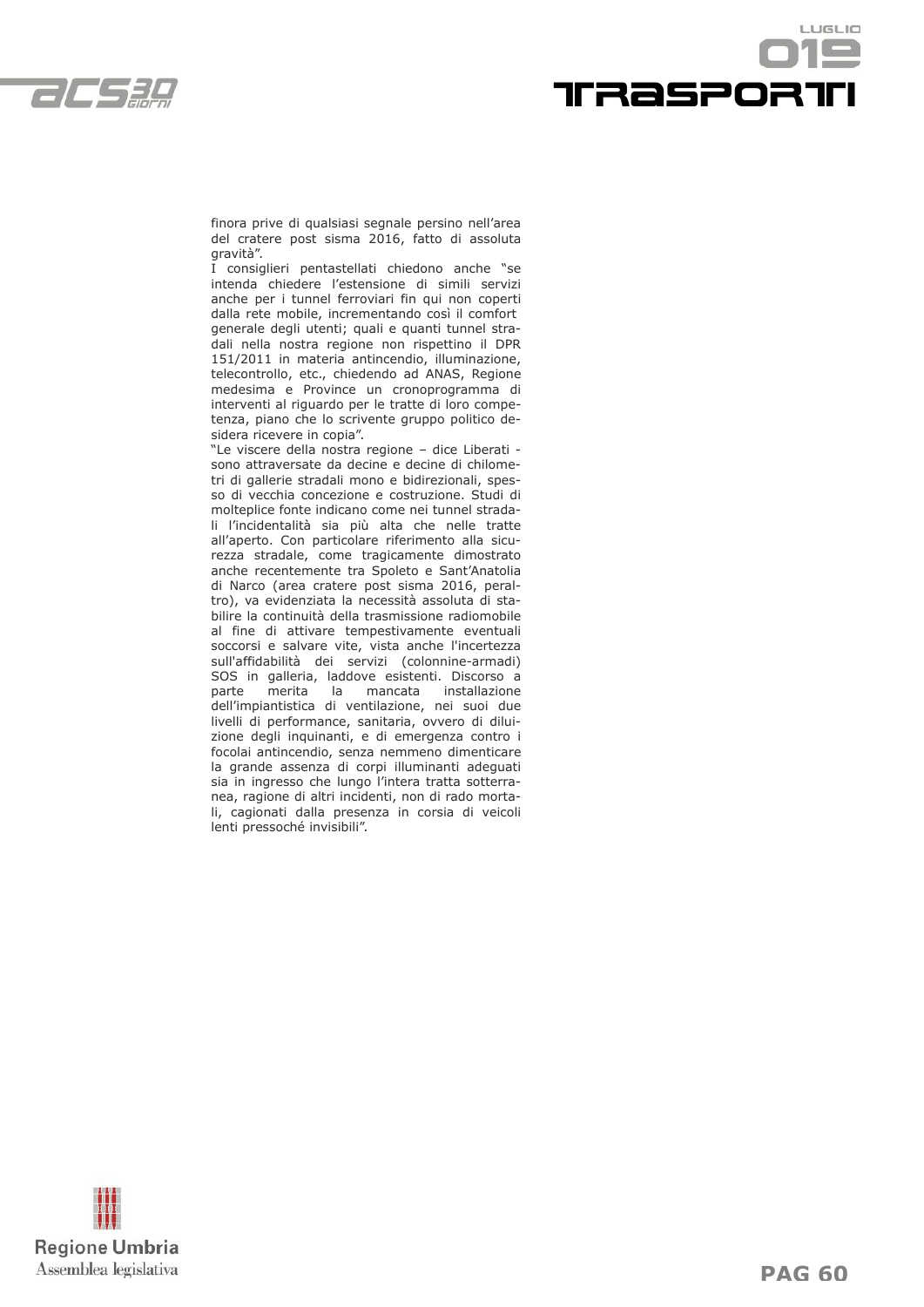



#### **CICLOVIE: "POTENZIARE L'OFFERTA DI QUALITÀ PER DIVENTARE PIÙ COMPETITI-VI IN UN MERCATO IN FORTE ESPANSIONE E DOMINATO DA TOSCANA ED EMILIA-ROMAGNA" - NOTA DI CASCIARI (PD)**

*La consigliera regionale Carla Casciari (Pd) plaude "all'importante finanziamento regionale di 2 milioni 487 mila euro per la qualificazione delle ciclovie umbre". Secondo Casciari "con questo atto si valorizza il territorio regionale, connettendo le bellezze del paesaggio con percorsi ciclabili facilmente individuabili e percorribili, in un'ottica di promozione turistica e sviluppo dell'Umbria".*

Perugia, 17 luglio 2019 - "La promozione dell'uso della bicicletta implica un miglioramento dell'efficienza, della sicurezza e dei percorsi di mobilità, ma presuppone anche la tutela del patrimonio ambientale e culturale". La consigliera regionale Carla Casciari (Pd) plaude "all'importante finanziamento regionale di 2 milioni 487 mila euro" finalizzato alla realizzazione del percorso ciclabile lungo l'antica via Flaminia nel tratto Foligno–Fossato di Vico, alla connessione tra la ciclovia del Tevere a Ponte San Giovanni e la ciclovia Spoleto-Assisi ed al tratto della ciclovia del Fiume Nera dalla cascata delle Marmore al centro di Terni, approvato dalla Giunta regionale dell'Umbria nelle settimane scorse. "Con questo atto – spiega - si valorizza il territorio umbro connettendo le bellezze del paesaggio con percorsi ciclabili facilmente individuabili e percorribili, in un'ottica di promozione turistica e sviluppo della regione".

Secondo Casciari "si tratta di un grandissimo traguardo di cui sono particolarmente soddisfatta, perché quello delle ciclovie umbre e del loro sviluppo è un tema a cui ho lavorato tanto durante questa legislatura e che ho avuto occasione di approfondire. Ho anche presentato – ricorda un'interrogazione alla Giunta per verificare la questione della messa in esercizio dei tratti incompleti lungo il percorso ciclabile del fiume Tevere, utile alla miglior connessione del nostro percorso con la Ciclopista del Sole e la Ciclovia Romea e per capire come si stesse supportando l'inserimento delle ciclovie regionali nell'ambito del programma delle 'ciclovie turistiche nazionali' del ministero dei Trasporti".

"Stando ai dati del primo Rapporto Isnart-Legambiente su Cicloturismo e cicloturismi in Italia – spiega Casciari -, presentato all'ultimo Bike Summit di Roma, nel 2018 si sono registrate 77,6 milioni di presenze turistiche, pari all'8,4 percento dell'intero movimento turistico in Italia, e i ricavi per ciò che riguarda il cicloturismo sono stati di 7,6 miliardi di euro. Dati positivi e in forte aumento rispetto alla precedente rilevazione, risalente al 2013 (in 5 anni la crescita del cicloturismo è stata del 41 percento, quasi 4 volte superiore al tasso medio di crescita dell'intero movimento turistico in Italia, che è stato dell'11 percento). In questo quadro, però Toscana ed Emilia Romagna attirano ad oggi i due terzi dei flussi totali. E per questo – sottolinea - il finanziamento messo in campo dalla Regione Umbria è fondamentale per valorizzare anche il nostro territorio e promuoverne la mobilità ciclabile al fine di intercettare maggiori presenze di cicloturisti, così come già avviene in altre regioni. Ai quasi 2milioni e mezzo di euro già citati, si sono aggiunti poi i 700mila euro per le annualità 2020-2021-2022, per i Comuni umbri con popolazione superiore a 5mila abitanti che non usufruiscono dei finanziamenti di Agenda Urbana, stanziati in maggio dalla Giunta regionale".

"E' necessario, quindi, continuare su questa direzione – conclude Casciari -, proseguendo nel completamento dei tratti ciclabili e mettendo in campo sempre maggiori azioni dirette all'implemento delle ciclovie umbre come ulteriore strumento di sviluppo territoriale e di promozione turistica dell'Umbria in ambito nazionale ed internazionale".

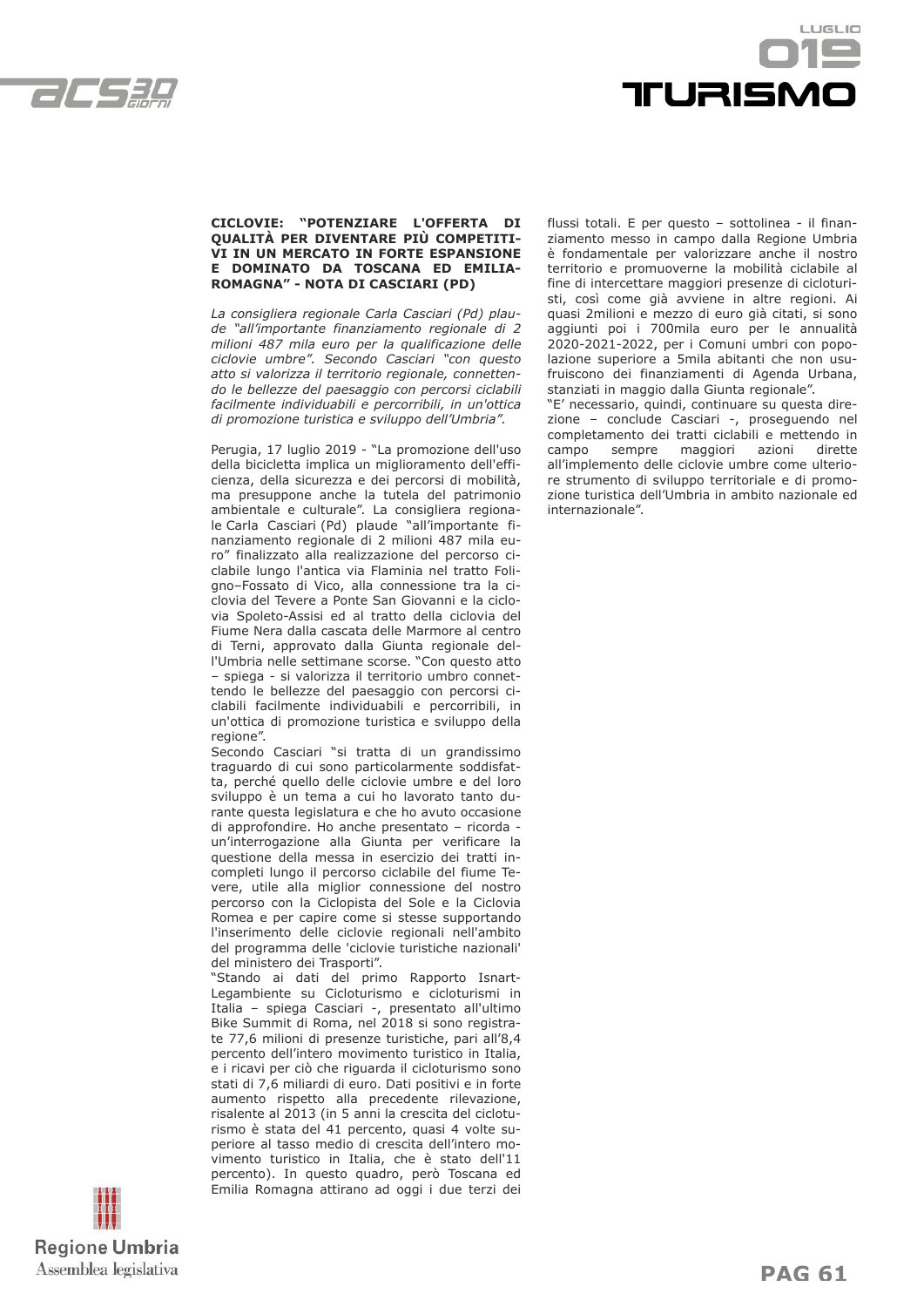

URBANISTICA/EDILIZIa

LUSLIO

#### **SOCIETÀ CONSORTILE VALNERINA BIO-MASSE: "IMPIEGO CONTRIBUTI RICEVUTI DA REGIONE" - FIORINI (MISTO-FIORINI PER L'UMBRIA) ANNUNCIA INTERROGA-ZIONE**

*Il consigliere regionale Emanuele Fiorini (Misto-Fiorini per l'Umbria) annuncia la presentazione di una interrogazione (a risposta scritta) alla Giunta regionale in merito alla Società Consortile Valnerina Biomasse A.R.L./Consorzio Agrobioforest di Arrone, destinataria di un contributo regionale di circa 378mila euro per l'adeguamento del fabbricato. Fiorini chiede di sapere come sono stati impiegati i fondi ricevuti, i controlli effettuati in merito e se il Consorzio Agrobioforest ha pagato alla Regione Umbria quanto dovuto per il terreno ed i fabbricati di cui la medesima risulta proprietaria.*

Perugia, 3 luglio 2019 - Il consigliere regionale Emanuele Fiorini (Misto-Fiorini per l'Umbria) annuncia la presentazione di una interrogazione (a risposta scritta) alla Giunta regionale in merito alla "Società Consortile Valnerina Biomasse A.R.L./Consorzio Agrobioforest di Arrone, destinataria – spiega Fiorini - di un contributo erogato dalla Regione Umbria pari ad 378mila 161,97 euro per un'operazione di adeguamento del fabbricato destinato alla produzione di biomasse legnose e per l'acquisto di un impianto di essiccazione e scortecciamento".

"Allo stato attuale – scrive Fiorini - si constata totale incuria e disinteresse per le strutture, in parte divelte se non addirittura demolite, nonché dei macchinari in completo stato di deterioramento".

Fiorini chiede dunque di sapere "in che modo sono stati impiegati i fondi ricevuti dalla Società Consortile Valnerina Biomasse, se e quali controlli sono stati effettuati in ordine all'impiego dei contributi; se il Consorzio Agrobioforest ha pagato alla Regione Umbria quanto dovuto per il terreno ed i fabbricati di cui la medesima risulta proprietaria".